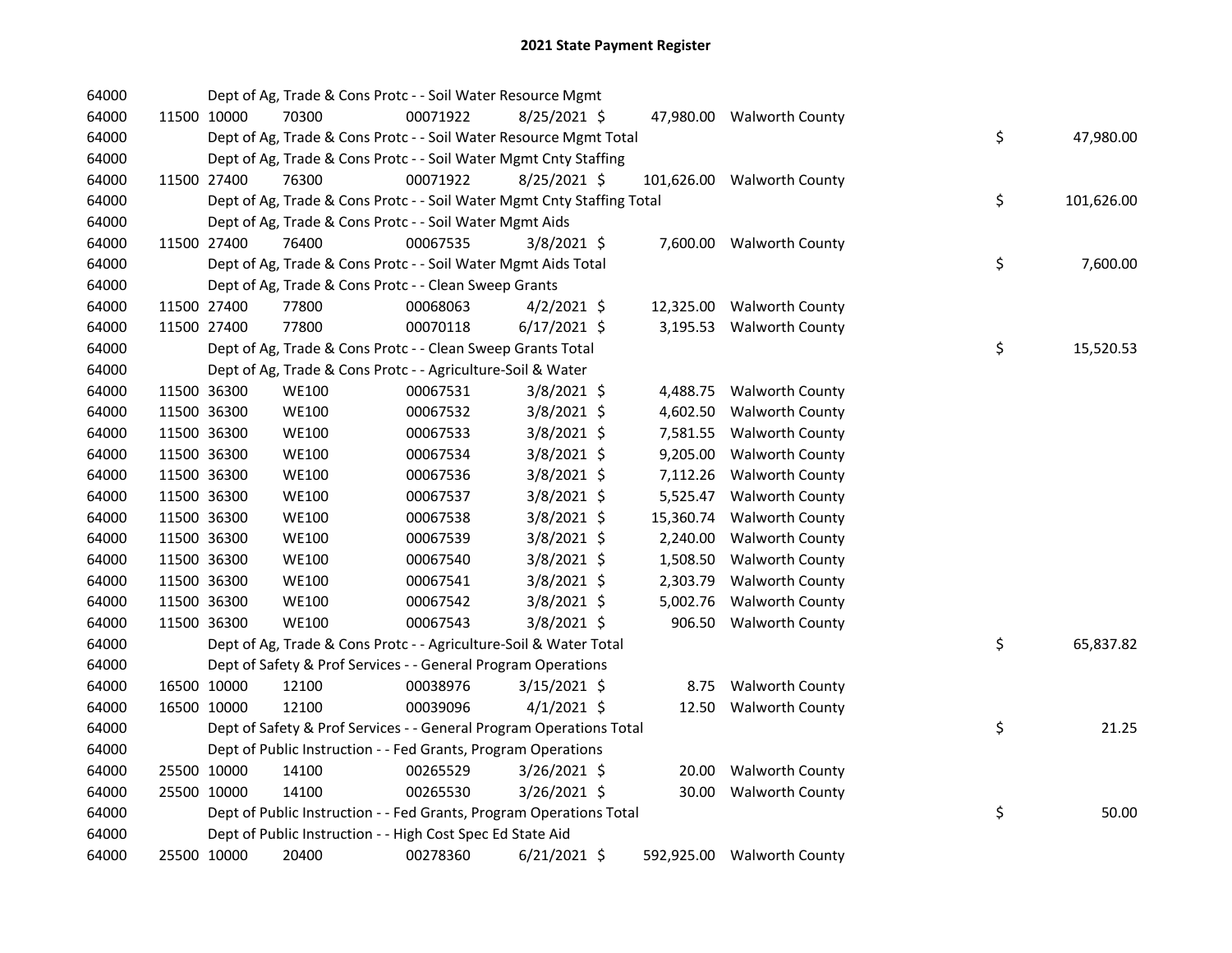| 64000 |             |             | Dept of Public Instruction - - High Cost Spec Ed State Aid Total    |          |                |  |            |                              |  |    | 592,925.00   |
|-------|-------------|-------------|---------------------------------------------------------------------|----------|----------------|--|------------|------------------------------|--|----|--------------|
| 64000 |             |             | Dept of Public Instruction - - Spec Ed & Schl Age Parents Aid       |          |                |  |            |                              |  |    |              |
| 64000 | 25500 10000 |             | 20600                                                               | 00254739 | $1/19/2021$ \$ |  | 316,931.00 | <b>Walworth County</b>       |  |    |              |
| 64000 | 25500 10000 |             | 20600                                                               | 00258187 | 2/16/2021 \$   |  | 317,606.00 | <b>Walworth County</b>       |  |    |              |
| 64000 | 25500 10000 |             | 20600                                                               | 00262918 | $3/15/2021$ \$ |  | 317,607.00 | <b>Walworth County</b>       |  |    |              |
| 64000 | 25500 10000 |             | 20600                                                               | 00275920 | $6/14/2021$ \$ |  | 529,432.00 | <b>Walworth County</b>       |  |    |              |
| 64000 | 25500 10000 |             | 20600                                                               | 00297275 | 11/15/2021 \$  |  | 290,349.00 | <b>Walworth County</b>       |  |    |              |
| 64000 | 25500 10000 |             | 20600                                                               | 00302563 | 12/20/2021 \$  |  | 291,323.00 | <b>Walworth County</b>       |  |    |              |
| 64000 |             |             | Dept of Public Instruction - - Spec Ed & Schl Age Parents Aid Total |          |                |  |            |                              |  | \$ | 2,063,248.00 |
| 64000 |             |             | Dept of Public Instruction - - Aids For School Lunches And Nu       |          |                |  |            |                              |  |    |              |
| 64000 | 25500 10000 |             | 20900                                                               | 00274242 | $6/1/2021$ \$  |  |            | 785.19 Walworth County       |  |    |              |
| 64000 |             |             | Dept of Public Instruction - - Aids For School Lunches And Nu Total |          |                |  |            |                              |  | \$ | 785.19       |
| 64000 |             |             | Dept of Public Instruction - - Wisconsin School Day Milk Prog       |          |                |  |            |                              |  |    |              |
| 64000 | 25500 10000 |             | 21400                                                               | 00274242 | $6/1/2021$ \$  |  |            | 194.25 Walworth County       |  |    |              |
| 64000 |             |             | Dept of Public Instruction - - Wisconsin School Day Milk Prog Total |          |                |  |            |                              |  | \$ | 194.25       |
| 64000 |             |             | Dept of Public Instruction - - Aid To County Children With Di       |          |                |  |            |                              |  |    |              |
| 64000 | 25500 10000 |             | 23100                                                               | 00278189 | $6/21/2021$ \$ |  |            | 1,710,693.00 Walworth County |  |    |              |
| 64000 |             |             | Dept of Public Instruction - - Aid To County Children With Di Total |          |                |  |            |                              |  | \$ | 1,710,693.00 |
| 64000 |             |             | Dept of Public Instruction - - Federal Aids, Local Aid              |          |                |  |            |                              |  |    |              |
| 64000 | 25500 10000 |             | 24100                                                               | 00253564 | $1/11/2021$ \$ |  | 1,202.40   | <b>Walworth County</b>       |  |    |              |
| 64000 | 25500 10000 |             | 24100                                                               | 00254101 | $1/19/2021$ \$ |  | 3,034.80   | Walworth County              |  |    |              |
| 64000 | 25500 10000 |             | 24100                                                               | 00259301 | $2/16/2021$ \$ |  | 4,284.00   | <b>Walworth County</b>       |  |    |              |
| 64000 | 25500 10000 |             | 24100                                                               | 00262202 | 3/15/2021 \$   |  | 4,993.20   | Walworth County              |  |    |              |
| 64000 | 25500 10000 |             | 24100                                                               | 00267812 | $4/12/2021$ \$ |  | 4,802.40   | <b>Walworth County</b>       |  |    |              |
| 64000 | 25500 10000 |             | 24100                                                               | 00274582 | $6/7/2021$ \$  |  | 4,528.80   | <b>Walworth County</b>       |  |    |              |
| 64000 | 25500 10000 |             | 24100                                                               | 00282758 | 7/19/2021 \$   |  | 5,061.60   | <b>Walworth County</b>       |  |    |              |
| 64000 | 25500 10000 |             | 24100                                                               | 00283104 | 7/26/2021 \$   |  | 1,188.00   | <b>Walworth County</b>       |  |    |              |
| 64000 | 25500 10000 |             | 24100                                                               | 00292023 | 9/27/2021 \$   |  | 6,294.33   | <b>Walworth County</b>       |  |    |              |
| 64000 | 25500 10000 |             | 24100                                                               | 00293427 | 10/12/2021 \$  |  | 94,905.54  | <b>Walworth County</b>       |  |    |              |
| 64000 | 25500 10000 |             | 24100                                                               | 00294428 | 10/18/2021 \$  |  | 6,104.94   | <b>Walworth County</b>       |  |    |              |
| 64000 | 25500 10000 |             | 24100                                                               | 00296365 | 11/8/2021 \$   |  | 5,699.10   | <b>Walworth County</b>       |  |    |              |
| 64000 | 25500 10000 |             | 24100                                                               | 00298094 | 11/15/2021 \$  |  | 614.00     | <b>Walworth County</b>       |  |    |              |
| 64000 | 25500 10000 |             | 24100                                                               | 00300852 | 12/6/2021 \$   |  | 5,094.46   | <b>Walworth County</b>       |  |    |              |
| 64000 | 25500 10000 |             | 24100                                                               | 00301857 | 12/13/2021 \$  |  |            | 6,156.75 Walworth County     |  |    |              |
| 64000 |             |             | Dept of Public Instruction - - Federal Aids, Local Aid Total        |          |                |  |            |                              |  | \$ | 153,964.32   |
| 64000 |             |             | Dept of Natural Resources - - Gen Program Ops-State Funds           |          |                |  |            |                              |  |    |              |
| 64000 |             | 37000 21200 | 16100                                                               | 00466381 | $3/19/2021$ \$ |  |            | 273.71 Walworth County       |  |    |              |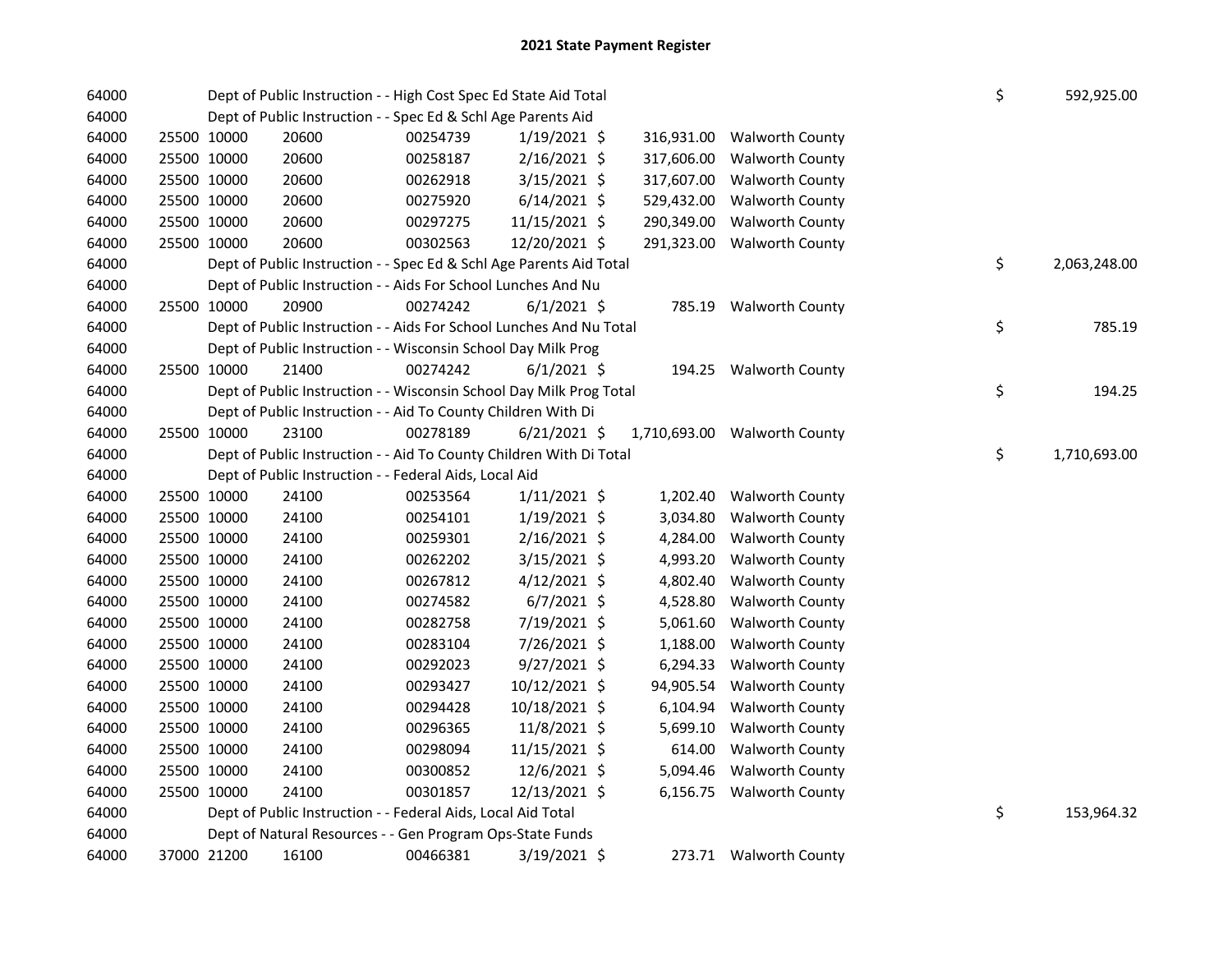| 64000 | 37000 21200 | 16100                                                              | 00468616 | 4/9/2021 \$    |  | 256.57 Walworth County     |    |            |
|-------|-------------|--------------------------------------------------------------------|----------|----------------|--|----------------------------|----|------------|
| 64000 | 37000 21200 | 16100                                                              | 00490548 | $6/17/2021$ \$ |  | 95.52 Walworth County      |    |            |
| 64000 |             | Dept of Natural Resources - - Gen Program Ops-State Funds Total    |          |                |  |                            | \$ | 625.80     |
| 64000 |             | Dept of Natural Resources - - Er--Vol Pay, Sale, Lease & Fee       |          |                |  |                            |    |            |
| 64000 | 37000 21200 | 16300                                                              | 00497598 | $8/12/2021$ \$ |  | 816.06 Walworth County     |    |            |
| 64000 |             | Dept of Natural Resources - - Er--Vol Pay, Sale, Lease & Fee Total |          |                |  |                            | \$ | 816.06     |
| 64000 |             | Dept of Natural Resources - - Enf A - Atv & Utv Enforcement        |          |                |  |                            |    |            |
| 64000 | 37000 21200 | 55100                                                              | 00509173 | $9/16/2021$ \$ |  | 5,027.44 Walworth County   |    |            |
| 64000 |             | Dept of Natural Resources - - Enf A - Atv & Utv Enforcement Total  |          |                |  |                            | \$ | 5,027.44   |
| 64000 |             | Dept of Natural Resources - - Enf A - Snow Enforcement             |          |                |  |                            |    |            |
| 64000 | 37000 21200 | 55200                                                              | 00509638 | $9/20/2021$ \$ |  | 14,637.63 Walworth County  |    |            |
| 64000 |             | Dept of Natural Resources - - Enf A - Snow Enforcement Total       |          |                |  |                            | \$ | 14,637.63  |
| 64000 |             | Dept of Natural Resources - - Wildlife Damage Claims & Abat        |          |                |  |                            |    |            |
| 64000 | 37000 21200 | 55300                                                              | 00463710 | $2/16/2021$ \$ |  | 5,939.02 Walworth County   |    |            |
| 64000 |             | Dept of Natural Resources - - Wildlife Damage Claims & Abat Total  |          |                |  |                            | \$ | 5,939.02   |
| 64000 |             | Dept of Natural Resources - - Ra- Cnty Snow Trail & Area Aid       |          |                |  |                            |    |            |
| 64000 | 37000 21200 | 57400                                                              | 00498981 | 7/23/2021 \$   |  | 34,695.00 Walworth County  |    |            |
| 64000 |             | Dept of Natural Resources - - Ra- Cnty Snow Trail & Area Aid Total |          |                |  |                            | \$ | 34,695.00  |
| 64000 |             | Dept of Natural Resources - - Ra- Snowmobile Trail Areas           |          |                |  |                            |    |            |
| 64000 | 37000 21200 | 57500                                                              | 00510073 | $9/27/2021$ \$ |  | 12,901.83 Walworth County  |    |            |
| 64000 | 37000 21200 | 57500                                                              | 00512632 | 10/7/2021 \$   |  | 32,655.00 Walworth County  |    |            |
| 64000 |             | Dept of Natural Resources - - Ra- Snowmobile Trail Areas Total     |          |                |  |                            | \$ | 45,556.83  |
| 64000 |             | Dept of Natural Resources - - Ea - Invasive Aqu & Lake Mon         |          |                |  |                            |    |            |
| 64000 | 37000 21200 | 67800                                                              | 00469746 | 3/25/2021 \$   |  | 14,499.00 Walworth County  |    |            |
| 64000 |             | Dept of Natural Resources - - Ea - Invasive Aqu & Lake Mon Total   |          |                |  |                            | \$ | 14,499.00  |
| 64000 |             | Dept of Natural Resources - - GPO - Sd Water Loan Prog, Fed        |          |                |  |                            |    |            |
| 64000 | 37000 57300 | 48200                                                              | 00461296 | $2/4/2021$ \$  |  | 15,914.50 Walworth County  |    |            |
| 64000 | 37000 57300 | 48200                                                              | 00468715 | $3/31/2021$ \$ |  | 8,597.25 Walworth County   |    |            |
| 64000 | 37000 57300 | 48200                                                              | 00491966 | 7/16/2021 \$   |  | 8,597.25 Walworth County   |    |            |
| 64000 | 37000 57300 | 48200                                                              | 00515604 | 11/12/2021 \$  |  | 8,597.25 Walworth County   |    |            |
| 64000 |             | Dept of Natural Resources - - GPO - Sd Water Loan Prog, Fed Total  |          |                |  |                            | \$ | 41,706.25  |
| 64000 |             | WI Dept of Transportation - - Eldly&Disa Co/Aid Sf                 |          |                |  |                            |    |            |
| 64000 | 39500 21100 | 16800                                                              | 00661778 | $3/8/2021$ \$  |  | 286,549.00 Walworth County |    |            |
| 64000 |             | WI Dept of Transportation - - Eldly&Disa Co/Aid Sf Total           |          |                |  |                            | \$ | 286,549.00 |
| 64000 |             | WI Dept of Transportation - - Tc, Trns Oper Aid Sf                 |          |                |  |                            |    |            |
| 64000 | 39500 21100 | 17700                                                              | 00710176 | $6/23/2021$ \$ |  | 146,284.00 Walworth County |    |            |
| 64000 | 39500 21100 | 17700                                                              | 00754752 | 9/30/2021 \$   |  | 438,830.00 Walworth County |    |            |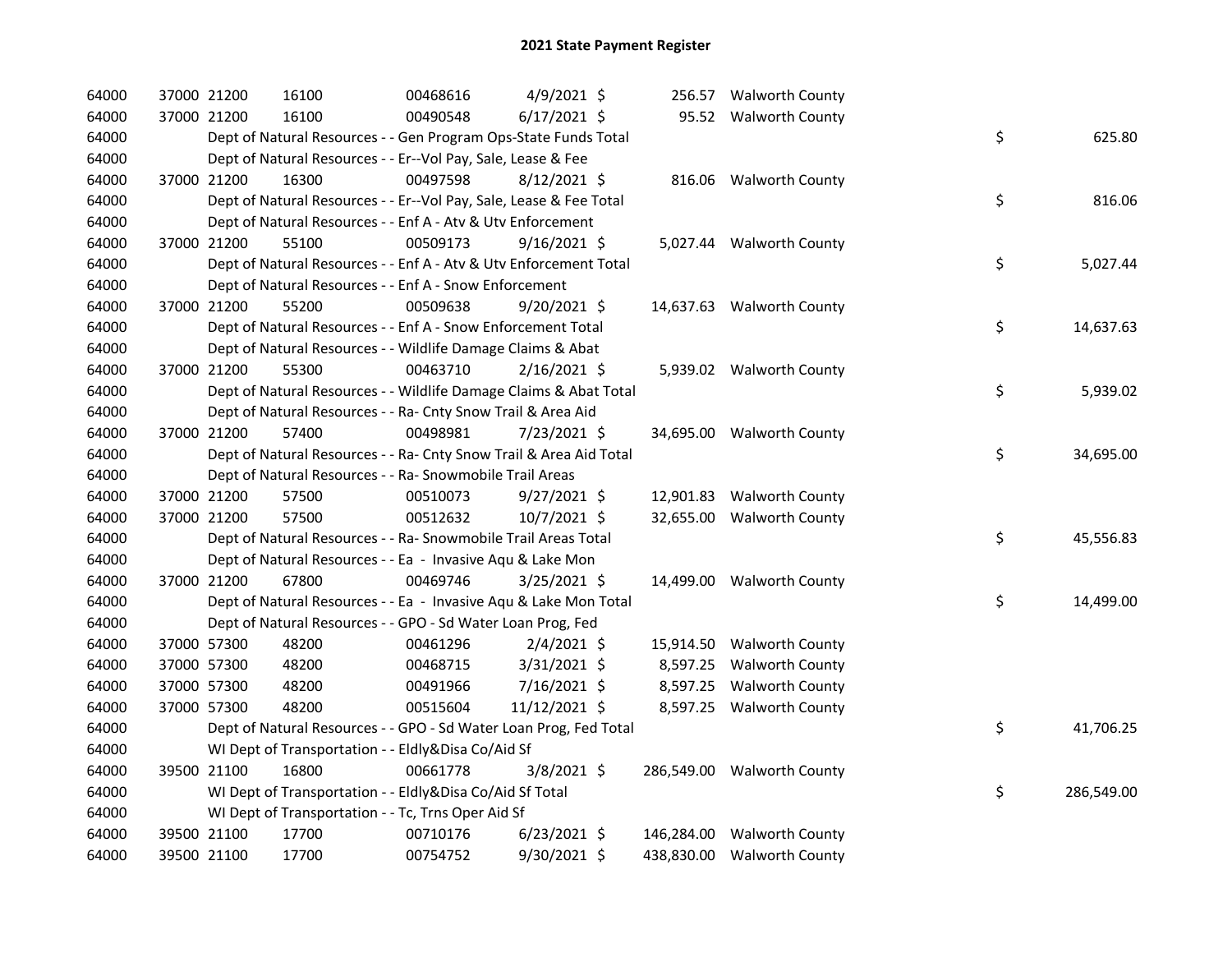| 64000 |             | WI Dept of Transportation - - Tc, Trns Oper Aid Sf Total | \$       | 585,114.00     |              |                            |    |              |
|-------|-------------|----------------------------------------------------------|----------|----------------|--------------|----------------------------|----|--------------|
| 64000 |             | WI Dept of Transportation - - Trnst/Trns-Rel Aid F       |          |                |              |                            |    |              |
| 64000 | 39500 21100 | 18200                                                    | 00683740 | $4/26/2021$ \$ |              | 171,372.80 Walworth County |    |              |
| 64000 | 39500 21100 | 18200                                                    | 00747084 | $9/17/2021$ \$ | 202,319.50   | <b>Walworth County</b>     |    |              |
| 64000 |             | WI Dept of Transportation - - Trnst/Trns-Rel Aid F Total |          |                |              |                            | \$ | 373,692.30   |
| 64000 |             | WI Dept of Transportation - - Hwy Sfty Loc Aid Ffd       |          |                |              |                            |    |              |
| 64000 | 39500 21100 | 18500                                                    | 00646801 | 1/29/2021 \$   | 2,271.93     | <b>Walworth County</b>     |    |              |
| 64000 | 39500 21100 | 18500                                                    | 00646804 | 1/29/2021 \$   | 1,218.28     | <b>Walworth County</b>     |    |              |
| 64000 | 39500 21100 | 18500                                                    | 00653043 | 2/12/2021 \$   | 1,346.55     | <b>Walworth County</b>     |    |              |
| 64000 | 39500 21100 | 18500                                                    | 00654784 | 2/17/2021 \$   | 2,801.67     | <b>Walworth County</b>     |    |              |
| 64000 | 39500 21100 | 18500                                                    | 00667239 | 3/23/2021 \$   | 1,845.29     | <b>Walworth County</b>     |    |              |
| 64000 | 39500 21100 | 18500                                                    | 00667246 | 3/23/2021 \$   | 3,820.02     | <b>Walworth County</b>     |    |              |
| 64000 | 39500 21100 | 18500                                                    | 00682957 | $4/23/2021$ \$ | 2,650.37     | <b>Walworth County</b>     |    |              |
| 64000 | 39500 21100 | 18500                                                    | 00682959 | 4/23/2021 \$   | 5,326.99     | <b>Walworth County</b>     |    |              |
| 64000 | 39500 21100 | 18500                                                    | 00693188 | 5/13/2021 \$   | 3,648.81     | <b>Walworth County</b>     |    |              |
| 64000 | 39500 21100 | 18500                                                    | 00693201 | $5/13/2021$ \$ | 2,451.50     | <b>Walworth County</b>     |    |              |
| 64000 | 39500 21100 | 18500                                                    | 00717455 | 7/7/2021 \$    | 3,376.36     | <b>Walworth County</b>     |    |              |
| 64000 | 39500 21100 | 18500                                                    | 00717456 | $7/7/2021$ \$  | 3,765.01     | <b>Walworth County</b>     |    |              |
| 64000 | 39500 21100 | 18500                                                    | 00737460 | 8/24/2021 \$   | 3,505.41     | <b>Walworth County</b>     |    |              |
| 64000 | 39500 21100 | 18500                                                    | 00737461 | 8/24/2021 \$   | 1,391.37     | <b>Walworth County</b>     |    |              |
| 64000 | 39500 21100 | 18500                                                    | 00737464 | 8/24/2021 \$   | 1,432.58     | <b>Walworth County</b>     |    |              |
| 64000 | 39500 21100 | 18500                                                    | 00737465 | 8/24/2021 \$   | 446.24       | <b>Walworth County</b>     |    |              |
| 64000 | 39500 21100 | 18500                                                    | 00737469 | 8/24/2021 \$   | 5,837.00     | <b>Walworth County</b>     |    |              |
| 64000 | 39500 21100 | 18500                                                    | 00737470 | 8/24/2021 \$   | 3,580.81     | <b>Walworth County</b>     |    |              |
| 64000 | 39500 21100 | 18500                                                    | 00763424 | 10/19/2021 \$  | 4,425.31     | <b>Walworth County</b>     |    |              |
| 64000 | 39500 21100 | 18500                                                    | 00765041 | 10/22/2021 \$  | 983.06       | <b>Walworth County</b>     |    |              |
| 64000 | 39500 21100 | 18500                                                    | 00765042 | 10/22/2021 \$  | 793.87       | <b>Walworth County</b>     |    |              |
| 64000 | 39500 21100 | 18500                                                    | 00765049 | 10/22/2021 \$  | 1,206.69     | <b>Walworth County</b>     |    |              |
| 64000 | 39500 21100 | 18500                                                    | 00765050 | 10/22/2021 \$  | 1,876.76     | <b>Walworth County</b>     |    |              |
| 64000 | 39500 21100 | 18500                                                    | 00765053 | 10/22/2021 \$  | 5,708.27     | <b>Walworth County</b>     |    |              |
| 64000 | 39500 21100 | 18500                                                    | 00765054 | 10/22/2021 \$  |              | 2,865.66 Walworth County   |    |              |
| 64000 |             | WI Dept of Transportation - - Hwy Sfty Loc Aid Ffd Total |          |                |              |                            | \$ | 68,575.81    |
| 64000 |             | WI Dept of Transportation - - Trans Aids To Co.-Sf       |          |                |              |                            |    |              |
| 64000 | 39500 21100 | 19000                                                    | 00631663 | $1/4/2021$ \$  | 610,180.99   | <b>Walworth County</b>     |    |              |
| 64000 | 39500 21100 | 19000                                                    | 00710758 | 7/6/2021 \$    | 1,220,361.98 | <b>Walworth County</b>     |    |              |
| 64000 | 39500 21100 | 19000                                                    | 00751317 | 10/4/2021 \$   |              | 610,181.02 Walworth County |    |              |
| 64000 |             | WI Dept of Transportation - - Trans Aids To Co.-Sf Total |          |                |              |                            | \$ | 2,440,723.99 |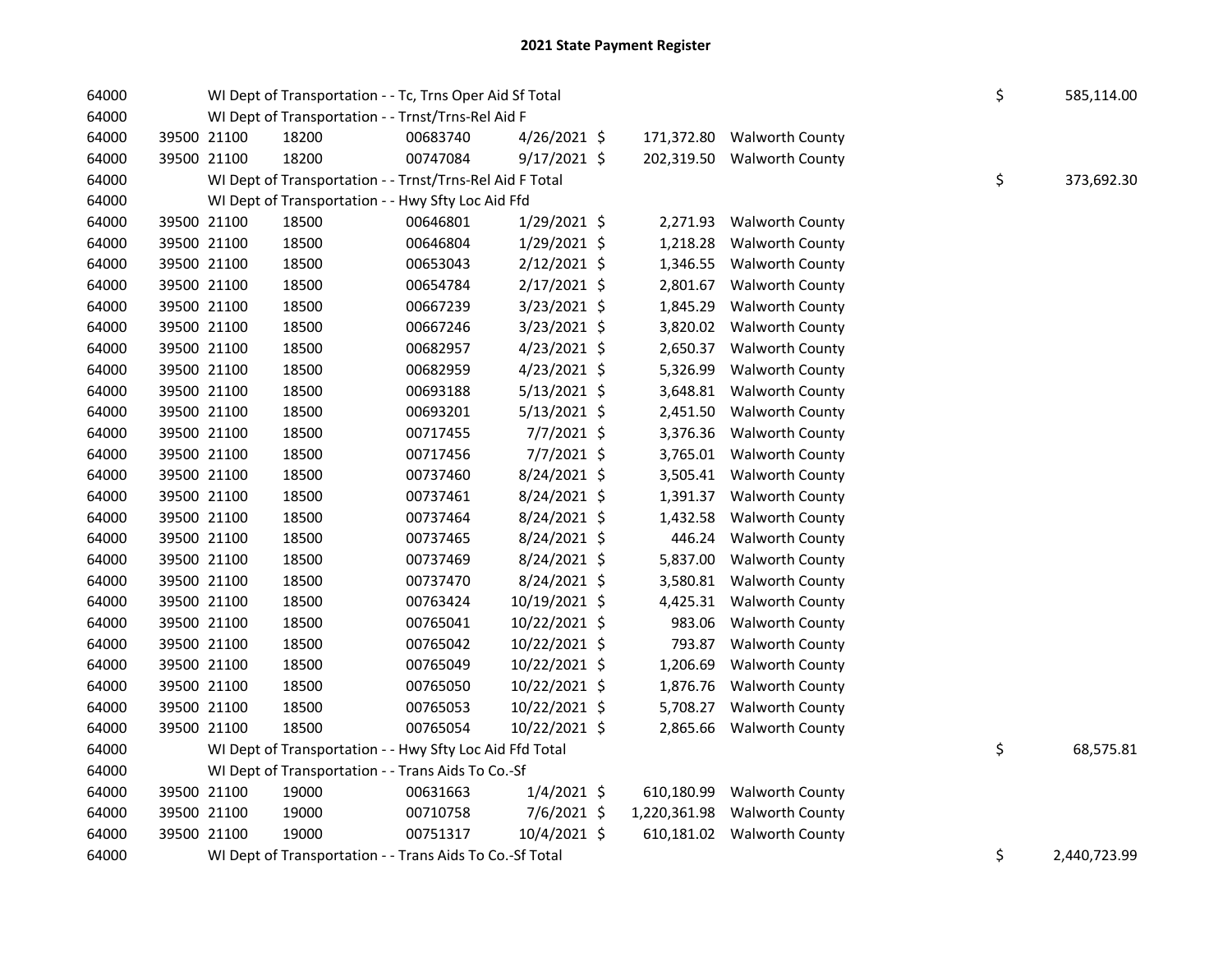| 64000 |             | WI Dept of Transportation - - Loc Rd Imp Prg St Fd       |          |                |            |                          |    |           |
|-------|-------------|----------------------------------------------------------|----------|----------------|------------|--------------------------|----|-----------|
| 64000 | 39500 21100 | 27800                                                    | 00777777 | 12/1/2021 \$   |            | 7,201.45 Walworth County |    |           |
| 64000 |             | WI Dept of Transportation - - Loc Rd Imp Prg St Fd Total |          |                |            |                          | \$ | 7,201.45  |
| 64000 |             | WI Dept of Transportation - - St Hwy Rehab, Sf           |          |                |            |                          |    |           |
| 64000 | 39500 21100 | 36300                                                    | 00640475 | $1/15/2021$ \$ | 9.00       | <b>Walworth County</b>   |    |           |
| 64000 | 39500 21100 | 36300                                                    | 00762836 | 10/18/2021 \$  | 5.03       | <b>Walworth County</b>   |    |           |
| 64000 | 39500 21100 | 36300                                                    | 00774680 | 12/2/2021 \$   | 28.00      | <b>Walworth County</b>   |    |           |
| 64000 |             | WI Dept of Transportation - - St Hwy Rehab, Sf Total     |          |                |            |                          | \$ | 42.03     |
| 64000 |             | WI Dept of Transportation - - Hwy Mgmt & Opers Sf        |          |                |            |                          |    |           |
| 64000 | 39500 21100 | 36500                                                    | 00648780 | $2/3/2021$ \$  | 2,476.19   | <b>Walworth County</b>   |    |           |
| 64000 | 39500 21100 | 36500                                                    | 00665915 | 3/17/2021 \$   | 1,080.00   | Walworth County          |    |           |
| 64000 | 39500 21100 | 36500                                                    | 00680343 | 4/15/2021 \$   | 2,214.00   | <b>Walworth County</b>   |    |           |
| 64000 | 39500 21100 | 36500                                                    | 00708289 | $6/18/2021$ \$ | 1,134.00   | <b>Walworth County</b>   |    |           |
| 64000 | 39500 21100 | 36500                                                    | 00721778 | 7/15/2021 \$   | 1,134.00   | <b>Walworth County</b>   |    |           |
| 64000 | 39500 21100 | 36500                                                    | 00733976 | 8/16/2021 \$   | 1,134.00   | <b>Walworth County</b>   |    |           |
| 64000 | 39500 21100 | 36500                                                    | 00744753 | 9/10/2021 \$   | 1,134.00   | <b>Walworth County</b>   |    |           |
| 64000 | 39500 21100 | 36500                                                    | 00764471 | 10/22/2021 \$  | 1,134.00   | <b>Walworth County</b>   |    |           |
| 64000 | 39500 21100 | 36500                                                    | 00774070 | 11/15/2021 \$  | 1,134.00   | <b>Walworth County</b>   |    |           |
| 64000 |             | WI Dept of Transportation - - Hwy Mgmt & Opers Sf Total  |          |                |            |                          | \$ | 12,574.19 |
| 64000 |             | WI Dept of Transportation - - Routine Maint Sf           |          |                |            |                          |    |           |
| 64000 | 39500 21100 | 36800                                                    | 00634785 | $1/4/2021$ \$  | 106,475.69 | <b>Walworth County</b>   |    |           |
| 64000 | 39500 21100 | 36800                                                    | 00636371 | $1/5/2021$ \$  | 92,302.14  | <b>Walworth County</b>   |    |           |
| 64000 | 39500 21100 | 36800                                                    | 00641612 | $1/19/2021$ \$ | 163,936.10 | <b>Walworth County</b>   |    |           |
| 64000 | 39500 21100 | 36800                                                    | 00641613 | $1/19/2021$ \$ | 28,225.96  | <b>Walworth County</b>   |    |           |
| 64000 | 39500 21100 | 36800                                                    | 00641614 | $1/19/2021$ \$ | 6,022.96   | <b>Walworth County</b>   |    |           |
| 64000 | 39500 21100 | 36800                                                    | 00641615 | $1/19/2021$ \$ | 11,613.72  | <b>Walworth County</b>   |    |           |
| 64000 | 39500 21100 | 36800                                                    | 00647592 | $2/2/2021$ \$  | 47,918.00  | <b>Walworth County</b>   |    |           |
| 64000 | 39500 21100 | 36800                                                    | 00648780 | $2/3/2021$ \$  | 4,585.20   | <b>Walworth County</b>   |    |           |
| 64000 | 39500 21100 | 36800                                                    | 00654913 | $2/17/2021$ \$ | 365,238.70 | <b>Walworth County</b>   |    |           |
| 64000 | 39500 21100 | 36800                                                    | 00656452 | $2/22/2021$ \$ | 4,311.87   | <b>Walworth County</b>   |    |           |
| 64000 | 39500 21100 | 36800                                                    | 00665915 | $3/17/2021$ \$ | 1,611.69   | <b>Walworth County</b>   |    |           |
| 64000 | 39500 21100 | 36800                                                    | 00680343 | $4/15/2021$ \$ | 27,774.84  | <b>Walworth County</b>   |    |           |
| 64000 | 39500 21100 | 36800                                                    | 00680506 | $4/19/2021$ \$ | 440,024.29 | <b>Walworth County</b>   |    |           |
| 64000 | 39500 21100 | 36800                                                    | 00680507 | 4/19/2021 \$   | 438,639.42 | <b>Walworth County</b>   |    |           |
| 64000 | 39500 21100 | 36800                                                    | 00693318 | $5/14/2021$ \$ | 2,117.48   | <b>Walworth County</b>   |    |           |
| 64000 | 39500 21100 | 36800                                                    | 00693319 | $5/14/2021$ \$ | 8,337.50   | <b>Walworth County</b>   |    |           |
| 64000 | 39500 21100 | 36800                                                    | 00693320 | 5/14/2021 \$   | 12,352.02  | <b>Walworth County</b>   |    |           |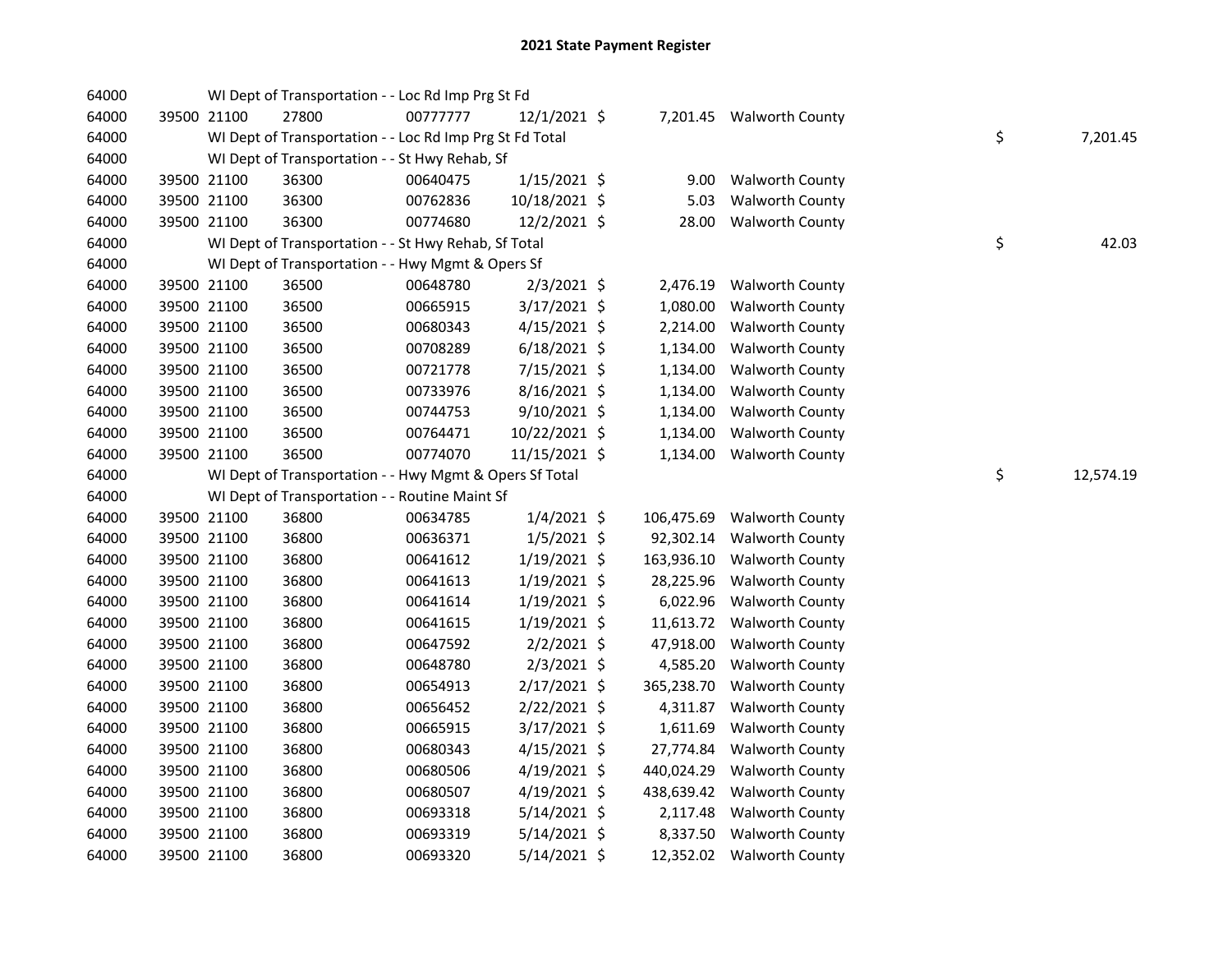| 64000 | 39500 21100 | 36800                                                        | 00695718 | 5/20/2021 \$   | 216,420.94 | <b>Walworth County</b> |    |              |
|-------|-------------|--------------------------------------------------------------|----------|----------------|------------|------------------------|----|--------------|
| 64000 | 39500 21100 | 36800                                                        | 00705491 | $6/11/2021$ \$ | 598.29     | <b>Walworth County</b> |    |              |
| 64000 | 39500 21100 | 36800                                                        | 00705492 | $6/11/2021$ \$ | 53,247.21  | <b>Walworth County</b> |    |              |
| 64000 | 39500 21100 | 36800                                                        | 00708286 | $6/18/2021$ \$ | 15,183.24  | <b>Walworth County</b> |    |              |
| 64000 | 39500 21100 | 36800                                                        | 00708289 | $6/18/2021$ \$ | 9,772.95   | <b>Walworth County</b> |    |              |
| 64000 | 39500 21100 | 36800                                                        | 00715371 | $7/1/2021$ \$  | 121,719.87 | <b>Walworth County</b> |    |              |
| 64000 | 39500 21100 | 36800                                                        | 00718075 | 7/8/2021 \$    | 143,964.48 | <b>Walworth County</b> |    |              |
| 64000 | 39500 21100 | 36800                                                        | 00721778 | 7/15/2021 \$   | 4,931.09   | <b>Walworth County</b> |    |              |
| 64000 | 39500 21100 | 36800                                                        | 00733976 | 8/16/2021 \$   | 6,028.28   | Walworth County        |    |              |
| 64000 | 39500 21100 | 36800                                                        | 00736408 | 8/18/2021 \$   | 26,400.71  | <b>Walworth County</b> |    |              |
| 64000 | 39500 21100 | 36800                                                        | 00736974 | 8/19/2021 \$   | 195,569.63 | <b>Walworth County</b> |    |              |
| 64000 | 39500 21100 | 36800                                                        | 00737086 | 8/20/2021 \$   | 125,250.01 | <b>Walworth County</b> |    |              |
| 64000 | 39500 21100 | 36800                                                        | 00740659 | $8/31/2021$ \$ | 8,922.93   | <b>Walworth County</b> |    |              |
| 64000 | 39500 21100 | 36800                                                        | 00744753 | 9/10/2021 \$   | 7,637.08   | <b>Walworth County</b> |    |              |
| 64000 | 39500 21100 | 36800                                                        | 00747259 | 9/16/2021 \$   | 19,569.07  | <b>Walworth County</b> |    |              |
| 64000 | 39500 21100 | 36800                                                        | 00764471 | 10/22/2021 \$  | 11,981.46  | <b>Walworth County</b> |    |              |
| 64000 | 39500 21100 | 36800                                                        | 00767241 | 10/28/2021 \$  | 103,068.12 | <b>Walworth County</b> |    |              |
| 64000 | 39500 21100 | 36800                                                        | 00767478 | 10/28/2021 \$  | 70,043.18  | <b>Walworth County</b> |    |              |
| 64000 | 39500 21100 | 36800                                                        | 00771344 | 11/8/2021 \$   | 138.96     | <b>Walworth County</b> |    |              |
| 64000 | 39500 21100 | 36800                                                        | 00773312 | 11/12/2021 \$  | 56,883.16  | <b>Walworth County</b> |    |              |
| 64000 | 39500 21100 | 36800                                                        | 00774070 | 11/15/2021 \$  | 1,386.91   | Walworth County        |    |              |
| 64000 | 39500 21100 | 36800                                                        | 00775204 | 11/19/2021 \$  | 7,529.71   | <b>Walworth County</b> |    |              |
| 64000 | 39500 21100 | 36800                                                        | 00775205 | 11/19/2021 \$  | 25,774.54  | <b>Walworth County</b> |    |              |
| 64000 | 39500 21100 | 36800                                                        | 00776777 | 11/22/2021 \$  | 84,937.50  | <b>Walworth County</b> |    |              |
| 64000 | 39500 21100 | 36800                                                        | 00779447 | 12/1/2021 \$   | 83,282.90  | Walworth County        |    |              |
| 64000 | 39500 21100 | 36800                                                        | 00784324 | 12/16/2021 \$  | 5,115.48   | Walworth County        |    |              |
| 64000 | 39500 21100 | 36800                                                        | 00784329 | 12/16/2021 \$  | 113,147.80 | <b>Walworth County</b> |    |              |
| 64000 |             | WI Dept of Transportation - - Routine Maint Sf Total         |          |                |            |                        | \$ | 3,279,993.08 |
| 64000 |             | WI Dept of Transportation - - Dept Mgt & Oper St Fd          |          |                |            |                        |    |              |
| 64000 | 39500 21100 | 46100                                                        | 00664156 | 3/17/2021 \$   | 200.00     | <b>Walworth County</b> |    |              |
| 64000 | 39500 21100 | 46100                                                        | 00727431 | 8/25/2021 \$   | 150.00     | <b>Walworth County</b> |    |              |
| 64000 |             | WI Dept of Transportation - - Dept Mgt & Oper St Fd Total    |          |                |            |                        | \$ | 350.00       |
| 64000 |             | WI Dept of Transportation - - Transpor Safety Ff             |          |                |            |                        |    |              |
| 64000 | 39500 21100 | 58200                                                        | 00657364 | 2/23/2021 \$   | 144.90     | <b>Walworth County</b> |    |              |
| 64000 | 39500 21100 | 58200                                                        | 00658095 | 2/25/2021 \$   | 77.28      | <b>Walworth County</b> |    |              |
| 64000 |             | WI Dept of Transportation - - Transpor Safety Ff Total       |          |                |            |                        | \$ | 222.18       |
| 64000 |             | Department of Corrections - - Services For Drunken Driving O |          |                |            |                        |    |              |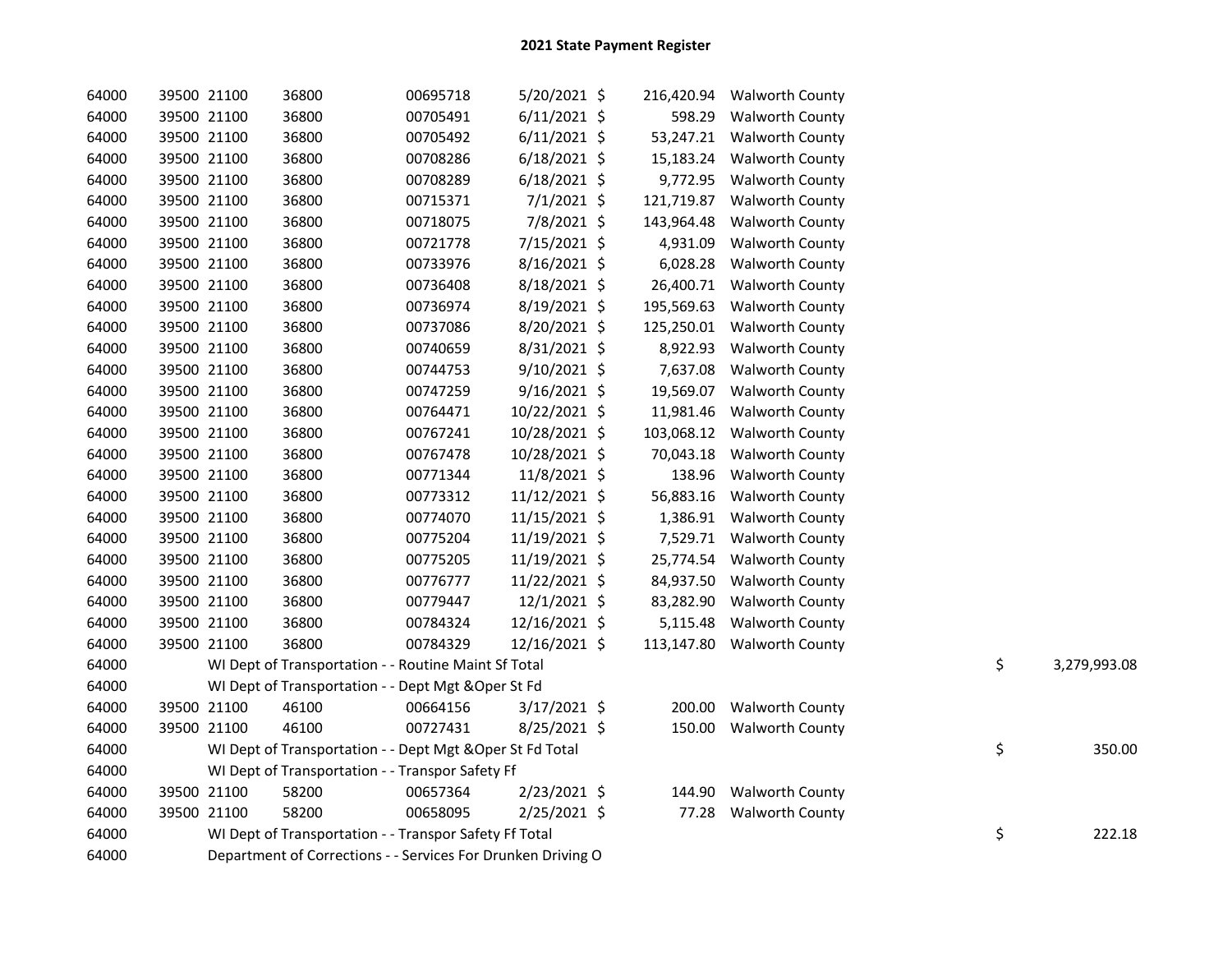| 64000 | 41000 10000 | 10300                                                              | 00426625 | $5/17/2021$ \$ | 301.00    | <b>Walworth County</b>    |                |
|-------|-------------|--------------------------------------------------------------------|----------|----------------|-----------|---------------------------|----------------|
| 64000 | 41000 10000 | 10300                                                              | 00426628 | $5/17/2021$ \$ | 427.00    | <b>Walworth County</b>    |                |
| 64000 | 41000 10000 | 10300                                                              | 00426634 | $5/17/2021$ \$ | 427.00    | <b>Walworth County</b>    |                |
| 64000 | 41000 10000 | 10300                                                              | 00426668 | $5/17/2021$ \$ | 392.00    | <b>Walworth County</b>    |                |
| 64000 | 41000 10000 | 10300                                                              | 00429473 | $6/1/2021$ \$  | 364.00    | <b>Walworth County</b>    |                |
| 64000 | 41000 10000 | 10300                                                              | 00431086 | $6/9/2021$ \$  | 387.00    | Walworth County           |                |
| 64000 | 41000 10000 | 10300                                                              | 00435919 | $7/1/2021$ \$  | 404.00    | <b>Walworth County</b>    |                |
| 64000 | 41000 10000 | 10300                                                              | 00437324 | 7/9/2021 \$    | 392.00    | <b>Walworth County</b>    |                |
| 64000 | 41000 10000 | 10300                                                              | 00446526 | 8/26/2021 \$   | 350.00    | <b>Walworth County</b>    |                |
| 64000 | 41000 10000 | 10300                                                              | 00446831 | $9/7/2021$ \$  | 300.00    | <b>Walworth County</b>    |                |
| 64000 | 41000 10000 | 10300                                                              | 00446836 | $9/7/2021$ \$  | 300.00    | <b>Walworth County</b>    |                |
| 64000 | 41000 10000 | 10300                                                              | 00446840 | $9/7/2021$ \$  | 300.00    | <b>Walworth County</b>    |                |
| 64000 | 41000 10000 | 10300                                                              | 00446843 | $9/7/2021$ \$  | 300.00    | <b>Walworth County</b>    |                |
| 64000 | 41000 10000 | 10300                                                              | 00454219 | 10/6/2021 \$   | 336.00    | <b>Walworth County</b>    |                |
| 64000 | 41000 10000 | 10300                                                              | 00458010 | 10/25/2021 \$  | 414.00    | <b>Walworth County</b>    |                |
| 64000 | 41000 10000 | 10300                                                              | 00461786 | 11/15/2021 \$  |           | 441.00 Walworth County    |                |
| 64000 |             | Department of Corrections - - Services For Drunken Driving O Total |          |                |           |                           | \$<br>5,835.00 |
| 64000 |             | Department of Corrections - - Corrections Contracts And Agre       |          |                |           |                           |                |
| 64000 | 41000 10000 | 11400                                                              | 00412260 | $2/26/2021$ \$ | 17,547.86 | <b>Walworth County</b>    |                |
| 64000 | 41000 10000 | 11400                                                              | 00412261 | 2/26/2021 \$   | 11,269.74 | <b>Walworth County</b>    |                |
| 64000 | 41000 10000 | 11400                                                              | 00412822 | 3/1/2021 \$    | 14,974.86 | <b>Walworth County</b>    |                |
| 64000 | 41000 10000 | 11400                                                              | 00416950 | 3/19/2021 \$   | 34,735.50 | <b>Walworth County</b>    |                |
| 64000 | 41000 10000 | 11400                                                              | 00419797 | 4/8/2021 \$    | 34,992.80 | <b>Walworth County</b>    |                |
| 64000 | 41000 10000 | 11400                                                              | 00420916 | 4/15/2021 \$   | 17,805.16 | <b>Walworth County</b>    |                |
| 64000 | 41000 10000 | 11400                                                              | 00420918 | $4/15/2021$ \$ | 14,305.88 | <b>Walworth County</b>    |                |
| 64000 | 41000 10000 | 11400                                                              | 00420919 | $4/15/2021$ \$ | 6,175.20  | <b>Walworth County</b>    |                |
| 64000 | 41000 10000 | 11400                                                              | 00420920 | $4/15/2021$ \$ | 6,586.88  | <b>Walworth County</b>    |                |
| 64000 | 41000 10000 | 11400                                                              | 00422558 | $4/22/2021$ \$ | 38,955.22 | <b>Walworth County</b>    |                |
| 64000 | 41000 10000 | 11400                                                              | 00426893 | 5/19/2021 \$   | 12,762.08 | <b>Walworth County</b>    |                |
| 64000 | 41000 10000 | 11400                                                              | 00431246 | $6/9/2021$ \$  | 12,607.70 | <b>Walworth County</b>    |                |
| 64000 | 41000 10000 | 11400                                                              | 00433076 | $6/17/2021$ \$ | 40,859.24 | <b>Walworth County</b>    |                |
| 64000 | 41000 10000 | 11400                                                              | 00435819 | $6/30/2021$ \$ | 48,887.00 | <b>Walworth County</b>    |                |
| 64000 | 41000 10000 | 11400                                                              | 00437097 | 7/9/2021 \$    | 10,497.84 | <b>Walworth County</b>    |                |
| 64000 | 41000 10000 | 11400                                                              | 00439056 | 7/14/2021 \$   | 46,622.76 | <b>Walworth County</b>    |                |
| 64000 | 41000 10000 | 11400                                                              | 00443515 | 8/11/2021 \$   |           | 13,225.22 Walworth County |                |
| 64000 | 41000 10000 | 11400                                                              | 00447938 | $9/1/2021$ \$  | 32,419.80 | <b>Walworth County</b>    |                |
| 64000 | 41000 10000 | 11400                                                              | 00450007 | $9/14/2021$ \$ |           | 13,019.38 Walworth County |                |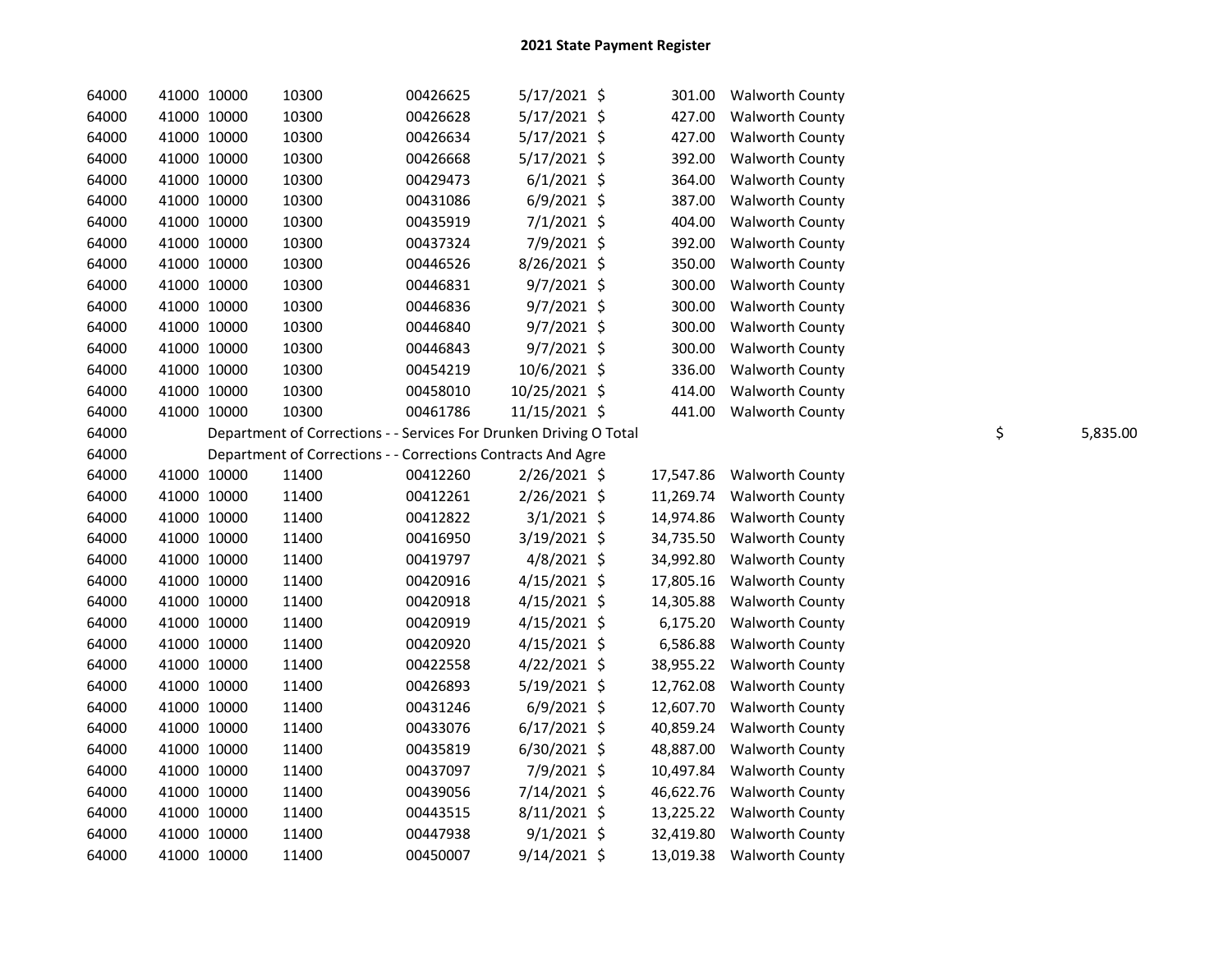| 64000 | 41000 10000 | 11400                                                                  | 00455501 | 10/12/2021 \$  |              | 17,187.64 Walworth County                                                                                     |                    |
|-------|-------------|------------------------------------------------------------------------|----------|----------------|--------------|---------------------------------------------------------------------------------------------------------------|--------------------|
| 64000 | 41000 10000 | 11400                                                                  | 00459248 | 10/28/2021 \$  |              | 1,595.26 Walworth County                                                                                      |                    |
| 64000 | 41000 10000 | 11400                                                                  | 00461387 | 11/10/2021 \$  |              | 14,100.04 Walworth County                                                                                     |                    |
| 64000 | 41000 10000 | 11400                                                                  | 00467228 | 12/10/2021 \$  |              | 16,209.90 Walworth County                                                                                     |                    |
| 64000 |             | Department of Corrections - - Corrections Contracts And Agre Total     |          |                |              |                                                                                                               | \$<br>477,342.96   |
| 64000 |             |                                                                        |          |                |              | Department of Corrections - - Reimbursing Counties For Probation, Extended Supervision And Parole Holds       |                    |
| 64000 | 41000 10000 | 11600                                                                  | 00459526 | 10/29/2021 \$  |              | 48,320.00 Walworth County                                                                                     |                    |
| 64000 |             |                                                                        |          |                |              | Department of Corrections - - Reimbursing Counties For Probation, Extended Supervision And Parole Holds Total | \$<br>48,320.00    |
| 64000 |             | Department of Corrections - - Probation, Parole And Extended           |          |                |              |                                                                                                               |                    |
| 64000 | 41000 10000 | 18700                                                                  | 00423563 | $5/19/2021$ \$ |              | 31.25 Walworth County                                                                                         |                    |
| 64000 | 41000 10000 | 18700                                                                  | 00440648 | 7/26/2021 \$   |              | 3.75 Walworth County                                                                                          |                    |
| 64000 | 41000 10000 | 18700                                                                  | 00448654 | 9/23/2021 \$   |              | 36.25 Walworth County                                                                                         |                    |
| 64000 |             | Department of Corrections - - Probation, Parole And Extended Total     |          |                |              |                                                                                                               | \$<br>71.25        |
| 64000 |             | Department of Health Services - - State/Federal Aids                   |          |                |              |                                                                                                               |                    |
| 64000 | 43500 10000 | 00000                                                                  | 92106    | $1/4/2021$ \$  |              | 388,515.00 Walworth County                                                                                    |                    |
| 64000 | 43500 10000 | 00000                                                                  | 92107    | $2/1/2021$ \$  | 138,619.00   | <b>Walworth County</b>                                                                                        |                    |
| 64000 | 43500 10000 | 00000                                                                  | 92108    | $3/1/2021$ \$  | 279,574.00   | <b>Walworth County</b>                                                                                        |                    |
| 64000 | 43500 10000 | 00000                                                                  | 92109    | $4/1/2021$ \$  | 905,251.00   | <b>Walworth County</b>                                                                                        |                    |
| 64000 | 43500 10000 | 00000                                                                  | 92111    | $6/1/2021$ \$  | 443,602.00   | <b>Walworth County</b>                                                                                        |                    |
| 64000 | 43500 10000 | 00000                                                                  | 92200    | 7/1/2021 \$    | 167,134.00   | Walworth County                                                                                               |                    |
| 64000 | 43500 10000 | 00000                                                                  | 92201    | $8/2/2021$ \$  | 1,743,147.00 | <b>Walworth County</b>                                                                                        |                    |
| 64000 | 43500 10000 | 00000                                                                  | 92202    | $9/1/2021$ \$  | 361,495.00   | <b>Walworth County</b>                                                                                        |                    |
| 64000 | 43500 10000 | 00000                                                                  | 92204    | $10/1/2021$ \$ | 373,955.00   | <b>Walworth County</b>                                                                                        |                    |
| 64000 | 43500 10000 | 00000                                                                  | 92206    | $11/1/2021$ \$ | 200,911.00   | <b>Walworth County</b>                                                                                        |                    |
| 64000 | 43500 10000 | 00000                                                                  | 92207    | 12/1/2021 \$   |              | 271,818.00 Walworth County                                                                                    |                    |
| 64000 |             | Department of Health Services - - State/Federal Aids Total             |          |                |              |                                                                                                               | \$<br>5,274,021.00 |
| 64000 |             | Department of Health Services - - Public Health Dispensaries And       |          |                |              |                                                                                                               |                    |
| 64000 | 43500 10000 | 10700                                                                  | 00462551 | 12/1/2021 \$   | 9.48         | <b>Walworth County</b>                                                                                        |                    |
| 64000 | 43500 10000 | 10700                                                                  | 00462553 | 12/1/2021 \$   | 9.48         | <b>Walworth County</b>                                                                                        |                    |
| 64000 |             | Department of Health Services - - Public Health Dispensaries And Total |          |                |              |                                                                                                               | \$<br>18.96        |
| 64000 |             | Department of Health Services - - Federal Project Aids                 |          |                |              |                                                                                                               |                    |
| 64000 | 43500 10000 | 15000                                                                  | 00436576 | 7/16/2021 \$   |              | 4,500.00 Walworth County                                                                                      |                    |
| 64000 |             | Department of Health Services - - Federal Project Aids Total           |          |                |              |                                                                                                               | \$<br>4,500.00     |
| 64000 |             | Department of Health Services - - General Program Operations           |          |                |              |                                                                                                               |                    |
| 64000 | 43500 10000 | 40100                                                                  | 00418590 | 3/30/2021 \$   |              | 15.00 Walworth County                                                                                         |                    |
| 64000 | 43500 10000 | 40100                                                                  | 00426311 | $5/11/2021$ \$ | 1.50         | <b>Walworth County</b>                                                                                        |                    |
| 64000 | 43500 10000 | 40100                                                                  | 00446100 | 8/24/2021 \$   |              | 1.50 Walworth County                                                                                          |                    |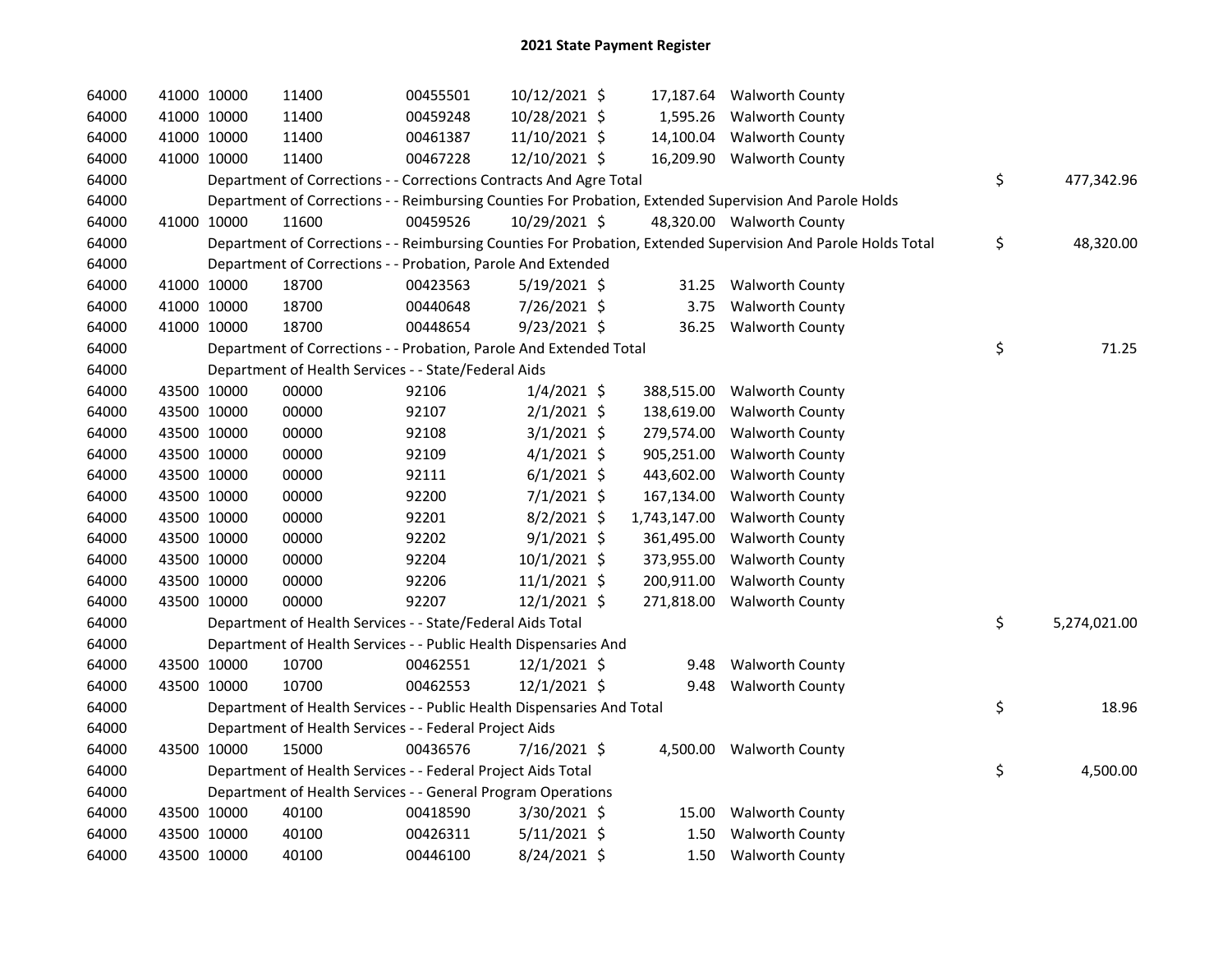| 64000 | 43500 10000 | 40100                                                                  | 00462771 | 11/16/2021 \$  |        |      | 1.50 Walworth County       |    |        |
|-------|-------------|------------------------------------------------------------------------|----------|----------------|--------|------|----------------------------|----|--------|
| 64000 | 43500 10000 | 40100                                                                  | 00465158 | 11/30/2021 \$  |        |      | 1.50 Walworth County       |    |        |
| 64000 |             | Department of Health Services - - General Program Operations Total     |          |                |        |      |                            | \$ | 21.00  |
| 64000 |             | Department of Health Services - - Medical Assistance State Admin       |          |                |        |      |                            |    |        |
| 64000 | 43500 10000 | 44000                                                                  | 00418590 | 3/30/2021 \$   | 15.00  |      | <b>Walworth County</b>     |    |        |
| 64000 | 43500 10000 | 44000                                                                  | 00426311 | $5/11/2021$ \$ | 1.50   |      | <b>Walworth County</b>     |    |        |
| 64000 | 43500 10000 | 44000                                                                  | 00446100 | 8/24/2021 \$   | 1.50   |      | <b>Walworth County</b>     |    |        |
| 64000 | 43500 10000 | 44000                                                                  | 00462771 | 11/16/2021 \$  |        | 1.50 | <b>Walworth County</b>     |    |        |
| 64000 | 43500 10000 | 44000                                                                  | 00465158 | 11/30/2021 \$  |        | 1.50 | <b>Walworth County</b>     |    |        |
| 64000 |             | Department of Health Services - - Medical Assistance State Admin Total |          |                |        |      |                            | \$ | 21.00  |
| 64000 |             | Department of Health Services - - Fees For Administrative Servic       |          |                |        |      |                            |    |        |
| 64000 | 43500 10000 | 63100                                                                  | 00417318 | 3/25/2021 \$   |        |      | 6.25 Walworth County       |    |        |
| 64000 |             | Department of Health Services - - Fees For Administrative Servic Total |          |                |        |      |                            | \$ | 6.25   |
| 64000 |             | Department of Health Services - - Administrative And Support-Fis       |          |                |        |      |                            |    |        |
| 64000 | 43500 10000 | 82100                                                                  | 00408111 | $2/4/2021$ \$  |        |      | 5.00 Walworth County       |    |        |
| 64000 | 43500 10000 | 82100                                                                  | 00414940 | 3/12/2021 \$   | 5.00   |      | <b>Walworth County</b>     |    |        |
| 64000 | 43500 10000 | 82100                                                                  | 00452029 | $9/24/2021$ \$ |        | 5.00 | <b>Walworth County</b>     |    |        |
| 64000 | 43500 10000 | 82100                                                                  | 00462277 | 11/12/2021 \$  |        | 5.00 | <b>Walworth County</b>     |    |        |
| 64000 |             | Department of Health Services - - Administrative And Support-Fis Total |          |                |        |      |                            | \$ | 20.00  |
|       |             |                                                                        |          |                |        |      |                            |    |        |
| 64000 |             | Dept of Children and Families - - Fees For Administrative Servic       |          |                |        |      |                            |    |        |
| 64000 | 43700 10000 | 23100                                                                  | 00080601 | 2/16/2021 \$   | 40.00  |      | <b>Walworth County</b>     |    |        |
| 64000 | 43700 10000 | 23100                                                                  | 00083459 | $4/20/2021$ \$ | 75.00  |      | <b>Walworth County</b>     |    |        |
| 64000 | 43700 10000 | 23100                                                                  | 00087342 | 7/23/2021 \$   | 35.00  |      | <b>Walworth County</b>     |    |        |
| 64000 | 43700 10000 | 23100                                                                  | 00090957 | 11/2/2021 \$   | 75.00  |      | <b>Walworth County</b>     |    |        |
| 64000 |             | Dept of Children and Families - - Fees For Administrative Servic Total |          |                |        |      |                            | \$ | 225.00 |
| 64000 |             | Dept of Children and Families - - Child Care Block Grant - Ops         |          |                |        |      |                            |    |        |
| 64000 | 43700 10000 | 24500                                                                  | 00082520 | $4/2/2021$ \$  |        |      | 12.50 Walworth County      |    |        |
| 64000 |             | Dept of Children and Families - - Child Care Block Grant - Ops Total   |          |                |        |      |                            | \$ | 12.50  |
| 64000 |             | Dept of Children and Families - - General Aids                         |          |                |        |      |                            |    |        |
| 64000 | 43700 10000 | 99000                                                                  | 00079037 | $1/5/2021$ \$  |        |      | 65,748.36 Walworth County  |    |        |
| 64000 | 43700 10000 | 99000                                                                  | 00079806 | 1/29/2021 \$   |        |      | 273,757.35 Walworth County |    |        |
| 64000 | 43700 10000 | 99000                                                                  | 00079972 | $2/1/2021$ \$  |        |      | 1,421.24 Walworth County   |    |        |
| 64000 | 43700 10000 | 99000                                                                  | 00080193 | $2/5/2021$ \$  |        |      | 39,850.16 Walworth County  |    |        |
| 64000 | 43700 10000 | 99000                                                                  | 00080306 | $2/5/2021$ \$  |        |      | 285.30 Walworth County     |    |        |
| 64000 | 43700 10000 | 99000                                                                  | 00081264 | $3/5/2021$ \$  |        |      | 480,025.02 Walworth County |    |        |
| 64000 | 43700 10000 | 99000                                                                  | 00081347 | $3/5/2021$ \$  | 764.93 |      | <b>Walworth County</b>     |    |        |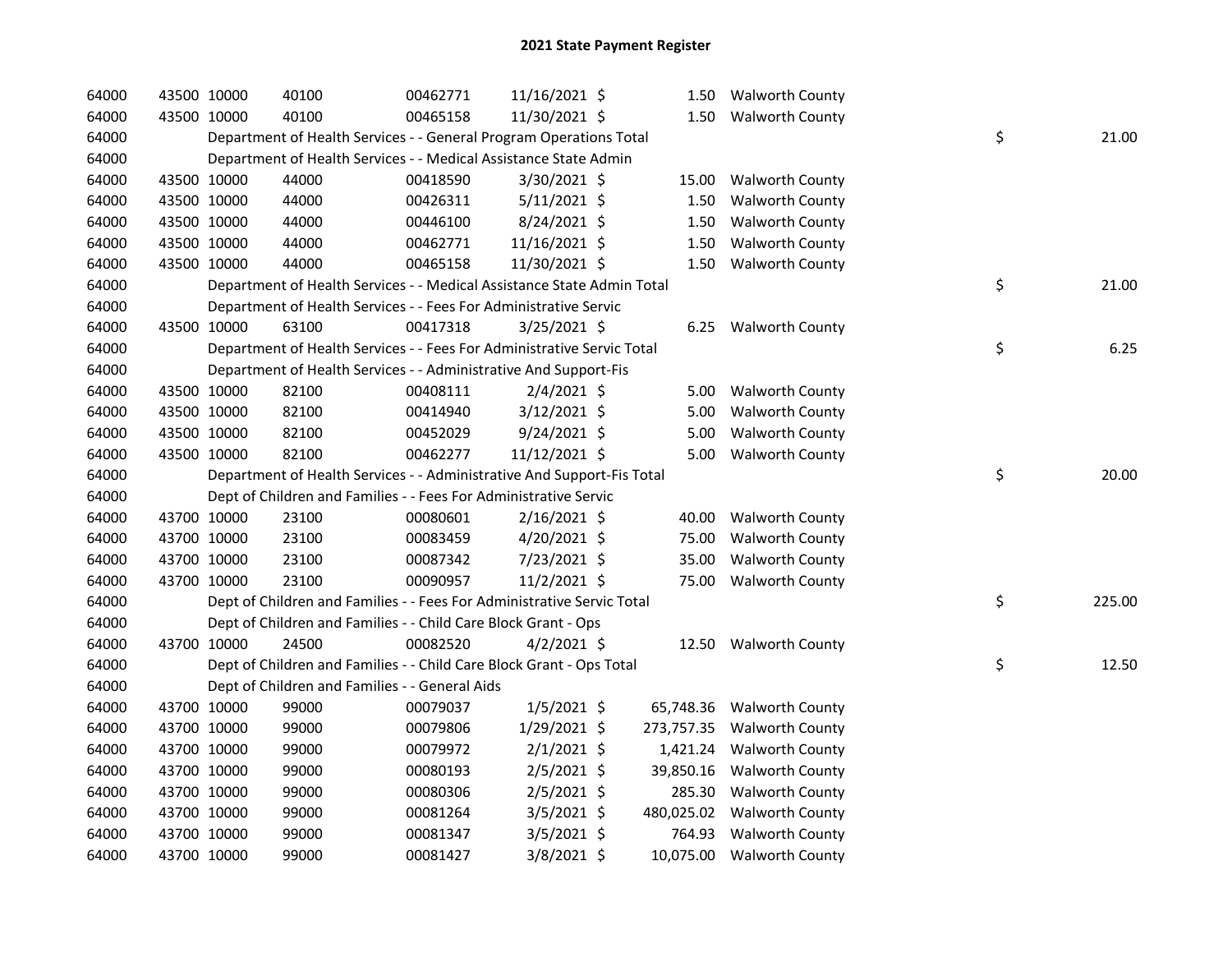| 64000 | 43700 10000 | 99000                                                | 00081861 | $3/17/2021$ \$ | 643.34       | <b>Walworth County</b>    |    |              |
|-------|-------------|------------------------------------------------------|----------|----------------|--------------|---------------------------|----|--------------|
| 64000 | 43700 10000 | 99000                                                | 00082235 | 3/29/2021 \$   | 40,126.78    | <b>Walworth County</b>    |    |              |
| 64000 | 43700 10000 | 99000                                                | 00082690 | 4/5/2021 \$    | 21,639.10    | <b>Walworth County</b>    |    |              |
| 64000 | 43700 10000 | 99000                                                | 00082691 | $4/5/2021$ \$  | 173,504.92   | <b>Walworth County</b>    |    |              |
| 64000 | 43700 10000 | 99000                                                | 00083925 | 4/30/2021 \$   | 359,195.43   | <b>Walworth County</b>    |    |              |
| 64000 | 43700 10000 | 99000                                                | 00084141 | $5/5/2021$ \$  | 147,421.50   | Walworth County           |    |              |
| 64000 | 43700 10000 | 99000                                                | 00085449 | $6/1/2021$ \$  | 70,072.60    | <b>Walworth County</b>    |    |              |
| 64000 | 43700 10000 | 99000                                                | 00085565 | $6/4/2021$ \$  | 17,225.63    | <b>Walworth County</b>    |    |              |
| 64000 | 43700 10000 | 99000                                                | 00085654 | $6/7/2021$ \$  | 106,815.67   | <b>Walworth County</b>    |    |              |
| 64000 | 43700 10000 | 99000                                                | 00086585 | $7/1/2021$ \$  | 2,776.00     | <b>Walworth County</b>    |    |              |
| 64000 | 43700 10000 | 99000                                                | 00086713 | 7/8/2021 \$    | 134,879.52   | <b>Walworth County</b>    |    |              |
| 64000 | 43700 10000 | 99000                                                | 00087014 | 7/13/2021 \$   | 30,600.00    | <b>Walworth County</b>    |    |              |
| 64000 | 43700 10000 | 99000                                                | 00087589 | 7/30/2021 \$   | 288,984.66   | <b>Walworth County</b>    |    |              |
| 64000 | 43700 10000 | 99000                                                | 00087725 | 7/30/2021 \$   | 61,197.00    | <b>Walworth County</b>    |    |              |
| 64000 | 43700 10000 | 99000                                                | 00087765 | $8/4/2021$ \$  | 30,240.38    | <b>Walworth County</b>    |    |              |
| 64000 | 43700 10000 | 99000                                                | 00087957 | $8/5/2021$ \$  | 33,119.73    | <b>Walworth County</b>    |    |              |
| 64000 | 43700 10000 | 99000                                                | 00088822 | $9/1/2021$ \$  | 3,577.50     | <b>Walworth County</b>    |    |              |
| 64000 | 43700 10000 | 99000                                                | 00088962 | $9/7/2021$ \$  | 1,450,252.36 | Walworth County           |    |              |
| 64000 | 43700 10000 | 99000                                                | 00089142 | 9/10/2021 \$   | 64,480.32    | <b>Walworth County</b>    |    |              |
| 64000 | 43700 10000 | 99000                                                | 00089860 | 10/1/2021 \$   | 30,940.00    | <b>Walworth County</b>    |    |              |
| 64000 | 43700 10000 | 99000                                                | 00089934 | 10/5/2021 \$   | 138,529.07   | <b>Walworth County</b>    |    |              |
| 64000 | 43700 10000 | 99000                                                | 00090782 | 10/29/2021 \$  | 196,216.93   | <b>Walworth County</b>    |    |              |
| 64000 | 43700 10000 | 99000                                                | 00091051 | 11/5/2021 \$   | 181,175.03   | <b>Walworth County</b>    |    |              |
| 64000 | 43700 10000 | 99000                                                | 00092136 | 12/3/2021 \$   | 31,013.96    | <b>Walworth County</b>    |    |              |
| 64000 | 43700 10000 | 99000                                                | 00092244 | 12/6/2021 \$   |              | 36,701.18 Walworth County |    |              |
| 64000 |             | Dept of Children and Families - - General Aids Total |          |                |              |                           | \$ | 4,523,255.97 |
| 64000 |             | Dept of Workforce Development - - Auxiliary Services |          |                |              |                           |    |              |
| 64000 | 44500 10000 | 13000                                                | 00310379 | $1/4/2021$ \$  | 70.00        | <b>Walworth County</b>    |    |              |
| 64000 | 44500 10000 | 13000                                                | 00313469 | $2/2/2021$ \$  | 115.00       | <b>Walworth County</b>    |    |              |
| 64000 | 44500 10000 | 13000                                                | 00317099 | $3/2/2021$ \$  | 75.00        | <b>Walworth County</b>    |    |              |
| 64000 | 44500 10000 | 13000                                                | 00320907 | $4/2/2021$ \$  | 175.00       | Walworth County           |    |              |
| 64000 | 44500 10000 | 13000                                                | 00324452 | $5/4/2021$ \$  | 115.00       | Walworth County           |    |              |
| 64000 | 44500 10000 | 13000                                                | 00327645 | $6/2/2021$ \$  | 140.00       | <b>Walworth County</b>    |    |              |
| 64000 | 44500 10000 | 13000                                                | 00331429 | 7/2/2021 \$    | 60.00        | <b>Walworth County</b>    |    |              |
| 64000 | 44500 10000 | 13000                                                | 00335327 | 8/3/2021 \$    | 90.00        | <b>Walworth County</b>    |    |              |
| 64000 | 44500 10000 | 13000                                                | 00339121 | $9/2/2021$ \$  | 55.00        | <b>Walworth County</b>    |    |              |
| 64000 | 44500 10000 | 13000                                                | 00343108 | 10/4/2021 \$   | 65.00        | <b>Walworth County</b>    |    |              |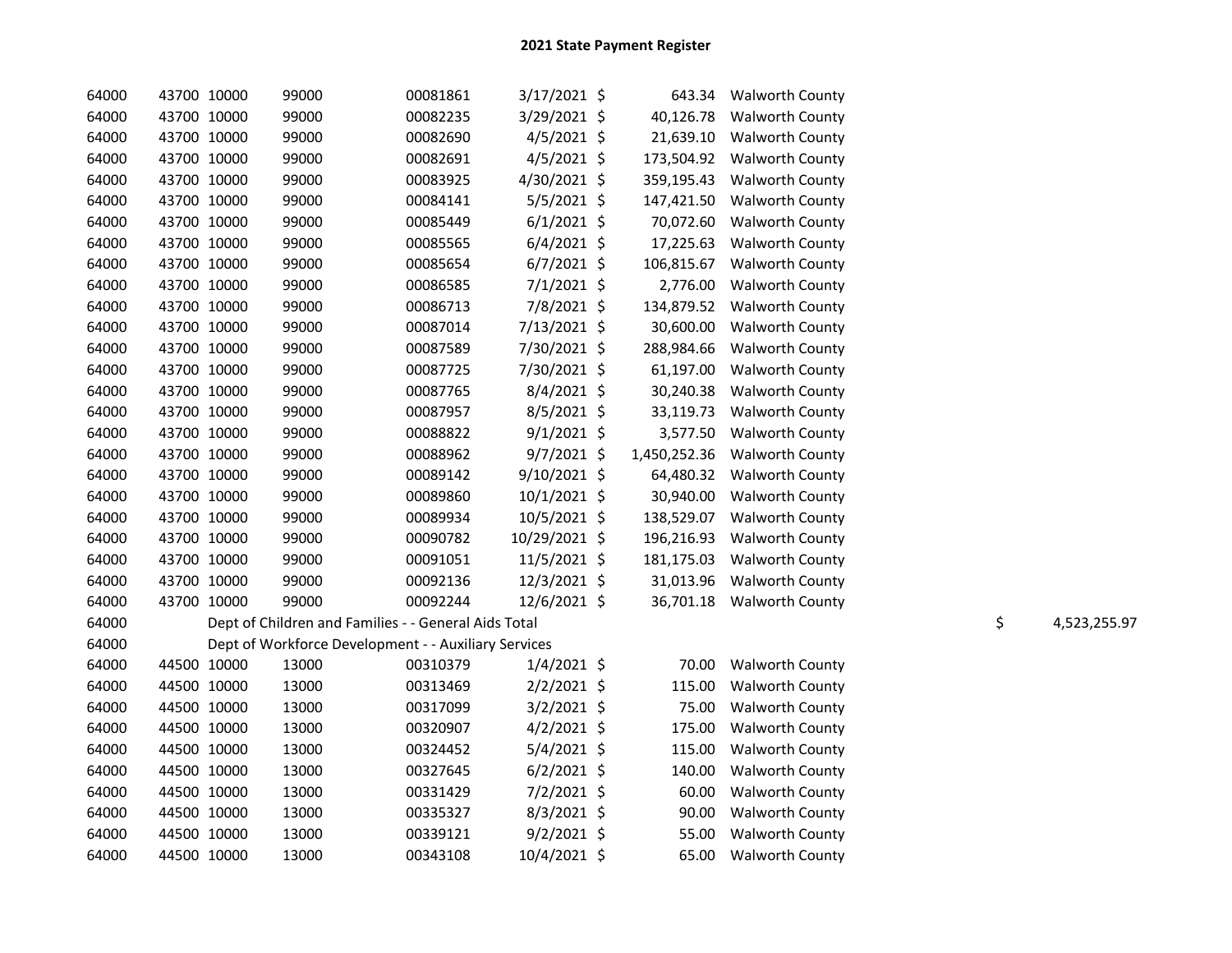| 64000 | 44500 10000 | 13000                                                                 | 00347148 | 11/2/2021 \$   |           | 100.00 Walworth County    |    |            |
|-------|-------------|-----------------------------------------------------------------------|----------|----------------|-----------|---------------------------|----|------------|
| 64000 | 44500 10000 | 13000                                                                 | 00350794 | 12/2/2021 \$   |           | 85.00 Walworth County     |    |            |
| 64000 |             | Dept of Workforce Development - - Auxiliary Services Total            |          |                |           |                           | \$ | 1,145.00   |
| 64000 |             | Dept of Workforce Development - - Ui Admin Fed                        |          |                |           |                           |    |            |
| 64000 | 44500 10000 | 15100                                                                 | 00344303 | 10/12/2021 \$  |           | 80.00 Walworth County     |    |            |
| 64000 |             | Dept of Workforce Development - - Ui Admin Fed Total                  |          |                |           |                           | \$ | 80.00      |
| 64000 |             | Dept of Workforce Development - - Wc Ops Uninsured Emplyr Admin       |          |                |           |                           |    |            |
| 64000 | 44500 22700 | 17700                                                                 | 00315917 | $2/23/2021$ \$ | 55.00     | <b>Walworth County</b>    |    |            |
| 64000 | 44500 22700 | 17700                                                                 | 00315918 | 2/23/2021 \$   | 10.00     | <b>Walworth County</b>    |    |            |
| 64000 | 44500 22700 | 17700                                                                 | 00336244 | 8/13/2021 \$   | 25.00     | <b>Walworth County</b>    |    |            |
| 64000 | 44500 22700 | 17700                                                                 | 00336245 | 8/13/2021 \$   | 75.00     | <b>Walworth County</b>    |    |            |
| 64000 |             | Dept of Workforce Development - - Wc Ops Uninsured Emplyr Admin Total |          |                |           |                           | \$ | 165.00     |
| 64000 |             | Department of Justice - - Officer training reimbursement              |          |                |           |                           |    |            |
| 64000 | 45500 10000 | 21400                                                                 | 00106069 | 11/30/2021 \$  |           | 21,760.00 Walworth County |    |            |
| 64000 |             | Department of Justice - - Officer training reimbursement Total        |          |                |           |                           | \$ | 21,760.00  |
| 64000 |             | Department of Justice - - Crime Laboratories, Dna                     |          |                |           |                           |    |            |
| 64000 | 45500 10000 | 22100                                                                 | 00100384 | 7/14/2021 \$   |           | 6,030.00 Walworth County  |    |            |
| 64000 |             | Department of Justice - - Crime Laboratories, Dna Total               |          |                |           |                           | \$ | 6,030.00   |
| 64000 |             | Department of Justice - - Federal Aid, Local Assistance               |          |                |           |                           |    |            |
| 64000 | 45500 10000 | 25100                                                                 | 00100983 | 8/10/2021 \$   |           | 8,781.95 Walworth County  |    |            |
| 64000 | 45500 10000 | 25100                                                                 | 00101230 | 8/24/2021 \$   | 5,821.27  | <b>Walworth County</b>    |    |            |
| 64000 | 45500 10000 | 25100                                                                 | 00104499 | 11/3/2021 \$   | 19,985.70 | <b>Walworth County</b>    |    |            |
| 64000 | 45500 10000 | 25100                                                                 | 00104759 | 11/8/2021 \$   | 2,864.23  | <b>Walworth County</b>    |    |            |
| 64000 | 45500 10000 | 25100                                                                 | 00106230 | 12/8/2021 \$   |           | 1,314.50 Walworth County  |    |            |
| 64000 |             | Department of Justice - - Federal Aid, Local Assistance Total         |          |                |           |                           | \$ | 38,767.65  |
| 64000 |             | Department of Justice - - Alt Prosecution Alcohol Drugs               |          |                |           |                           |    |            |
| 64000 | 45500 10000 | 27100                                                                 | 00094873 | 2/23/2021 \$   |           | 66,580.00 Walworth County |    |            |
| 64000 | 45500 10000 | 27100                                                                 | 00098078 | $5/14/2021$ \$ | 32,272.00 | <b>Walworth County</b>    |    |            |
| 64000 | 45500 10000 | 27100                                                                 | 00101350 | $8/31/2021$ \$ | 46,955.00 | <b>Walworth County</b>    |    |            |
| 64000 | 45500 10000 | 27100                                                                 | 00104111 | 10/26/2021 \$  |           | 53,655.24 Walworth County |    |            |
| 64000 |             | Department of Justice - - Alt Prosecution Alcohol Drugs Total         |          |                |           |                           | \$ | 199,462.24 |
| 64000 |             | Department of Justice - - Crime Victim Witness Assist                 |          |                |           |                           |    |            |
| 64000 | 45500 10000 | 53200                                                                 | 00095478 | $3/5/2021$ \$  |           | 30,167.36 Walworth County |    |            |
| 64000 | 45500 10000 | 53200                                                                 | 00100572 | $7/15/2021$ \$ |           | 45,392.57 Walworth County |    |            |
| 64000 |             | Department of Justice - - Crime Victim Witness Assist Total           |          |                |           |                           | \$ | 75,559.93  |
| 64000 |             | Department of Military Affairs - - Emergency Response Equipment       |          |                |           |                           |    |            |
| 64000 | 46500 10000 | 30800                                                                 | 00089614 | 2/11/2021 \$   |           | 7,335.00 Walworth County  |    |            |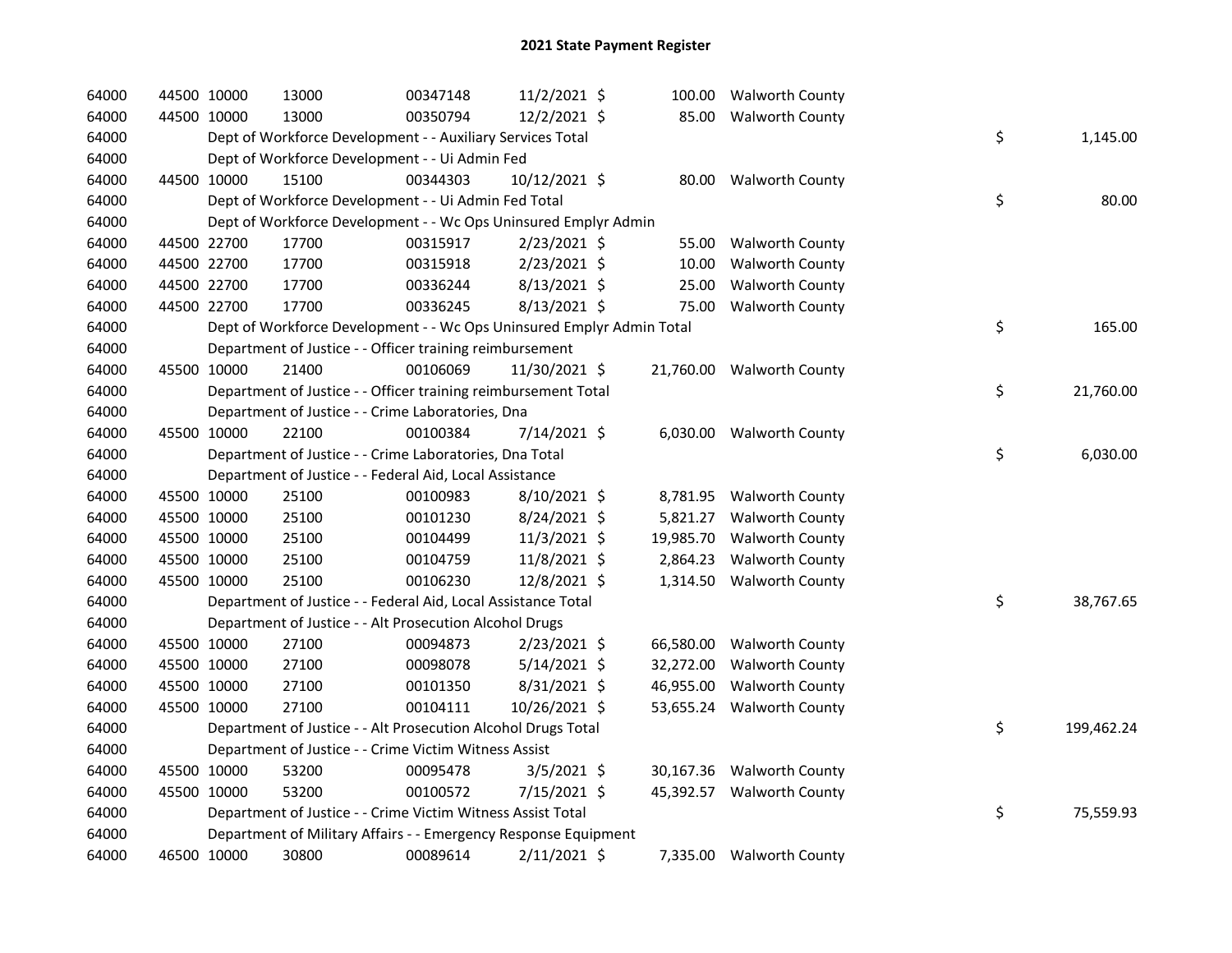| 64000 |             |             | Department of Military Affairs - - Emergency Response Equipment Total                             |          |                |  |           |                           |  |    | 7,335.00   |
|-------|-------------|-------------|---------------------------------------------------------------------------------------------------|----------|----------------|--|-----------|---------------------------|--|----|------------|
| 64000 |             |             | Department of Military Affairs - - Federal Aid, Local Assistance                                  |          |                |  |           |                           |  |    |            |
| 64000 | 46500 10000 |             | 34200                                                                                             | 00090167 | 2/22/2021 \$   |  |           | 64,131.77 Walworth County |  |    |            |
| 64000 | 46500 10000 |             | 34200                                                                                             | 00093692 | $5/10/2021$ \$ |  | 8,413.06  | <b>Walworth County</b>    |  |    |            |
| 64000 |             |             | Department of Military Affairs - - Federal Aid, Local Assistance Total                            |          |                |  |           |                           |  | \$ | 72,544.83  |
| 64000 |             |             | Department of Military Affairs - - Next Generation 911                                            |          |                |  |           |                           |  |    |            |
| 64000 |             | 46500 23900 | 36800                                                                                             | 00091120 | $3/15/2021$ \$ |  |           | 525.00 Walworth County    |  |    |            |
| 64000 |             |             | Department of Military Affairs - - Next Generation 911 Total                                      |          |                |  |           |                           |  | \$ | 525.00     |
| 64000 |             |             | Department of Military Affairs - - St Emerg Response Bd Grant Pif                                 |          |                |  |           |                           |  |    |            |
| 64000 | 46500 27200 |             | 36400                                                                                             | 00090210 | $2/23/2021$ \$ |  |           | 32,756.19 Walworth County |  |    |            |
| 64000 |             |             | Department of Military Affairs - - St Emerg Response Bd Grant Pif Total                           |          |                |  |           |                           |  | \$ | 32,756.19  |
| 64000 |             |             | Department of Veterans Affairs - - County Grants                                                  |          |                |  |           |                           |  |    |            |
| 64000 |             | 48500 58200 | 26700                                                                                             | 00091468 | $3/12/2021$ \$ |  |           | 13,000.00 Walworth County |  |    |            |
| 64000 |             |             | Department of Veterans Affairs - - County Grants Total                                            |          |                |  |           |                           |  | \$ | 13,000.00  |
| 64000 |             |             | Department of Veterans Affairs - - Veterans Transportation Grant                                  |          |                |  |           |                           |  |    |            |
| 64000 | 48500 58200 |             | 28000                                                                                             | 00102994 | $12/3/2021$ \$ |  |           | 3,731.01 Walworth County  |  |    |            |
| 64000 |             |             | Department of Veterans Affairs - - Veterans Transportation Grant Total                            |          |                |  |           |                           |  | \$ | 3,731.01   |
| 64000 |             |             | Department of Administration - - Low-Income Assistance Grants                                     |          |                |  |           |                           |  |    |            |
| 64000 |             | 50500 23500 | 37100                                                                                             | 00139980 | $1/29/2021$ \$ |  | 32,371.09 | <b>Walworth County</b>    |  |    |            |
| 64000 | 50500 23500 |             | 37100                                                                                             | 00141636 | $3/2/2021$ \$  |  | 281.36    | <b>Walworth County</b>    |  |    |            |
| 64000 | 50500 23500 |             | 37100                                                                                             | 00143164 | 3/30/2021 \$   |  | 16,531.33 | <b>Walworth County</b>    |  |    |            |
| 64000 | 50500 23500 |             | 37100                                                                                             | 00145237 | $5/7/2021$ \$  |  | 5,368.15  | <b>Walworth County</b>    |  |    |            |
| 64000 | 50500 23500 |             | 37100                                                                                             | 00146458 | $6/1/2021$ \$  |  | 268.09    | <b>Walworth County</b>    |  |    |            |
| 64000 | 50500 23500 |             | 37100                                                                                             | 00149834 | $8/5/2021$ \$  |  | 17,131.08 | Walworth County           |  |    |            |
| 64000 | 50500 23500 |             | 37100                                                                                             | 00150594 | 8/17/2021 \$   |  | 31,940.05 | <b>Walworth County</b>    |  |    |            |
| 64000 | 50500 23500 |             | 37100                                                                                             | 00151234 | 8/31/2021 \$   |  | 439.53    | <b>Walworth County</b>    |  |    |            |
| 64000 |             |             | Department of Administration - - Low-Income Assistance Grants Total                               |          |                |  |           |                           |  | \$ | 104,330.68 |
| 64000 |             |             | Department of Administration - - Land Information Program; Loca                                   |          |                |  |           |                           |  |    |            |
| 64000 |             | 50500 26900 | 17300                                                                                             | 00139225 | 1/29/2021 \$   |  |           | 1,000.00 Walworth County  |  |    |            |
| 64000 | 50500 26900 |             | 17300                                                                                             | 00146542 | $6/16/2021$ \$ |  | 25,000.00 | <b>Walworth County</b>    |  |    |            |
| 64000 |             |             | Department of Administration - - Land Information Program; Loca Total                             |          |                |  |           |                           |  | \$ | 26,000.00  |
| 64000 |             |             | Public Defender Board - - Transcript, Discovery and Records Provided to the Public Defender Board |          |                |  |           |                           |  |    |            |
| 64000 | 55000 10000 |             | 10600                                                                                             | 00275617 | $1/26/2021$ \$ |  |           | 5.00 Walworth County      |  |    |            |
| 64000 | 55000 10000 |             | 10600                                                                                             | 00275618 | 1/26/2021 \$   |  | 5.00      | <b>Walworth County</b>    |  |    |            |
| 64000 | 55000 10000 |             | 10600                                                                                             | 00275619 | $1/26/2021$ \$ |  | 5.00      | <b>Walworth County</b>    |  |    |            |
| 64000 |             | 55000 10000 | 10600                                                                                             | 00275620 | $1/26/2021$ \$ |  | 10.00     | <b>Walworth County</b>    |  |    |            |
| 64000 |             | 55000 10000 | 10600                                                                                             | 00275621 | $1/26/2021$ \$ |  | 5.00      | <b>Walworth County</b>    |  |    |            |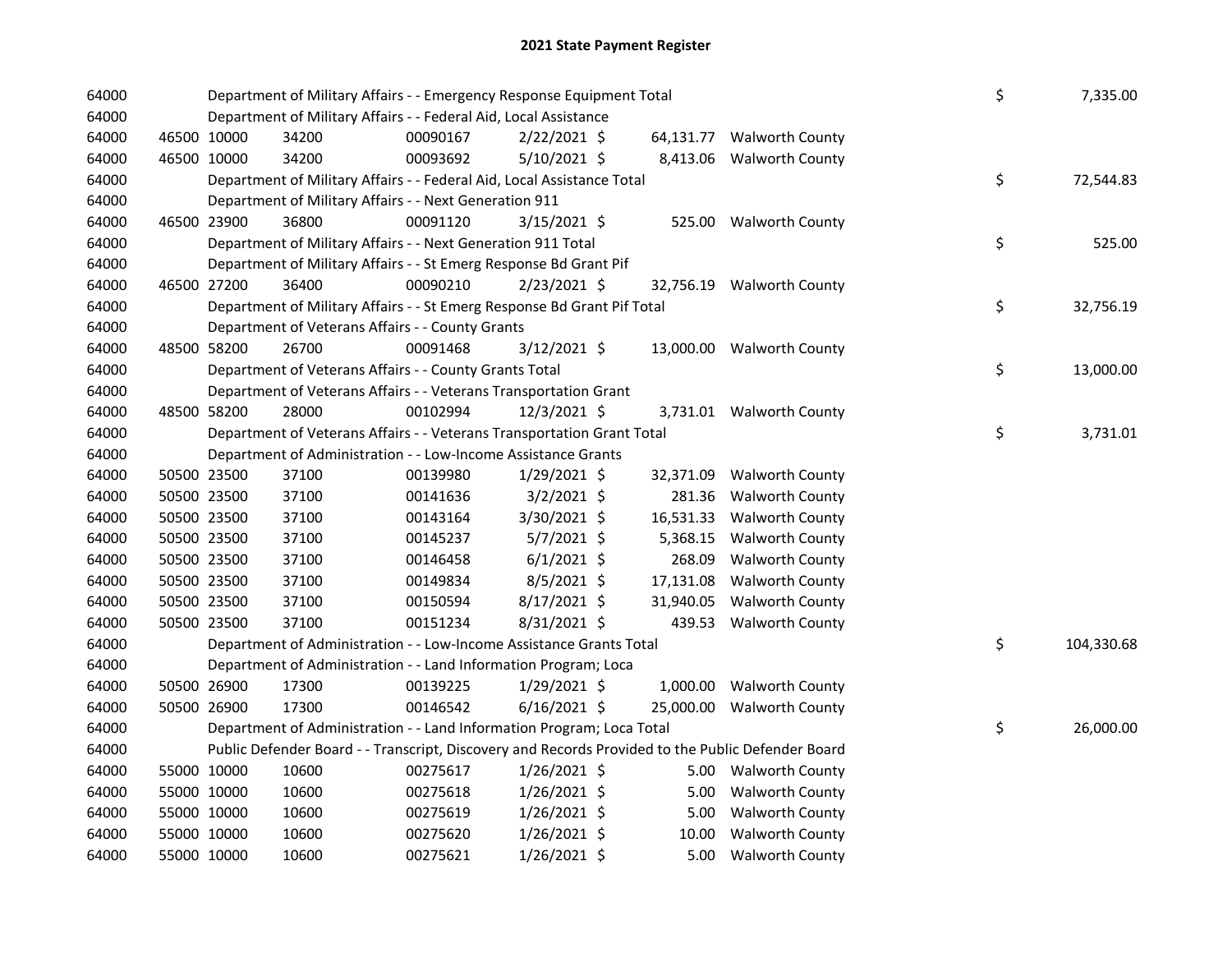| 64000 | 55000 10000 | 10600 | 00278547 | 2/22/2021 \$ | 10.00 | <b>Walworth County</b> |
|-------|-------------|-------|----------|--------------|-------|------------------------|
| 64000 | 55000 10000 | 10600 | 00278573 | 2/22/2021 \$ | 15.00 | <b>Walworth County</b> |
| 64000 | 55000 10000 | 10600 | 00278574 | 2/22/2021 \$ | 5.00  | <b>Walworth County</b> |
| 64000 | 55000 10000 | 10600 | 00278930 | 2/22/2021 \$ | 10.00 | <b>Walworth County</b> |
| 64000 | 55000 10000 | 10600 | 00282175 | 3/22/2021 \$ | 10.00 | <b>Walworth County</b> |
| 64000 | 55000 10000 | 10600 | 00282176 | 3/22/2021 \$ | 5.00  | <b>Walworth County</b> |
| 64000 | 55000 10000 | 10600 | 00282177 | 3/22/2021 \$ | 5.00  | <b>Walworth County</b> |
| 64000 | 55000 10000 | 10600 | 00282178 | 3/22/2021 \$ | 10.00 | <b>Walworth County</b> |
| 64000 | 55000 10000 | 10600 | 00282179 | 3/22/2021 \$ | 20.00 | <b>Walworth County</b> |
| 64000 | 55000 10000 | 10600 | 00282180 | 3/22/2021 \$ | 25.00 | <b>Walworth County</b> |
| 64000 | 55000 10000 | 10600 | 00282181 | 3/22/2021 \$ | 5.00  | <b>Walworth County</b> |
| 64000 | 55000 10000 | 10600 | 00282182 | 3/22/2021 \$ | 15.00 | <b>Walworth County</b> |
| 64000 | 55000 10000 | 10600 | 00282183 | 3/22/2021 \$ | 5.00  | <b>Walworth County</b> |
| 64000 | 55000 10000 | 10600 | 00282184 | 3/22/2021 \$ | 5.00  | <b>Walworth County</b> |
| 64000 | 55000 10000 | 10600 | 00282185 | 3/22/2021 \$ | 5.00  | <b>Walworth County</b> |
| 64000 | 55000 10000 | 10600 | 00282186 | 3/22/2021 \$ | 5.00  | <b>Walworth County</b> |
| 64000 | 55000 10000 | 10600 | 00282187 | 3/22/2021 \$ | 5.00  | <b>Walworth County</b> |
| 64000 | 55000 10000 | 10600 | 00282188 | 3/22/2021 \$ | 25.00 | <b>Walworth County</b> |
| 64000 | 55000 10000 | 10600 | 00282189 | 3/22/2021 \$ | 10.00 | <b>Walworth County</b> |
| 64000 | 55000 10000 | 10600 | 00282190 | 3/22/2021 \$ | 10.00 | <b>Walworth County</b> |
| 64000 | 55000 10000 | 10600 | 00282191 | 3/22/2021 \$ | 10.00 | <b>Walworth County</b> |
| 64000 | 55000 10000 | 10600 | 00282192 | 3/22/2021 \$ | 15.00 | <b>Walworth County</b> |
| 64000 | 55000 10000 | 10600 | 00282193 | 3/22/2021 \$ | 5.00  | <b>Walworth County</b> |
| 64000 | 55000 10000 | 10600 | 00282194 | 3/22/2021 \$ | 5.00  | <b>Walworth County</b> |
| 64000 | 55000 10000 | 10600 | 00282195 | 3/22/2021 \$ | 5.00  | <b>Walworth County</b> |
| 64000 | 55000 10000 | 10600 | 00282196 | 3/22/2021 \$ | 10.00 | <b>Walworth County</b> |
| 64000 | 55000 10000 | 10600 | 00287791 | 4/30/2021 \$ | 5.00  | <b>Walworth County</b> |
| 64000 | 55000 10000 | 10600 | 00287830 | 4/30/2021 \$ | 15.00 | <b>Walworth County</b> |
| 64000 | 55000 10000 | 10600 | 00291091 | 5/19/2021 \$ | 5.00  | <b>Walworth County</b> |
| 64000 | 55000 10000 | 10600 | 00291092 | 5/19/2021 \$ | 5.00  | <b>Walworth County</b> |
| 64000 | 55000 10000 | 10600 | 00291093 | 5/19/2021 \$ | 5.00  | <b>Walworth County</b> |
| 64000 | 55000 10000 | 10600 | 00291094 | 5/19/2021 \$ | 5.00  | <b>Walworth County</b> |
| 64000 | 55000 10000 | 10600 | 00291095 | 5/19/2021 \$ | 5.00  | <b>Walworth County</b> |
| 64000 | 55000 10000 | 10600 | 00291096 | 5/19/2021 \$ | 10.00 | <b>Walworth County</b> |
| 64000 | 55000 10000 | 10600 | 00291097 | 5/19/2021 \$ | 15.00 | <b>Walworth County</b> |
| 64000 | 55000 10000 | 10600 | 00291098 | 5/19/2021 \$ | 10.00 | <b>Walworth County</b> |
| 64000 | 55000 10000 | 10600 | 00291099 | 5/19/2021 \$ | 15.00 | <b>Walworth County</b> |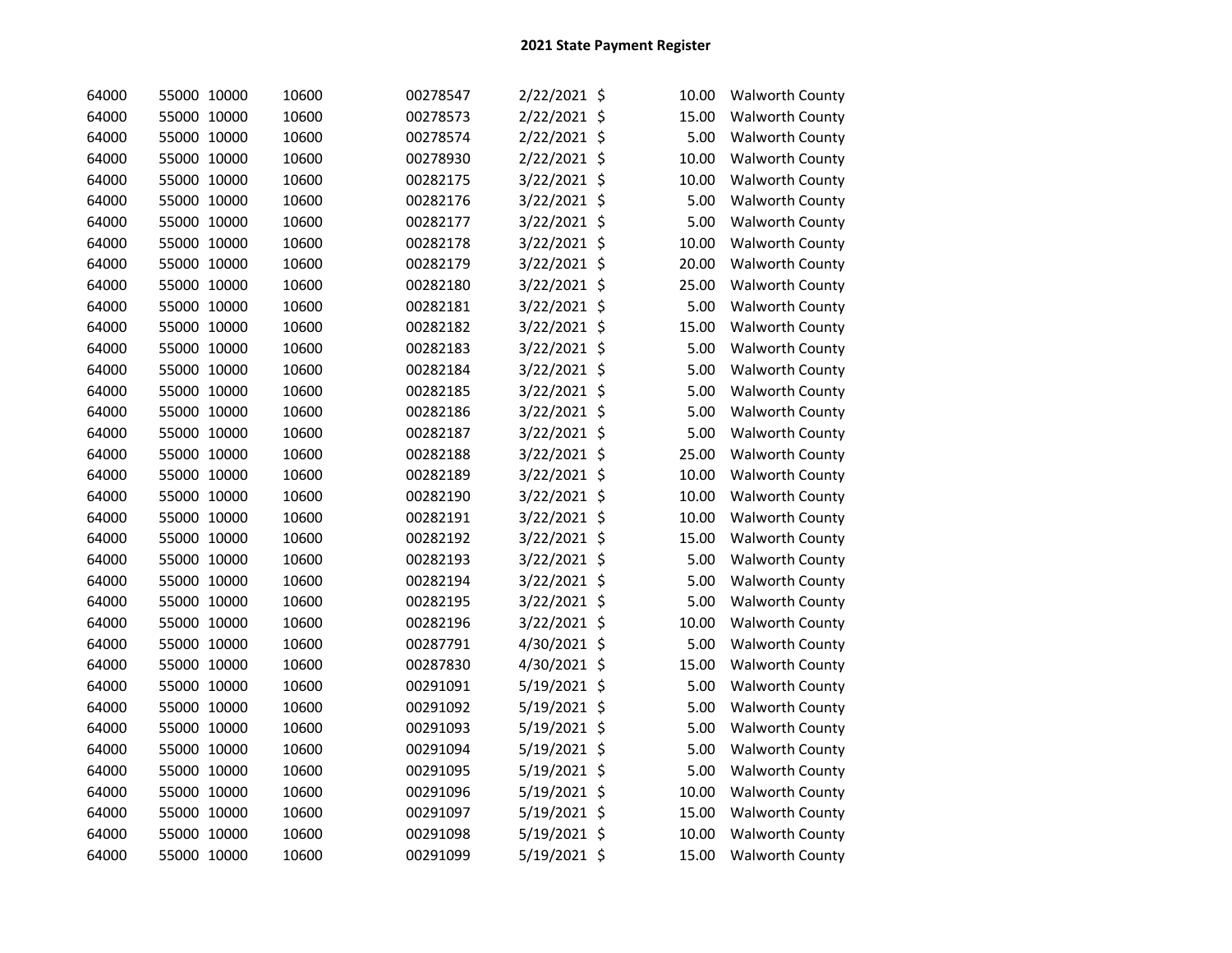| 64000 | 55000 10000 |             | 10600                                                      | 00291104 | 5/19/2021 \$   |            | 20.00 Walworth County                                                                                   |              |
|-------|-------------|-------------|------------------------------------------------------------|----------|----------------|------------|---------------------------------------------------------------------------------------------------------|--------------|
| 64000 | 55000 10000 |             | 10600                                                      | 00291106 | $5/19/2021$ \$ |            | 5.00 Walworth County                                                                                    |              |
| 64000 | 55000 10000 |             | 10600                                                      | 00291107 | $5/19/2021$ \$ | 5.00       | <b>Walworth County</b>                                                                                  |              |
| 64000 |             | 55000 10000 | 10600                                                      | 00291109 | $5/19/2021$ \$ | 15.00      | <b>Walworth County</b>                                                                                  |              |
| 64000 |             | 55000 10000 | 10600                                                      | 00291110 | $5/19/2021$ \$ | 10.00      | <b>Walworth County</b>                                                                                  |              |
| 64000 |             | 55000 10000 | 10600                                                      | 00291130 | $5/19/2021$ \$ | 5.00       | <b>Walworth County</b>                                                                                  |              |
| 64000 |             | 55000 10000 | 10600                                                      | 00291137 | $5/19/2021$ \$ |            | 5.00 Walworth County                                                                                    |              |
| 64000 |             |             |                                                            |          |                |            | Public Defender Board - - Transcript, Discovery and Records Provided to the Public Defender Board Total | \$<br>445.00 |
| 64000 |             |             | Department of Revenue - - GPR Earned                       |          |                |            |                                                                                                         |              |
| 64000 |             | 56600 10000 | 100GE                                                      | 00200227 | $4/27/2021$ \$ |            | 3.00 Walworth County                                                                                    |              |
| 64000 |             |             | Department of Revenue - - GPR Earned Total                 |          |                |            |                                                                                                         | \$<br>3.00   |
| 64000 |             |             | Department of Revenue - - Warrants and Satisfactions       |          |                |            |                                                                                                         |              |
| 64000 |             | 56600 10000 | 10100                                                      | 00202505 | $5/18/2021$ \$ |            | 80.00 Walworth County                                                                                   |              |
| 64000 |             |             | Department of Revenue - - Warrants and Satisfactions Total |          |                |            |                                                                                                         | \$<br>80.00  |
| 64000 |             |             | Department of Revenue - - Misc Revenue Holding Clearing    |          |                |            |                                                                                                         |              |
| 64000 |             | 56600 10000 | 99500                                                      | 00189043 | $1/8/2021$ \$  | 411.28     | <b>Walworth County</b>                                                                                  |              |
| 64000 | 56600 10000 |             | 99500                                                      | 00189044 | $1/8/2021$ \$  |            | 3,494.02 Walworth County                                                                                |              |
| 64000 |             | 56600 10000 | 99500                                                      | 00189046 | $1/8/2021$ \$  |            | 64,861.52 Walworth County                                                                               |              |
| 64000 |             | 56600 10000 | 99500                                                      | 00189190 | $1/11/2021$ \$ |            | 221.00 Walworth County                                                                                  |              |
| 64000 |             | 56600 10000 | 99500                                                      | 00191112 | $2/5/2021$ \$  | 237.90     | <b>Walworth County</b>                                                                                  |              |
| 64000 |             | 56600 10000 | 99500                                                      | 00191113 | $2/5/2021$ \$  | 1,195.20   | <b>Walworth County</b>                                                                                  |              |
| 64000 |             | 56600 10000 | 99500                                                      | 00191115 | $2/5/2021$ \$  | 63,324.39  | <b>Walworth County</b>                                                                                  |              |
| 64000 |             | 56600 10000 | 99500                                                      | 00191261 | 2/8/2021 \$    |            | 376.22 Walworth County                                                                                  |              |
| 64000 |             | 56600 10000 | 99500                                                      | 00191656 | 2/16/2021 \$   | 2,222.00   | <b>Walworth County</b>                                                                                  |              |
| 64000 | 56600 10000 |             | 99500                                                      | 00192058 | 2/22/2021 \$   | 40.00      | <b>Walworth County</b>                                                                                  |              |
| 64000 | 56600 10000 |             | 99500                                                      | 00192059 | 2/22/2021 \$   |            | 2,006.21 Walworth County                                                                                |              |
| 64000 | 56600 10000 |             | 99500                                                      | 00192988 | $3/1/2021$ \$  | 14,885.65  | <b>Walworth County</b>                                                                                  |              |
| 64000 |             | 56600 10000 | 99500                                                      | 00192989 | $3/1/2021$ \$  | 8,147.54   | <b>Walworth County</b>                                                                                  |              |
| 64000 |             | 56600 10000 | 99500                                                      | 00193745 | $3/5/2021$ \$  | 249.64     | <b>Walworth County</b>                                                                                  |              |
| 64000 | 56600 10000 |             | 99500                                                      | 00193746 | 3/5/2021 \$    | 5,005.32   | <b>Walworth County</b>                                                                                  |              |
| 64000 |             | 56600 10000 | 99500                                                      | 00193748 | $3/5/2021$ \$  | 135,178.33 | <b>Walworth County</b>                                                                                  |              |
| 64000 |             | 56600 10000 | 99500                                                      | 00194349 | $3/8/2021$ \$  | 4,927.07   | <b>Walworth County</b>                                                                                  |              |
| 64000 |             | 56600 10000 | 99500                                                      | 00194350 | $3/8/2021$ \$  | 1,742.40   | <b>Walworth County</b>                                                                                  |              |
| 64000 | 56600 10000 |             | 99500                                                      | 00195212 | 3/15/2021 \$   | 3,683.85   | <b>Walworth County</b>                                                                                  |              |
| 64000 | 56600 10000 |             | 99500                                                      | 00195213 | $3/15/2021$ \$ | 2,850.68   | <b>Walworth County</b>                                                                                  |              |
| 64000 |             | 56600 10000 | 99500                                                      | 00196008 | 3/22/2021 \$   | 1,670.65   | <b>Walworth County</b>                                                                                  |              |
| 64000 | 56600 10000 |             | 99500                                                      | 00196009 | 3/22/2021 \$   |            | 2,484.67 Walworth County                                                                                |              |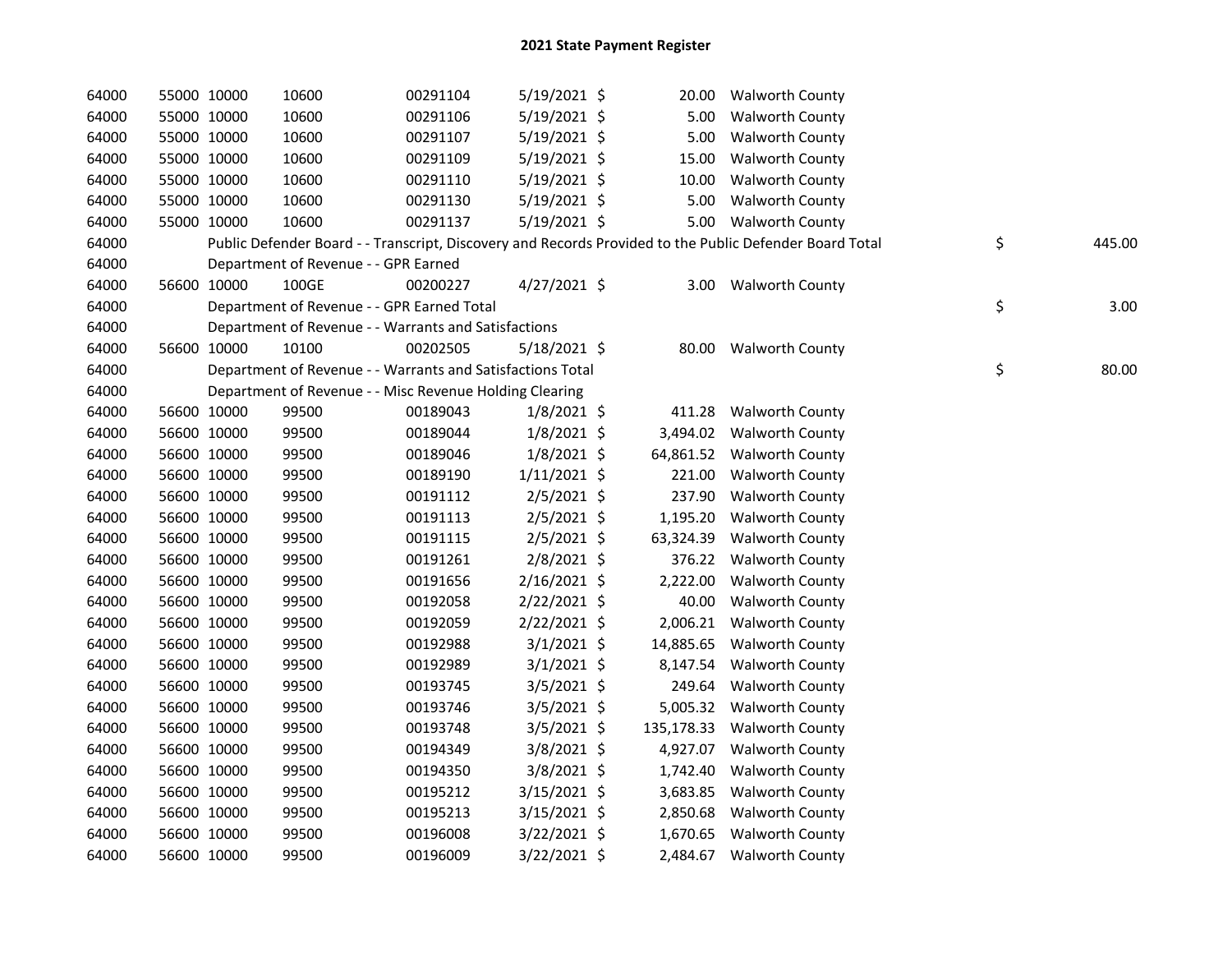| 64000 | 56600 10000 | 99500 | 00196687 | 3/29/2021 \$   | 3,270.00   | <b>Walworth County</b> |
|-------|-------------|-------|----------|----------------|------------|------------------------|
| 64000 | 56600 10000 | 99500 | 00196688 | 3/29/2021 \$   | 2,229.12   | <b>Walworth County</b> |
| 64000 | 56600 10000 | 99500 | 00197430 | 4/5/2021 \$    | 1,216.00   | <b>Walworth County</b> |
| 64000 | 56600 10000 | 99500 | 00197431 | 4/5/2021 \$    | 1,927.20   | <b>Walworth County</b> |
| 64000 | 56600 10000 | 99500 | 00198029 | 4/7/2021 \$    | 647.00     | <b>Walworth County</b> |
| 64000 | 56600 10000 | 99500 | 00198030 | $4/7/2021$ \$  | 5,537.53   | <b>Walworth County</b> |
| 64000 | 56600 10000 | 99500 | 00198032 | $4/7/2021$ \$  | 140,239.65 | <b>Walworth County</b> |
| 64000 | 56600 10000 | 99500 | 00198607 | 4/12/2021 \$   | 759.06     | <b>Walworth County</b> |
| 64000 | 56600 10000 | 99500 | 00198608 | 4/12/2021 \$   | 264.37     | <b>Walworth County</b> |
| 64000 | 56600 10000 | 99500 | 00199355 | 4/20/2021 \$   | 5,469.21   | <b>Walworth County</b> |
| 64000 | 56600 10000 | 99500 | 00199356 | 4/20/2021 \$   | 1,799.53   | <b>Walworth County</b> |
| 64000 | 56600 10000 | 99500 | 00199997 | 4/26/2021 \$   | 1,344.00   | Walworth County        |
| 64000 | 56600 10000 | 99500 | 00199998 | 4/26/2021 \$   | 1,621.75   | <b>Walworth County</b> |
| 64000 | 56600 10000 | 99500 | 00200580 | $5/3/2021$ \$  | 2,092.54   | Walworth County        |
| 64000 | 56600 10000 | 99500 | 00200581 | $5/3/2021$ \$  | 776.07     | <b>Walworth County</b> |
| 64000 | 56600 10000 | 99500 | 00201377 | 5/7/2021 \$    | 327.89     | <b>Walworth County</b> |
| 64000 | 56600 10000 | 99500 | 00201378 | 5/7/2021 \$    | 5,498.37   | Walworth County        |
| 64000 | 56600 10000 | 99500 | 00201380 | $5/7/2021$ \$  | 103,254.32 | <b>Walworth County</b> |
| 64000 | 56600 10000 | 99500 | 00201760 | 5/10/2021 \$   | 1,025.47   | <b>Walworth County</b> |
| 64000 | 56600 10000 | 99500 | 00201761 | 5/10/2021 \$   | 942.24     | <b>Walworth County</b> |
| 64000 | 56600 10000 | 99500 | 00202417 | 5/17/2021 \$   | 322.00     | <b>Walworth County</b> |
| 64000 | 56600 10000 | 99500 | 00202418 | 5/17/2021 \$   | 182.32     | <b>Walworth County</b> |
| 64000 | 56600 10000 | 99500 | 00203159 | 5/24/2021 \$   | 5,243.18   | <b>Walworth County</b> |
| 64000 | 56600 10000 | 99500 | 00203160 | 5/24/2021 \$   | 3,182.19   | <b>Walworth County</b> |
| 64000 | 56600 10000 | 99500 | 00203839 | $6/1/2021$ \$  | 405.50     | <b>Walworth County</b> |
| 64000 | 56600 10000 | 99500 | 00203840 | $6/1/2021$ \$  | 1,237.62   | <b>Walworth County</b> |
| 64000 | 56600 10000 | 99500 | 00204605 | $6/7/2021$ \$  | 20.00      | <b>Walworth County</b> |
| 64000 | 56600 10000 | 99500 | 00204606 | $6/7/2021$ \$  | 4,341.27   | <b>Walworth County</b> |
| 64000 | 56600 10000 | 99500 | 00204608 | $6/7/2021$ \$  | 99,162.41  | <b>Walworth County</b> |
| 64000 | 56600 10000 | 99500 | 00204851 | $6/7/2021$ \$  | 2,429.50   | <b>Walworth County</b> |
| 64000 | 56600 10000 | 99500 | 00204852 | $6/7/2021$ \$  | 508.00     | Walworth County        |
| 64000 | 56600 10000 | 99500 | 00205463 | $6/14/2021$ \$ | 520.00     | <b>Walworth County</b> |
| 64000 | 56600 10000 | 99500 | 00205464 | $6/14/2021$ \$ | 544.16     | <b>Walworth County</b> |
| 64000 | 56600 10000 | 99500 | 00205952 | $6/21/2021$ \$ | 1,195.05   | <b>Walworth County</b> |
| 64000 | 56600 10000 | 99500 | 00205953 | $6/21/2021$ \$ | 335.35     | Walworth County        |
| 64000 | 56600 10000 | 99500 | 00208168 | 6/28/2021 \$   | 771.35     | <b>Walworth County</b> |
| 64000 | 56600 10000 | 99500 | 00208169 | $6/28/2021$ \$ | 413.00     | <b>Walworth County</b> |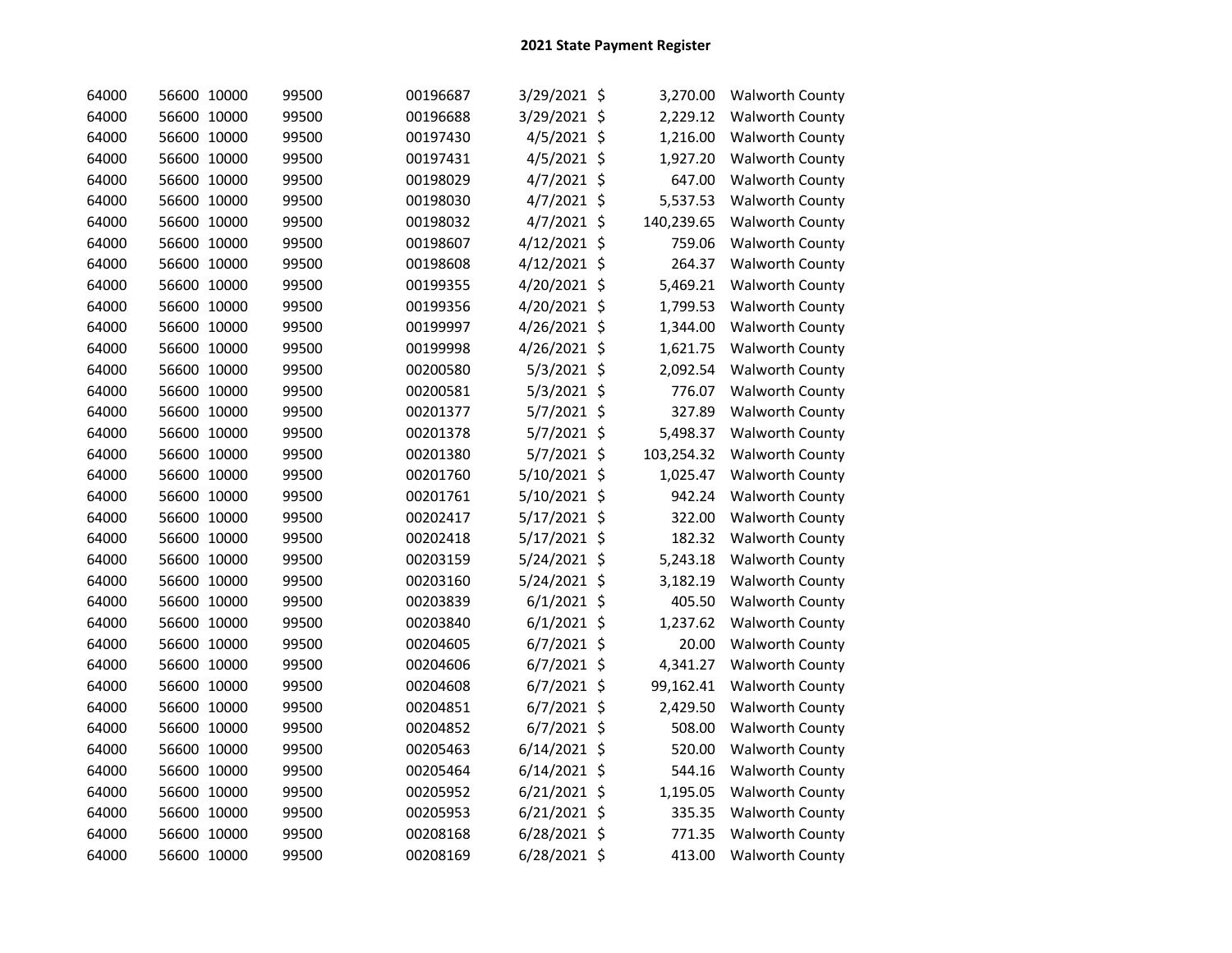| 64000 | 56600 10000 | 99500                                                         | 00208594 | 7/6/2021 \$    | 39.40     | <b>Walworth County</b>     |    |              |
|-------|-------------|---------------------------------------------------------------|----------|----------------|-----------|----------------------------|----|--------------|
| 64000 | 56600 10000 | 99500                                                         | 00208595 | 7/6/2021 \$    | 104.77    | <b>Walworth County</b>     |    |              |
| 64000 | 56600 10000 | 99500                                                         | 00209173 | 7/8/2021 \$    | 20.00     | <b>Walworth County</b>     |    |              |
| 64000 | 56600 10000 | 99500                                                         | 00209174 | 7/8/2021 \$    | 2,345.03  | <b>Walworth County</b>     |    |              |
| 64000 | 56600 10000 | 99500                                                         | 00209176 | 7/8/2021 \$    | 97,763.16 | Walworth County            |    |              |
| 64000 | 56600 10000 | 99500                                                         | 00209461 | 7/12/2021 \$   | 793.00    | <b>Walworth County</b>     |    |              |
| 64000 | 56600 10000 | 99500                                                         | 00209462 | 7/12/2021 \$   | 165.75    | Walworth County            |    |              |
| 64000 | 56600 10000 | 99500                                                         | 00210257 | 7/19/2021 \$   | 679.00    | <b>Walworth County</b>     |    |              |
| 64000 | 56600 10000 | 99500                                                         | 00210258 | 7/19/2021 \$   | 6,858.02  | <b>Walworth County</b>     |    |              |
| 64000 | 56600 10000 | 99500                                                         | 00210871 | 7/26/2021 \$   | 47.00     | <b>Walworth County</b>     |    |              |
| 64000 | 56600 10000 | 99500                                                         | 00210872 | 7/26/2021 \$   | 21.30     | <b>Walworth County</b>     |    |              |
| 64000 | 56600 10000 | 99500                                                         | 00211912 | $8/6/2021$ \$  | 20.00     | <b>Walworth County</b>     |    |              |
| 64000 | 56600 10000 | 99500                                                         | 00211913 | $8/6/2021$ \$  | 2,794.53  | <b>Walworth County</b>     |    |              |
| 64000 | 56600 10000 | 99500                                                         | 00211915 | $8/6/2021$ \$  | 77,604.20 | <b>Walworth County</b>     |    |              |
| 64000 | 56600 10000 | 99500                                                         | 00212232 | 8/9/2021 \$    | 311.00    | <b>Walworth County</b>     |    |              |
| 64000 | 56600 10000 | 99500                                                         | 00212719 | 8/16/2021 \$   | 209.95    | Walworth County            |    |              |
| 64000 | 56600 10000 | 99500                                                         | 00213173 | 8/23/2021 \$   | 122.88    | <b>Walworth County</b>     |    |              |
| 64000 | 56600 10000 | 99500                                                         | 00214040 | $9/7/2021$ \$  | 471.00    | <b>Walworth County</b>     |    |              |
| 64000 | 56600 10000 | 99500                                                         | 00214533 | $9/8/2021$ \$  | 20.00     | <b>Walworth County</b>     |    |              |
| 64000 | 56600 10000 | 99500                                                         | 00214534 | $9/8/2021$ \$  | 4,509.73  | <b>Walworth County</b>     |    |              |
| 64000 | 56600 10000 | 99500                                                         | 00214536 | $9/8/2021$ \$  | 92,814.67 | <b>Walworth County</b>     |    |              |
| 64000 | 56600 10000 | 99500                                                         | 00214826 | $9/13/2021$ \$ | 468.50    | <b>Walworth County</b>     |    |              |
| 64000 | 56600 10000 | 99500                                                         | 00215357 | 9/20/2021 \$   | 741.91    | <b>Walworth County</b>     |    |              |
| 64000 | 56600 10000 | 99500                                                         | 00216783 | 10/7/2021 \$   | 303.04    | <b>Walworth County</b>     |    |              |
| 64000 | 56600 10000 | 99500                                                         | 00216784 | 10/7/2021 \$   | 2,486.41  | <b>Walworth County</b>     |    |              |
| 64000 | 56600 10000 | 99500                                                         | 00216786 | 10/7/2021 \$   | 82,497.13 | <b>Walworth County</b>     |    |              |
| 64000 | 56600 10000 | 99500                                                         | 00219371 | 11/5/2021 \$   | 198.97    | <b>Walworth County</b>     |    |              |
| 64000 | 56600 10000 | 99500                                                         | 00219372 | 11/5/2021 \$   | 1,898.48  | <b>Walworth County</b>     |    |              |
| 64000 | 56600 10000 | 99500                                                         | 00219374 | 11/5/2021 \$   | 55,979.08 | <b>Walworth County</b>     |    |              |
| 64000 | 56600 10000 | 99500                                                         | 00220392 | 11/22/2021 \$  | 422.00    | <b>Walworth County</b>     |    |              |
| 64000 | 56600 10000 | 99500                                                         | 00221524 | 12/7/2021 \$   | 20.00     | <b>Walworth County</b>     |    |              |
| 64000 | 56600 10000 | 99500                                                         | 00221525 | 12/7/2021 \$   | 2,149.99  | <b>Walworth County</b>     |    |              |
| 64000 | 56600 10000 | 99500                                                         | 00221527 | $12/7/2021$ \$ |           | 75,790.01 Walworth County  |    |              |
| 64000 |             | Department of Revenue - - Misc Revenue Holding Clearing Total |          |                |           |                            | \$ | 1,230,939.67 |
| 64000 |             | Circuit Courts - - Circuit Court Costs                        |          |                |           |                            |    |              |
| 64000 | 62500 10000 | 10500                                                         | 00002141 | $2/1/2021$ \$  |           | 186,974.00 Walworth County |    |              |
| 64000 | 62500 10000 | 10500                                                         | 00002274 | 7/26/2021 \$   |           | 299,241.00 Walworth County |    |              |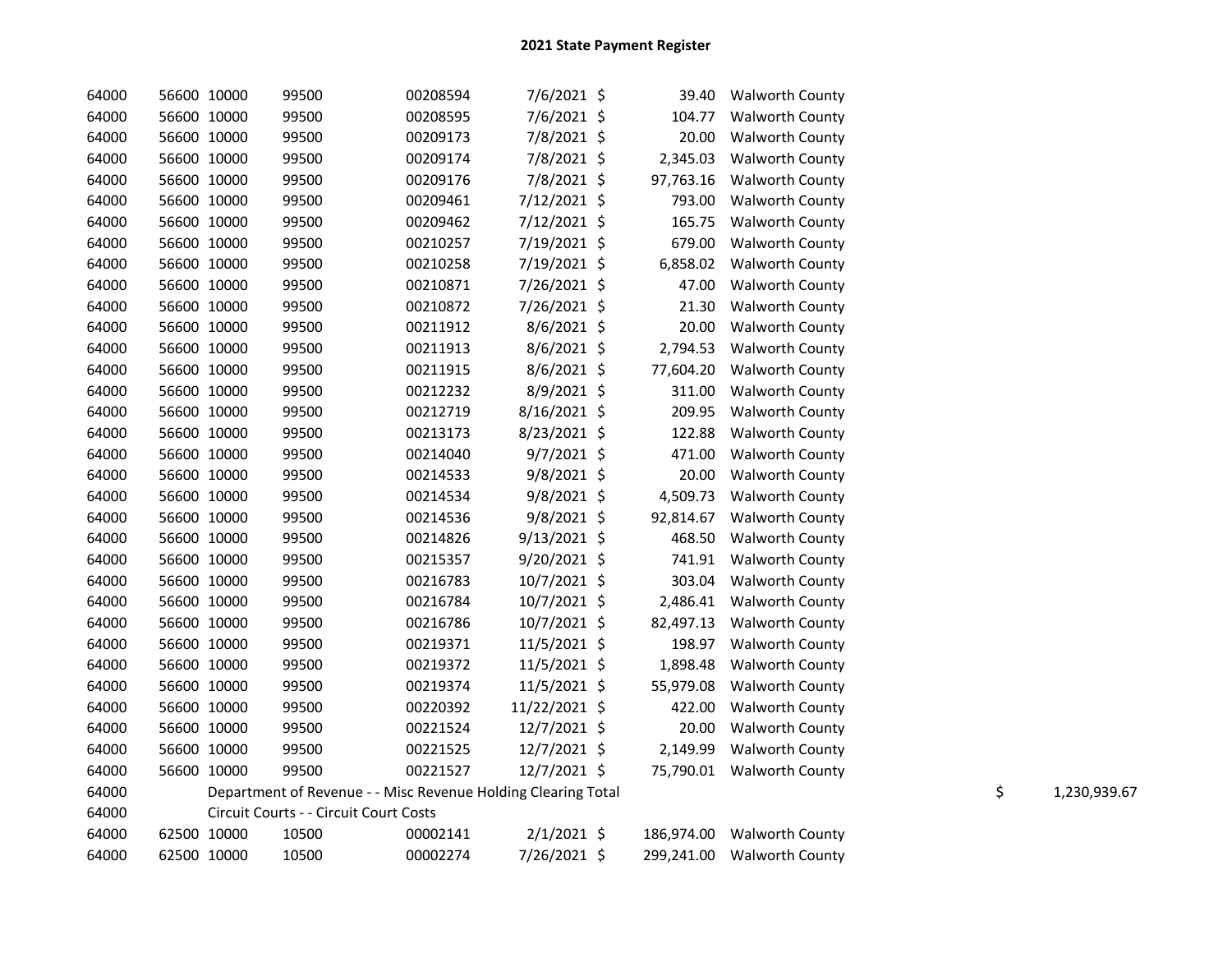| 64000 |             |             | Circuit Courts - - Circuit Court Costs Total                          |                                                                                                                           |                |              |                               | \$ | 486,215.00    |
|-------|-------------|-------------|-----------------------------------------------------------------------|---------------------------------------------------------------------------------------------------------------------------|----------------|--------------|-------------------------------|----|---------------|
| 64000 |             |             | Supreme Court - - Office Of Lawyer Regulation                         |                                                                                                                           |                |              |                               |    |               |
| 64000 |             | 68000 10000 | 33300                                                                 | 00013358                                                                                                                  | 7/28/2021 \$   |              | 6.25 Walworth County          |    |               |
| 64000 |             |             | Supreme Court - - Office Of Lawyer Regulation Total                   |                                                                                                                           |                |              |                               | \$ | 6.25          |
| 64000 |             |             | Shared Revenue and Tax Relief - - County And Municipal Aid            |                                                                                                                           |                |              |                               |    |               |
| 64000 |             | 83500 10000 | 10500                                                                 | 00082421                                                                                                                  | 7/26/2021 \$   |              | 15,026.95 Walworth County     |    |               |
| 64000 |             | 83500 10000 | 10500                                                                 | 00089524                                                                                                                  | 11/15/2021 \$  |              | 85,152.73 Walworth County     |    |               |
| 64000 |             |             | Shared Revenue and Tax Relief - - County And Municipal Aid Total      |                                                                                                                           |                |              |                               | \$ | 100,179.68    |
| 64000 |             |             | Shared Revenue and Tax Relief - - Exempt Computer Aid                 |                                                                                                                           |                |              |                               |    |               |
| 64000 |             | 83500 10000 | 10900                                                                 | 00083378                                                                                                                  | 7/26/2021 \$   |              | 73,946.16 Walworth County     |    |               |
| 64000 |             |             | Shared Revenue and Tax Relief - - Exempt Computer Aid Total           |                                                                                                                           |                |              |                               | \$ | 73,946.16     |
| 64000 |             |             | Shared Revenue and Tax Relief - - Utility Aid                         |                                                                                                                           |                |              |                               |    |               |
| 64000 |             | 83500 10000 | 11000                                                                 | 00082421                                                                                                                  | 7/26/2021 \$   |              | 47,305.31 Walworth County     |    |               |
| 64000 |             | 83500 10000 | 11000                                                                 | 00089524                                                                                                                  | 11/15/2021 \$  |              | 275,235.00 Walworth County    |    |               |
| 64000 |             |             | Shared Revenue and Tax Relief - - Utility Aid Total                   |                                                                                                                           |                |              |                               | \$ | 322,540.31    |
| 64000 |             |             | Shared Revenue and Tax Relief - - Personal Property Aid               |                                                                                                                           |                |              |                               |    |               |
| 64000 |             | 83500 10000 | 11100                                                                 | 00076564                                                                                                                  | $5/3/2021$ \$  |              | 210,340.05 Walworth County    |    |               |
| 64000 |             |             | Shared Revenue and Tax Relief - - Personal Property Aid Total         |                                                                                                                           |                |              |                               | \$ | 210,340.05    |
| 64000 |             |             | Shared Revenue and Tax Relief - - School Lvy Tx/First Dollar Cr       |                                                                                                                           |                |              |                               |    |               |
| 64000 |             | 83500 10000 | 30200                                                                 | 00082755                                                                                                                  | 7/26/2021 \$   |              | 26,294,584.21 Walworth County |    |               |
| 64000 |             | 83500 10000 | 30200                                                                 | 00086150                                                                                                                  | 7/26/2021 \$   |              | 3,041,709.72 Walworth County  |    |               |
| 64000 |             |             | Shared Revenue and Tax Relief - - School Lvy Tx/First Dollar Cr Total |                                                                                                                           |                |              |                               | \$ | 29,336,293.93 |
| 64000 |             |             | Shared Revenue and Tax Relief - - County Sales Tax Reptd/Distd        |                                                                                                                           |                |              |                               |    |               |
| 64000 |             | 83500 10000 | 43100                                                                 | 00073920                                                                                                                  | 1/29/2021 \$   |              | 931,170.36 Walworth County    |    |               |
| 64000 |             | 83500 10000 | 43100                                                                 | 00074008                                                                                                                  | 2/26/2021 \$   | 924,810.21   | <b>Walworth County</b>        |    |               |
| 64000 |             | 83500 10000 | 43100                                                                 | 00074721                                                                                                                  | $3/31/2021$ \$ | 760,422.16   | <b>Walworth County</b>        |    |               |
| 64000 |             | 83500 10000 | 43100                                                                 | 00079164                                                                                                                  | 4/30/2021 \$   | 950,956.42   | <b>Walworth County</b>        |    |               |
| 64000 | 83500 10000 |             | 43100                                                                 | 00079968                                                                                                                  | 5/28/2021 \$   | 988,918.78   | <b>Walworth County</b>        |    |               |
| 64000 | 83500 10000 |             | 43100                                                                 | 00080699                                                                                                                  | 6/30/2021 \$   | 1,189,965.42 | <b>Walworth County</b>        |    |               |
| 64000 |             | 83500 10000 | 43100                                                                 | 00086241                                                                                                                  | 7/30/2021 \$   | 1,285,093.47 | <b>Walworth County</b>        |    |               |
| 64000 |             | 83500 10000 | 43100                                                                 | 00086804                                                                                                                  | 8/31/2021 \$   | 1,197,968.98 | <b>Walworth County</b>        |    |               |
| 64000 | 83500 10000 |             | 43100                                                                 | 00087106                                                                                                                  | 9/30/2021 \$   | 1,357,861.65 | <b>Walworth County</b>        |    |               |
| 64000 | 83500 10000 |             | 43100                                                                 | 00087795                                                                                                                  | 10/29/2021 \$  | 1,219,965.94 | <b>Walworth County</b>        |    |               |
| 64000 | 83500 10000 |             | 43100                                                                 | 00089805                                                                                                                  | 11/30/2021 \$  | 1,160,672.04 | <b>Walworth County</b>        |    |               |
| 64000 |             | 83500 10000 | 43100                                                                 | 00089889                                                                                                                  | 12/30/2021 \$  | 1,164,702.86 | <b>Walworth County</b>        |    |               |
| 64000 |             |             | Shared Revenue and Tax Relief - - County Sales Tax Reptd/Distd Total  |                                                                                                                           |                |              |                               | \$ | 13,132,508.29 |
| 0.000 |             |             |                                                                       | $\mathcal{L} = \mathcal{L} + \mathcal{L}$ . It is the same subsequently assumed to the set of $\mathcal{L} = \mathcal{L}$ |                |              |                               |    |               |

64000 Shared Revenue and Tax Relief - - Lottery & Gaming Credit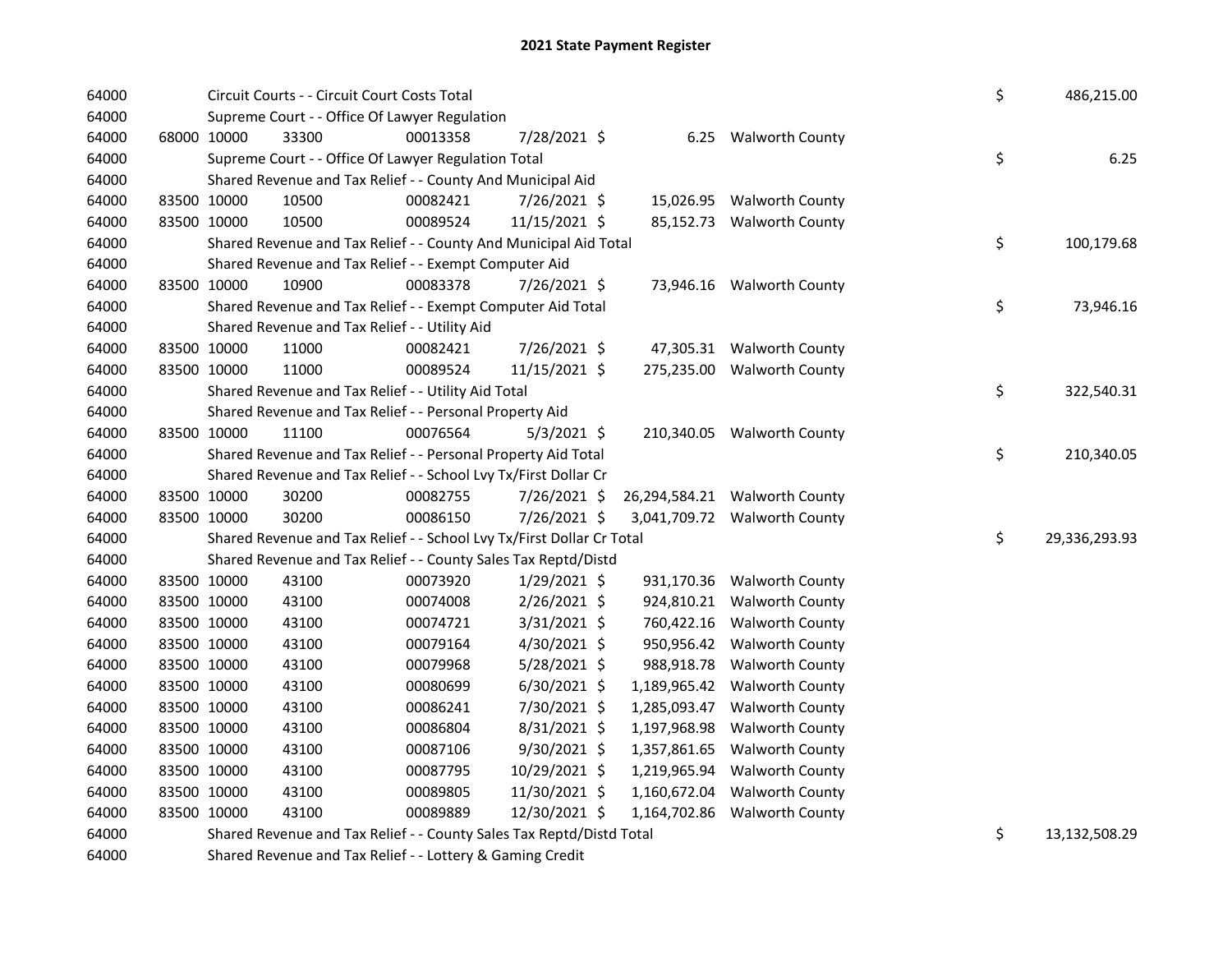| 64000       | 83500 52100 | 36300                                                           | 00074633 |  | 3/22/2021 \$ 3,520,217.83 Walworth County |  |               |
|-------------|-------------|-----------------------------------------------------------------|----------|--|-------------------------------------------|--|---------------|
| 64000       |             | Shared Revenue and Tax Relief - - Lottery & Gaming Credit Total |          |  |                                           |  | 3,520,217.83  |
| 64000 Total |             |                                                                 |          |  |                                           |  | 71,329,565.01 |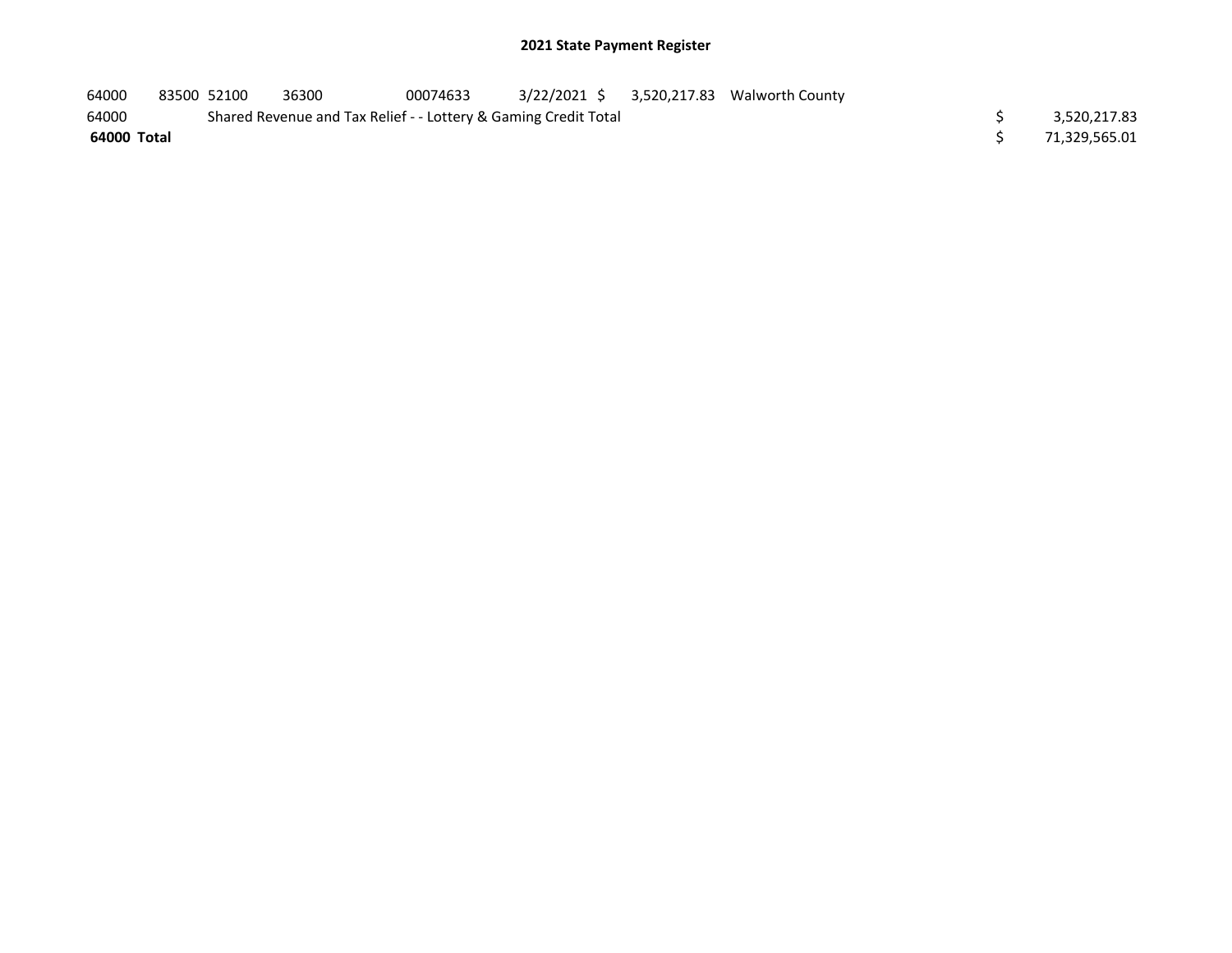| 64002 |             |             | Dept of Safety & Prof Services - - Fire Dues Distribution          |          |                |        |                              |    |           |
|-------|-------------|-------------|--------------------------------------------------------------------|----------|----------------|--------|------------------------------|----|-----------|
| 64002 |             | 16500 10000 | 22500                                                              | 00041841 | 7/16/2021 \$   |        | 4,923.16 Town of Bloomfield  |    |           |
| 64002 |             |             | Dept of Safety & Prof Services - - Fire Dues Distribution Total    |          |                |        |                              | \$ | 4,923.16  |
| 64002 |             |             | Dept of Natural Resources - - Aids In Lieu Of Taxes - Gener        |          |                |        |                              |    |           |
| 64002 |             | 37000 10000 | 50300                                                              | 00476126 | $4/21/2021$ \$ |        | 169.55 Town of Bloomfield    |    |           |
| 64002 |             |             | Dept of Natural Resources - - Aids In Lieu Of Taxes - Gener Total  |          |                |        |                              | \$ | 169.55    |
| 64002 |             |             | Dept of Natural Resources - - Gen Program Ops-State Funds          |          |                |        |                              |    |           |
| 64002 |             | 37000 21200 | 16100                                                              | 00464613 | $2/24/2021$ \$ |        | 450.00 Town of Bloomfield    |    |           |
| 64002 |             |             | Dept of Natural Resources - - Gen Program Ops-State Funds Total    |          |                |        |                              | \$ | 450.00    |
| 64002 |             |             | Dept of Natural Resources - - Fin Asst For Responsible Units       |          |                |        |                              |    |           |
| 64002 |             | 37000 27400 | 67000                                                              | 00483314 | $5/21/2021$ \$ |        | 4,537.10 Town of Bloomfield  |    |           |
| 64002 |             |             | Dept of Natural Resources - - Fin Asst For Responsible Units Total |          |                |        |                              | \$ | 4,537.10  |
| 64002 |             |             | Dept of Natural Resources - - Recycling Consolidation Grants       |          |                |        |                              |    |           |
| 64002 |             | 37000 27400 | 67300                                                              | 00483314 | $5/21/2021$ \$ |        | 414.25 Town of Bloomfield    |    |           |
| 64002 |             |             | Dept of Natural Resources - - Recycling Consolidation Grants Total |          |                |        |                              | \$ | 414.25    |
| 64002 |             |             | WI Dept of Transportation - - Trns Aids To Mnc.-Sf                 |          |                |        |                              |    |           |
| 64002 |             | 39500 21100 | 19100                                                              | 00633295 | $1/4/2021$ \$  |        | 20,734.92 Town of Bloomfield |    |           |
| 64002 |             | 39500 21100 | 19100                                                              | 00668902 | $4/5/2021$ \$  |        | 20,734.92 Town of Bloomfield |    |           |
| 64002 |             | 39500 21100 | 19100                                                              | 00712390 | 7/6/2021 \$    |        | 20,734.92 Town of Bloomfield |    |           |
| 64002 |             | 39500 21100 | 19100                                                              | 00752949 | 10/4/2021 \$   |        | 20,734.92 Town of Bloomfield |    |           |
| 64002 |             |             | WI Dept of Transportation - - Trns Aids To Mnc.-Sf Total           |          |                |        |                              | \$ | 82,939.68 |
| 64002 |             |             | Department of Revenue - - Gifts And Grants                         |          |                |        |                              |    |           |
| 64002 |             | 56600 10000 | 12100                                                              | 00207687 | $6/25/2021$ \$ |        | 84,048.85 Town of Bloomfield |    |           |
| 64002 |             |             | Department of Revenue - - Gifts And Grants Total                   |          |                |        |                              | \$ | 84,048.85 |
| 64002 |             |             | Department of Revenue - - Misc Revenue Holding Clearing            |          |                |        |                              |    |           |
| 64002 |             | 56600 10000 | 99500                                                              | 00189037 | $1/8/2021$ \$  |        | 159.00 Town of Bloomfield    |    |           |
| 64002 |             | 56600 10000 | 99500                                                              | 00191105 | 2/5/2021 \$    | 35.00  | Town of Bloomfield           |    |           |
| 64002 |             | 56600 10000 | 99500                                                              | 00192976 | $3/1/2021$ \$  | 148.64 | Town of Bloomfield           |    |           |
| 64002 |             | 56600 10000 | 99500                                                              | 00193738 | $3/5/2021$ \$  |        | 703.00 Town of Bloomfield    |    |           |
| 64002 |             | 56600 10000 | 99500                                                              | 00198022 | $4/7/2021$ \$  |        | 537.75 Town of Bloomfield    |    |           |
| 64002 |             | 56600 10000 | 99500                                                              | 00201370 | 5/7/2021 \$    |        | 257.80 Town of Bloomfield    |    |           |
| 64002 |             | 56600 10000 | 99500                                                              | 00203151 | $5/24/2021$ \$ |        | 606.00 Town of Bloomfield    |    |           |
| 64002 |             | 56600 10000 | 99500                                                              | 00204598 | $6/7/2021$ \$  |        | 489.41 Town of Bloomfield    |    |           |
| 64002 |             | 56600 10000 | 99500                                                              | 00209166 | 7/8/2021 \$    |        | 35.00 Town of Bloomfield     |    |           |
| 64002 |             | 56600 10000 | 99500                                                              | 00211905 | 8/6/2021 \$    |        | 35.00 Town of Bloomfield     |    |           |
| 64002 | 56600 10000 |             | 99500                                                              | 00214526 | $9/8/2021$ \$  |        | 66.77 Town of Bloomfield     |    |           |
| 64002 | 56600 10000 |             | 99500                                                              | 00216776 | 10/7/2021 \$   |        | 684.23 Town of Bloomfield    |    |           |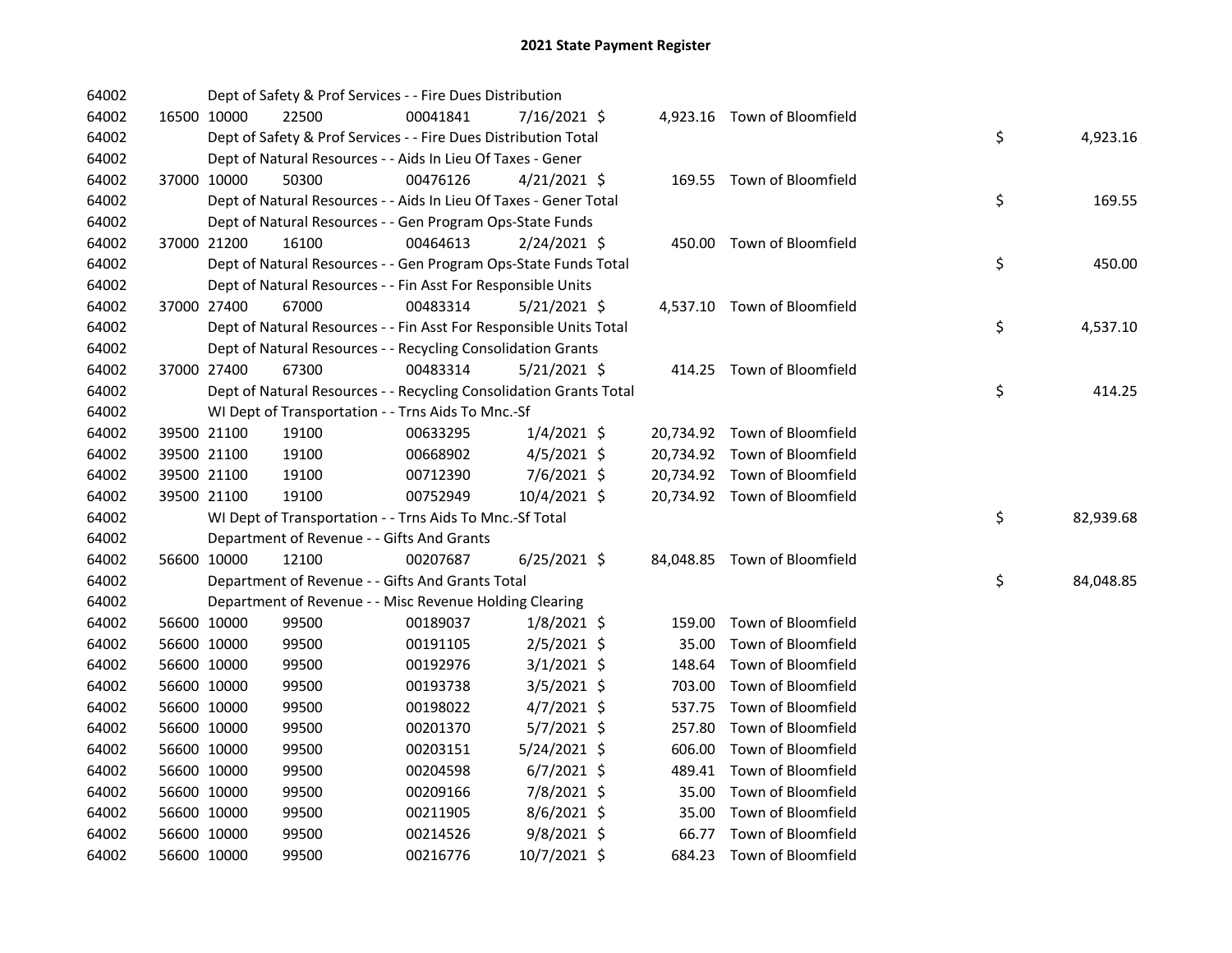| 64002       | 56600 10000 |             | 99500                                                                         | 00219364 | $11/5/2021$ \$ | 303.50    | Town of Bloomfield           |                  |
|-------------|-------------|-------------|-------------------------------------------------------------------------------|----------|----------------|-----------|------------------------------|------------------|
| 64002       |             | 56600 10000 | 99500                                                                         | 00221517 | 12/7/2021 \$   | 35.00     | Town of Bloomfield           |                  |
| 64002       |             |             | Department of Revenue - - Misc Revenue Holding Clearing Total                 |          |                |           |                              | \$<br>4,096.10   |
| 64002       |             |             | Shared Revenue and Tax Relief - - County And Municipal Aid                    |          |                |           |                              |                  |
| 64002       |             | 83500 10000 | 10500                                                                         | 00082394 | 7/26/2021 \$   | 1,892.89  | Town of Bloomfield           |                  |
| 64002       |             | 83500 10000 | 10500                                                                         | 00089497 | 11/15/2021 \$  |           | 10.726.40 Town of Bloomfield |                  |
| 64002       |             |             | Shared Revenue and Tax Relief - - County And Municipal Aid Total              |          |                |           |                              | \$<br>12,619.29  |
| 64002       |             |             | Shared Revenue and Tax Relief - - Exempt Computer Aid                         |          |                |           |                              |                  |
| 64002       | 83500       | 10000       | 10900                                                                         | 00084902 | 7/26/2021 \$   | 69.63     | Town of Bloomfield           |                  |
| 64002       |             |             | Shared Revenue and Tax Relief - - Exempt Computer Aid Total                   |          |                |           |                              | \$<br>69.63      |
| 64002       |             |             | Shared Revenue and Tax Relief - - Utility Aid                                 |          |                |           |                              |                  |
| 64002       |             | 83500 10000 | 11000                                                                         | 00082394 | 7/26/2021 \$   | 1,538.20  | Town of Bloomfield           |                  |
| 64002       |             | 83500 10000 | 11000                                                                         | 00089497 | 11/15/2021 \$  | 10.434.91 | Town of Bloomfield           |                  |
| 64002       |             |             | Shared Revenue and Tax Relief - - Utility Aid Total                           |          |                |           |                              | \$<br>11,973.11  |
| 64002       |             |             | Shared Revenue and Tax Relief - - Personal Property Aid                       |          |                |           |                              |                  |
| 64002       |             | 83500 10000 | 11100                                                                         | 00078084 | $5/3/2021$ \$  | 1,767.78  | Town of Bloomfield           |                  |
| 64002       |             |             | Shared Revenue and Tax Relief - - Personal Property Aid Total                 |          |                |           |                              | \$<br>1,767.78   |
| 64002       |             |             | Shared Revenue and Tax Relief - - State Aid; Video Service Provider Fee       |          |                |           |                              |                  |
| 64002       |             | 83500 10000 | 11200                                                                         | 00083196 | 7/26/2021 \$   | 12.723.85 | Town of Bloomfield           |                  |
| 64002       |             |             | Shared Revenue and Tax Relief - - State Aid; Video Service Provider Fee Total |          |                |           |                              | \$<br>12,723.85  |
| 64002       |             |             | Shared Revenue and Tax Relief - - Lottery & Gaming Credit                     |          |                |           |                              |                  |
| 64002       |             | 83500 52100 | 36300                                                                         | 00074454 | $3/22/2021$ \$ |           | 34,978.20 Town of Bloomfield |                  |
| 64002       |             |             | Shared Revenue and Tax Relief - - Lottery & Gaming Credit Total               |          |                |           |                              | \$<br>34,978.20  |
| 64002 Total |             |             |                                                                               |          |                |           |                              | \$<br>255,710.55 |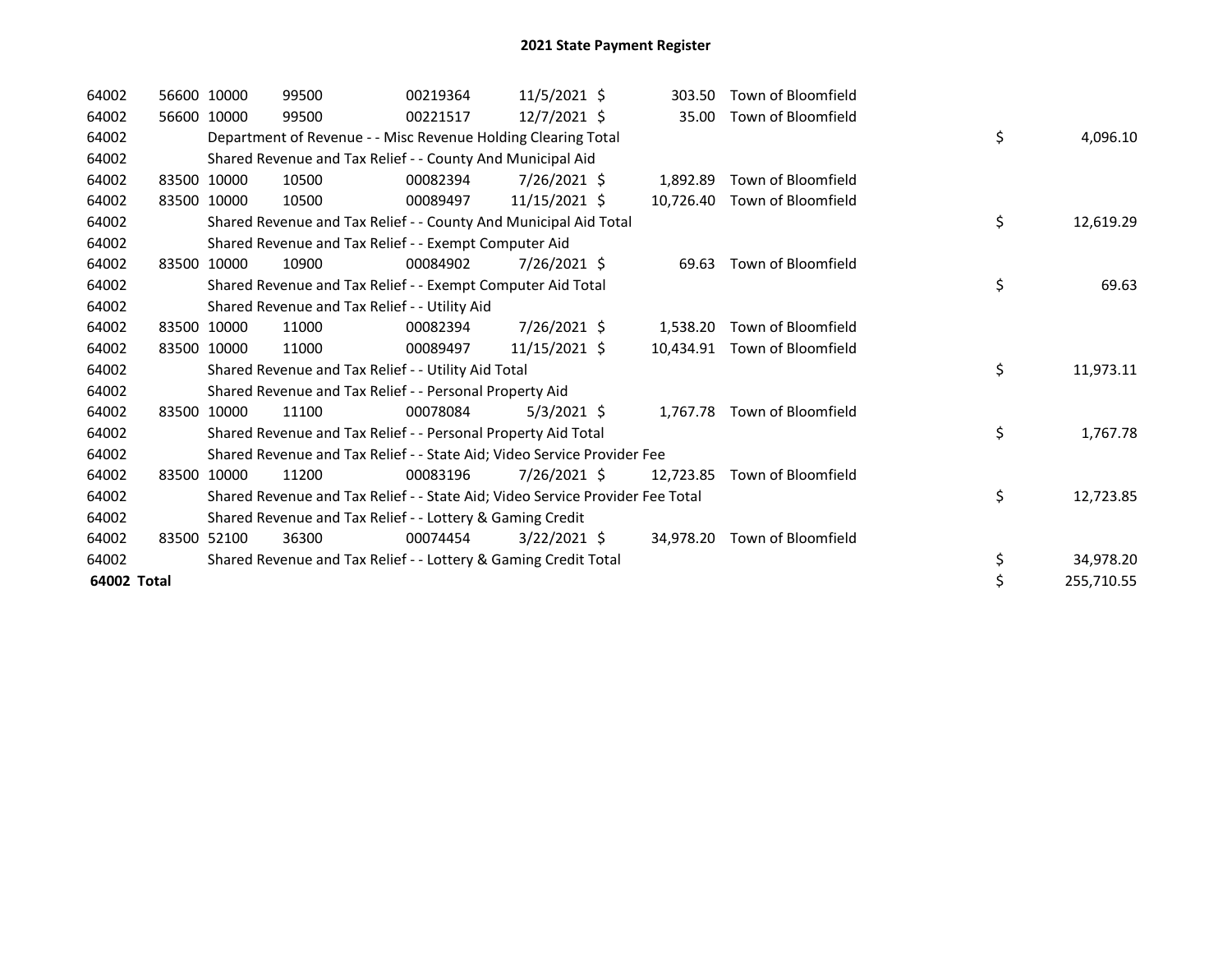| 64004 |             | Dept of Safety & Prof Services - - Fire Dues Distribution          |          |                |  |                          |    |            |
|-------|-------------|--------------------------------------------------------------------|----------|----------------|--|--------------------------|----|------------|
| 64004 | 16500 10000 | 22500                                                              | 00041842 | 7/16/2021 \$   |  | 8,737.55 Town Of Darien  |    |            |
| 64004 |             | Dept of Safety & Prof Services - - Fire Dues Distribution Total    |          |                |  |                          | \$ | 8,737.55   |
| 64004 |             | Dept of Natural Resources - - Aids In Lieu Of Taxes - Gener        |          |                |  |                          |    |            |
| 64004 | 37000 10000 | 50300                                                              | 00476169 | $4/21/2021$ \$ |  | 186.16 Town Of Darien    |    |            |
| 64004 |             | Dept of Natural Resources - - Aids In Lieu Of Taxes - Gener Total  |          |                |  |                          | \$ | 186.16     |
| 64004 |             | Dept of Natural Resources - - Resaids - Cnty Forst, Cl & Mfl       |          |                |  |                          |    |            |
| 64004 | 37000 21200 | 57100                                                              | 00488513 | $6/14/2021$ \$ |  | 50.40 Town Of Darien     |    |            |
| 64004 |             | Dept of Natural Resources - - Resaids - Cnty Forst, Cl & Mfl Total |          |                |  |                          | \$ | 50.40      |
| 64004 |             | Dept of Natural Resources - - Aids In Lieu Of Taxes - Sum S        |          |                |  |                          |    |            |
| 64004 | 37000 21200 | 57900                                                              | 00476170 | $4/21/2021$ \$ |  | 427.28 Town Of Darien    |    |            |
| 64004 |             | Dept of Natural Resources - - Aids In Lieu Of Taxes - Sum S Total  |          |                |  |                          | \$ | 427.28     |
| 64004 |             | Dept of Natural Resources - - Fin Asst For Responsible Units       |          |                |  |                          |    |            |
| 64004 | 37000 27400 | 67000                                                              | 00483103 | $5/21/2021$ \$ |  | 2,534.43 Town Of Darien  |    |            |
| 64004 |             | Dept of Natural Resources - - Fin Asst For Responsible Units Total |          |                |  |                          | \$ | 2,534.43   |
| 64004 |             | WI Dept of Transportation - - Trns Aids To Mnc.-Sf                 |          |                |  |                          |    |            |
| 64004 | 39500 21100 | 19100                                                              | 00633296 | $1/4/2021$ \$  |  | 25,169.67 Town Of Darien |    |            |
| 64004 | 39500 21100 | 19100                                                              | 00668903 | $4/5/2021$ \$  |  | 25,169.67 Town Of Darien |    |            |
| 64004 | 39500 21100 | 19100                                                              | 00712391 | 7/6/2021 \$    |  | 25,169.67 Town Of Darien |    |            |
| 64004 | 39500 21100 | 19100                                                              | 00752950 | 10/4/2021 \$   |  | 25,169.67 Town Of Darien |    |            |
| 64004 |             | WI Dept of Transportation - - Trns Aids To Mnc.-Sf Total           |          |                |  |                          | \$ | 100,678.68 |
| 64004 |             | Department of Revenue - - Gifts And Grants                         |          |                |  |                          |    |            |
| 64004 | 56600 10000 | 12100                                                              | 00207688 | $6/25/2021$ \$ |  | 89,491.61 Town Of Darien |    |            |
| 64004 |             | Department of Revenue - - Gifts And Grants Total                   |          |                |  |                          | \$ | 89,491.61  |
| 64004 |             | Shared Revenue and Tax Relief - - County And Municipal Aid         |          |                |  |                          |    |            |
| 64004 | 83500 10000 | 10500                                                              | 00082395 | 7/26/2021 \$   |  | 2,467.93 Town Of Darien  |    |            |
| 64004 | 83500 10000 | 10500                                                              | 00089498 | 11/15/2021 \$  |  | 13,984.93 Town Of Darien |    |            |
| 64004 |             | Shared Revenue and Tax Relief - - County And Municipal Aid Total   |          |                |  |                          | \$ | 16,452.86  |
| 64004 |             | Shared Revenue and Tax Relief - - Exempt Computer Aid              |          |                |  |                          |    |            |
| 64004 | 83500 10000 | 10900                                                              | 00084903 | 7/26/2021 \$   |  | 38.45 Town Of Darien     |    |            |
| 64004 |             | Shared Revenue and Tax Relief - - Exempt Computer Aid Total        |          |                |  |                          | \$ | 38.45      |
| 64004 |             | Shared Revenue and Tax Relief - - Utility Aid                      |          |                |  |                          |    |            |
| 64004 | 83500 10000 | 11000                                                              | 00082395 | 7/26/2021 \$   |  | 1,835.09 Town Of Darien  |    |            |
| 64004 | 83500 10000 | 11000                                                              | 00089498 | 11/15/2021 \$  |  | 11,343.14 Town Of Darien |    |            |
| 64004 |             | Shared Revenue and Tax Relief - - Utility Aid Total                |          |                |  |                          | \$ | 13,178.23  |
| 64004 |             | Shared Revenue and Tax Relief - - Personal Property Aid            |          |                |  |                          |    |            |
| 64004 | 83500 10000 | 11100                                                              | 00078085 | $5/3/2021$ \$  |  | 607.15 Town Of Darien    |    |            |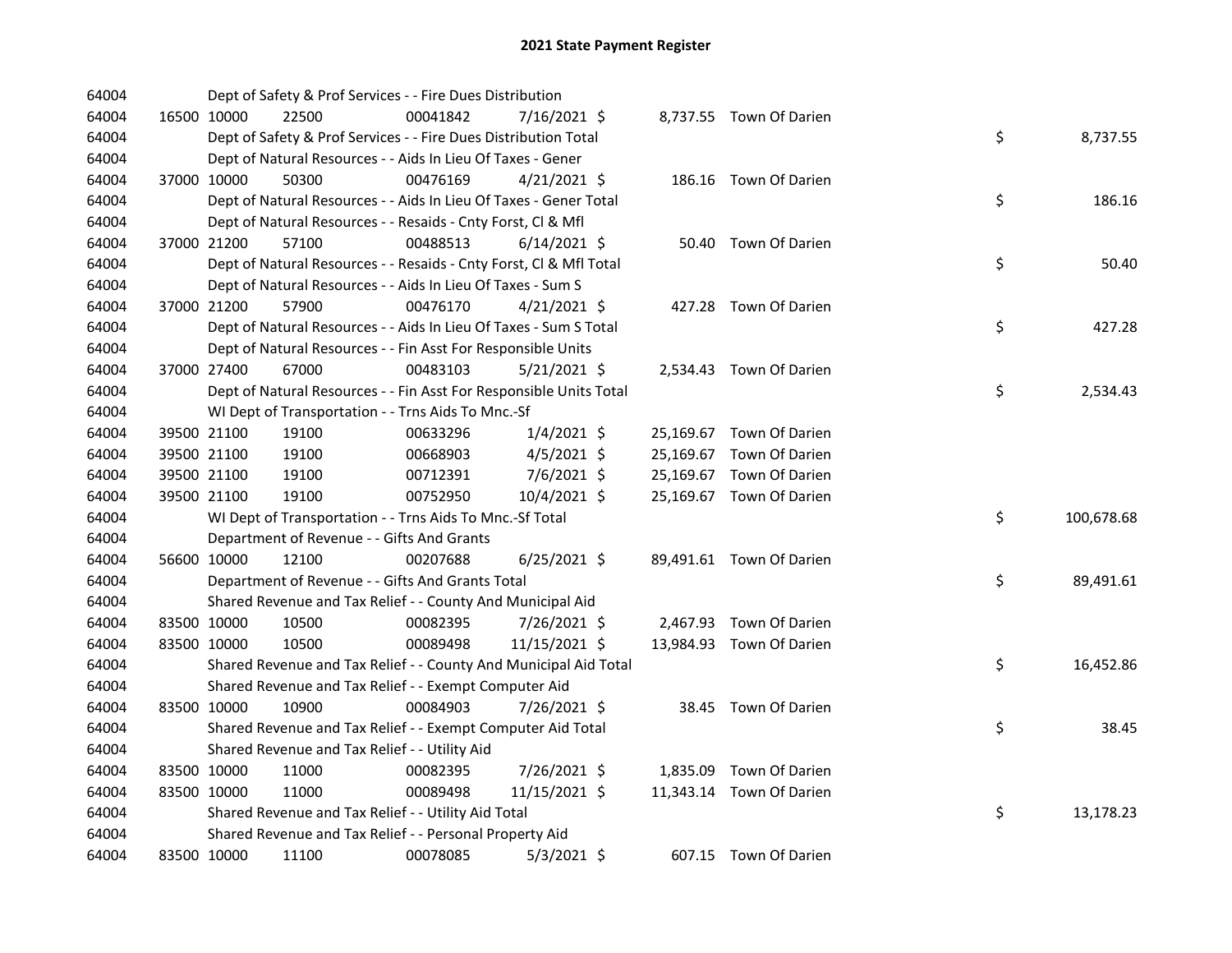| 64004       |       |             |       | Shared Revenue and Tax Relief - - Personal Property Aid Total                 |              |           |                |  | 607.15     |
|-------------|-------|-------------|-------|-------------------------------------------------------------------------------|--------------|-----------|----------------|--|------------|
| 64004       |       |             |       | Shared Revenue and Tax Relief - - State Aid; Video Service Provider Fee       |              |           |                |  |            |
| 64004       | 83500 | 10000       | 11200 | 00083197                                                                      | 7/26/2021 \$ | 1.360.11  | Town Of Darien |  |            |
| 64004       |       |             |       | Shared Revenue and Tax Relief - - State Aid; Video Service Provider Fee Total |              |           |                |  | 1,360.11   |
| 64004       |       |             |       | Shared Revenue and Tax Relief - - Lottery & Gaming Credit                     |              |           |                |  |            |
| 64004       |       | 83500 52100 | 36300 | 00074455                                                                      | 3/22/2021 \$ | 12.084.34 | Town Of Darien |  |            |
| 64004       |       |             |       | Shared Revenue and Tax Relief - - Lottery & Gaming Credit Total               |              |           |                |  | 12.084.34  |
| 64004 Total |       |             |       |                                                                               |              |           |                |  | 245.827.25 |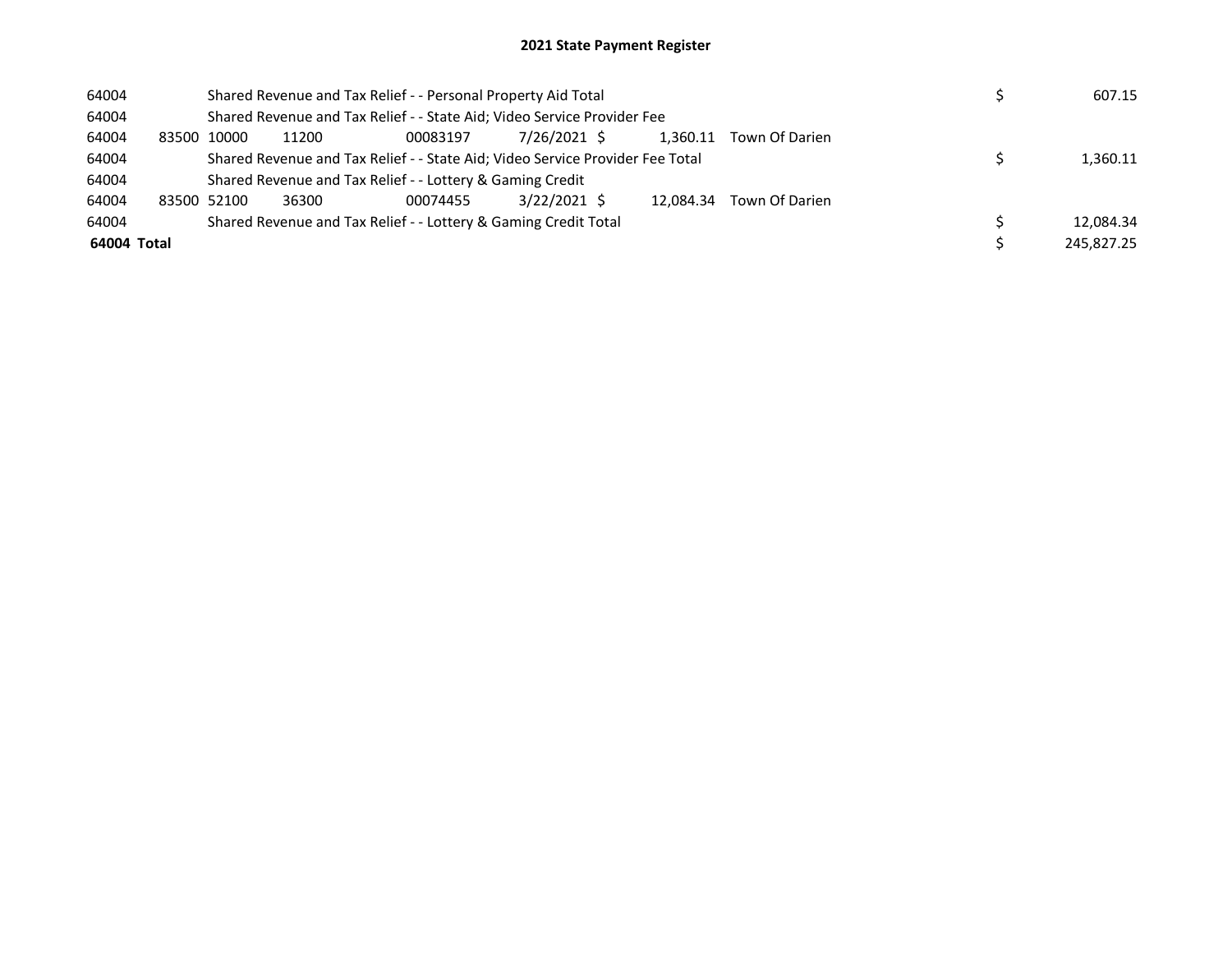| 64006 |             |       | Dept of Safety & Prof Services - - Fire Dues Distribution              |                |  |                           |    |            |
|-------|-------------|-------|------------------------------------------------------------------------|----------------|--|---------------------------|----|------------|
| 64006 | 16500 10000 | 22500 | 00041845                                                               | 7/15/2021 \$   |  | 36,223.21 Town Of Delavan |    |            |
| 64006 |             |       | Dept of Safety & Prof Services - - Fire Dues Distribution Total        |                |  |                           | \$ | 36,223.21  |
| 64006 |             |       | Dept of Natural Resources - - Aids In Lieu Of Taxes - Gener            |                |  |                           |    |            |
| 64006 | 37000 10000 | 50300 | 00476175                                                               | $4/21/2021$ \$ |  | 6.00 Town Of Delavan      |    |            |
| 64006 |             |       | Dept of Natural Resources - - Aids In Lieu Of Taxes - Gener Total      |                |  |                           | \$ | 6.00       |
| 64006 |             |       | Dept of Natural Resources - - GPO -Federal Funds                       |                |  |                           |    |            |
| 64006 | 37000 21200 | 38100 | 00466825                                                               | $3/12/2021$ \$ |  | 8,704.16 Town Of Delavan  |    |            |
| 64006 |             |       | Dept of Natural Resources - - GPO -Federal Funds Total                 |                |  |                           | \$ | 8,704.16   |
| 64006 |             |       | Dept of Natural Resources - - Enf A - Boating Enforcement              |                |  |                           |    |            |
| 64006 | 37000 21200 | 55000 | 00466825                                                               | $3/12/2021$ \$ |  | 17,931.00 Town Of Delavan |    |            |
| 64006 |             |       | Dept of Natural Resources - - Enf A - Boating Enforcement Total        |                |  |                           | \$ | 17,931.00  |
| 64006 |             |       | Dept of Natural Resources - - Resaids - Cnty Forst, CI & Mfl           |                |  |                           |    |            |
| 64006 | 37000 21200 | 57100 | 00488514                                                               | $6/14/2021$ \$ |  | 5.40 Town Of Delavan      |    |            |
| 64006 |             |       | Dept of Natural Resources - - Resaids - Cnty Forst, Cl & Mfl Total     |                |  |                           | \$ | 5.40       |
| 64006 |             |       | Dept of Natural Resources - - Ea - Lake Protection                     |                |  |                           |    |            |
| 64006 | 37000 21200 | 66300 | 00457965                                                               | $1/22/2021$ \$ |  | 84,750.00 Town Of Delavan |    |            |
| 64006 |             |       | Dept of Natural Resources - - Ea - Lake Protection Total               |                |  |                           | \$ | 84,750.00  |
| 64006 |             |       | Dept of Natural Resources - - Ea - Invasive Aqu & Lake Mon             |                |  |                           |    |            |
| 64006 | 37000 21200 | 67800 | 00465986                                                               | $3/4/2021$ \$  |  | 1,885.88 Town Of Delavan  |    |            |
| 64006 | 37000 21200 | 67800 | 00466021                                                               | $3/4/2021$ \$  |  | 999.94 Town Of Delavan    |    |            |
| 64006 |             |       | Dept of Natural Resources - - Ea - Invasive Aqu & Lake Mon Total       |                |  |                           | \$ | 2,885.82   |
| 64006 |             |       | Dept of Natural Resources - - Fin Asst For Responsible Units           |                |  |                           |    |            |
| 64006 | 37000 27400 | 67000 | 00483813                                                               | $5/21/2021$ \$ |  | 2,296.68 Town Of Delavan  |    |            |
| 64006 |             |       | Dept of Natural Resources - - Fin Asst For Responsible Units Total     |                |  |                           | \$ | 2,296.68   |
| 64006 |             |       | WI Dept of Transportation - - Trns Aids To Mnc.-Sf                     |                |  |                           |    |            |
| 64006 | 39500 21100 | 19100 | 00633297                                                               | $1/4/2021$ \$  |  | 81,559.80 Town Of Delavan |    |            |
| 64006 | 39500 21100 | 19100 | 00668904                                                               | $4/5/2021$ \$  |  | 81,559.80 Town Of Delavan |    |            |
| 64006 | 39500 21100 | 19100 | 00712392                                                               | 7/6/2021 \$    |  | 81,559.80 Town Of Delavan |    |            |
| 64006 | 39500 21100 | 19100 | 00752951                                                               | $10/4/2021$ \$ |  | 81,559.83 Town Of Delavan |    |            |
| 64006 |             |       | WI Dept of Transportation - - Trns Aids To Mnc.-Sf Total               |                |  |                           | \$ | 326,239.23 |
| 64006 |             |       | Department of Health Services - - Emergency Medical Services, Ai       |                |  |                           |    |            |
| 64006 | 43500 10000 | 11900 | 00412306                                                               | $3/1/2021$ \$  |  | 5,591.79 Town Of Delavan  |    |            |
| 64006 |             |       | Department of Health Services - - Emergency Medical Services, Ai Total |                |  |                           | \$ | 5,591.79   |
| 64006 |             |       | Department of Justice - - Officer training reimbursement               |                |  |                           |    |            |
| 64006 | 45500 10000 | 21400 | 00105254                                                               | 11/16/2021 \$  |  | 2,400.00 Town Of Delavan  |    |            |
| 64006 |             |       | Department of Justice - - Officer training reimbursement Total         |                |  |                           | \$ | 2,400.00   |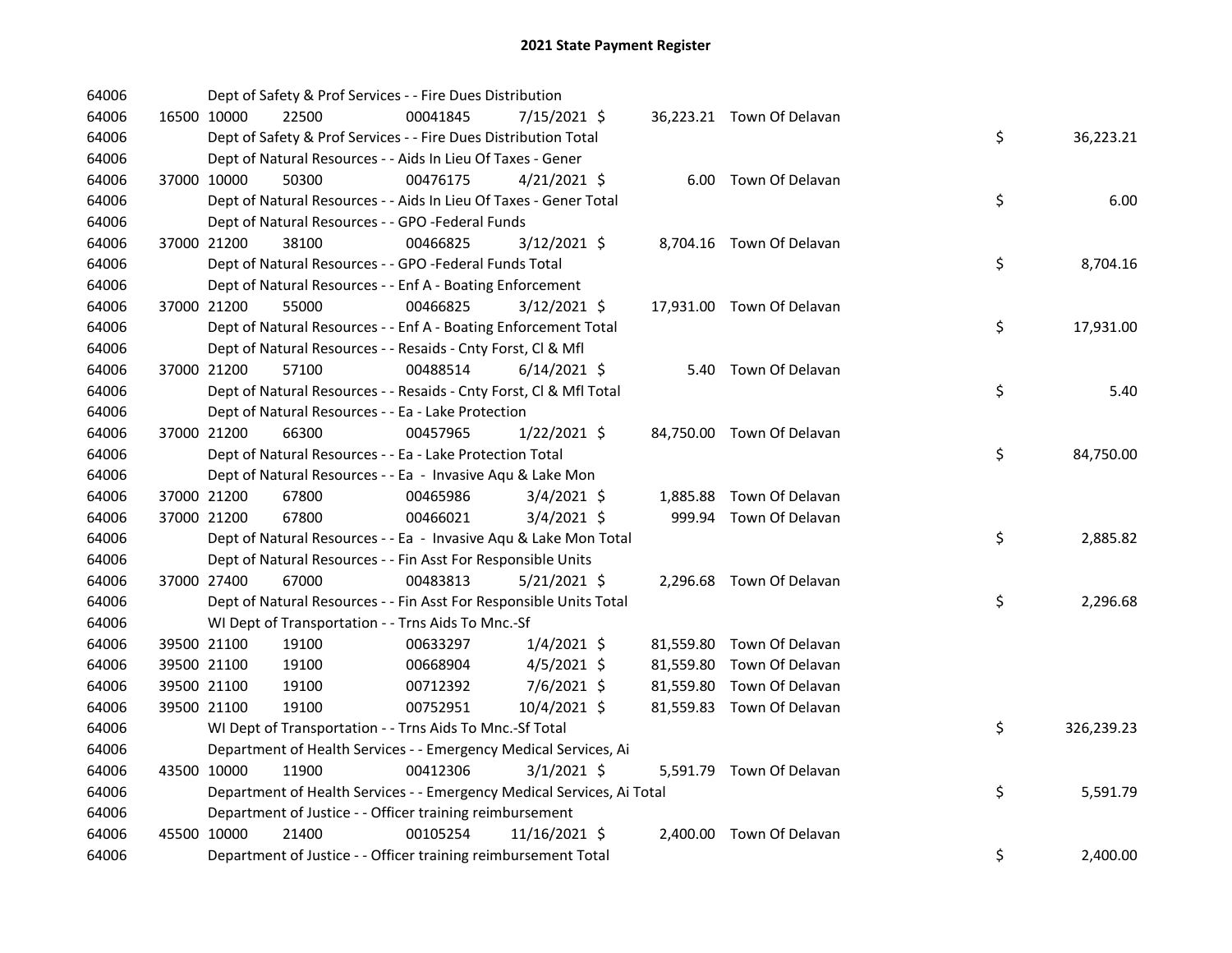| 64006 |             |             | Department of Revenue - - Gifts And Grants                       |          |                |          |                            |    |            |
|-------|-------------|-------------|------------------------------------------------------------------|----------|----------------|----------|----------------------------|----|------------|
| 64006 |             | 56600 10000 | 12100                                                            | 00207689 | $6/25/2021$ \$ |          | 279,098.70 Town Of Delavan |    |            |
| 64006 |             |             | Department of Revenue - - Gifts And Grants Total                 |          |                |          |                            | \$ | 279,098.70 |
| 64006 |             |             | Department of Revenue - - Misc Revenue Holding Clearing          |          |                |          |                            |    |            |
| 64006 |             | 56600 10000 | 99500                                                            | 00189041 | $1/8/2021$ \$  | 449.88   | Town Of Delavan            |    |            |
| 64006 | 56600 10000 |             | 99500                                                            | 00191110 | $2/5/2021$ \$  | 220.84   | Town Of Delavan            |    |            |
| 64006 |             | 56600 10000 | 99500                                                            | 00192986 | $3/1/2021$ \$  |          | 3,941.47 Town Of Delavan   |    |            |
| 64006 | 56600 10000 |             | 99500                                                            | 00193743 | $3/5/2021$ \$  |          | 6,429.76 Town Of Delavan   |    |            |
| 64006 | 56600 10000 |             | 99500                                                            | 00194348 | 3/8/2021 \$    |          | 341.52 Town Of Delavan     |    |            |
| 64006 |             | 56600 10000 | 99500                                                            | 00195211 | 3/15/2021 \$   | 106.37   | Town Of Delavan            |    |            |
| 64006 |             | 56600 10000 | 99500                                                            | 00196684 | $3/29/2021$ \$ | 2,495.00 | Town Of Delavan            |    |            |
| 64006 |             | 56600 10000 | 99500                                                            | 00198027 | 4/7/2021 \$    | 5,960.59 | Town Of Delavan            |    |            |
| 64006 |             | 56600 10000 | 99500                                                            | 00199351 | 4/20/2021 \$   | 241.50   | Town Of Delavan            |    |            |
| 64006 |             | 56600 10000 | 99500                                                            | 00199996 | $4/26/2021$ \$ | 78.00    | Town Of Delavan            |    |            |
| 64006 |             | 56600 10000 | 99500                                                            | 00201375 | 5/7/2021 \$    | 2,752.11 | Town Of Delavan            |    |            |
| 64006 |             | 56600 10000 | 99500                                                            | 00203156 | 5/24/2021 \$   | 333.00   | Town Of Delavan            |    |            |
| 64006 | 56600 10000 |             | 99500                                                            | 00203157 | 5/24/2021 \$   | 545.00   | Town Of Delavan            |    |            |
| 64006 |             | 56600 10000 | 99500                                                            | 00204603 | $6/7/2021$ \$  |          | 5,669.41 Town Of Delavan   |    |            |
| 64006 | 56600 10000 |             | 99500                                                            | 00209171 | 7/8/2021 \$    |          | 4,111.29 Town Of Delavan   |    |            |
| 64006 | 56600 10000 |             | 99500                                                            | 00209460 | 7/12/2021 \$   | 808.00   | Town Of Delavan            |    |            |
| 64006 | 56600 10000 |             | 99500                                                            | 00211910 | $8/6/2021$ \$  | 959.04   | Town Of Delavan            |    |            |
| 64006 | 56600 10000 |             | 99500                                                            | 00214531 | $9/8/2021$ \$  |          | 2,424.92 Town Of Delavan   |    |            |
| 64006 | 56600 10000 |             | 99500                                                            | 00216781 | 10/7/2021 \$   |          | 1,500.28 Town Of Delavan   |    |            |
| 64006 | 56600 10000 |             | 99500                                                            | 00219369 | 11/5/2021 \$   |          | 687.67 Town Of Delavan     |    |            |
| 64006 | 56600 10000 |             | 99500                                                            | 00221522 | 12/7/2021 \$   |          | 1,363.27 Town Of Delavan   |    |            |
| 64006 |             |             | Department of Revenue - - Misc Revenue Holding Clearing Total    |          |                |          |                            | \$ | 41,418.92  |
| 64006 |             |             | Shared Revenue and Tax Relief - - County And Municipal Aid       |          |                |          |                            |    |            |
| 64006 | 83500 10000 |             | 10500                                                            | 00082396 | 7/26/2021 \$   |          | 9,248.44 Town Of Delavan   |    |            |
| 64006 | 83500 10000 |             | 10500                                                            | 00089499 | 11/15/2021 \$  |          | 52,407.81 Town Of Delavan  |    |            |
| 64006 |             |             | Shared Revenue and Tax Relief - - County And Municipal Aid Total |          |                |          |                            | \$ | 61,656.25  |
| 64006 |             |             | Shared Revenue and Tax Relief - - Exempt Computer Aid            |          |                |          |                            |    |            |
| 64006 | 83500 10000 |             | 10900                                                            | 00084904 | 7/26/2021 \$   |          | 147.58 Town Of Delavan     |    |            |
| 64006 |             |             | Shared Revenue and Tax Relief - - Exempt Computer Aid Total      |          |                |          |                            | \$ | 147.58     |
| 64006 |             |             | Shared Revenue and Tax Relief - - Utility Aid                    |          |                |          |                            |    |            |
| 64006 |             | 83500 10000 | 11000                                                            | 00082396 | 7/26/2021 \$   |          | 1,589.62 Town Of Delavan   |    |            |
| 64006 |             | 83500 10000 | 11000                                                            | 00089499 | 11/15/2021 \$  |          | 9,226.71 Town Of Delavan   |    |            |
| 64006 |             |             | Shared Revenue and Tax Relief - - Utility Aid Total              |          |                |          |                            | \$ | 10,816.33  |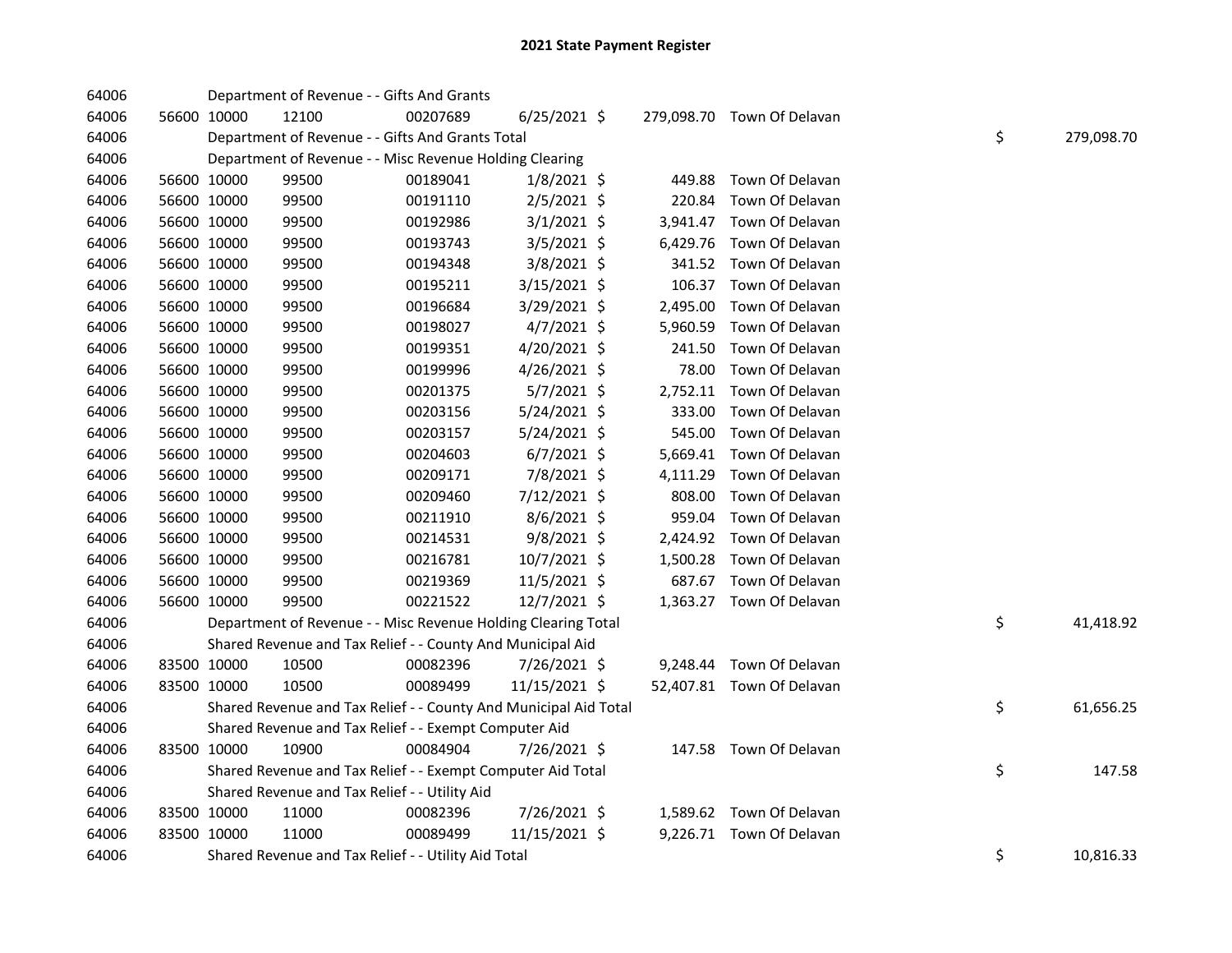| 64006       |             |       | Shared Revenue and Tax Relief - - Personal Property Aid                       |          |               |           |                 |            |
|-------------|-------------|-------|-------------------------------------------------------------------------------|----------|---------------|-----------|-----------------|------------|
| 64006       | 83500       | 10000 | 11100                                                                         | 00078086 | $5/3/2021$ \$ | 4.163.73  | Town Of Delavan |            |
| 64006       |             |       | Shared Revenue and Tax Relief - - Personal Property Aid Total                 |          |               |           |                 | 4,163.73   |
| 64006       |             |       | Shared Revenue and Tax Relief - - State Aid; Video Service Provider Fee       |          |               |           |                 |            |
| 64006       | 83500       | 10000 | 11200                                                                         | 00083198 | 7/26/2021 \$  | 20,757.73 | Town Of Delavan |            |
| 64006       |             |       | Shared Revenue and Tax Relief - - State Aid; Video Service Provider Fee Total |          |               |           |                 | 20,757.73  |
| 64006       |             |       | Shared Revenue and Tax Relief - - Lottery & Gaming Credit                     |          |               |           |                 |            |
| 64006       | 83500 52100 |       | 36300                                                                         | 00074456 | 3/22/2021 \$  | 2.675.93  | Town Of Delavan |            |
| 64006       |             |       | Shared Revenue and Tax Relief - - Lottery & Gaming Credit Total               |          |               |           |                 | 2.675.93   |
| 64006 Total |             |       |                                                                               |          |               |           |                 | 907,768.46 |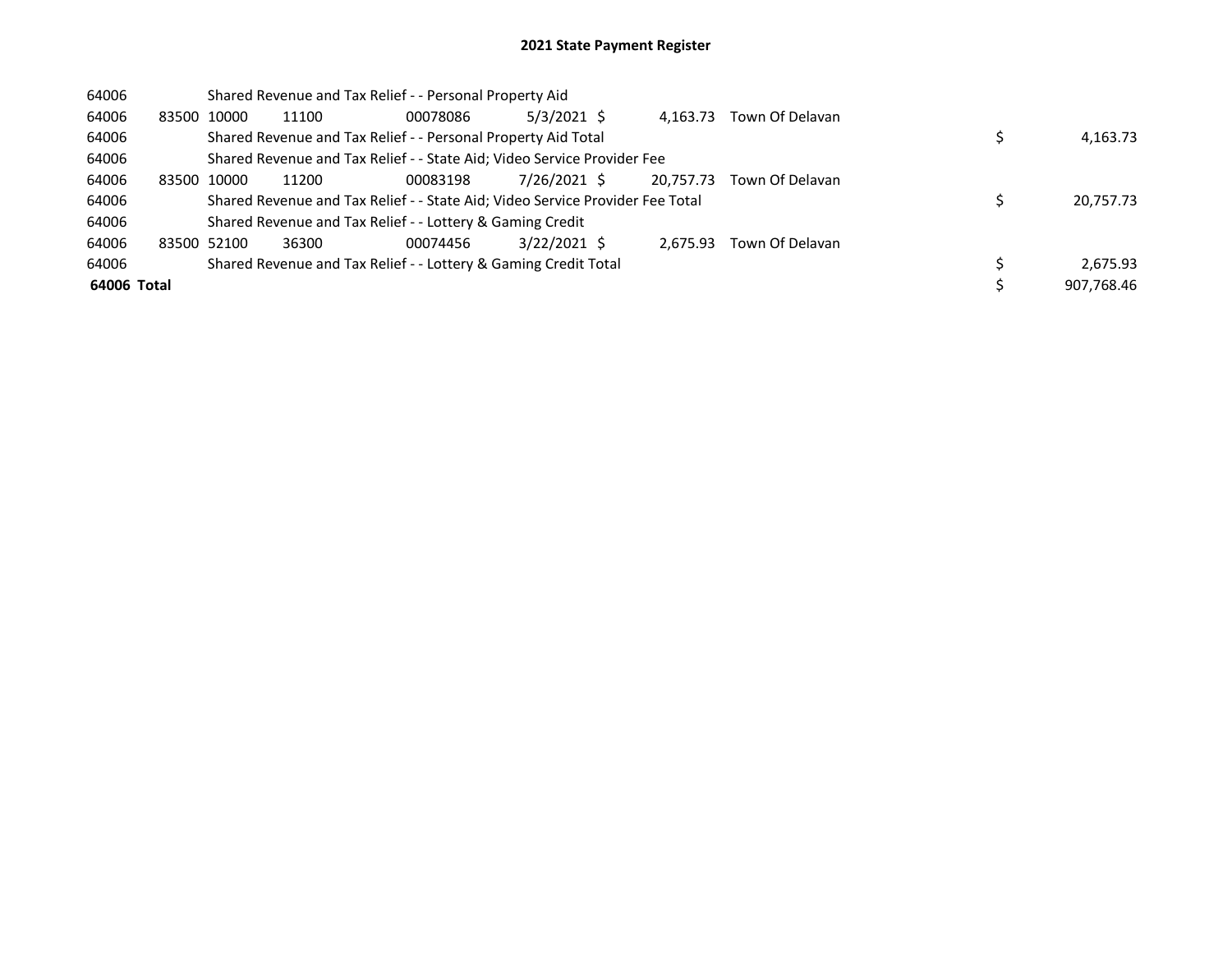| 64008 |             |             | Dept of Safety & Prof Services - - Fire Dues Distribution          |          |                |  |                             |    |            |
|-------|-------------|-------------|--------------------------------------------------------------------|----------|----------------|--|-----------------------------|----|------------|
| 64008 |             | 16500 10000 | 22500                                                              | 00041846 | 7/16/2021 \$   |  | 26,196.85 Town Of East Troy |    |            |
| 64008 |             |             | Dept of Safety & Prof Services - - Fire Dues Distribution Total    |          |                |  |                             | \$ | 26,196.85  |
| 64008 |             |             | Dept of Natural Resources - - Aids In Lieu Of Taxes - Gener        |          |                |  |                             |    |            |
| 64008 |             | 37000 10000 | 50300                                                              | 00461175 | $2/2/2021$ \$  |  | 12,591.48 Town Of East Troy |    |            |
| 64008 |             | 37000 10000 | 50300                                                              | 00461176 | $2/2/2021$ \$  |  | 1,266.81 Town Of East Troy  |    |            |
| 64008 |             | 37000 10000 | 50300                                                              | 00461177 | $2/2/2021$ \$  |  | 77,816.89 Town Of East Troy |    |            |
| 64008 |             | 37000 10000 | 50300                                                              | 00476200 | $4/21/2021$ \$ |  | 138.35 Town Of East Troy    |    |            |
| 64008 | 37000 10000 |             | 50300                                                              | 00476201 | $4/21/2021$ \$ |  | 44.86 Town Of East Troy     |    |            |
| 64008 |             |             | Dept of Natural Resources - - Aids In Lieu Of Taxes - Gener Total  |          |                |  |                             | \$ | 91,858.39  |
| 64008 |             |             | Dept of Natural Resources - - Taxes & Assessmts-Conserv Fund       |          |                |  |                             |    |            |
| 64008 |             | 37000 21200 | 16900                                                              | 00459264 | $1/28/2021$ \$ |  | 209.40 Town Of East Troy    |    |            |
| 64008 |             |             | Dept of Natural Resources - - Taxes & Assessmts-Conserv Fund Total |          |                |  |                             | \$ | 209.40     |
| 64008 |             |             | Dept of Natural Resources - - GPO -Federal Funds                   |          |                |  |                             |    |            |
| 64008 | 37000 21200 |             | 38100                                                              | 00466832 | 3/12/2021 \$   |  | 7,178.71 Town Of East Troy  |    |            |
| 64008 |             |             | Dept of Natural Resources - - GPO -Federal Funds Total             |          |                |  |                             | \$ | 7,178.71   |
| 64008 |             |             | Dept of Natural Resources - - Enf A - Boating Enforcement          |          |                |  |                             |    |            |
| 64008 | 37000 21200 |             | 55000                                                              | 00466832 | $3/12/2021$ \$ |  | 14,788.50 Town Of East Troy |    |            |
| 64008 |             |             | Dept of Natural Resources - - Enf A - Boating Enforcement Total    |          |                |  |                             | \$ | 14,788.50  |
| 64008 |             |             | Dept of Natural Resources - - Resaids - Cnty Forst, Cl & Mfl       |          |                |  |                             |    |            |
| 64008 |             | 37000 21200 | 57100                                                              | 00488515 | $6/14/2021$ \$ |  | 14.40 Town Of East Troy     |    |            |
| 64008 |             |             | Dept of Natural Resources - - Resaids - Cnty Forst, Cl & Mfl Total |          |                |  |                             | \$ | 14.40      |
| 64008 |             |             | Dept of Natural Resources - - Aids In Lieu Of Taxes - Sum S        |          |                |  |                             |    |            |
| 64008 |             | 37000 21200 | 57900                                                              | 00476202 | $4/21/2021$ \$ |  | 46.60 Town Of East Troy     |    |            |
| 64008 |             |             | Dept of Natural Resources - - Aids In Lieu Of Taxes - Sum S Total  |          |                |  |                             | \$ | 46.60      |
| 64008 |             |             | Dept of Natural Resources - - Fin Asst For Responsible Units       |          |                |  |                             |    |            |
| 64008 |             | 37000 27400 | 67000                                                              | 00483825 | $5/21/2021$ \$ |  | 13,860.13 Town Of East Troy |    |            |
| 64008 |             |             | Dept of Natural Resources - - Fin Asst For Responsible Units Total |          |                |  |                             | \$ | 13,860.13  |
| 64008 |             |             | Dept of Natural Resources - - Recycling Consolidation Grants       |          |                |  |                             |    |            |
| 64008 |             | 37000 27400 | 67300                                                              | 00483825 | $5/21/2021$ \$ |  | 1,047.33 Town Of East Troy  |    |            |
| 64008 |             |             | Dept of Natural Resources - - Recycling Consolidation Grants Total |          |                |  |                             | \$ | 1,047.33   |
| 64008 |             |             | WI Dept of Transportation - - Trns Aids To Mnc.-Sf                 |          |                |  |                             |    |            |
| 64008 |             | 39500 21100 | 19100                                                              | 00633298 | $1/4/2021$ \$  |  | 47,374.37 Town Of East Troy |    |            |
| 64008 |             | 39500 21100 | 19100                                                              | 00668905 | 4/5/2021 \$    |  | 47,374.37 Town Of East Troy |    |            |
| 64008 | 39500 21100 |             | 19100                                                              | 00712393 | 7/6/2021 \$    |  | 47,374.37 Town Of East Troy |    |            |
| 64008 | 39500 21100 |             | 19100                                                              | 00752952 | 10/4/2021 \$   |  | 47,374.38 Town Of East Troy |    |            |
| 64008 |             |             | WI Dept of Transportation - - Trns Aids To Mnc.-Sf Total           |          |                |  |                             | \$ | 189,497.49 |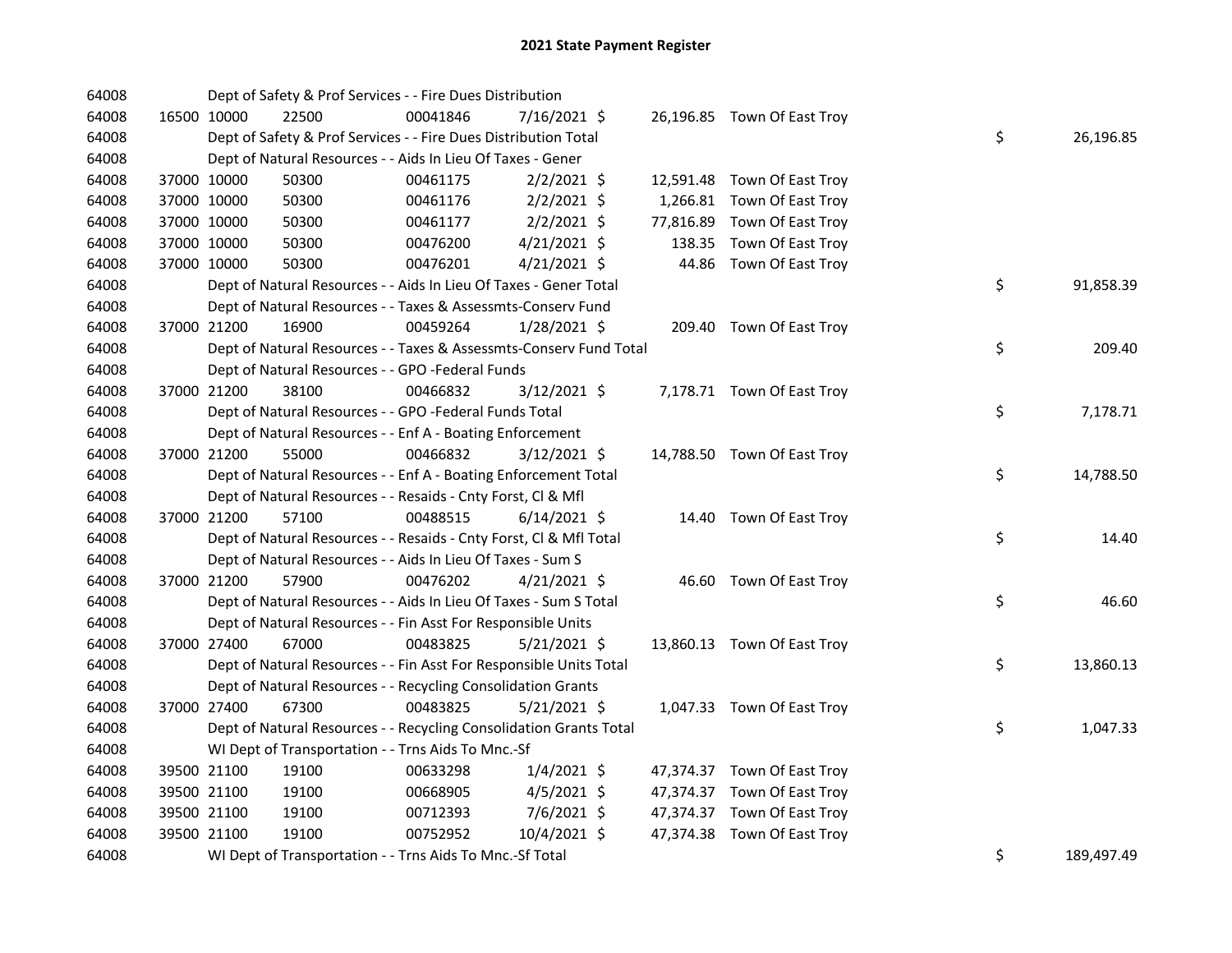| 64008 |             | Department of Health Services - - Prepaid Medical Transport Reimbursement       |                         |                |  |                              |    |            |
|-------|-------------|---------------------------------------------------------------------------------|-------------------------|----------------|--|------------------------------|----|------------|
| 64008 | 43500 10000 | 16300                                                                           | AMBULANCE 11/15/2021 \$ |                |  | 3,936.99 Town Of East Troy   |    |            |
| 64008 |             | Department of Health Services - - Prepaid Medical Transport Reimbursement Total |                         |                |  |                              | \$ | 3,936.99   |
| 64008 |             | Department of Justice - - Officer training reimbursement                        |                         |                |  |                              |    |            |
| 64008 | 45500 10000 | 21400                                                                           | 00105014                | 11/15/2021 \$  |  | 1,120.00 Town Of East Troy   |    |            |
| 64008 |             | Department of Justice - - Officer training reimbursement Total                  |                         |                |  |                              | \$ | 1,120.00   |
| 64008 |             | Commissioners of Public Lands - - Balsht Common School Fund                     |                         |                |  |                              |    |            |
| 64008 | 50700 37400 | 57700                                                                           | 00003749                | 7/20/2021 \$   |  | 825,000.00 Town Of East Troy |    |            |
| 64008 |             | Commissioners of Public Lands - - Balsht Common School Fund Total               |                         |                |  |                              | \$ | 825,000.00 |
| 64008 |             | Department of Revenue - - Gifts And Grants                                      |                         |                |  |                              |    |            |
| 64008 | 56600 10000 | 12100                                                                           | 00207690                | $6/25/2021$ \$ |  | 212,110.83 Town Of East Troy |    |            |
| 64008 |             | Department of Revenue - - Gifts And Grants Total                                |                         |                |  |                              | \$ | 212,110.83 |
| 64008 |             | Department of Revenue - - Misc Revenue Holding Clearing                         |                         |                |  |                              |    |            |
| 64008 | 56600 10000 | 99500                                                                           | 00189032                | $1/8/2021$ \$  |  | 1,794.75 Town Of East Troy   |    |            |
| 64008 | 56600 10000 | 99500                                                                           | 00191100                | $2/5/2021$ \$  |  | 1,487.14 Town Of East Troy   |    |            |
| 64008 | 56600 10000 | 99500                                                                           | 00193733                | 3/5/2021 \$    |  | 6,084.72 Town Of East Troy   |    |            |
| 64008 | 56600 10000 | 99500                                                                           | 00198017                | $4/7/2021$ \$  |  | 3,975.57 Town Of East Troy   |    |            |
| 64008 | 56600 10000 | 99500                                                                           | 00201365                | $5/7/2021$ \$  |  | 2,232.59 Town Of East Troy   |    |            |
| 64008 | 56600 10000 | 99500                                                                           | 00204593                | $6/7/2021$ \$  |  | 3,006.13 Town Of East Troy   |    |            |
| 64008 | 56600 10000 | 99500                                                                           | 00209160                | 7/8/2021 \$    |  | 1,666.87 Town Of East Troy   |    |            |
| 64008 | 56600 10000 | 99500                                                                           | 00211899                | $8/6/2021$ \$  |  | 75.00 Town Of East Troy      |    |            |
| 64008 | 56600 10000 | 99500                                                                           | 00214520                | $9/8/2021$ \$  |  | 1,192.43 Town Of East Troy   |    |            |
| 64008 | 56600 10000 | 99500                                                                           | 00216770                | 10/7/2021 \$   |  | 440.50 Town Of East Troy     |    |            |
| 64008 | 56600 10000 | 99500                                                                           | 00219358                | 11/5/2021 \$   |  | 956.90 Town Of East Troy     |    |            |
| 64008 | 56600 10000 | 99500                                                                           | 00221511                | 12/7/2021 \$   |  | 884.20 Town Of East Troy     |    |            |
| 64008 |             | Department of Revenue - - Misc Revenue Holding Clearing Total                   |                         |                |  |                              | \$ | 23,796.80  |
| 64008 |             | Shared Revenue and Tax Relief - - County And Municipal Aid                      |                         |                |  |                              |    |            |
| 64008 | 83500 10000 | 10500                                                                           | 00082397                | 7/26/2021 \$   |  | 7,523.36 Town Of East Troy   |    |            |
| 64008 | 83500 10000 | 10500                                                                           | 00089500                | 11/15/2021 \$  |  | 38,695.41 Town Of East Troy  |    |            |
| 64008 |             | Shared Revenue and Tax Relief - - County And Municipal Aid Total                |                         |                |  |                              | \$ | 46,218.77  |
| 64008 |             | Shared Revenue and Tax Relief - - Exempt Computer Aid                           |                         |                |  |                              |    |            |
| 64008 | 83500 10000 | 10900                                                                           | 00084905                | $7/26/2021$ \$ |  | 80.02 Town Of East Troy      |    |            |
| 64008 |             | Shared Revenue and Tax Relief - - Exempt Computer Aid Total                     |                         |                |  |                              | \$ | 80.02      |
| 64008 |             | Shared Revenue and Tax Relief - - Utility Aid                                   |                         |                |  |                              |    |            |
| 64008 | 83500 10000 | 11000                                                                           | 00082397                | 7/26/2021 \$   |  | 0.97 Town Of East Troy       |    |            |
| 64008 |             | Shared Revenue and Tax Relief - - Utility Aid Total                             |                         |                |  |                              | \$ | 0.97       |
| 64008 |             | Shared Revenue and Tax Relief - - Personal Property Aid                         |                         |                |  |                              |    |            |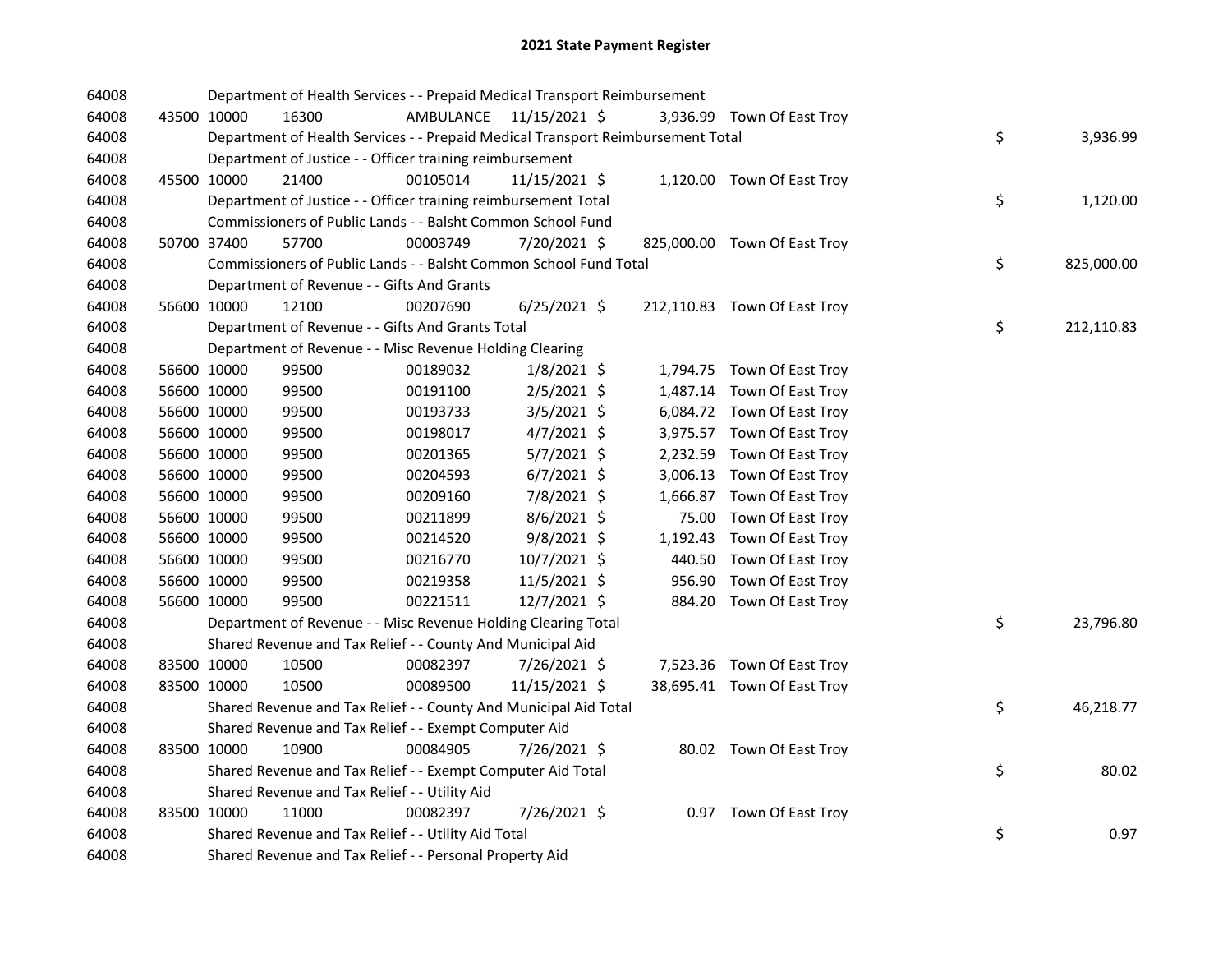| 64008       |             | 83500 10000 | 11100 | 00078087                                                                      | $5/3/2021$ \$ | 626.64    | Town Of East Troy        |              |
|-------------|-------------|-------------|-------|-------------------------------------------------------------------------------|---------------|-----------|--------------------------|--------------|
| 64008       |             |             |       | Shared Revenue and Tax Relief - - Personal Property Aid Total                 |               |           |                          | 626.64       |
| 64008       |             |             |       | Shared Revenue and Tax Relief - - State Aid; Video Service Provider Fee       |               |           |                          |              |
| 64008       | 83500 10000 |             | 11200 | 00083199                                                                      | 7/26/2021 \$  | 12.549.08 | Town Of East Trov        |              |
| 64008       |             |             |       | Shared Revenue and Tax Relief - - State Aid; Video Service Provider Fee Total |               |           |                          | 12,549.08    |
| 64008       |             |             |       | Shared Revenue and Tax Relief - - Payments For Municipal Svcs                 |               |           |                          |              |
| 64008       | 83500 10000 |             | 50100 | 00073810                                                                      | $2/1/2021$ \$ |           | 268.15 Town Of East Troy |              |
| 64008       |             |             |       | Shared Revenue and Tax Relief - - Payments For Municipal Svcs Total           |               |           |                          | 268.15       |
| 64008 Total |             |             |       |                                                                               |               |           |                          | 1.470.406.05 |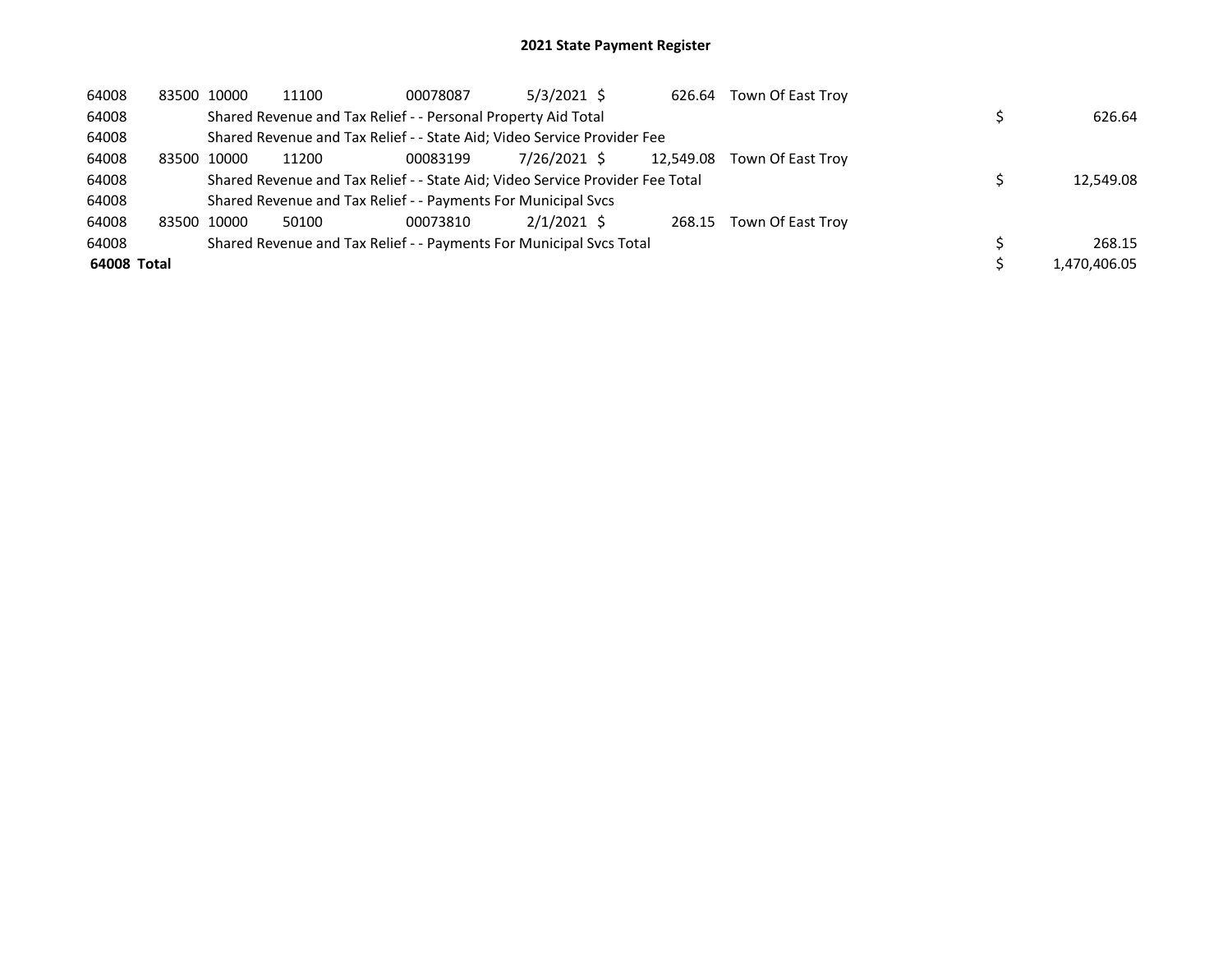| 64010 |             |             | Dept of Safety & Prof Services - - Fire Dues Distribution          |          |                |           |                            |    |            |
|-------|-------------|-------------|--------------------------------------------------------------------|----------|----------------|-----------|----------------------------|----|------------|
| 64010 |             | 16500 10000 | 22500                                                              | 00041850 | 7/16/2021 \$   |           | 41,854.70 Geneva, Town of  |    |            |
| 64010 |             |             | Dept of Safety & Prof Services - - Fire Dues Distribution Total    |          |                |           |                            | \$ | 41,854.70  |
| 64010 |             |             | Dept of Natural Resources - - Aids In Lieu Of Taxes - Gener        |          |                |           |                            |    |            |
| 64010 |             | 37000 10000 | 50300                                                              | 00461240 | $2/2/2021$ \$  | 2,156.49  | Geneva, Town of            |    |            |
| 64010 | 37000 10000 |             | 50300                                                              | 00476646 | $4/21/2021$ \$ |           | 248.29 Geneva, Town of     |    |            |
| 64010 |             |             | Dept of Natural Resources - - Aids In Lieu Of Taxes - Gener Total  |          |                |           |                            | \$ | 2,404.78   |
| 64010 |             |             | Dept of Natural Resources - - GPO -Federal Funds                   |          |                |           |                            |    |            |
| 64010 | 37000 21200 |             | 38100                                                              | 00466837 | $3/12/2021$ \$ |           | 1,417.81 Geneva, Town of   |    |            |
| 64010 |             |             | Dept of Natural Resources - - GPO -Federal Funds Total             |          |                |           |                            | \$ | 1,417.81   |
| 64010 |             |             | Dept of Natural Resources - - Enf A - Boating Enforcement          |          |                |           |                            |    |            |
| 64010 |             | 37000 21200 | 55000                                                              | 00466837 | 3/12/2021 \$   |           | 2,920.77 Geneva, Town of   |    |            |
| 64010 |             |             | Dept of Natural Resources - - Enf A - Boating Enforcement Total    |          |                |           |                            | \$ | 2,920.77   |
| 64010 |             |             | Dept of Natural Resources - - Resaids - Cnty Forst, Cl & Mfl       |          |                |           |                            |    |            |
| 64010 | 37000 21200 |             | 57100                                                              | 00488516 | $6/14/2021$ \$ |           | 3.00 Geneva, Town of       |    |            |
| 64010 |             |             | Dept of Natural Resources - - Resaids - Cnty Forst, CI & Mfl Total |          |                |           |                            | \$ | 3.00       |
| 64010 |             |             | Dept of Natural Resources - - Fin Asst For Responsible Units       |          |                |           |                            |    |            |
| 64010 | 37000 27400 |             | 67000                                                              | 00483202 | $5/21/2021$ \$ |           | 6,491.42 Geneva, Town of   |    |            |
| 64010 |             |             | Dept of Natural Resources - - Fin Asst For Responsible Units Total |          |                |           |                            | \$ | 6,491.42   |
| 64010 |             |             | WI Dept of Transportation - - Trns Aids To Mnc.-Sf                 |          |                |           |                            |    |            |
| 64010 |             | 39500 21100 | 19100                                                              | 00633299 | $1/4/2021$ \$  |           | 60,401.00 Geneva, Town of  |    |            |
| 64010 |             | 39500 21100 | 19100                                                              | 00668906 | $4/5/2021$ \$  | 60,401.00 | Geneva, Town of            |    |            |
| 64010 |             | 39500 21100 | 19100                                                              | 00712394 | 7/6/2021 \$    | 60,401.00 | Geneva, Town of            |    |            |
| 64010 |             | 39500 21100 | 19100                                                              | 00752953 | 10/4/2021 \$   |           | 60,401.01 Geneva, Town of  |    |            |
| 64010 |             |             | WI Dept of Transportation - - Trns Aids To Mnc.-Sf Total           |          |                |           |                            | \$ | 241,604.01 |
| 64010 |             |             | Department of Justice - - Officer training reimbursement           |          |                |           |                            |    |            |
| 64010 |             | 45500 10000 | 21400                                                              | 00105278 | 11/16/2021 \$  |           | 1,280.00 Geneva, Town of   |    |            |
| 64010 |             |             | Department of Justice - - Officer training reimbursement Total     |          |                |           |                            | \$ | 1,280.00   |
| 64010 |             |             | Department of Revenue - - Gifts And Grants                         |          |                |           |                            |    |            |
| 64010 |             | 56600 10000 | 12100                                                              | 00207691 | $6/25/2021$ \$ |           | 263,764.76 Geneva, Town of |    |            |
| 64010 |             |             | Department of Revenue - - Gifts And Grants Total                   |          |                |           |                            | \$ | 263,764.76 |
| 64010 |             |             | Department of Revenue - - Misc Revenue Holding Clearing            |          |                |           |                            |    |            |
| 64010 |             | 56600 10000 | 99500                                                              | 00189040 | $1/8/2021$ \$  |           | 1,039.54 Geneva, Town of   |    |            |
| 64010 |             | 56600 10000 | 99500                                                              | 00191109 | $2/5/2021$ \$  |           | 317.35 Geneva, Town of     |    |            |
| 64010 | 56600 10000 |             | 99500                                                              | 00192982 | $3/1/2021$ \$  |           | 303.18 Geneva, Town of     |    |            |
| 64010 | 56600 10000 |             | 99500                                                              | 00193742 | $3/5/2021$ \$  | 1,584.77  | Geneva, Town of            |    |            |
| 64010 | 56600 10000 |             | 99500                                                              | 00196680 | 3/29/2021 \$   |           | 73.80 Geneva, Town of      |    |            |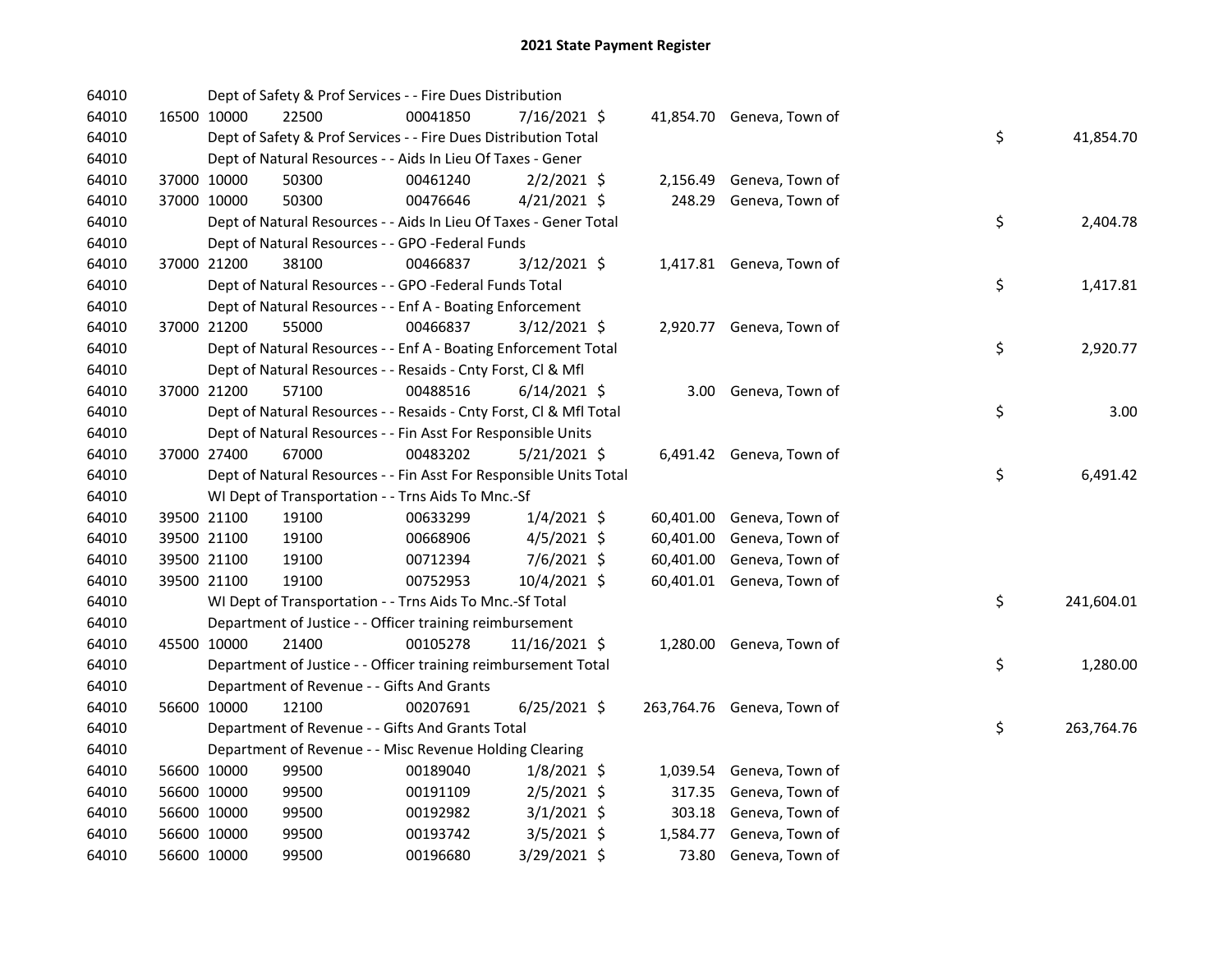| 64010       | 56600 10000 | 99500 | 00198026                                                                      | $4/7/2021$ \$  | 536.20    | Geneva, Town of          |    |            |
|-------------|-------------|-------|-------------------------------------------------------------------------------|----------------|-----------|--------------------------|----|------------|
| 64010       | 56600 10000 | 99500 | 00201374                                                                      | $5/7/2021$ \$  | 512.17    | Geneva, Town of          |    |            |
| 64010       | 56600 10000 | 99500 | 00204602                                                                      | $6/7/2021$ \$  | 1,059.33  | Geneva, Town of          |    |            |
| 64010       | 56600 10000 | 99500 | 00209170                                                                      | 7/8/2021 \$    | 2,195.02  | Geneva, Town of          |    |            |
| 64010       | 56600 10000 | 99500 | 00211909                                                                      | 8/6/2021 \$    | 217.95    | Geneva, Town of          |    |            |
| 64010       | 56600 10000 | 99500 | 00214530                                                                      | 9/8/2021 \$    | 428.93    | Geneva, Town of          |    |            |
| 64010       | 56600 10000 | 99500 | 00216780                                                                      | $10/7/2021$ \$ | 325.70    | Geneva, Town of          |    |            |
| 64010       | 56600 10000 | 99500 | 00219368                                                                      | 11/5/2021 \$   | 373.26    | Geneva, Town of          |    |            |
| 64010       | 56600 10000 | 99500 | 00221521                                                                      | 12/7/2021 \$   | 488.64    | Geneva, Town of          |    |            |
| 64010       |             |       | Department of Revenue - - Misc Revenue Holding Clearing Total                 |                |           |                          | \$ | 9,455.84   |
| 64010       |             |       | Shared Revenue and Tax Relief - - County And Municipal Aid                    |                |           |                          |    |            |
| 64010       | 83500 10000 | 10500 | 00082398                                                                      | 7/26/2021 \$   |           | 7,904.78 Geneva, Town of |    |            |
| 64010       | 83500 10000 | 10500 | 00089501                                                                      | 11/15/2021 \$  | 44,793.78 | Geneva, Town of          |    |            |
| 64010       |             |       | Shared Revenue and Tax Relief - - County And Municipal Aid Total              |                |           |                          | \$ | 52,698.56  |
| 64010       |             |       | Shared Revenue and Tax Relief - - Exempt Computer Aid                         |                |           |                          |    |            |
| 64010       | 83500 10000 | 10900 | 00084906                                                                      | 7/26/2021 \$   |           | 1,608.77 Geneva, Town of |    |            |
| 64010       |             |       | Shared Revenue and Tax Relief - - Exempt Computer Aid Total                   |                |           |                          | \$ | 1,608.77   |
| 64010       |             |       | Shared Revenue and Tax Relief - - Utility Aid                                 |                |           |                          |    |            |
| 64010       | 83500 10000 | 11000 | 00082398                                                                      | 7/26/2021 \$   |           | 4,152.85 Geneva, Town of |    |            |
| 64010       | 83500 10000 | 11000 | 00089501                                                                      | 11/15/2021 \$  | 23,289.30 | Geneva, Town of          |    |            |
| 64010       |             |       | Shared Revenue and Tax Relief - - Utility Aid Total                           |                |           |                          | \$ | 27,442.15  |
| 64010       |             |       | Shared Revenue and Tax Relief - - Personal Property Aid                       |                |           |                          |    |            |
| 64010       | 83500 10000 | 11100 | 00078088                                                                      | $5/3/2021$ \$  |           | 3,789.02 Geneva, Town of |    |            |
| 64010       |             |       | Shared Revenue and Tax Relief - - Personal Property Aid Total                 |                |           |                          | \$ | 3,789.02   |
| 64010       |             |       | Shared Revenue and Tax Relief - - State Aid; Video Service Provider Fee       |                |           |                          |    |            |
| 64010       | 83500 10000 | 11200 | 00083200                                                                      | 7/26/2021 \$   | 20,117.08 | Geneva, Town of          |    |            |
| 64010       |             |       | Shared Revenue and Tax Relief - - State Aid; Video Service Provider Fee Total |                |           |                          | \$ | 20,117.08  |
| 64010       |             |       | Shared Revenue and Tax Relief - - Lottery & Gaming Credit                     |                |           |                          |    |            |
| 64010       | 83500 52100 | 36300 | 00074457                                                                      | 3/22/2021 \$   | 893.49    | Geneva, Town of          |    |            |
| 64010       |             |       | Shared Revenue and Tax Relief - - Lottery & Gaming Credit Total               |                |           |                          | \$ | 893.49     |
| 64010 Total |             |       |                                                                               |                |           |                          | \$ | 677,746.16 |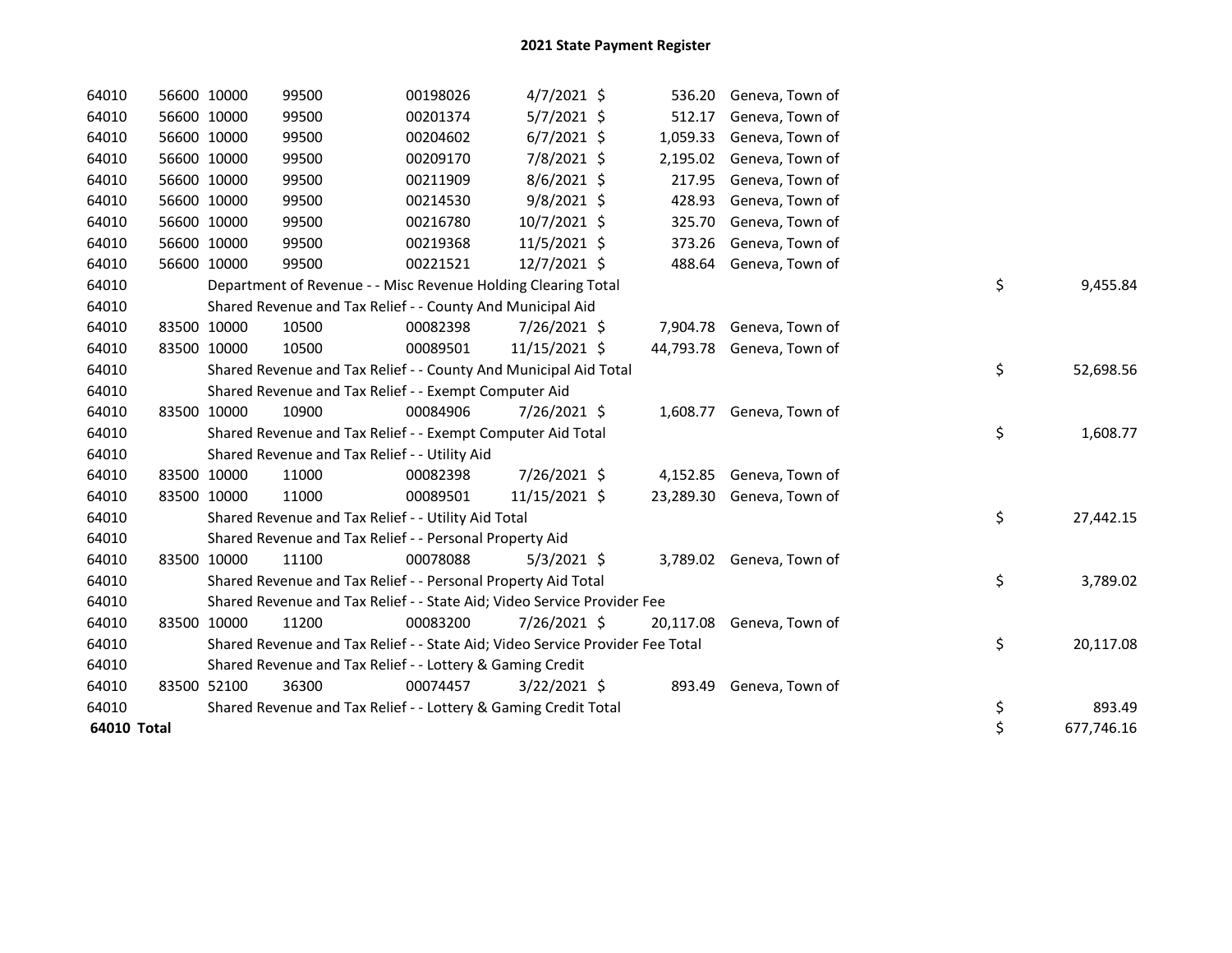| 64012 |             | Dept of Safety & Prof Services - - Fire Dues Distribution          |          |                |  |                               |    |            |
|-------|-------------|--------------------------------------------------------------------|----------|----------------|--|-------------------------------|----|------------|
| 64012 | 16500 10000 | 22500                                                              | 00041852 | 7/16/2021 \$   |  | 12,745.50 Town Of La Fayette  |    |            |
| 64012 |             | Dept of Safety & Prof Services - - Fire Dues Distribution Total    |          |                |  |                               | \$ | 12,745.50  |
| 64012 |             | Dept of Natural Resources - - Aids In Lieu Of Taxes - Gener        |          |                |  |                               |    |            |
| 64012 | 37000 10000 | 50300                                                              | 00476655 | $4/21/2021$ \$ |  | 106.02 Town Of La Fayette     |    |            |
| 64012 |             | Dept of Natural Resources - - Aids In Lieu Of Taxes - Gener Total  |          |                |  |                               | \$ | 106.02     |
| 64012 |             | Dept of Natural Resources - - Seg Earned                           |          |                |  |                               |    |            |
| 64012 | 37000 21200 | 100SE                                                              | 00514597 | 10/12/2021 \$  |  | 1,123.95 Town Of La Fayette   |    |            |
| 64012 |             | Dept of Natural Resources - - Seg Earned Total                     |          |                |  |                               | \$ | 1,123.95   |
| 64012 |             | Dept of Natural Resources - - Gen Program Ops-State Funds          |          |                |  |                               |    |            |
| 64012 | 37000 21200 | 16100                                                              | 00473187 | $4/23/2021$ \$ |  | 50.00 Town Of La Fayette      |    |            |
| 64012 |             | Dept of Natural Resources - - Gen Program Ops-State Funds Total    |          |                |  |                               | \$ | 50.00      |
| 64012 |             | Dept of Natural Resources - - Resaids - Cnty Forst, Cl & Mfl       |          |                |  |                               |    |            |
| 64012 | 37000 21200 | 57100                                                              | 00488517 | $6/14/2021$ \$ |  | 92.30 Town Of La Fayette      |    |            |
| 64012 |             | Dept of Natural Resources - - Resaids - Cnty Forst, CI & Mfl Total |          |                |  |                               | \$ | 92.30      |
| 64012 |             | Dept of Natural Resources - - Fin Asst For Responsible Units       |          |                |  |                               |    |            |
| 64012 | 37000 27400 | 67000                                                              | 00483462 | $5/21/2021$ \$ |  | 3,771.54 Town Of La Fayette   |    |            |
| 64012 |             | Dept of Natural Resources - - Fin Asst For Responsible Units Total |          |                |  |                               | \$ | 3,771.54   |
| 64012 |             | WI Dept of Transportation - - Trns Aids To Mnc.-Sf                 |          |                |  |                               |    |            |
| 64012 | 39500 21100 | 19100                                                              | 00633300 | 1/4/2021 \$    |  | 28,572.93 Town Of La Fayette  |    |            |
| 64012 | 39500 21100 | 19100                                                              | 00668907 | $4/5/2021$ \$  |  | 28,572.93 Town Of La Fayette  |    |            |
| 64012 | 39500 21100 | 19100                                                              | 00712395 | $7/6/2021$ \$  |  | 28,572.93 Town Of La Fayette  |    |            |
| 64012 | 39500 21100 | 19100                                                              | 00752954 | 10/4/2021 \$   |  | 28,572.93 Town Of La Fayette  |    |            |
| 64012 |             | WI Dept of Transportation - - Trns Aids To Mnc.-Sf Total           |          |                |  |                               | \$ | 114,291.72 |
| 64012 |             | Department of Revenue - - Gifts And Grants                         |          |                |  |                               |    |            |
| 64012 | 56600 10000 | 12100                                                              | 00207692 | $6/25/2021$ \$ |  | 104,930.23 Town Of La Fayette |    |            |
| 64012 |             | Department of Revenue - - Gifts And Grants Total                   |          |                |  |                               | \$ | 104,930.23 |
| 64012 |             | Shared Revenue and Tax Relief - - County And Municipal Aid         |          |                |  |                               |    |            |
| 64012 | 83500 10000 | 10500                                                              | 00082399 | 7/26/2021 \$   |  | 3,006.89 Town Of La Fayette   |    |            |
| 64012 | 83500 10000 | 10500                                                              | 00089502 | 11/15/2021 \$  |  | 17,039.05 Town Of La Fayette  |    |            |
| 64012 |             | Shared Revenue and Tax Relief - - County And Municipal Aid Total   |          |                |  |                               | \$ | 20,045.94  |
| 64012 |             | Shared Revenue and Tax Relief - - Exempt Computer Aid              |          |                |  |                               |    |            |
| 64012 | 83500 10000 | 10900                                                              | 00084907 | 7/26/2021 \$   |  | 29.10 Town Of La Fayette      |    |            |
| 64012 |             | Shared Revenue and Tax Relief - - Exempt Computer Aid Total        |          |                |  |                               | \$ | 29.10      |
| 64012 |             | Shared Revenue and Tax Relief - - Utility Aid                      |          |                |  |                               |    |            |
| 64012 | 83500 10000 | 11000                                                              | 00082399 | 7/26/2021 \$   |  | 22.48 Town Of La Fayette      |    |            |
| 64012 | 83500 10000 | 11000                                                              | 00089502 | 11/15/2021 \$  |  | 132.68 Town Of La Fayette     |    |            |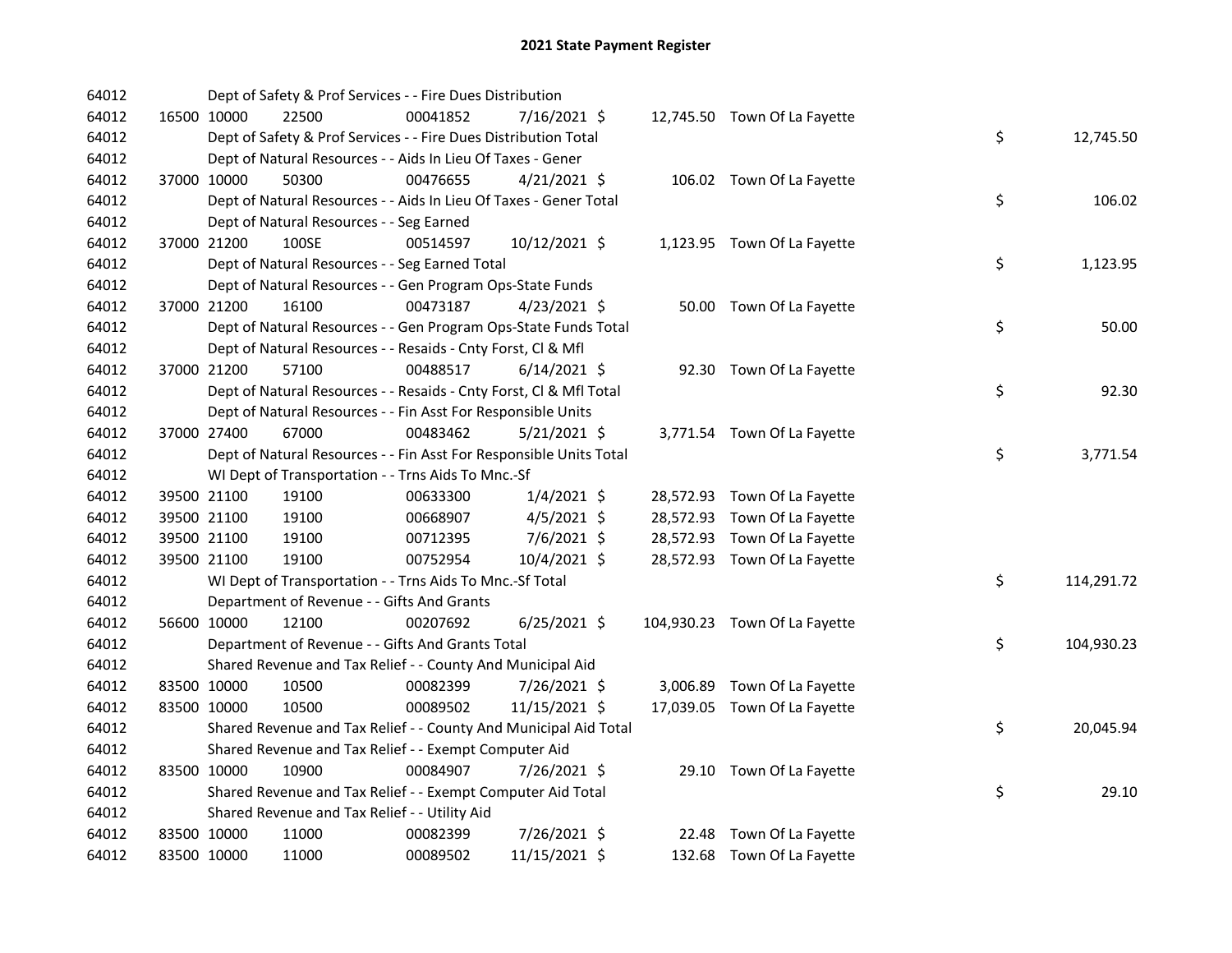| 64012       |             |       | Shared Revenue and Tax Relief - - Utility Aid Total                 |               |          |                           | 155.16     |
|-------------|-------------|-------|---------------------------------------------------------------------|---------------|----------|---------------------------|------------|
| 64012       |             |       | Shared Revenue and Tax Relief - - Personal Property Aid             |               |          |                           |            |
| 64012       | 83500 10000 | 11100 | 00078089                                                            | $5/3/2021$ \$ | 3.246.53 | Town Of La Fayette        |            |
| 64012       |             |       | Shared Revenue and Tax Relief - - Personal Property Aid Total       |               |          |                           | 3,246.53   |
| 64012       |             |       | Shared Revenue and Tax Relief - - Payments For Municipal Svcs       |               |          |                           |            |
| 64012       | 83500 10000 | 50100 | 00073811                                                            | $2/1/2021$ \$ |          | 174.29 Town Of La Fayette |            |
| 64012       |             |       | Shared Revenue and Tax Relief - - Payments For Municipal Svcs Total |               |          |                           | 174.29     |
| 64012 Total |             |       |                                                                     |               |          |                           | 260.762.28 |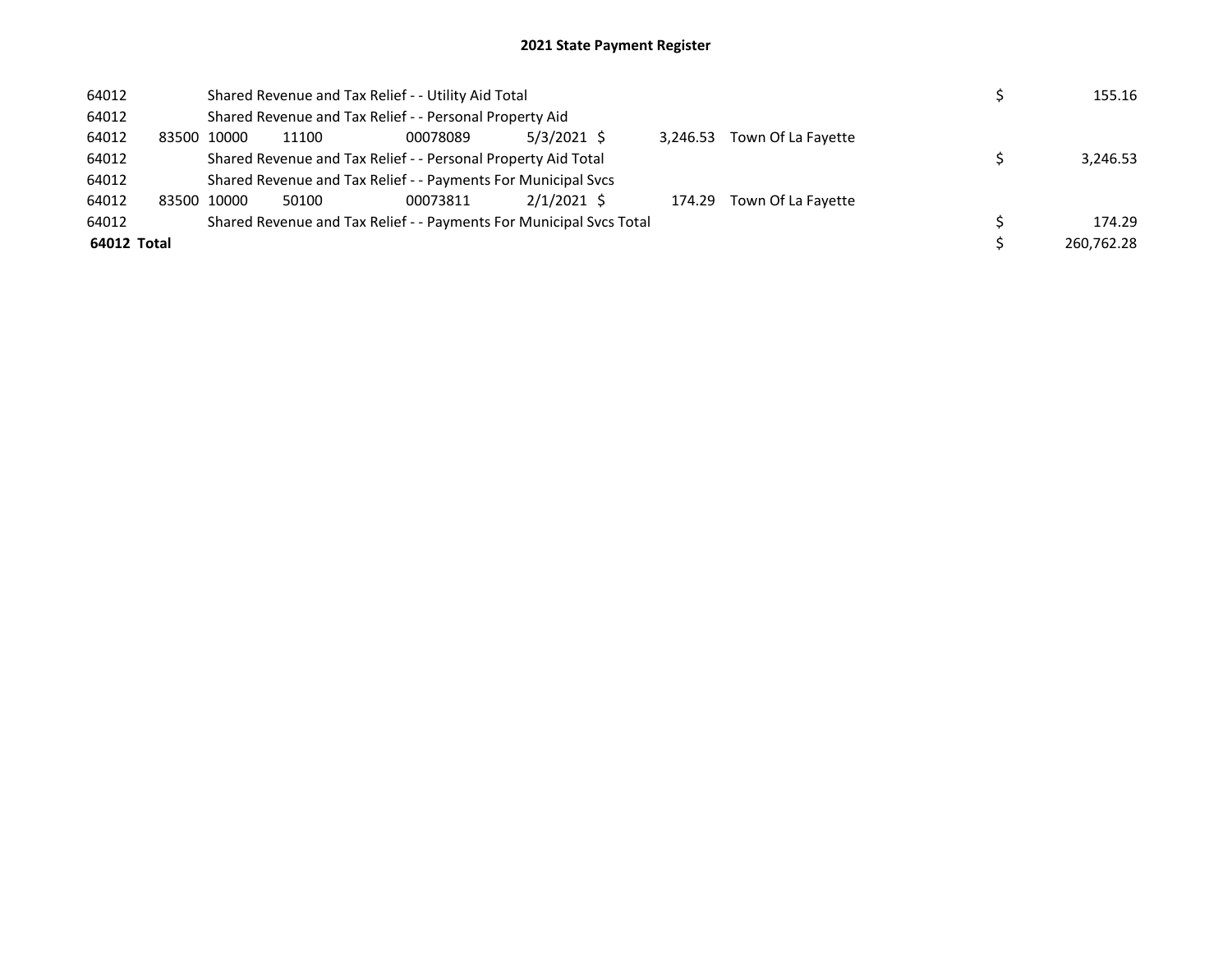| 64014 |             | Dept of Safety & Prof Services - - Fire Dues Distribution          |          |                |  |                              |    |            |
|-------|-------------|--------------------------------------------------------------------|----------|----------------|--|------------------------------|----|------------|
| 64014 | 16500 10000 | 22500                                                              | 00041853 | 7/16/2021 \$   |  | 21,543.73 Town Of La Grange  |    |            |
| 64014 |             | Dept of Safety & Prof Services - - Fire Dues Distribution Total    |          |                |  |                              | \$ | 21,543.73  |
| 64014 |             | Dept of Natural Resources - - Aids In Lieu Of Taxes - Gener        |          |                |  |                              |    |            |
| 64014 | 37000 10000 | 50300                                                              | 00461193 | $2/2/2021$ \$  |  | 64,591.15 Town Of La Grange  |    |            |
| 64014 |             | Dept of Natural Resources - - Aids In Lieu Of Taxes - Gener Total  |          |                |  |                              | \$ | 64,591.15  |
| 64014 |             | Dept of Natural Resources - - Resaids - Cnty Forst, Cl & Mfl       |          |                |  |                              |    |            |
| 64014 | 37000 21200 | 57100                                                              | 00488518 | $6/14/2021$ \$ |  | 79.01 Town Of La Grange      |    |            |
| 64014 |             | Dept of Natural Resources - - Resaids - Cnty Forst, Cl & Mfl Total |          |                |  |                              | \$ | 79.01      |
| 64014 |             | Dept of Natural Resources - - Aids In Lieu Of Taxes - Sum S        |          |                |  |                              |    |            |
| 64014 | 37000 21200 | 57900                                                              | 00476280 | $4/21/2021$ \$ |  | 5,421.22 Town Of La Grange   |    |            |
| 64014 |             | Dept of Natural Resources - - Aids In Lieu Of Taxes - Sum S Total  |          |                |  |                              | \$ | 5,421.22   |
| 64014 |             | Dept of Natural Resources - - Fin Asst For Responsible Units       |          |                |  |                              |    |            |
| 64014 | 37000 27400 | 67000                                                              | 00483824 | $5/21/2021$ \$ |  | 11,048.32 Town Of La Grange  |    |            |
| 64014 |             | Dept of Natural Resources - - Fin Asst For Responsible Units Total |          |                |  |                              | \$ | 11,048.32  |
| 64014 |             | WI Dept of Transportation - - Trns Aids To Mnc.-Sf                 |          |                |  |                              |    |            |
| 64014 | 39500 21100 | 19100                                                              | 00633301 | $1/4/2021$ \$  |  | 40,734.00 Town Of La Grange  |    |            |
| 64014 | 39500 21100 | 19100                                                              | 00668908 | $4/5/2021$ \$  |  | 40,734.00 Town Of La Grange  |    |            |
| 64014 | 39500 21100 | 19100                                                              | 00712396 | 7/6/2021 \$    |  | 40,734.00 Town Of La Grange  |    |            |
| 64014 | 39500 21100 | 19100                                                              | 00752955 | 10/4/2021 \$   |  | 40,734.00 Town Of La Grange  |    |            |
| 64014 |             | WI Dept of Transportation - - Trns Aids To Mnc.-Sf Total           |          |                |  |                              | \$ | 162,936.00 |
| 64014 |             | Department of Revenue - - Gifts And Grants                         |          |                |  |                              |    |            |
| 64014 | 56600 10000 | 12100                                                              | 00207693 | $6/25/2021$ \$ |  | 129,265.67 Town Of La Grange |    |            |
| 64014 |             | Department of Revenue - - Gifts And Grants Total                   |          |                |  |                              | \$ | 129,265.67 |
| 64014 |             | Shared Revenue and Tax Relief - - County And Municipal Aid         |          |                |  |                              |    |            |
| 64014 | 83500 10000 | 10500                                                              | 00082400 | 7/26/2021 \$   |  | 3,058.37 Town Of La Grange   |    |            |
| 64014 | 83500 10000 | 10500                                                              | 00089503 | 11/15/2021 \$  |  | 17,330.78 Town Of La Grange  |    |            |
| 64014 |             | Shared Revenue and Tax Relief - - County And Municipal Aid Total   |          |                |  |                              | \$ | 20,389.15  |
| 64014 |             | Shared Revenue and Tax Relief - - Exempt Computer Aid              |          |                |  |                              |    |            |
| 64014 | 83500 10000 | 10900                                                              | 00084908 | 7/26/2021 \$   |  | 19.75 Town Of La Grange      |    |            |
| 64014 |             | Shared Revenue and Tax Relief - - Exempt Computer Aid Total        |          |                |  |                              | \$ | 19.75      |
| 64014 |             | Shared Revenue and Tax Relief - - Utility Aid                      |          |                |  |                              |    |            |
| 64014 | 83500 10000 | 11000                                                              | 00082400 | 7/26/2021 \$   |  | 231.48 Town Of La Grange     |    |            |
| 64014 | 83500 10000 | 11000                                                              | 00089503 | 11/15/2021 \$  |  | 1,506.99 Town Of La Grange   |    |            |
| 64014 |             | Shared Revenue and Tax Relief - - Utility Aid Total                |          |                |  |                              | \$ | 1,738.47   |
| 64014 |             | Shared Revenue and Tax Relief - - Personal Property Aid            |          |                |  |                              |    |            |
| 64014 | 83500 10000 | 11100                                                              | 00078090 | $5/3/2021$ \$  |  | 77.60 Town Of La Grange      |    |            |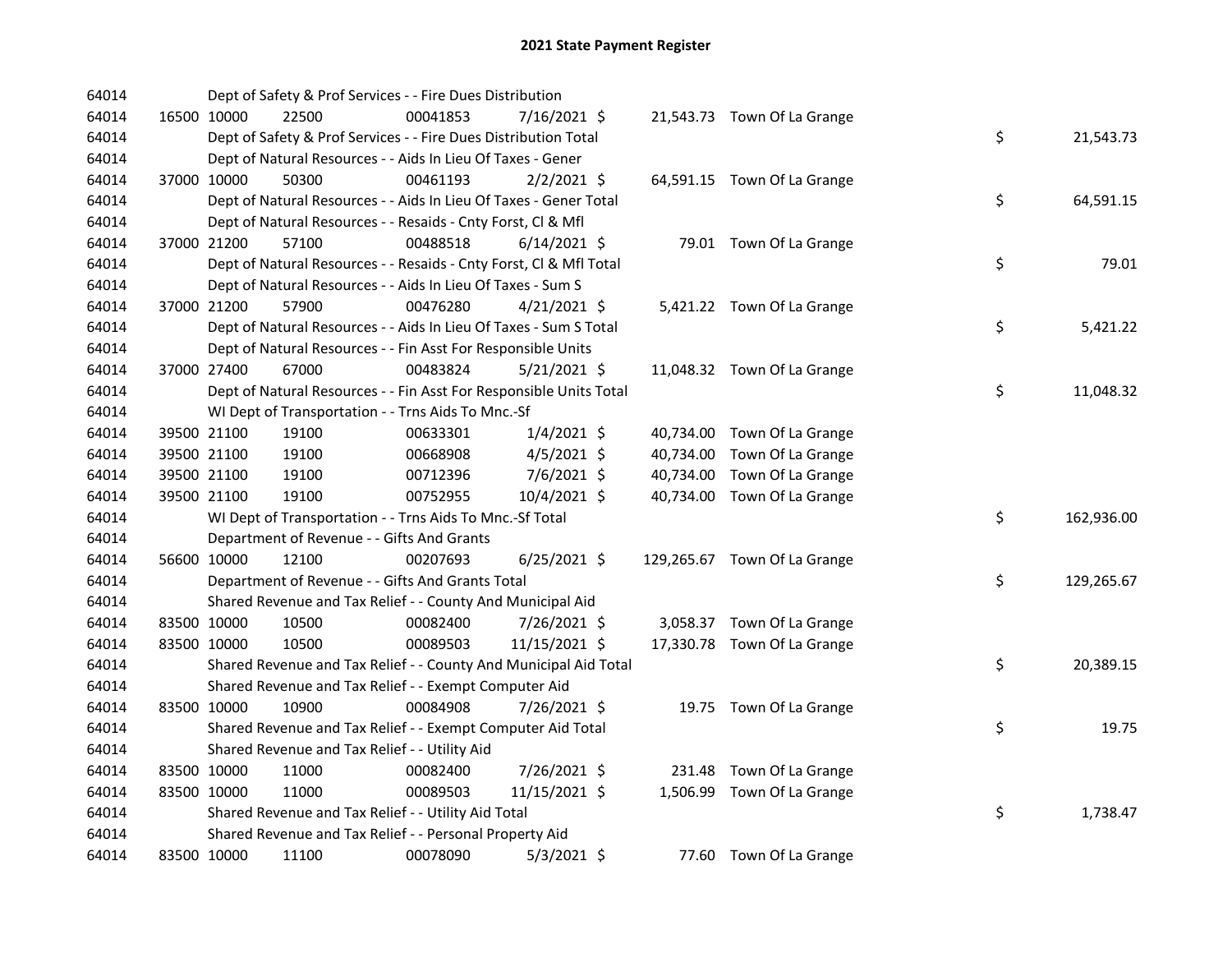| 64014       | Shared Revenue and Tax Relief - - Personal Property Aid Total | 77.60      |
|-------------|---------------------------------------------------------------|------------|
| 64014 Total |                                                               | 417,110.07 |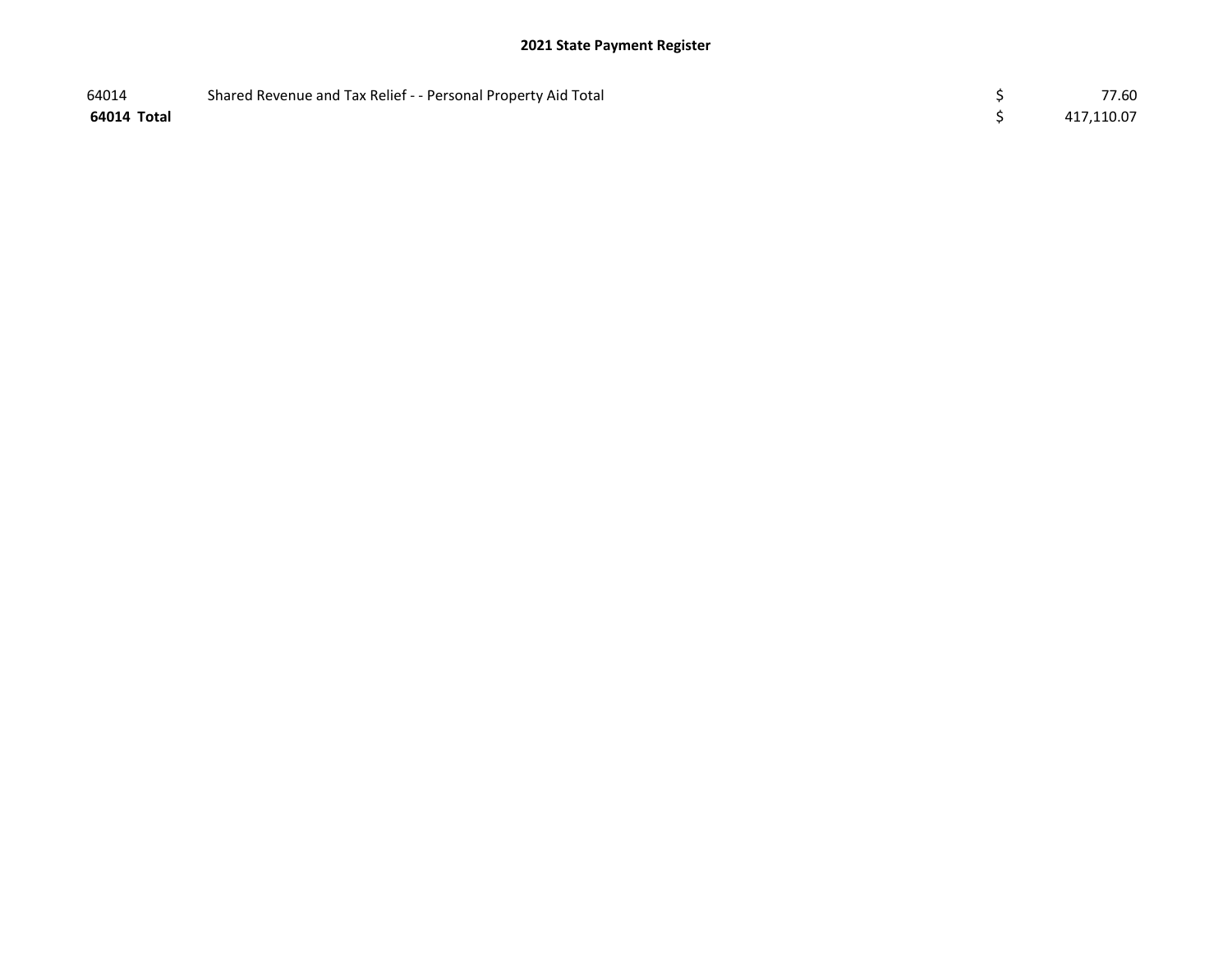| 64016 |             | Dept of Safety & Prof Services - - Fire Dues Distribution                       |                         |                |           |                         |    |            |
|-------|-------------|---------------------------------------------------------------------------------|-------------------------|----------------|-----------|-------------------------|----|------------|
| 64016 | 16500 10000 | 22500                                                                           | 00041855                | $7/16/2021$ \$ |           | 51,785.55 Town Of Linn  |    |            |
| 64016 |             | Dept of Safety & Prof Services - - Fire Dues Distribution Total                 |                         |                |           |                         | \$ | 51,785.55  |
| 64016 |             | Dept of Natural Resources - - Aids In Lieu Of Taxes - Gener                     |                         |                |           |                         |    |            |
| 64016 | 37000 10000 | 50300                                                                           | 00476310                | $4/21/2021$ \$ |           | 67.86 Town Of Linn      |    |            |
| 64016 |             | Dept of Natural Resources - - Aids In Lieu Of Taxes - Gener Total               |                         |                |           |                         | \$ | 67.86      |
| 64016 |             | Dept of Natural Resources - - Resaids - Cnty Forst, Cl & Mfl                    |                         |                |           |                         |    |            |
| 64016 | 37000 21200 | 57100                                                                           | 00488519                | $6/14/2021$ \$ |           | 13.00 Town Of Linn      |    |            |
| 64016 |             | Dept of Natural Resources - - Resaids - Cnty Forst, Cl & Mfl Total              |                         |                |           |                         | \$ | 13.00      |
| 64016 |             | Dept of Natural Resources - - Fin Asst For Responsible Units                    |                         |                |           |                         |    |            |
| 64016 | 37000 27400 | 67000                                                                           | 00483153                | $5/21/2021$ \$ |           | 10,666.34 Town Of Linn  |    |            |
| 64016 |             | Dept of Natural Resources - - Fin Asst For Responsible Units Total              |                         |                |           |                         | \$ | 10,666.34  |
| 64016 |             | WI Dept of Transportation - - Trns Aids To Mnc.-Sf                              |                         |                |           |                         |    |            |
| 64016 | 39500 21100 | 19100                                                                           | 00633302                | $1/4/2021$ \$  |           | 68,749.03 Town Of Linn  |    |            |
| 64016 | 39500 21100 | 19100                                                                           | 00668909                | $4/5/2021$ \$  | 68,749.03 | Town Of Linn            |    |            |
| 64016 | 39500 21100 | 19100                                                                           | 00712397                | 7/6/2021 \$    | 68,749.03 | Town Of Linn            |    |            |
| 64016 | 39500 21100 | 19100                                                                           | 00752956                | 10/4/2021 \$   |           | 68,749.06 Town Of Linn  |    |            |
| 64016 |             | WI Dept of Transportation - - Trns Aids To Mnc.-Sf Total                        |                         |                |           |                         | \$ | 274,996.15 |
| 64016 |             | Department of Health Services - - Prepaid Medical Transport Reimbursement       |                         |                |           |                         |    |            |
| 64016 | 43500 10000 | 16300                                                                           | AMBULANCE 11/15/2021 \$ |                |           | 2,000.00 Town Of Linn   |    |            |
| 64016 |             | Department of Health Services - - Prepaid Medical Transport Reimbursement Total |                         |                |           |                         | \$ | 2,000.00   |
| 64016 |             | Department of Justice - - Officer training reimbursement                        |                         |                |           |                         |    |            |
| 64016 | 45500 10000 | 21400                                                                           | 00105498                | 11/18/2021 \$  |           | 1,440.00 Town Of Linn   |    |            |
| 64016 |             | Department of Justice - - Officer training reimbursement Total                  |                         |                |           |                         | \$ | 1,440.00   |
| 64016 |             | Department of Revenue - - Gifts And Grants                                      |                         |                |           |                         |    |            |
| 64016 | 56600 10000 | 12100                                                                           | 00207694                | $6/25/2021$ \$ |           | 125,759.27 Town Of Linn |    |            |
| 64016 |             | Department of Revenue - - Gifts And Grants Total                                |                         |                |           |                         | \$ | 125,759.27 |
| 64016 |             | Department of Revenue - - Misc Revenue Holding Clearing                         |                         |                |           |                         |    |            |
| 64016 | 56600 10000 | 99500                                                                           | 00189036                | $1/8/2021$ \$  |           | 808.51 Town Of Linn     |    |            |
| 64016 | 56600 10000 | 99500                                                                           | 00191104                | $2/5/2021$ \$  |           | 707.31 Town Of Linn     |    |            |
| 64016 | 56600 10000 | 99500                                                                           | 00193737                | $3/8/2021$ \$  |           | 765.47 Town Of Linn     |    |            |
| 64016 | 56600 10000 | 99500                                                                           | 00198021                | $4/8/2021$ \$  |           | 829.37 Town Of Linn     |    |            |
| 64016 | 56600 10000 | 99500                                                                           | 00201369                | $5/7/2021$ \$  |           | 1,483.36 Town Of Linn   |    |            |
| 64016 | 56600 10000 | 99500                                                                           | 00204597                | $6/7/2021$ \$  |           | 807.04 Town Of Linn     |    |            |
| 64016 | 56600 10000 | 99500                                                                           | 00209165                | 7/8/2021 \$    | 261.63    | Town Of Linn            |    |            |
| 64016 | 56600 10000 | 99500                                                                           | 00211904                | 8/6/2021 \$    |           | 727.51 Town Of Linn     |    |            |
| 64016 | 56600 10000 | 99500                                                                           | 00214525                | 9/8/2021 \$    |           | 623.48 Town Of Linn     |    |            |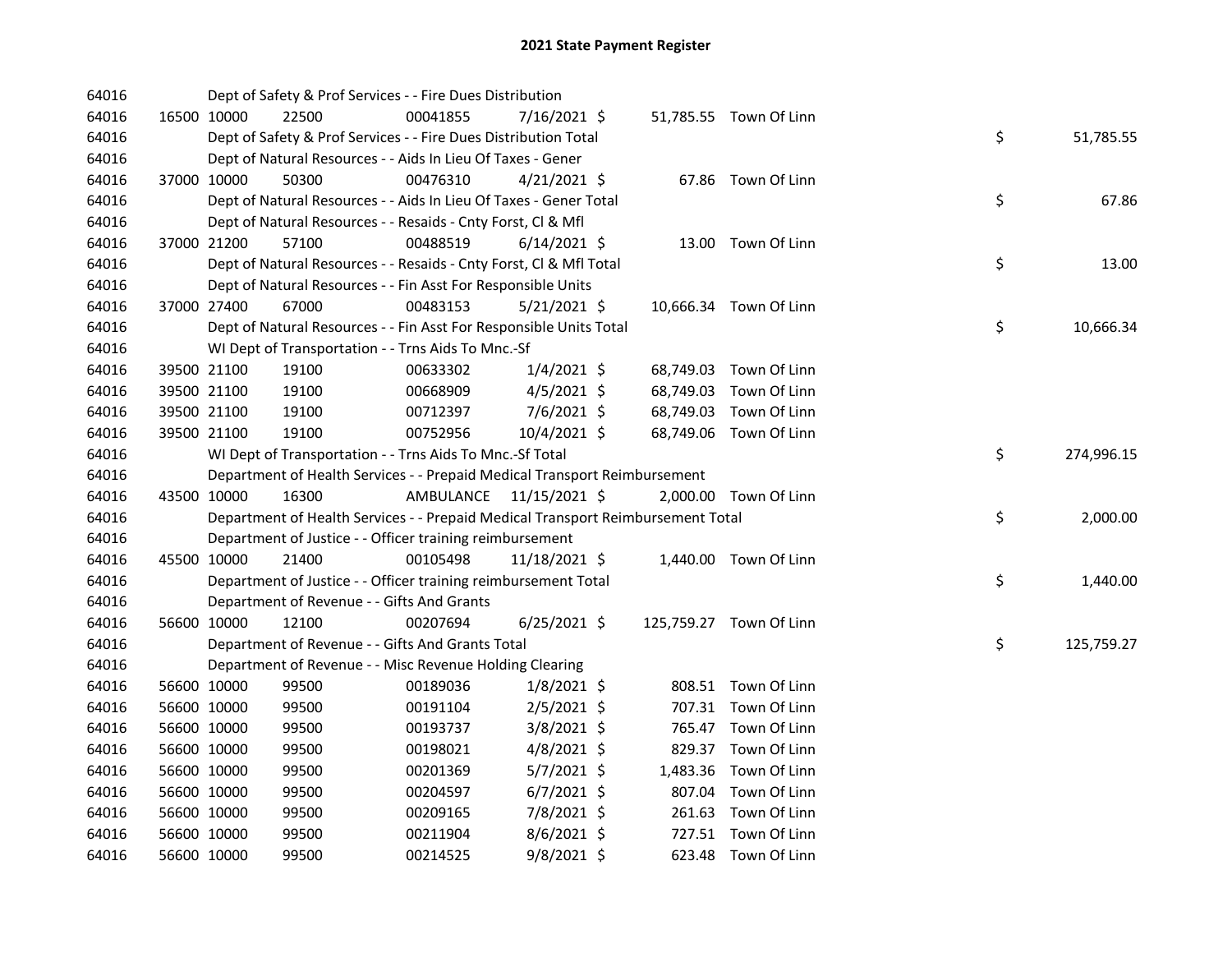| 64016       | 56600 10000 | 99500                                                                         | 00216775 | $10/7/2021$ \$ |          | 366.80 Town Of Linn    |    |            |
|-------------|-------------|-------------------------------------------------------------------------------|----------|----------------|----------|------------------------|----|------------|
| 64016       | 56600 10000 | 99500                                                                         | 00219363 | $11/5/2021$ \$ | 135.01   | Town Of Linn           |    |            |
| 64016       | 56600 10000 | 99500                                                                         | 00221516 | $12/7/2021$ \$ |          | 154.80 Town Of Linn    |    |            |
| 64016       |             | Department of Revenue - - Misc Revenue Holding Clearing Total                 |          |                |          |                        | \$ | 7,670.29   |
| 64016       |             | Shared Revenue and Tax Relief - - County And Municipal Aid                    |          |                |          |                        |    |            |
| 64016       | 83500 10000 | 10500                                                                         | 00082401 | 7/26/2021 \$   |          | 4,005.31 Town Of Linn  |    |            |
| 64016       | 83500 10000 | 10500                                                                         | 00089504 | 11/15/2021 \$  |          | 20.696.77 Town Of Linn |    |            |
| 64016       |             | Shared Revenue and Tax Relief - - County And Municipal Aid Total              |          |                |          |                        | \$ | 24,702.08  |
| 64016       |             | Shared Revenue and Tax Relief - - Exempt Computer Aid                         |          |                |          |                        |    |            |
| 64016       | 83500 10000 | 10900                                                                         | 00084909 | 7/26/2021 \$   | 88.34    | Town Of Linn           |    |            |
| 64016       |             | Shared Revenue and Tax Relief - - Exempt Computer Aid Total                   |          |                |          |                        | \$ | 88.34      |
| 64016       |             | Shared Revenue and Tax Relief - - Utility Aid                                 |          |                |          |                        |    |            |
| 64016       | 83500 10000 | 11000                                                                         | 00082401 | 7/26/2021 \$   | 1,132.29 | Town Of Linn           |    |            |
| 64016       | 83500 10000 | 11000                                                                         | 00089504 | 11/15/2021 \$  |          | 6,865.36 Town Of Linn  |    |            |
| 64016       |             | Shared Revenue and Tax Relief - - Utility Aid Total                           |          |                |          |                        | \$ | 7,997.65   |
| 64016       |             | Shared Revenue and Tax Relief - - Personal Property Aid                       |          |                |          |                        |    |            |
| 64016       | 83500 10000 | 11100                                                                         | 00078091 | $5/3/2021$ \$  |          | 1,920.91 Town Of Linn  |    |            |
| 64016       |             | Shared Revenue and Tax Relief - - Personal Property Aid Total                 |          |                |          |                        | \$ | 1,920.91   |
| 64016       |             | Shared Revenue and Tax Relief - - State Aid; Video Service Provider Fee       |          |                |          |                        |    |            |
| 64016       | 83500 10000 | 11200                                                                         | 00083201 | 7/26/2021 \$   |          | 13,442.40 Town Of Linn |    |            |
| 64016       | 83500 10000 | 11200                                                                         | 00087034 | $9/27/2021$ \$ | 1,018.65 | Town Of Linn           |    |            |
| 64016       |             | Shared Revenue and Tax Relief - - State Aid; Video Service Provider Fee Total |          |                |          |                        | \$ | 14,461.05  |
| 64016       |             | Shared Revenue and Tax Relief - - Payments For Municipal Svcs                 |          |                |          |                        |    |            |
| 64016       | 83500 10000 | 50100                                                                         | 00073812 | $2/1/2021$ \$  |          | 1,469.90 Town Of Linn  |    |            |
| 64016       |             | Shared Revenue and Tax Relief - - Payments For Municipal Svcs Total           |          |                |          |                        | \$ | 1,469.90   |
| 64016 Total |             |                                                                               |          |                |          |                        | \$ | 525,038.39 |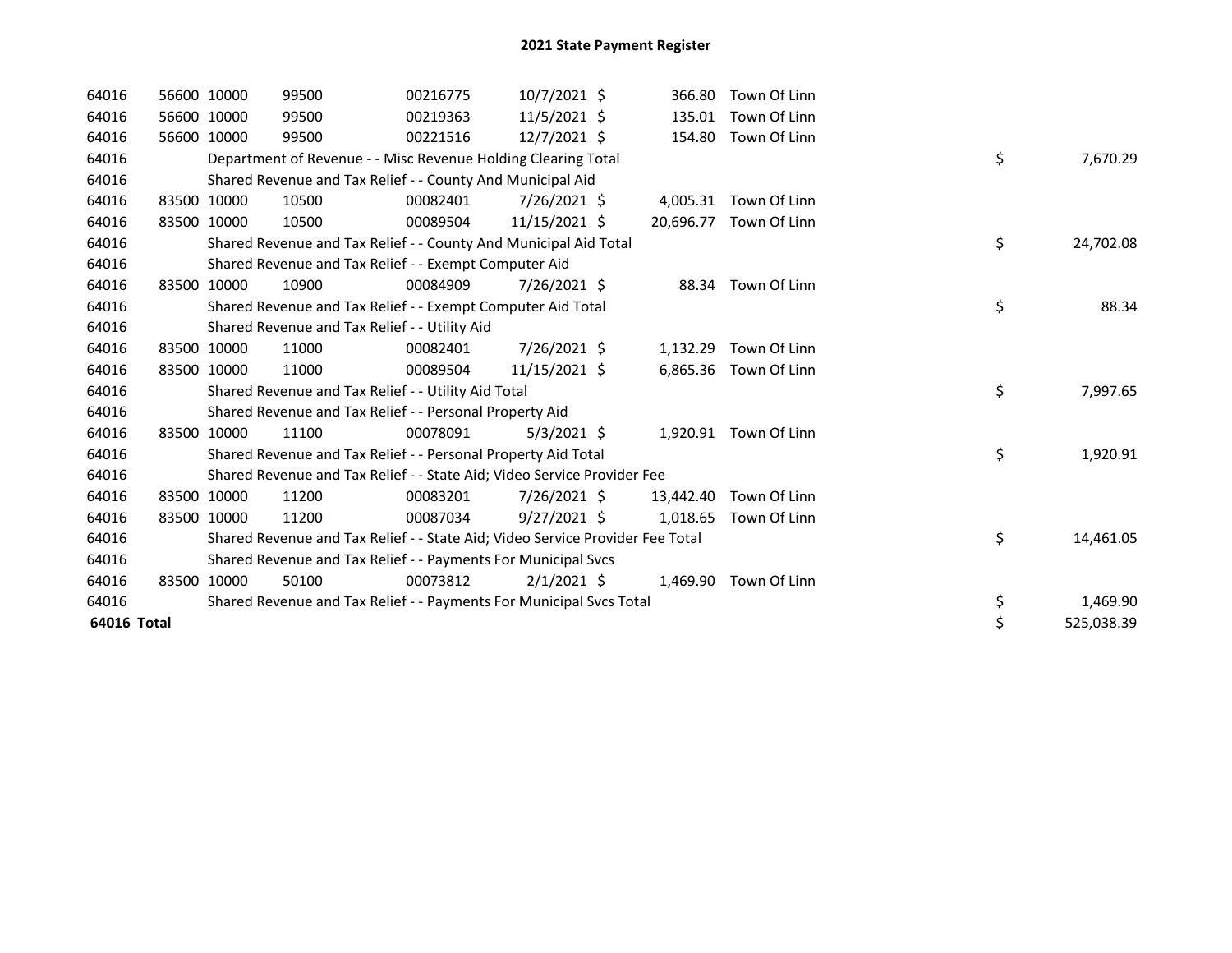| 64018 |             |                      | Dept of Safety & Prof Services - - Fire Dues Distribution                       |           |                |  |                          |    |            |
|-------|-------------|----------------------|---------------------------------------------------------------------------------|-----------|----------------|--|--------------------------|----|------------|
| 64018 |             | 16500 10000<br>22500 | 00041856                                                                        |           | 7/16/2021 \$   |  | 18,391.15 Town of Lyons  |    |            |
| 64018 |             |                      | Dept of Safety & Prof Services - - Fire Dues Distribution Total                 |           |                |  |                          | \$ | 18,391.15  |
| 64018 |             |                      | Dept of Natural Resources - - Aids In Lieu Of Taxes - Gener                     |           |                |  |                          |    |            |
| 64018 |             | 37000 10000<br>50300 | 00461195                                                                        |           | $2/2/2021$ \$  |  | 1,748.18 Town of Lyons   |    |            |
| 64018 |             | 37000 10000<br>50300 | 00476321                                                                        |           | $4/21/2021$ \$ |  | 249.94 Town of Lyons     |    |            |
| 64018 |             |                      | Dept of Natural Resources - - Aids In Lieu Of Taxes - Gener Total               |           |                |  |                          | \$ | 1,998.12   |
| 64018 |             |                      | Dept of Natural Resources - - Seg Earned                                        |           |                |  |                          |    |            |
| 64018 | 37000 21200 | 100SE                | 00497507                                                                        |           | 7/15/2021 \$   |  | 585.09 Town of Lyons     |    |            |
| 64018 |             |                      | Dept of Natural Resources - - Seg Earned Total                                  |           |                |  |                          | \$ | 585.09     |
| 64018 |             |                      | Dept of Natural Resources - - Gen Program Ops-State Funds                       |           |                |  |                          |    |            |
| 64018 |             | 37000 21200<br>16100 | 00461438                                                                        |           | 2/26/2021 \$   |  | 50.00 Town of Lyons      |    |            |
| 64018 |             |                      | Dept of Natural Resources - - Gen Program Ops-State Funds Total                 |           |                |  |                          | \$ | 50.00      |
| 64018 |             |                      | Dept of Natural Resources - - Resaids - Cnty Forst, Cl & Mfl                    |           |                |  |                          |    |            |
| 64018 |             | 37000 21200<br>57100 | 00488520                                                                        |           | $6/14/2021$ \$ |  | 30.60 Town of Lyons      |    |            |
| 64018 |             |                      | Dept of Natural Resources - - Resaids - Cnty Forst, Cl & Mfl Total              |           |                |  |                          | \$ | 30.60      |
| 64018 |             |                      | Dept of Natural Resources - - Aids In Lieu Of Taxes - Sum S                     |           |                |  |                          |    |            |
| 64018 | 37000 21200 | 57900                | 00476320                                                                        |           | $4/21/2021$ \$ |  | 8.16 Town of Lyons       |    |            |
| 64018 |             |                      | Dept of Natural Resources - - Aids In Lieu Of Taxes - Sum S Total               |           |                |  |                          | \$ | 8.16       |
| 64018 |             |                      | Dept of Natural Resources - - Fin Asst For Responsible Units                    |           |                |  |                          |    |            |
| 64018 |             | 37000 27400<br>67000 | 00483753                                                                        |           | $5/21/2021$ \$ |  | 6,367.78 Town of Lyons   |    |            |
| 64018 |             |                      | Dept of Natural Resources - - Fin Asst For Responsible Units Total              |           |                |  |                          | \$ | 6,367.78   |
| 64018 |             |                      | WI Dept of Transportation - - Trns Aids To Mnc.-Sf                              |           |                |  |                          |    |            |
| 64018 |             | 39500 21100<br>19100 | 00633303                                                                        |           | $1/4/2021$ \$  |  | 36,640.89 Town of Lyons  |    |            |
| 64018 |             | 39500 21100<br>19100 | 00668910                                                                        |           | $4/5/2021$ \$  |  | 36,640.89 Town of Lyons  |    |            |
| 64018 |             | 39500 21100<br>19100 | 00712398                                                                        |           | $7/6/2021$ \$  |  | 36,640.89 Town of Lyons  |    |            |
| 64018 |             | 39500 21100<br>19100 | 00752957                                                                        |           | 10/4/2021 \$   |  | 36,640.89 Town of Lyons  |    |            |
| 64018 |             |                      | WI Dept of Transportation - - Trns Aids To Mnc.-Sf Total                        |           |                |  |                          | \$ | 146,563.56 |
| 64018 |             |                      | Department of Health Services - - Prepaid Medical Transport Reimbursement       |           |                |  |                          |    |            |
| 64018 |             | 16300<br>43500 10000 |                                                                                 | AMBULANCE | 11/15/2021 \$  |  | 2,000.00 Town of Lyons   |    |            |
| 64018 |             |                      | Department of Health Services - - Prepaid Medical Transport Reimbursement Total |           |                |  |                          | \$ | 2,000.00   |
| 64018 |             |                      | Department of Revenue - - Gifts And Grants                                      |           |                |  |                          |    |            |
| 64018 |             | 56600 10000<br>12100 | 00207695                                                                        |           | $6/25/2021$ \$ |  | 195,573.19 Town of Lyons |    |            |
| 64018 |             |                      | Department of Revenue - - Gifts And Grants Total                                |           |                |  |                          | \$ | 195,573.19 |
| 64018 |             |                      | Department of Revenue - - Misc Revenue Holding Clearing                         |           |                |  |                          |    |            |
| 64018 |             | 56600 10000<br>99500 | 00192974                                                                        |           | $3/1/2021$ \$  |  | 360.00 Town of Lyons     |    |            |
| 64018 |             |                      | Department of Revenue - - Misc Revenue Holding Clearing Total                   |           |                |  |                          | \$ | 360.00     |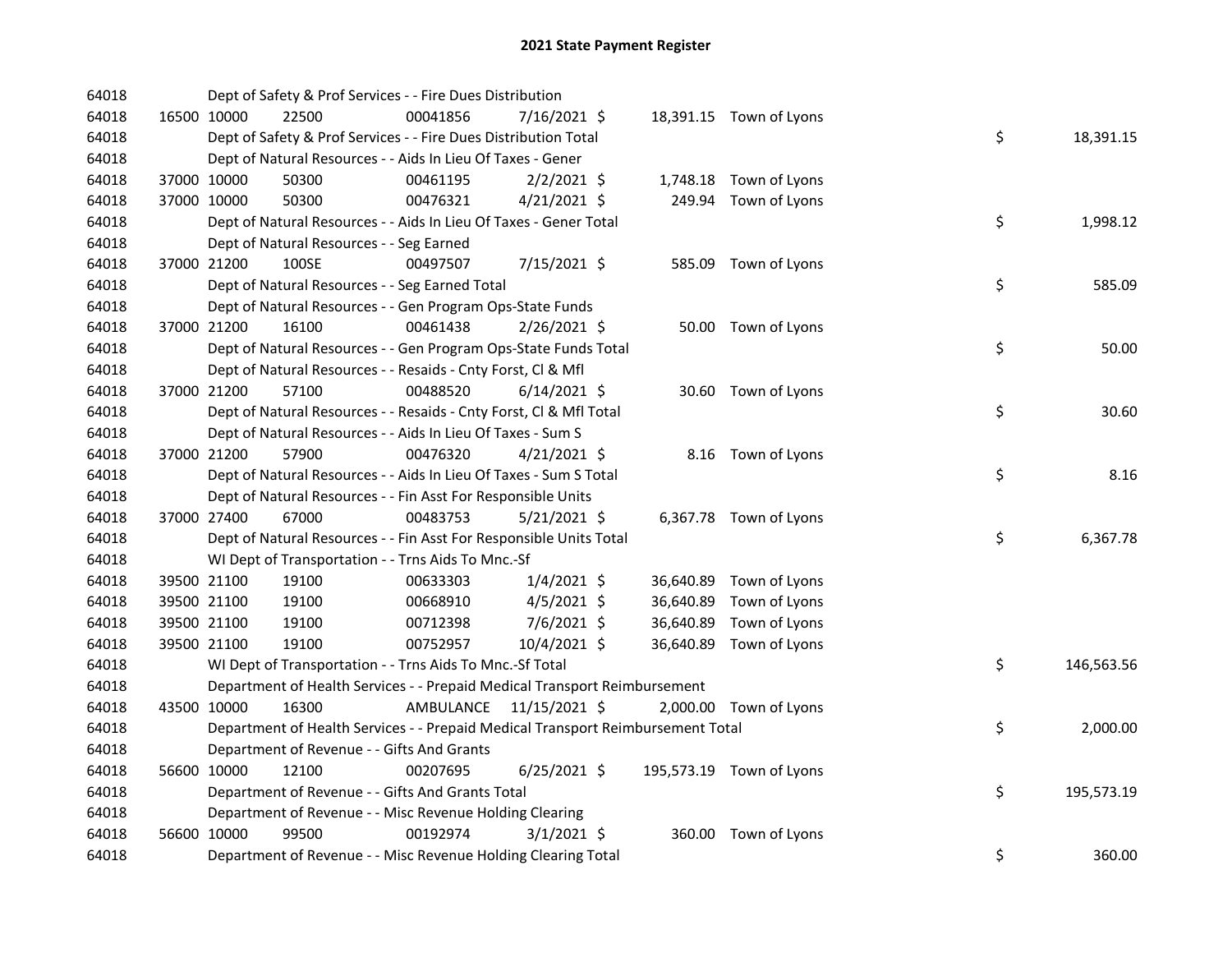| 64018       |       |             |       | Shared Revenue and Tax Relief - - County And Municipal Aid                    |                 |           |               |    |            |
|-------------|-------|-------------|-------|-------------------------------------------------------------------------------|-----------------|-----------|---------------|----|------------|
| 64018       |       | 83500 10000 | 10500 | 00082402                                                                      | 7/26/2021 \$    | 5,859.49  | Town of Lyons |    |            |
| 64018       |       | 83500 10000 | 10500 | 00089505                                                                      | 11/15/2021 \$   | 31,203.79 | Town of Lyons |    |            |
| 64018       |       |             |       | Shared Revenue and Tax Relief - - County And Municipal Aid Total              |                 |           |               | \$ | 37,063.28  |
| 64018       |       |             |       | Shared Revenue and Tax Relief - - Exempt Computer Aid                         |                 |           |               |    |            |
| 64018       |       | 83500 10000 | 10900 | 00084910                                                                      | 7/26/2021 \$    | 277.48    | Town of Lyons |    |            |
| 64018       |       |             |       | Shared Revenue and Tax Relief - - Exempt Computer Aid Total                   |                 |           |               | \$ | 277.48     |
| 64018       |       |             |       | Shared Revenue and Tax Relief - - Utility Aid                                 |                 |           |               |    |            |
| 64018       |       | 83500 10000 | 11000 | 00082402                                                                      | 7/26/2021 \$    | 303.97    | Town of Lyons |    |            |
| 64018       |       | 83500 10000 | 11000 | 00089505                                                                      | $11/15/2021$ \$ | 1,683.99  | Town of Lyons |    |            |
| 64018       |       |             |       | Shared Revenue and Tax Relief - - Utility Aid Total                           |                 |           |               | \$ | 1,987.96   |
| 64018       |       |             |       | Shared Revenue and Tax Relief - - Personal Property Aid                       |                 |           |               |    |            |
| 64018       | 83500 | 10000       | 11100 | 00078092                                                                      | $5/3/2021$ \$   | 9,914.32  | Town of Lyons |    |            |
| 64018       |       |             |       | Shared Revenue and Tax Relief - - Personal Property Aid Total                 |                 |           |               | \$ | 9,914.32   |
| 64018       |       |             |       | Shared Revenue and Tax Relief - - State Aid; Video Service Provider Fee       |                 |           |               |    |            |
| 64018       |       | 83500 10000 | 11200 | 00083202                                                                      | 7/26/2021 \$    | 6,809.83  | Town of Lyons |    |            |
| 64018       |       |             |       | Shared Revenue and Tax Relief - - State Aid; Video Service Provider Fee Total |                 |           |               | \$ | 6,809.83   |
| 64018       |       |             |       | Shared Revenue and Tax Relief - - Lottery & Gaming Credit                     |                 |           |               |    |            |
| 64018       |       | 83500 52100 | 36300 | 00074458                                                                      | $3/22/2021$ \$  | 690.24    | Town of Lyons |    |            |
| 64018       |       |             |       | Shared Revenue and Tax Relief - - Lottery & Gaming Credit Total               |                 |           |               | \$ | 690.24     |
| 64018 Total |       |             |       |                                                                               |                 |           |               |    | 428,670.76 |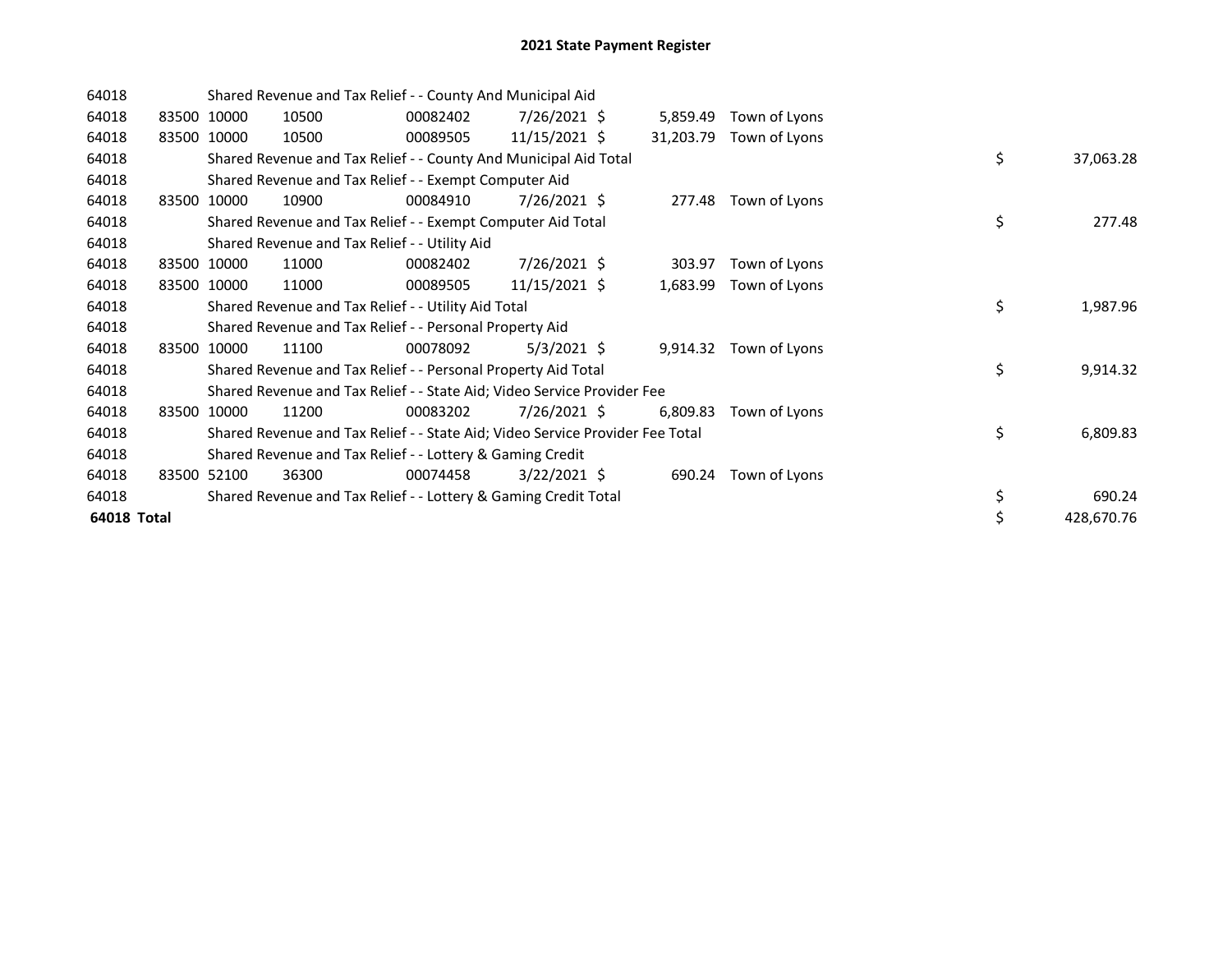| 64020 |             | Dept of Safety & Prof Services - - Fire Dues Distribution          |          |                |  |                            |    |            |
|-------|-------------|--------------------------------------------------------------------|----------|----------------|--|----------------------------|----|------------|
| 64020 | 16500 10000 | 22500                                                              | 00041857 | 7/16/2021 \$   |  | 8,942.06 Town Of Richmond  |    |            |
| 64020 |             | Dept of Safety & Prof Services - - Fire Dues Distribution Total    |          |                |  |                            | \$ | 8,942.06   |
| 64020 |             | Dept of Natural Resources - - Aids In Lieu Of Taxes - Gener        |          |                |  |                            |    |            |
| 64020 | 37000 10000 | 50300                                                              | 00461210 | $2/2/2021$ \$  |  | 15,684.32 Town Of Richmond |    |            |
| 64020 |             | Dept of Natural Resources - - Aids In Lieu Of Taxes - Gener Total  |          |                |  |                            | \$ | 15,684.32  |
| 64020 |             | Dept of Natural Resources - - Seg Earned                           |          |                |  |                            |    |            |
| 64020 | 37000 21200 | 100SE                                                              | 00474052 | $11/3/2021$ \$ |  | 270.81 Town Of Richmond    |    |            |
| 64020 |             | Dept of Natural Resources - - Seg Earned Total                     |          |                |  |                            | \$ | 270.81     |
| 64020 |             | Dept of Natural Resources - - Resaids - Cnty Forst, CI & Mfl       |          |                |  |                            |    |            |
| 64020 | 37000 21200 | 57100                                                              | 00488521 | $6/14/2021$ \$ |  | 41.89 Town Of Richmond     |    |            |
| 64020 |             | Dept of Natural Resources - - Resaids - Cnty Forst, Cl & Mfl Total |          |                |  |                            | \$ | 41.89      |
| 64020 |             | Dept of Natural Resources - - Fin Asst For Responsible Units       |          |                |  |                            |    |            |
| 64020 | 37000 27400 | 67000                                                              | 00483878 | $5/21/2021$ \$ |  | 5,548.33 Town Of Richmond  |    |            |
| 64020 |             | Dept of Natural Resources - - Fin Asst For Responsible Units Total |          |                |  |                            | \$ | 5,548.33   |
| 64020 |             | WI Dept of Transportation - - Trns Aids To Mnc.-Sf                 |          |                |  |                            |    |            |
| 64020 | 39500 21100 | 19100                                                              | 00633304 | $1/4/2021$ \$  |  | 32,639.76 Town Of Richmond |    |            |
| 64020 | 39500 21100 | 19100                                                              | 00668911 | $4/5/2021$ \$  |  | 32,639.76 Town Of Richmond |    |            |
| 64020 | 39500 21100 | 19100                                                              | 00712399 | 7/6/2021 \$    |  | 32,639.76 Town Of Richmond |    |            |
| 64020 | 39500 21100 | 19100                                                              | 00752958 | 10/4/2021 \$   |  | 32,639.76 Town Of Richmond |    |            |
| 64020 |             | WI Dept of Transportation - - Trns Aids To Mnc.-Sf Total           |          |                |  |                            | \$ | 130,559.04 |
| 64020 |             | WI Dept of Transportation - - Loc Rd Imp Prg St Fd                 |          |                |  |                            |    |            |
| 64020 | 39500 21100 | 27800                                                              | 00726692 | 7/28/2021 \$   |  | 15,863.57 Town Of Richmond |    |            |
| 64020 |             | WI Dept of Transportation - - Loc Rd Imp Prg St Fd Total           |          |                |  |                            | \$ | 15,863.57  |
| 64020 |             | Department of Revenue - - Gifts And Grants                         |          |                |  |                            |    |            |
| 64020 | 56600 10000 | 12100                                                              | 00207696 | $6/25/2021$ \$ |  | 99,539.80 Town Of Richmond |    |            |
| 64020 |             | Department of Revenue - - Gifts And Grants Total                   |          |                |  |                            | \$ | 99,539.80  |
| 64020 |             | Shared Revenue and Tax Relief - - County And Municipal Aid         |          |                |  |                            |    |            |
| 64020 | 83500 10000 | 10500                                                              | 00082403 | 7/26/2021 \$   |  | 2,922.43 Town Of Richmond  |    |            |
| 64020 | 83500 10000 | 10500                                                              | 00089506 | 11/15/2021 \$  |  | 16,560.43 Town Of Richmond |    |            |
| 64020 |             | Shared Revenue and Tax Relief - - County And Municipal Aid Total   |          |                |  |                            | \$ | 19,482.86  |
| 64020 |             | Shared Revenue and Tax Relief - - Exempt Computer Aid              |          |                |  |                            |    |            |
| 64020 | 83500 10000 | 10900                                                              | 00084911 | 7/26/2021 \$   |  | 20.78 Town Of Richmond     |    |            |
| 64020 |             | Shared Revenue and Tax Relief - - Exempt Computer Aid Total        |          |                |  |                            | \$ | 20.78      |
| 64020 |             | Shared Revenue and Tax Relief - - Utility Aid                      |          |                |  |                            |    |            |
| 64020 | 83500 10000 | 11000                                                              | 00082403 | 7/26/2021 \$   |  | 672.44 Town Of Richmond    |    |            |
| 64020 | 83500 10000 | 11000                                                              | 00089506 | 11/15/2021 \$  |  | 4,836.33 Town Of Richmond  |    |            |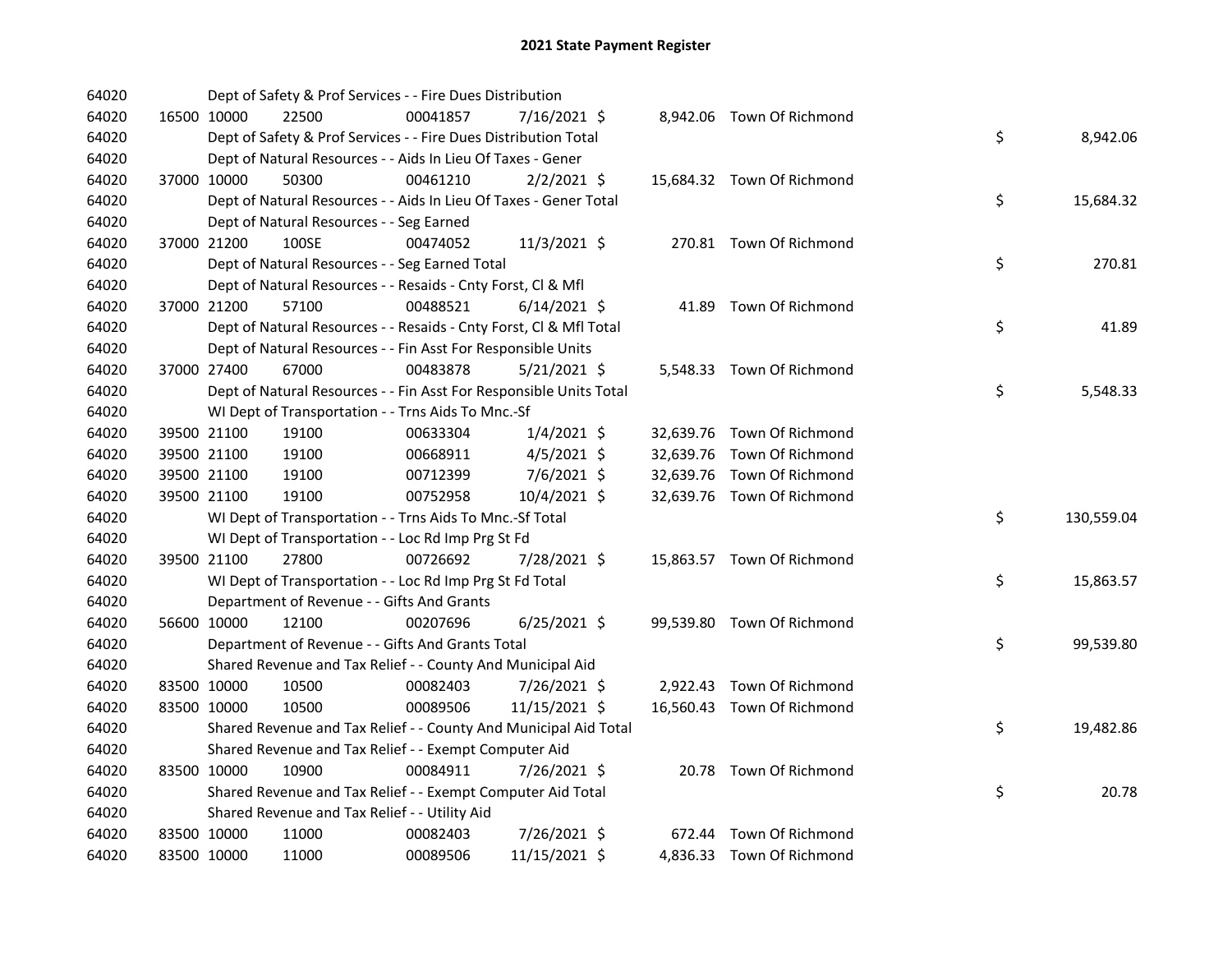| 64020       |       |       |       | Shared Revenue and Tax Relief - - Utility Aid Total             |              |          |                  | 5,508.77   |
|-------------|-------|-------|-------|-----------------------------------------------------------------|--------------|----------|------------------|------------|
| 64020       |       |       |       | Shared Revenue and Tax Relief - - Personal Property Aid         |              |          |                  |            |
| 64020       | 83500 | 10000 | 11100 | 00078093                                                        | 5/3/2021 \$  | 548.38   | Town Of Richmond |            |
| 64020       |       |       |       | Shared Revenue and Tax Relief - - Personal Property Aid Total   |              |          |                  | 548.38     |
| 64020       |       |       |       | Shared Revenue and Tax Relief - - Lottery & Gaming Credit       |              |          |                  |            |
| 64020       | 83500 | 52100 | 36300 | 00074459                                                        | 3/22/2021 \$ | 1.497.39 | Town Of Richmond |            |
| 64020       |       |       |       | Shared Revenue and Tax Relief - - Lottery & Gaming Credit Total |              |          |                  | 1.497.39   |
| 64020 Total |       |       |       |                                                                 |              |          |                  | 303.508.00 |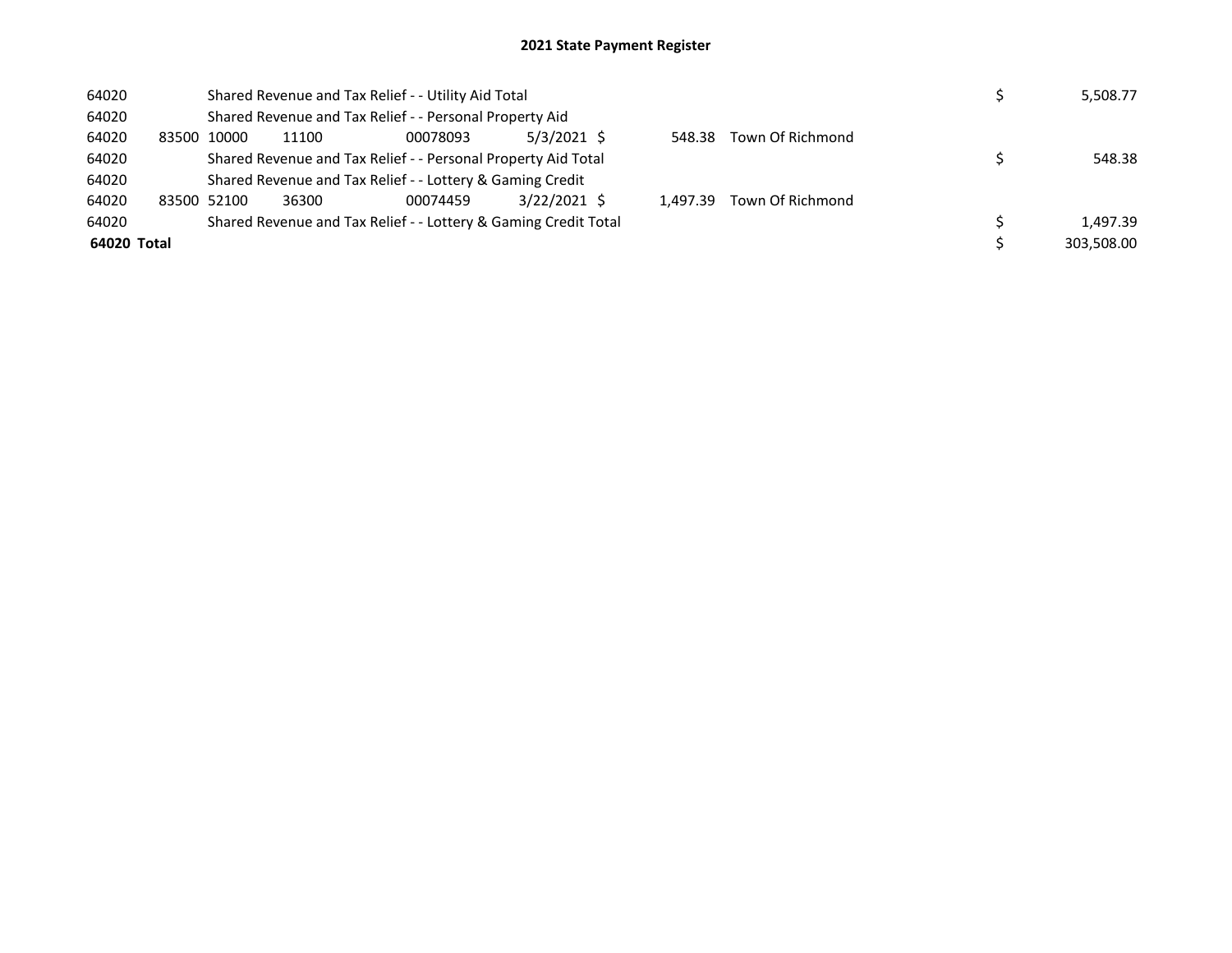| 64022       |             |             | Dept of Safety & Prof Services - - Fire Dues Distribution          |          |                |  |                          |    |            |
|-------------|-------------|-------------|--------------------------------------------------------------------|----------|----------------|--|--------------------------|----|------------|
| 64022       |             | 16500 10000 | 22500                                                              | 00041858 | 7/16/2021 \$   |  | 3,315.92 Town Of Sharon  |    |            |
| 64022       |             |             | Dept of Safety & Prof Services - - Fire Dues Distribution Total    |          |                |  |                          | \$ | 3,315.92   |
| 64022       |             |             | Dept of Natural Resources - - Aids In Lieu Of Taxes - Gener        |          |                |  |                          |    |            |
| 64022       |             | 37000 10000 | 50300                                                              | 00476453 | $4/21/2021$ \$ |  | 215.92 Town Of Sharon    |    |            |
| 64022       |             |             | Dept of Natural Resources - - Aids In Lieu Of Taxes - Gener Total  |          |                |  |                          | \$ | 215.92     |
| 64022       |             |             | Dept of Natural Resources - - Fin Asst For Responsible Units       |          |                |  |                          |    |            |
| 64022       |             | 37000 27400 | 67000                                                              | 00483607 | $5/21/2021$ \$ |  | 981.91 Town Of Sharon    |    |            |
| 64022       |             |             | Dept of Natural Resources - - Fin Asst For Responsible Units Total |          |                |  |                          | \$ | 981.91     |
| 64022       |             |             | WI Dept of Transportation - - Trns Aids To Mnc.-Sf                 |          |                |  |                          |    |            |
| 64022       |             | 39500 21100 | 19100                                                              | 00633305 | $1/4/2021$ \$  |  | 27,147.24 Town Of Sharon |    |            |
| 64022       |             | 39500 21100 | 19100                                                              | 00668912 | $4/5/2021$ \$  |  | 27,147.24 Town Of Sharon |    |            |
| 64022       |             | 39500 21100 | 19100                                                              | 00712400 | 7/6/2021 \$    |  | 27,147.24 Town Of Sharon |    |            |
| 64022       |             | 39500 21100 | 19100                                                              | 00752959 | 10/4/2021 \$   |  | 27,147.24 Town Of Sharon |    |            |
| 64022       |             |             | WI Dept of Transportation - - Trns Aids To Mnc.-Sf Total           |          |                |  |                          | \$ | 108,588.96 |
| 64022       |             |             | Department of Revenue - - Gifts And Grants                         |          |                |  |                          |    |            |
| 64022       |             | 56600 10000 | 12100                                                              | 00207697 | $6/25/2021$ \$ |  | 47,885.86 Town Of Sharon |    |            |
| 64022       |             |             | Department of Revenue - - Gifts And Grants Total                   |          |                |  |                          | \$ | 47,885.86  |
| 64022       |             |             | Shared Revenue and Tax Relief - - County And Municipal Aid         |          |                |  |                          |    |            |
| 64022       |             | 83500 10000 | 10500                                                              | 00082404 | 7/26/2021 \$   |  | 2,147.60 Town Of Sharon  |    |            |
| 64022       |             | 83500 10000 | 10500                                                              | 00089507 | 11/15/2021 \$  |  | 12,169.71 Town Of Sharon |    |            |
| 64022       |             |             | Shared Revenue and Tax Relief - - County And Municipal Aid Total   |          |                |  |                          | \$ | 14,317.31  |
| 64022       |             |             | Shared Revenue and Tax Relief - - Exempt Computer Aid              |          |                |  |                          |    |            |
| 64022       |             | 83500 10000 | 10900                                                              | 00084912 | 7/26/2021 \$   |  | 12.47 Town Of Sharon     |    |            |
| 64022       |             |             | Shared Revenue and Tax Relief - - Exempt Computer Aid Total        |          |                |  |                          | \$ | 12.47      |
| 64022       |             |             | Shared Revenue and Tax Relief - - Utility Aid                      |          |                |  |                          |    |            |
| 64022       |             | 83500 10000 | 11000                                                              | 00082404 | 7/26/2021 \$   |  | 1,044.07 Town Of Sharon  |    |            |
| 64022       | 83500 10000 |             | 11000                                                              | 00089507 | 11/15/2021 \$  |  | 5,962.13 Town Of Sharon  |    |            |
| 64022       |             |             | Shared Revenue and Tax Relief - - Utility Aid Total                |          |                |  |                          | \$ | 7,006.20   |
| 64022       |             |             | Shared Revenue and Tax Relief - - Personal Property Aid            |          |                |  |                          |    |            |
| 64022       |             | 83500 10000 | 11100                                                              | 00078094 | $5/3/2021$ \$  |  | 433.46 Town Of Sharon    |    |            |
| 64022       |             |             | Shared Revenue and Tax Relief - - Personal Property Aid Total      |          |                |  |                          | \$ | 433.46     |
| 64022 Total |             |             |                                                                    |          |                |  |                          | \$ | 182,758.01 |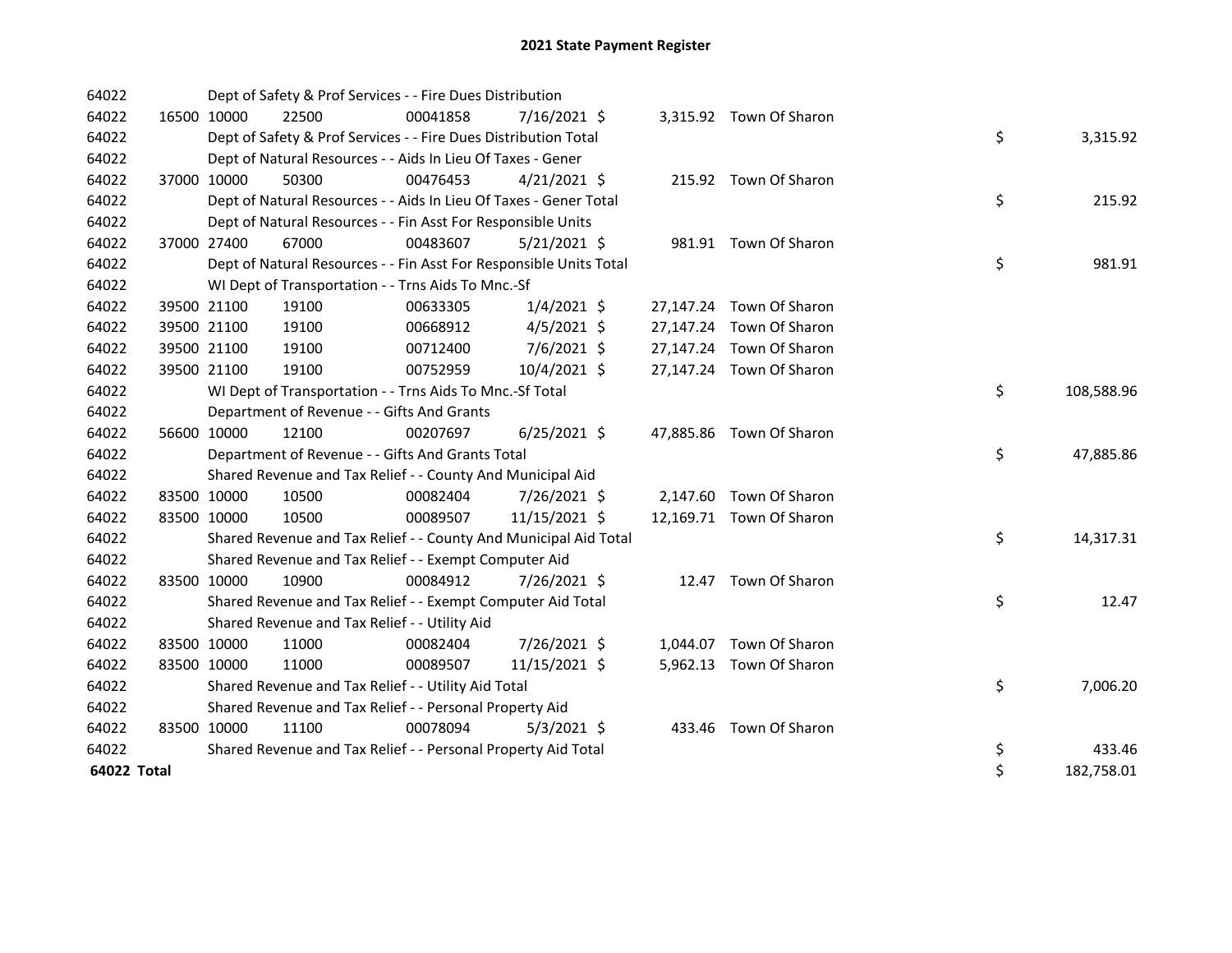| 64024       |             |             | Dept of Safety & Prof Services - - Fire Dues Distribution                     |          |                |  |                                   |    |            |
|-------------|-------------|-------------|-------------------------------------------------------------------------------|----------|----------------|--|-----------------------------------|----|------------|
| 64024       |             | 16500 10000 | 22500                                                                         | 00041860 | $7/16/2021$ \$ |  | 10,449.22 Town Of Spring Prairie  |    |            |
| 64024       |             |             | Dept of Safety & Prof Services - - Fire Dues Distribution Total               |          |                |  |                                   | \$ | 10,449.22  |
| 64024       |             |             | Dept of Natural Resources - - Aids In Lieu Of Taxes - Gener                   |          |                |  |                                   |    |            |
| 64024       |             | 37000 10000 | 50300                                                                         | 00461104 | $2/2/2021$ \$  |  | 3,363.72 Town Of Spring Prairie   |    |            |
| 64024       |             |             | Dept of Natural Resources - - Aids In Lieu Of Taxes - Gener Total             |          |                |  |                                   | \$ | 3,363.72   |
| 64024       |             |             | Dept of Natural Resources - - Resaids - Cnty Forst, Cl & Mfl                  |          |                |  |                                   |    |            |
| 64024       |             | 37000 21200 | 57100                                                                         | 00488522 | $6/14/2021$ \$ |  | 20.00 Town Of Spring Prairie      |    |            |
| 64024       |             |             | Dept of Natural Resources - - Resaids - Cnty Forst, CI & Mfl Total            |          |                |  |                                   | \$ | 20.00      |
| 64024       |             |             | Dept of Natural Resources - - Aids In Lieu Of Taxes - Sum S                   |          |                |  |                                   |    |            |
| 64024       |             | 37000 21200 | 57900                                                                         | 00475555 | $4/21/2021$ \$ |  | 35.20 Town Of Spring Prairie      |    |            |
| 64024       |             |             | Dept of Natural Resources - - Aids In Lieu Of Taxes - Sum S Total             |          |                |  |                                   | \$ | 35.20      |
| 64024       |             |             | Dept of Natural Resources - - Fin Asst For Responsible Units                  |          |                |  |                                   |    |            |
| 64024       |             | 37000 27400 | 67000                                                                         | 00483174 | $5/21/2021$ \$ |  | 1,406.70 Town Of Spring Prairie   |    |            |
| 64024       |             |             | Dept of Natural Resources - - Fin Asst For Responsible Units Total            |          |                |  |                                   | \$ | 1,406.70   |
| 64024       |             |             | WI Dept of Transportation - - Trns Aids To Mnc.-Sf                            |          |                |  |                                   |    |            |
| 64024       |             | 39500 21100 | 19100                                                                         | 00633306 | $1/4/2021$ \$  |  | 25,163.10 Town Of Spring Prairie  |    |            |
| 64024       |             | 39500 21100 | 19100                                                                         | 00668913 | $4/5/2021$ \$  |  | 25,163.10 Town Of Spring Prairie  |    |            |
| 64024       |             | 39500 21100 | 19100                                                                         | 00712401 | 7/6/2021 \$    |  | 25,163.10 Town Of Spring Prairie  |    |            |
| 64024       |             | 39500 21100 | 19100                                                                         | 00752960 | 10/4/2021 \$   |  | 25,163.10 Town Of Spring Prairie  |    |            |
| 64024       |             |             | WI Dept of Transportation - - Trns Aids To Mnc.-Sf Total                      |          |                |  |                                   | \$ | 100,652.40 |
| 64024       |             |             | Department of Revenue - - Gifts And Grants                                    |          |                |  |                                   |    |            |
| 64024       |             | 56600 10000 | 12100                                                                         | 00207698 | $6/25/2021$ \$ |  | 114,873.74 Town Of Spring Prairie |    |            |
| 64024       |             |             | Department of Revenue - - Gifts And Grants Total                              |          |                |  |                                   | \$ | 114,873.74 |
| 64024       |             |             | Shared Revenue and Tax Relief - - Exempt Computer Aid                         |          |                |  |                                   |    |            |
| 64024       |             | 83500 10000 | 10900                                                                         | 00084913 | 7/26/2021 \$   |  | 21.83 Town Of Spring Prairie      |    |            |
| 64024       |             |             | Shared Revenue and Tax Relief - - Exempt Computer Aid Total                   |          |                |  |                                   | \$ | 21.83      |
| 64024       |             |             | Shared Revenue and Tax Relief - - Personal Property Aid                       |          |                |  |                                   |    |            |
| 64024       |             | 83500 10000 | 11100                                                                         | 00078095 | $5/3/2021$ \$  |  | 518.91 Town Of Spring Prairie     |    |            |
| 64024       |             |             | Shared Revenue and Tax Relief - - Personal Property Aid Total                 |          |                |  |                                   | \$ | 518.91     |
| 64024       |             |             | Shared Revenue and Tax Relief - - State Aid; Video Service Provider Fee       |          |                |  |                                   |    |            |
| 64024       | 83500 10000 |             | 11200                                                                         | 00083203 | 7/26/2021 \$   |  | 2,725.91 Town Of Spring Prairie   |    |            |
| 64024       |             |             | Shared Revenue and Tax Relief - - State Aid; Video Service Provider Fee Total |          |                |  |                                   | \$ | 2,725.91   |
| 64024 Total |             |             |                                                                               |          |                |  |                                   | \$ | 234,067.63 |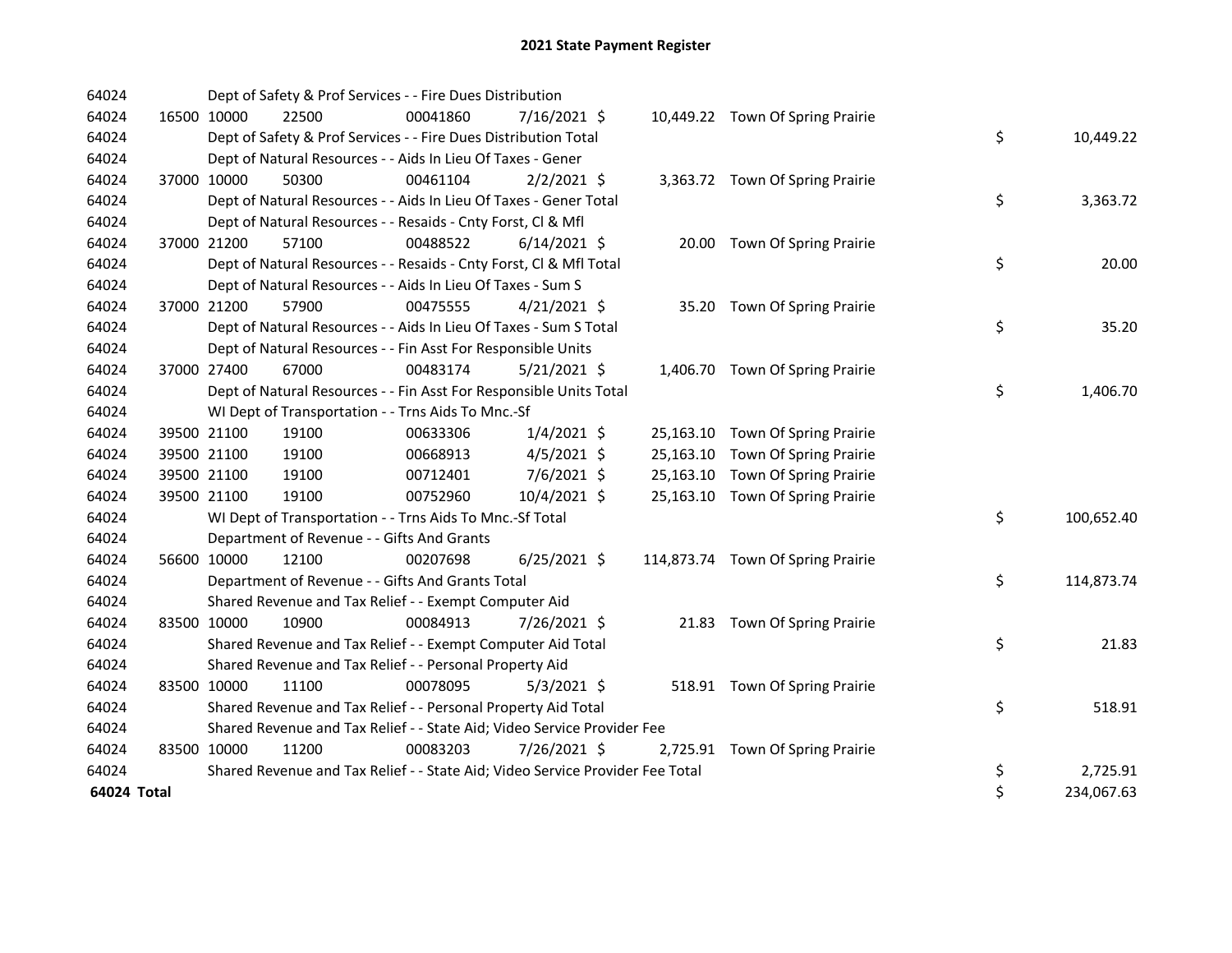| 64026 |             | Dept of Safety & Prof Services - - Fire Dues Distribution          |          |                |  |                                |    |            |
|-------|-------------|--------------------------------------------------------------------|----------|----------------|--|--------------------------------|----|------------|
| 64026 | 16500 10000 | 22500                                                              | 00041861 | 7/16/2021 \$   |  | 16,766.07 Town Of Sugar Creek  |    |            |
| 64026 |             | Dept of Safety & Prof Services - - Fire Dues Distribution Total    |          |                |  |                                | \$ | 16,766.07  |
| 64026 |             | Dept of Natural Resources - - Aids In Lieu Of Taxes - Gener        |          |                |  |                                |    |            |
| 64026 | 37000 10000 | 50300                                                              | 00461247 | $2/2/2021$ \$  |  | 29,446.14 Town Of Sugar Creek  |    |            |
| 64026 |             | Dept of Natural Resources - - Aids In Lieu Of Taxes - Gener Total  |          |                |  |                                | \$ | 29,446.14  |
| 64026 |             | Dept of Natural Resources - - Resaids - Cnty Forst, Cl & Mfl       |          |                |  |                                |    |            |
| 64026 | 37000 21200 | 57100                                                              | 00488523 | $6/14/2021$ \$ |  | 25.40 Town Of Sugar Creek      |    |            |
| 64026 |             | Dept of Natural Resources - - Resaids - Cnty Forst, Cl & Mfl Total |          |                |  |                                | \$ | 25.40      |
| 64026 |             | Dept of Natural Resources - - Resource Maint Develop Sp Frst       |          |                |  |                                |    |            |
| 64026 | 37000 21200 | 77900                                                              | 00479567 | $6/2/2021$ \$  |  | 50.00 Town Of Sugar Creek      |    |            |
| 64026 |             | Dept of Natural Resources - - Resource Maint Develop Sp Frst Total |          |                |  |                                | \$ | 50.00      |
| 64026 |             | Dept of Natural Resources - - Fin Asst For Responsible Units       |          |                |  |                                |    |            |
| 64026 | 37000 27400 | 67000                                                              | 00483838 | $5/21/2021$ \$ |  | 10,467.42 Town Of Sugar Creek  |    |            |
| 64026 |             | Dept of Natural Resources - - Fin Asst For Responsible Units Total |          |                |  |                                | \$ | 10,467.42  |
| 64026 |             | WI Dept of Transportation - - Trns Aids To Mnc.-Sf                 |          |                |  |                                |    |            |
| 64026 | 39500 21100 | 19100                                                              | 00633307 | $1/4/2021$ \$  |  | 40,214.97 Town Of Sugar Creek  |    |            |
| 64026 | 39500 21100 | 19100                                                              | 00668914 | $4/5/2021$ \$  |  | 40,214.97 Town Of Sugar Creek  |    |            |
| 64026 | 39500 21100 | 19100                                                              | 00712402 | 7/6/2021 \$    |  | 40,214.97 Town Of Sugar Creek  |    |            |
| 64026 | 39500 21100 | 19100                                                              | 00752961 | 10/4/2021 \$   |  | 40,214.97 Town Of Sugar Creek  |    |            |
| 64026 |             | WI Dept of Transportation - - Trns Aids To Mnc.-Sf Total           |          |                |  |                                | \$ | 160,859.88 |
| 64026 |             | Department of Revenue - - Gifts And Grants                         |          |                |  |                                |    |            |
| 64026 | 56600 10000 | 12100                                                              | 00207699 | $6/25/2021$ \$ |  | 207,348.41 Town Of Sugar Creek |    |            |
| 64026 |             | Department of Revenue - - Gifts And Grants Total                   |          |                |  |                                | \$ | 207,348.41 |
| 64026 |             | Shared Revenue and Tax Relief - - County And Municipal Aid         |          |                |  |                                |    |            |
| 64026 | 83500 10000 | 10500                                                              | 00082405 | 7/26/2021 \$   |  | 5,718.09 Town Of Sugar Creek   |    |            |
| 64026 | 83500 10000 | 10500                                                              | 00089508 | 11/15/2021 \$  |  | 32,402.50 Town Of Sugar Creek  |    |            |
| 64026 |             | Shared Revenue and Tax Relief - - County And Municipal Aid Total   |          |                |  |                                | \$ | 38,120.59  |
| 64026 |             | Shared Revenue and Tax Relief - - Exempt Computer Aid              |          |                |  |                                |    |            |
| 64026 | 83500 10000 | 10900                                                              | 00084914 | 7/26/2021 \$   |  | 55.08 Town Of Sugar Creek      |    |            |
| 64026 |             | Shared Revenue and Tax Relief - - Exempt Computer Aid Total        |          |                |  |                                | \$ | 55.08      |
| 64026 |             | Shared Revenue and Tax Relief - - Utility Aid                      |          |                |  |                                |    |            |
| 64026 | 83500 10000 | 11000                                                              | 00082405 | 7/26/2021 \$   |  | 1,406.11 Town Of Sugar Creek   |    |            |
| 64026 | 83500 10000 | 11000                                                              | 00089508 | 11/15/2021 \$  |  | 8,294.53 Town Of Sugar Creek   |    |            |
| 64026 |             | Shared Revenue and Tax Relief - - Utility Aid Total                |          |                |  |                                | \$ | 9,700.64   |
| 64026 |             | Shared Revenue and Tax Relief - - Personal Property Aid            |          |                |  |                                |    |            |
| 64026 | 83500 10000 | 11100                                                              | 00078096 | $5/3/2021$ \$  |  | 1,628.69 Town Of Sugar Creek   |    |            |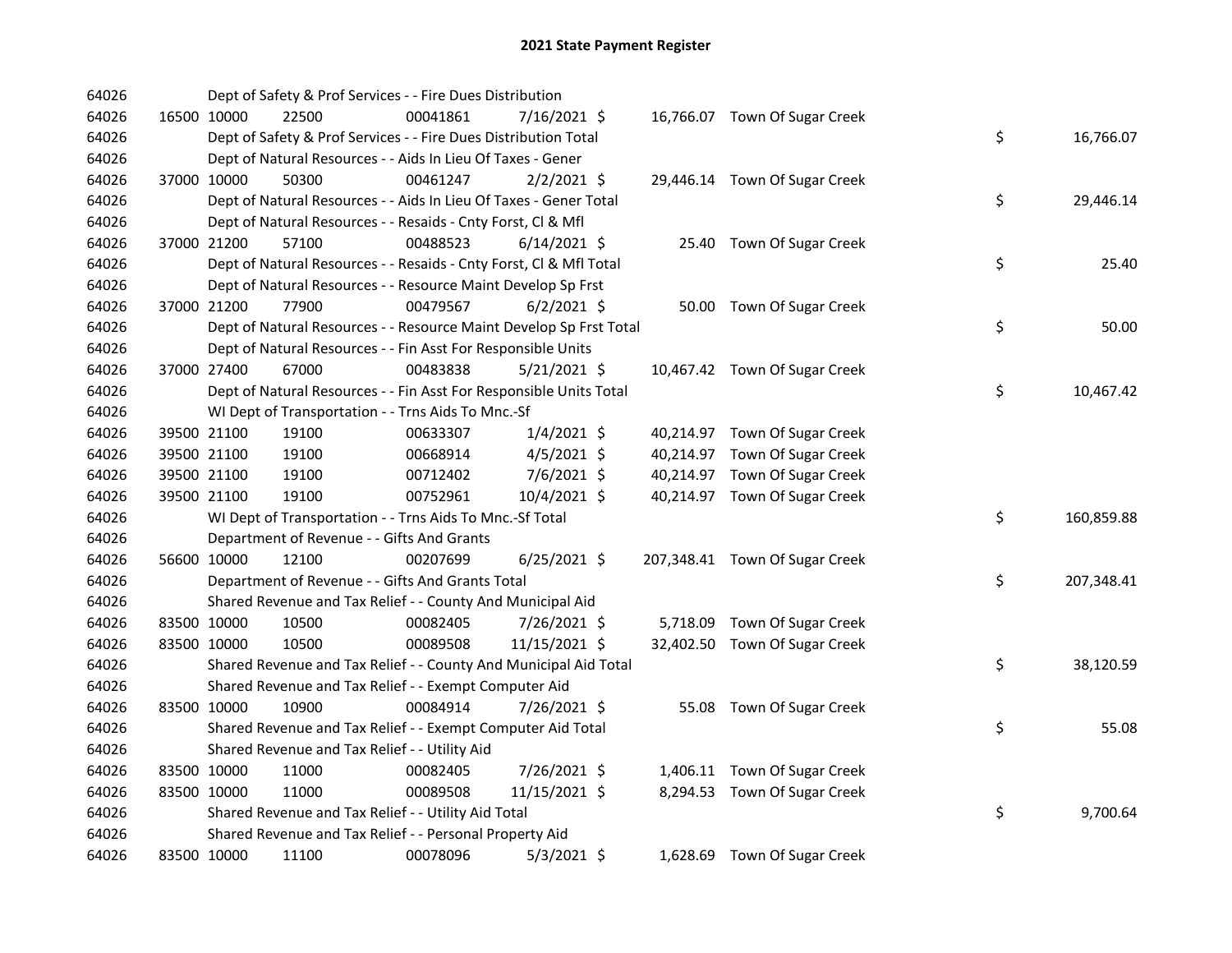| 64026       |             |       | Shared Revenue and Tax Relief - - Personal Property Aid Total       |             |  |                            |  | 1.628.69   |
|-------------|-------------|-------|---------------------------------------------------------------------|-------------|--|----------------------------|--|------------|
| 64026       |             |       | Shared Revenue and Tax Relief - - Payments For Municipal Svcs       |             |  |                            |  |            |
| 64026       | 83500 10000 | 50100 | 00073813                                                            | 2/1/2021 \$ |  | 239.41 Town Of Sugar Creek |  |            |
| 64026       |             |       | Shared Revenue and Tax Relief - - Payments For Municipal Svcs Total |             |  |                            |  | 239.41     |
| 64026 Total |             |       |                                                                     |             |  |                            |  | 474.707.73 |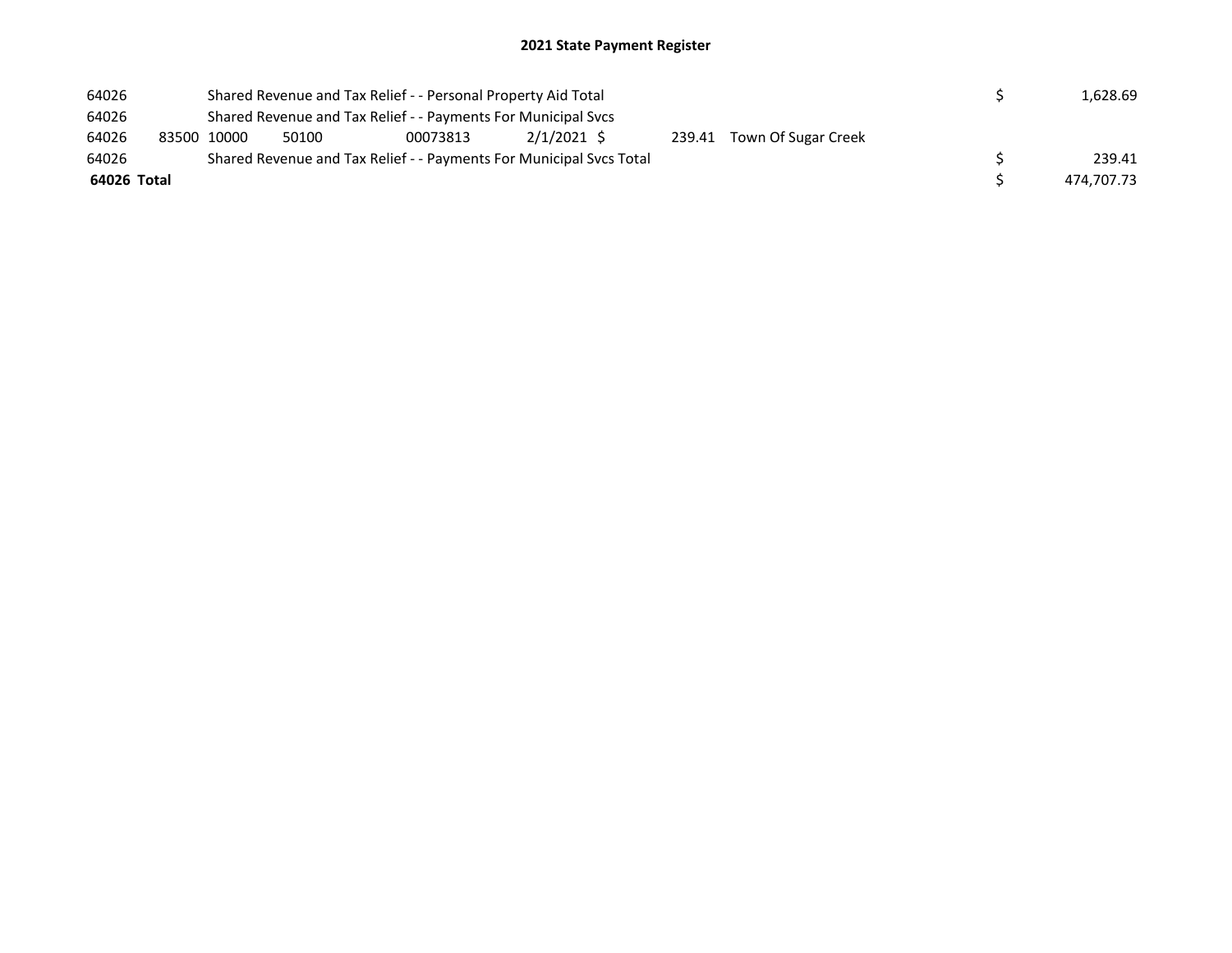| 64028 |             | Dept of Safety & Prof Services - - Fire Dues Distribution          |          |                |  |                        |    |            |
|-------|-------------|--------------------------------------------------------------------|----------|----------------|--|------------------------|----|------------|
| 64028 | 16500 10000 | 22500                                                              | 00041862 | 7/16/2021 \$   |  | 10,872.57 Town Of Troy |    |            |
| 64028 |             | Dept of Safety & Prof Services - - Fire Dues Distribution Total    |          |                |  |                        | \$ | 10,872.57  |
| 64028 |             | Dept of Natural Resources - - Aids In Lieu Of Taxes - Gener        |          |                |  |                        |    |            |
| 64028 | 37000 10000 | 50300                                                              | 00461223 | $2/2/2021$ \$  |  | 25,494.32 Town Of Troy |    |            |
| 64028 | 37000 10000 | 50300                                                              | 00461224 | $2/2/2021$ \$  |  | 504.42 Town Of Troy    |    |            |
| 64028 | 37000 10000 | 50300                                                              | 00461225 | $2/2/2021$ \$  |  | 34,518.74 Town Of Troy |    |            |
| 64028 | 37000 10000 | 50300                                                              | 00476509 | $4/21/2021$ \$ |  | 925.44 Town Of Troy    |    |            |
| 64028 | 37000 10000 | 50300                                                              | 00476510 | $4/21/2021$ \$ |  | 511.03 Town Of Troy    |    |            |
| 64028 |             | Dept of Natural Resources - - Aids In Lieu Of Taxes - Gener Total  |          |                |  |                        | \$ | 61,953.95  |
| 64028 |             | Dept of Natural Resources - - GPO -Federal Funds                   |          |                |  |                        |    |            |
| 64028 | 37000 21200 | 38100                                                              | 00466894 | 3/12/2021 \$   |  | 8,354.53 Town Of Troy  |    |            |
| 64028 |             | Dept of Natural Resources - - GPO -Federal Funds Total             |          |                |  |                        | \$ | 8,354.53   |
| 64028 |             | Dept of Natural Resources - - Enf A - Boating Enforcement          |          |                |  |                        |    |            |
| 64028 | 37000 21200 | 55000                                                              | 00466894 | $3/12/2021$ \$ |  | 17,210.74 Town Of Troy |    |            |
| 64028 |             | Dept of Natural Resources - - Enf A - Boating Enforcement Total    |          |                |  |                        | \$ | 17,210.74  |
| 64028 |             | Dept of Natural Resources - - Resaids - Cnty Forst, Cl & Mfl       |          |                |  |                        |    |            |
| 64028 | 37000 21200 | 57100                                                              | 00488524 | $6/14/2021$ \$ |  | 27.00 Town Of Troy     |    |            |
| 64028 |             | Dept of Natural Resources - - Resaids - Cnty Forst, Cl & Mfl Total |          |                |  |                        | \$ | 27.00      |
| 64028 |             | Dept of Natural Resources - - Aids In Lieu Of Taxes - Sum S        |          |                |  |                        |    |            |
| 64028 | 37000 21200 | 57900                                                              | 00476507 | $4/21/2021$ \$ |  | 4.00 Town Of Troy      |    |            |
| 64028 | 37000 21200 | 57900                                                              | 00476508 | $4/21/2021$ \$ |  | 828.65 Town Of Troy    |    |            |
| 64028 |             | Dept of Natural Resources - - Aids In Lieu Of Taxes - Sum S Total  |          |                |  |                        | \$ | 832.65     |
| 64028 |             | Dept of Natural Resources - - Res Acq & Dev - Federal Funds        |          |                |  |                        |    |            |
| 64028 | 37000 21200 | 78200                                                              | 00479559 | $5/28/2021$ \$ |  | 75.00 Town Of Troy     |    |            |
| 64028 | 37000 21200 | 78200                                                              | 00479561 | 5/28/2021 \$   |  | 75.00 Town Of Troy     |    |            |
| 64028 |             | Dept of Natural Resources - - Res Acq & Dev - Federal Funds Total  |          |                |  |                        | \$ | 150.00     |
| 64028 |             | Dept of Natural Resources - - Fin Asst For Responsible Units       |          |                |  |                        |    |            |
| 64028 | 37000 27400 | 67000                                                              | 00483836 | $5/21/2021$ \$ |  | 4,076.65 Town Of Troy  |    |            |
| 64028 |             | Dept of Natural Resources - - Fin Asst For Responsible Units Total |          |                |  |                        | \$ | 4,076.65   |
| 64028 |             | WI Dept of Transportation - - Trns Aids To Mnc.-Sf                 |          |                |  |                        |    |            |
| 64028 | 39500 21100 | 19100                                                              | 00633308 | $1/4/2021$ \$  |  | 26,825.31 Town Of Troy |    |            |
| 64028 | 39500 21100 | 19100                                                              | 00668915 | $4/5/2021$ \$  |  | 26,825.31 Town Of Troy |    |            |
| 64028 | 39500 21100 | 19100                                                              | 00712403 | 7/6/2021 \$    |  | 26,825.31 Town Of Troy |    |            |
| 64028 | 39500 21100 | 19100                                                              | 00752962 | 10/4/2021 \$   |  | 26,825.31 Town Of Troy |    |            |
| 64028 |             | WI Dept of Transportation - - Trns Aids To Mnc.-Sf Total           |          |                |  |                        | \$ | 107,301.24 |
| 64028 |             | Department of Justice - - Officer training reimbursement           |          |                |  |                        |    |            |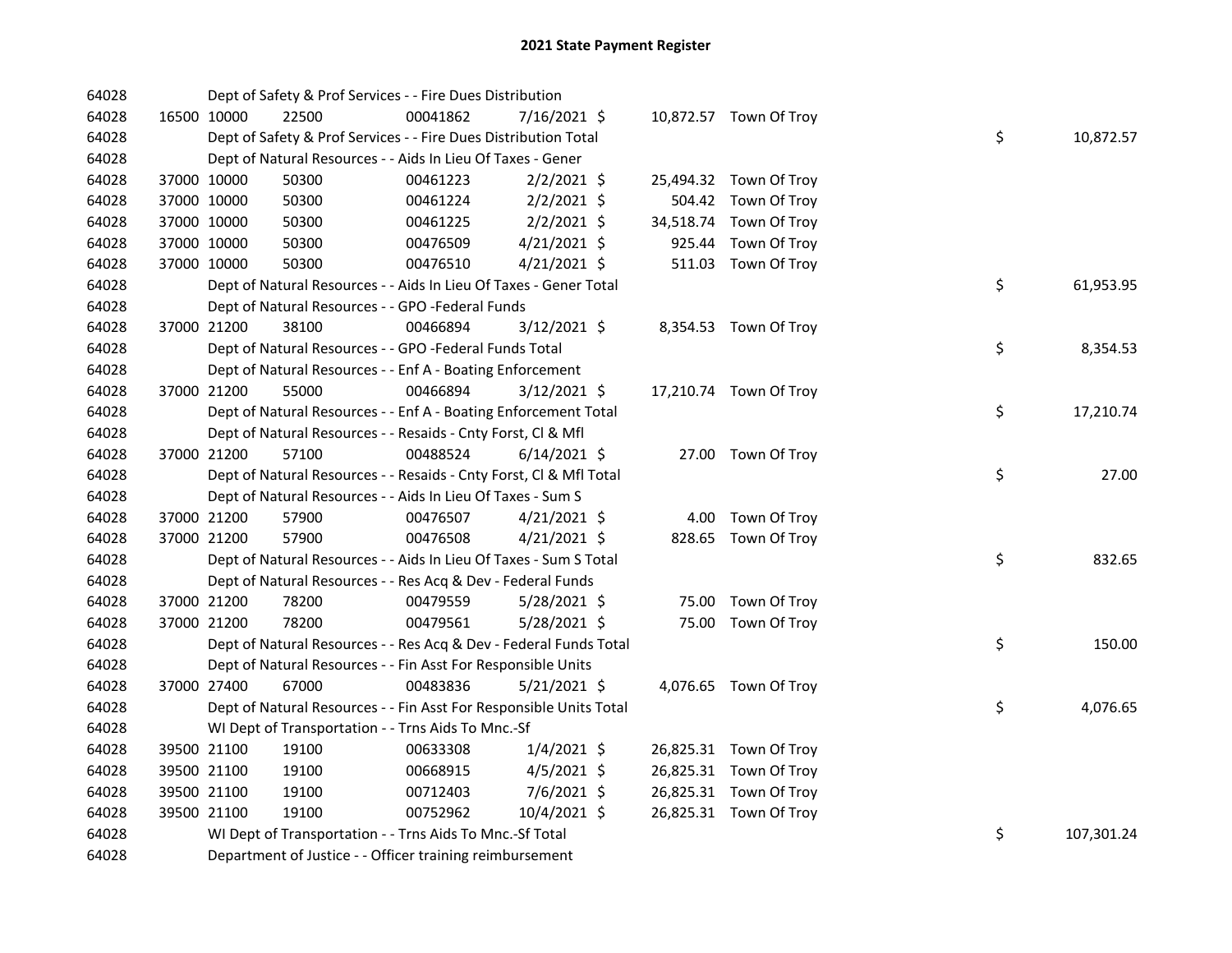| 64028       |       | 45500 10000 | 21400                                                                         | 00105924 | 11/24/2021 \$  |            | 800.00 Town Of Troy   |    |            |
|-------------|-------|-------------|-------------------------------------------------------------------------------|----------|----------------|------------|-----------------------|----|------------|
| 64028       |       |             | Department of Justice - - Officer training reimbursement Total                |          |                |            |                       | \$ | 800.00     |
| 64028       |       |             | Department of Revenue - - Gifts And Grants                                    |          |                |            |                       |    |            |
| 64028       | 56600 | 10000       | 12100                                                                         | 00207700 | $6/25/2021$ \$ | 124,084.57 | Town Of Troy          |    |            |
| 64028       |       |             | Department of Revenue - - Gifts And Grants Total                              |          |                |            |                       | \$ | 124,084.57 |
| 64028       |       |             | Shared Revenue and Tax Relief - - County And Municipal Aid                    |          |                |            |                       |    |            |
| 64028       |       | 83500 10000 | 10500                                                                         | 00082406 | 7/26/2021 \$   | 4,475.79   | Town Of Troy          |    |            |
| 64028       |       | 83500 10000 | 10500                                                                         | 00089509 | 11/15/2021 \$  | 25,383.33  | Town Of Troy          |    |            |
| 64028       |       |             | Shared Revenue and Tax Relief - - County And Municipal Aid Total              |          |                |            |                       | \$ | 29,859.12  |
| 64028       |       |             | Shared Revenue and Tax Relief - - Exempt Computer Aid                         |          |                |            |                       |    |            |
| 64028       | 83500 | 10000       | 10900                                                                         | 00084915 | 7/26/2021 \$   | 32.22      | Town Of Troy          |    |            |
| 64028       |       |             | Shared Revenue and Tax Relief - - Exempt Computer Aid Total                   |          |                |            |                       | \$ | 32.22      |
| 64028       |       |             | Shared Revenue and Tax Relief - - Personal Property Aid                       |          |                |            |                       |    |            |
| 64028       |       | 83500 10000 | 11100                                                                         | 00078097 | $5/3/2021$ \$  |            | 1,413.76 Town Of Troy |    |            |
| 64028       |       |             | Shared Revenue and Tax Relief - - Personal Property Aid Total                 |          |                |            |                       | \$ | 1,413.76   |
| 64028       |       |             | Shared Revenue and Tax Relief - - State Aid; Video Service Provider Fee       |          |                |            |                       |    |            |
| 64028       |       | 83500 10000 | 11200                                                                         | 00083204 | 7/26/2021 \$   | 3,664.54   | Town Of Troy          |    |            |
| 64028       |       |             | Shared Revenue and Tax Relief - - State Aid; Video Service Provider Fee Total |          |                |            |                       | \$ | 3,664.54   |
| 64028       |       |             | Shared Revenue and Tax Relief - - Lottery & Gaming Credit                     |          |                |            |                       |    |            |
| 64028       |       | 83500 52100 | 36300                                                                         | 00074460 | $3/22/2021$ \$ | 9,403.80   | Town Of Troy          |    |            |
| 64028       |       |             | Shared Revenue and Tax Relief - - Lottery & Gaming Credit Total               |          |                |            |                       | \$ | 9,403.80   |
| 64028 Total |       |             |                                                                               |          |                |            |                       | \$ | 380,037.34 |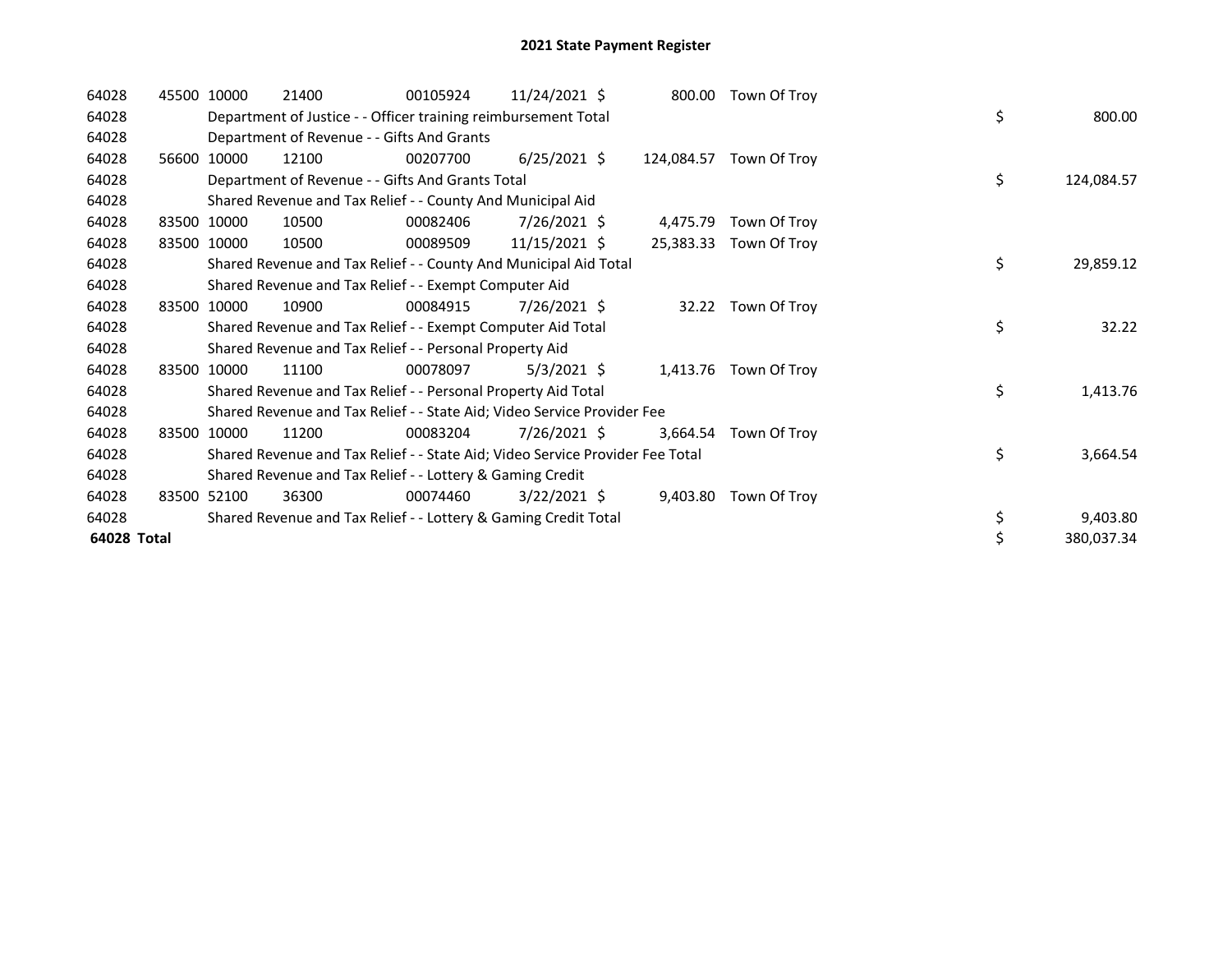| 64030 |             | Dept of Safety & Prof Services - - Fire Dues Distribution               |          |                |  |                              |    |            |
|-------|-------------|-------------------------------------------------------------------------|----------|----------------|--|------------------------------|----|------------|
| 64030 | 16500 10000 | 22500                                                                   | 00041863 | 7/16/2021 \$   |  | 9,431.85 Walworth, Town of   |    |            |
| 64030 |             | Dept of Safety & Prof Services - - Fire Dues Distribution Total         |          |                |  |                              | \$ | 9,431.85   |
| 64030 |             | Dept of Natural Resources - - Resaids - Cnty Forst, Cl & Mfl            |          |                |  |                              |    |            |
| 64030 | 37000 21200 | 57100                                                                   | 00488525 | $6/14/2021$ \$ |  | 5.80 Walworth, Town of       |    |            |
| 64030 |             | Dept of Natural Resources - - Resaids - Cnty Forst, Cl & Mfl Total      |          |                |  |                              | \$ | 5.80       |
| 64030 |             | Dept of Natural Resources - - Fin Asst For Responsible Units            |          |                |  |                              |    |            |
| 64030 | 37000 27400 | 67000                                                                   | 00483248 | $5/21/2021$ \$ |  | 4,570.38 Walworth, Town of   |    |            |
| 64030 |             | Dept of Natural Resources - - Fin Asst For Responsible Units Total      |          |                |  |                              | \$ | 4,570.38   |
| 64030 |             | WI Dept of Transportation - - Trns Aids To Mnc.-Sf                      |          |                |  |                              |    |            |
| 64030 | 39500 21100 | 19100                                                                   | 00633309 | $1/4/2021$ \$  |  | 28,202.30 Walworth, Town of  |    |            |
| 64030 | 39500 21100 | 19100                                                                   | 00668916 | $4/5/2021$ \$  |  | 28,202.30 Walworth, Town of  |    |            |
| 64030 | 39500 21100 | 19100                                                                   | 00712404 | 7/6/2021 \$    |  | 28,202.30 Walworth, Town of  |    |            |
| 64030 | 39500 21100 | 19100                                                                   | 00752963 | 10/4/2021 \$   |  | 28,202.30 Walworth, Town of  |    |            |
| 64030 |             | WI Dept of Transportation - - Trns Aids To Mnc.-Sf Total                |          |                |  |                              | \$ | 112,809.20 |
| 64030 |             | WI Dept of Transportation - - Local Rds, Grants Sf                      |          |                |  |                              |    |            |
| 64030 | 39500 21100 | 27000                                                                   | 00776852 | 11/23/2021 \$  |  | 375,259.00 Walworth, Town of |    |            |
| 64030 |             | WI Dept of Transportation - - Local Rds, Grants Sf Total                |          |                |  |                              | \$ | 375,259.00 |
| 64030 |             | Department of Revenue - - Gifts And Grants                              |          |                |  |                              |    |            |
| 64030 | 56600 10000 | 12100                                                                   | 00207701 | $6/25/2021$ \$ |  | 89,753.29 Walworth, Town of  |    |            |
| 64030 |             | Department of Revenue - - Gifts And Grants Total                        |          |                |  |                              | \$ | 89,753.29  |
| 64030 |             | Shared Revenue and Tax Relief - - County And Municipal Aid              |          |                |  |                              |    |            |
| 64030 | 83500 10000 | 10500                                                                   | 00082407 | 7/26/2021 \$   |  | 2,515.98 Walworth, Town of   |    |            |
| 64030 | 83500 10000 | 10500                                                                   | 00089510 | 11/15/2021 \$  |  | 14,257.19 Walworth, Town of  |    |            |
| 64030 |             | Shared Revenue and Tax Relief - - County And Municipal Aid Total        |          |                |  |                              | \$ | 16,773.17  |
| 64030 |             | Shared Revenue and Tax Relief - - Exempt Computer Aid                   |          |                |  |                              |    |            |
| 64030 | 83500 10000 | 10900                                                                   | 00084916 | 7/26/2021 \$   |  | 411.54 Walworth, Town of     |    |            |
| 64030 |             | Shared Revenue and Tax Relief - - Exempt Computer Aid Total             |          |                |  |                              | \$ | 411.54     |
| 64030 |             | Shared Revenue and Tax Relief - - Utility Aid                           |          |                |  |                              |    |            |
| 64030 | 83500 10000 | 11000                                                                   | 00082407 | 7/26/2021 \$   |  | 3,246.41 Walworth, Town of   |    |            |
| 64030 | 83500 10000 | 11000                                                                   | 00089510 | 11/15/2021 \$  |  | 19,031.37 Walworth, Town of  |    |            |
| 64030 |             | Shared Revenue and Tax Relief - - Utility Aid Total                     |          |                |  |                              | \$ | 22,277.78  |
| 64030 |             | Shared Revenue and Tax Relief - - Personal Property Aid                 |          |                |  |                              |    |            |
| 64030 | 83500 10000 | 11100                                                                   | 00078098 | $5/3/2021$ \$  |  | 5,170.99 Walworth, Town of   |    |            |
| 64030 |             | Shared Revenue and Tax Relief - - Personal Property Aid Total           |          |                |  |                              | \$ | 5,170.99   |
| 64030 |             | Shared Revenue and Tax Relief - - State Aid; Video Service Provider Fee |          |                |  |                              |    |            |
| 64030 | 83500 10000 | 11200                                                                   | 00083205 | 7/26/2021 \$   |  | 1,597.79 Walworth, Town of   |    |            |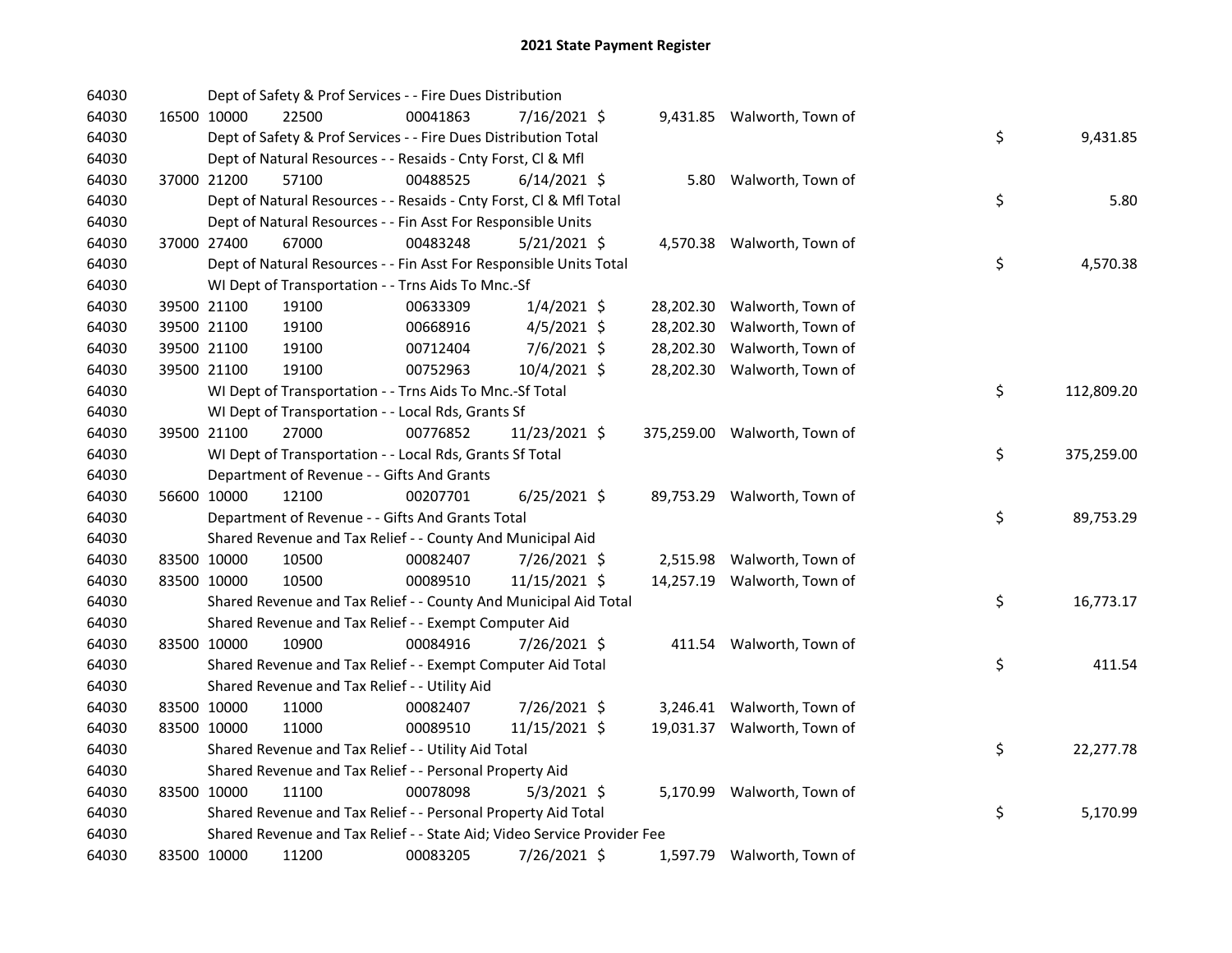| 64030       | Shared Revenue and Tax Relief - - State Aid; Video Service Provider Fee Total | 1,597.79   |
|-------------|-------------------------------------------------------------------------------|------------|
| 64030 Total |                                                                               | 638,060.79 |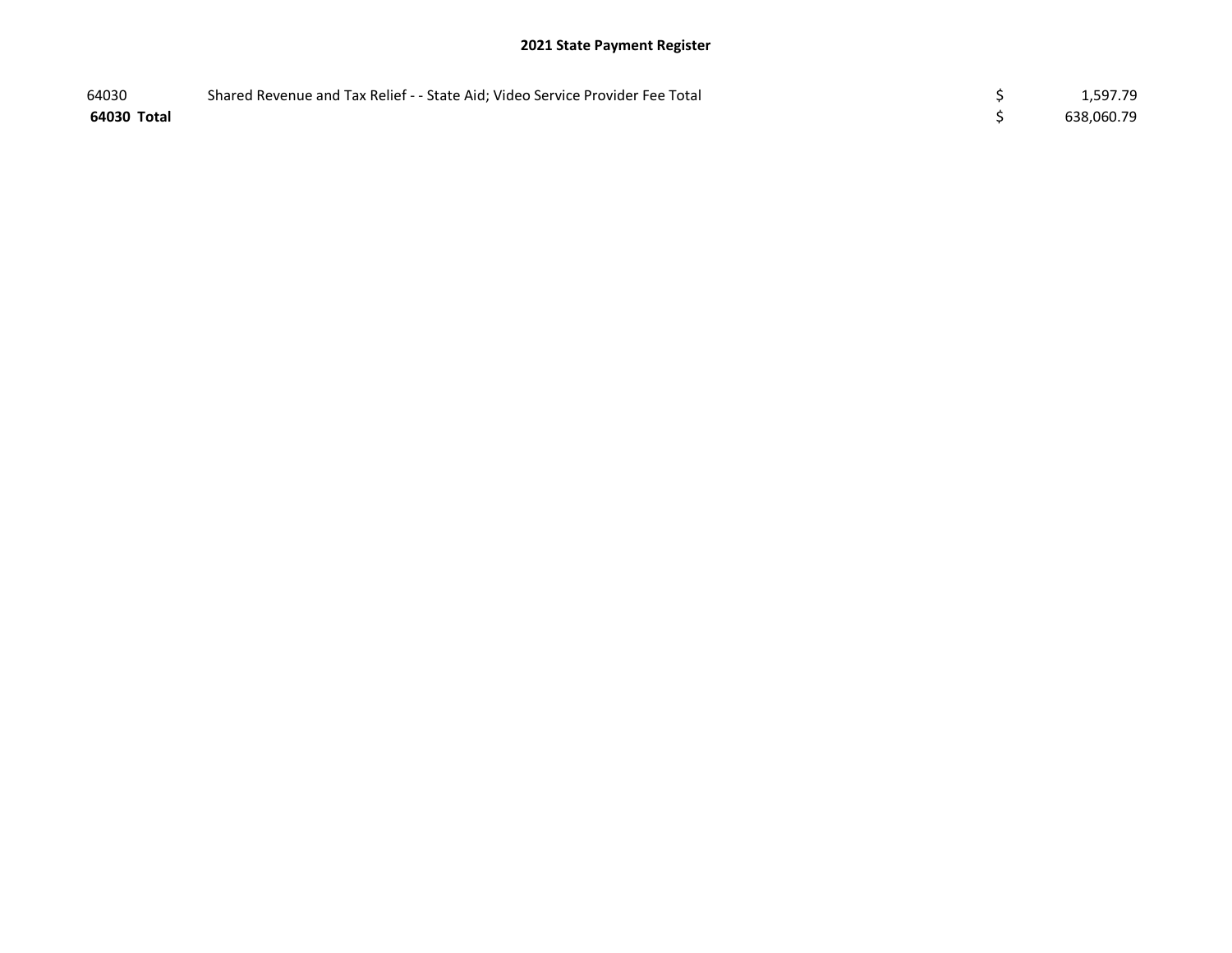| 64032 |             | Dept of Safety & Prof Services - - Fire Dues Distribution          |          |                |           |                              |    |           |
|-------|-------------|--------------------------------------------------------------------|----------|----------------|-----------|------------------------------|----|-----------|
| 64032 | 16500 10000 | 22500                                                              | 00041866 | 7/16/2021 \$   |           | 9,991.72 Town Of Whitewater  |    |           |
| 64032 |             | Dept of Safety & Prof Services - - Fire Dues Distribution Total    |          |                |           |                              | \$ | 9,991.72  |
| 64032 |             | Dept of Natural Resources - - Aids In Lieu Of Taxes - Gener        |          |                |           |                              |    |           |
| 64032 | 37000 10000 | 50300                                                              | 00461230 | $2/2/2021$ \$  |           | 6,474.87 Town Of Whitewater  |    |           |
| 64032 | 37000 10000 | 50300                                                              | 00461231 | $2/2/2021$ \$  | 31,218.70 | Town Of Whitewater           |    |           |
| 64032 | 37000 10000 | 50300                                                              | 00476542 | $4/21/2021$ \$ | 150.89    | Town Of Whitewater           |    |           |
| 64032 | 37000 10000 | 50300                                                              | 00476544 | $4/21/2021$ \$ | 280.18    | Town Of Whitewater           |    |           |
| 64032 | 37000 10000 | 50300                                                              | 00476545 | $4/21/2021$ \$ | 43.39     | Town Of Whitewater           |    |           |
| 64032 |             | Dept of Natural Resources - - Aids In Lieu Of Taxes - Gener Total  |          |                |           |                              | \$ | 38,168.03 |
| 64032 |             | Dept of Natural Resources - - Gen Program Ops-State Funds          |          |                |           |                              |    |           |
| 64032 | 37000 21200 | 16100                                                              | 00471598 | $4/28/2021$ \$ |           | 150.00 Town Of Whitewater    |    |           |
| 64032 | 37000 21200 | 16100                                                              | 00509896 | 9/20/2021 \$   |           | 3,242.72 Town Of Whitewater  |    |           |
| 64032 |             | Dept of Natural Resources - - Gen Program Ops-State Funds Total    |          |                |           |                              | \$ | 3,392.72  |
| 64032 |             | Dept of Natural Resources - - GPO -Federal Funds                   |          |                |           |                              |    |           |
| 64032 | 37000 21200 | 38100                                                              | 00466902 | 3/12/2021 \$   |           | 7,806.04 Town Of Whitewater  |    |           |
| 64032 |             | Dept of Natural Resources - - GPO -Federal Funds Total             |          |                |           |                              | \$ | 7,806.04  |
| 64032 |             | Dept of Natural Resources - - Enf A - Boating Enforcement          |          |                |           |                              |    |           |
| 64032 | 37000 21200 | 55000                                                              | 00466902 | 3/12/2021 \$   |           | 16,080.83 Town Of Whitewater |    |           |
| 64032 |             | Dept of Natural Resources - - Enf A - Boating Enforcement Total    |          |                |           |                              | \$ | 16,080.83 |
| 64032 |             | Dept of Natural Resources - - Resaids - Cnty Forst, Cl & Mfl       |          |                |           |                              |    |           |
| 64032 | 37000 21200 | 57100                                                              | 00488526 | $6/14/2021$ \$ |           | 15.00 Town Of Whitewater     |    |           |
| 64032 |             | Dept of Natural Resources - - Resaids - Cnty Forst, Cl & Mfl Total |          |                |           |                              | \$ | 15.00     |
| 64032 |             | Dept of Natural Resources - - Aids In Lieu Of Taxes - Sum S        |          |                |           |                              |    |           |
| 64032 | 37000 21200 | 57900                                                              | 00476543 | $4/21/2021$ \$ |           | 176.88 Town Of Whitewater    |    |           |
| 64032 | 37000 21200 | 57900                                                              | 00476546 | $4/21/2021$ \$ |           | 1,952.28 Town Of Whitewater  |    |           |
| 64032 |             | Dept of Natural Resources - - Aids In Lieu Of Taxes - Sum S Total  |          |                |           |                              | \$ | 2,129.16  |
| 64032 |             | Dept of Natural Resources - - Property Development - Conserv       |          |                |           |                              |    |           |
| 64032 | 37000 21200 | 75800                                                              | 00471598 | 4/28/2021 \$   |           | 150.00 Town Of Whitewater    |    |           |
| 64032 |             | Dept of Natural Resources - - Property Development - Conserv Total |          |                |           |                              | \$ | 150.00    |
| 64032 |             | Dept of Natural Resources - - Fin Asst For Responsible Units       |          |                |           |                              |    |           |
| 64032 | 37000 27400 | 67000                                                              | 00483826 | $5/21/2021$ \$ |           | 5,419.95 Town Of Whitewater  |    |           |
| 64032 |             | Dept of Natural Resources - - Fin Asst For Responsible Units Total |          |                |           |                              | \$ | 5,419.95  |
| 64032 |             | WI Dept of Transportation - - Trns Aids To Mnc.-Sf                 |          |                |           |                              |    |           |
| 64032 | 39500 21100 | 19100                                                              | 00633310 | $1/4/2021$ \$  |           | 30,136.59 Town Of Whitewater |    |           |
| 64032 | 39500 21100 | 19100                                                              | 00668917 | $4/5/2021$ \$  |           | 30,136.59 Town Of Whitewater |    |           |
| 64032 | 39500 21100 | 19100                                                              | 00712405 | 7/6/2021 \$    |           | 30,136.59 Town Of Whitewater |    |           |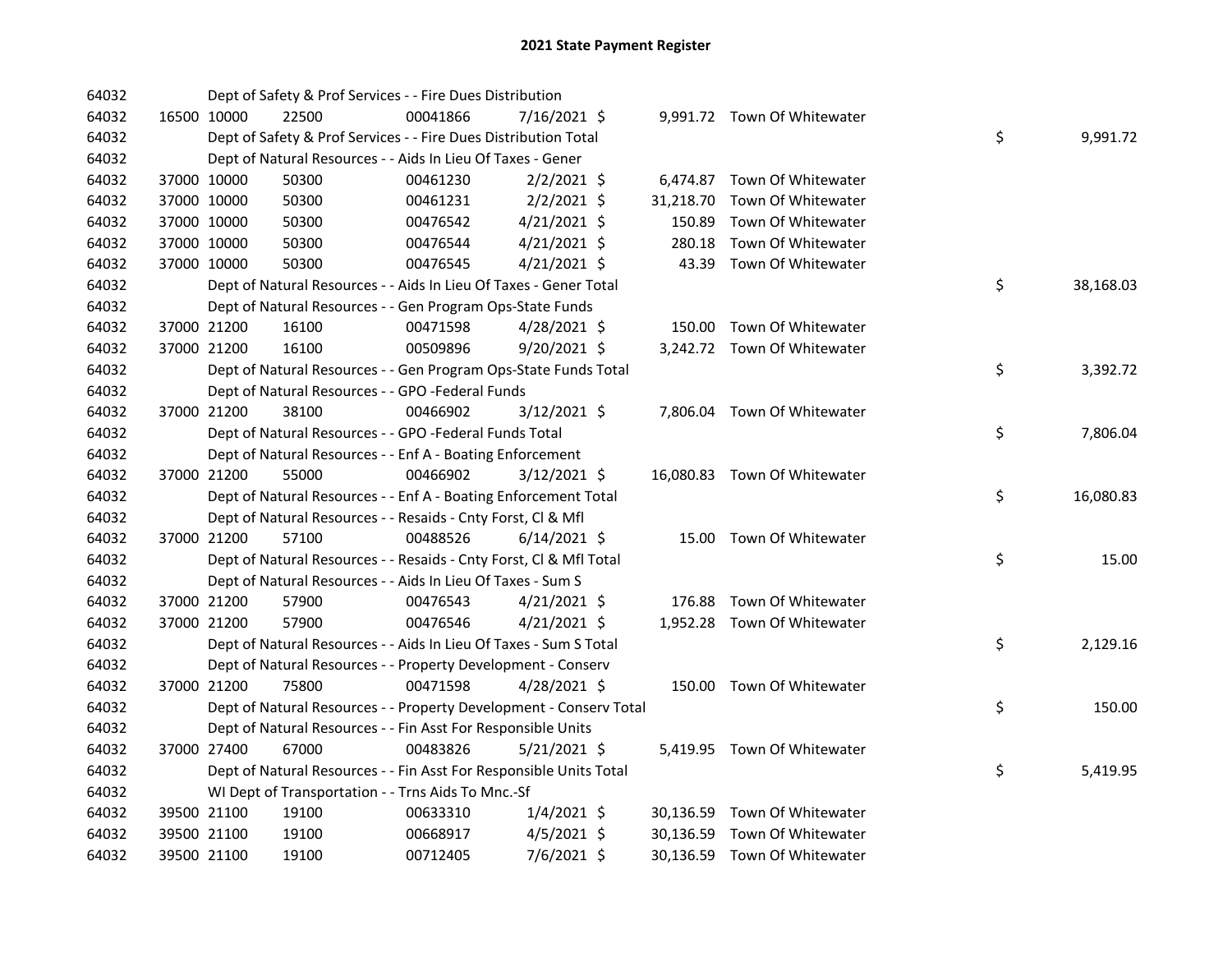| 64032       | 39500 21100 | 19100                                                               | 00752964 | $10/4/2021$ \$  |           | 30,136.59 Town Of Whitewater |    |            |
|-------------|-------------|---------------------------------------------------------------------|----------|-----------------|-----------|------------------------------|----|------------|
| 64032       |             | WI Dept of Transportation - - Trns Aids To Mnc.-Sf Total            |          |                 |           |                              | \$ | 120,546.36 |
| 64032       |             | Department of Revenue - - Gifts And Grants                          |          |                 |           |                              |    |            |
| 64032       | 56600 10000 | 12100                                                               | 00207702 | $6/25/2021$ \$  |           | 76,774.38 Town Of Whitewater |    |            |
| 64032       |             | Department of Revenue - - Gifts And Grants Total                    |          |                 |           |                              | \$ | 76,774.38  |
| 64032       |             | Shared Revenue and Tax Relief - - County And Municipal Aid          |          |                 |           |                              |    |            |
| 64032       | 83500 10000 | 10500                                                               | 00082408 | $7/26/2021$ \$  | 2.992.09  | Town Of Whitewater           |    |            |
| 64032       | 83500 10000 | 10500                                                               | 00089511 | 11/15/2021 \$   | 16,955.19 | Town Of Whitewater           |    |            |
| 64032       |             | Shared Revenue and Tax Relief - - County And Municipal Aid Total    |          |                 |           |                              | \$ | 19,947.28  |
| 64032       |             | Shared Revenue and Tax Relief - - Exempt Computer Aid               |          |                 |           |                              |    |            |
| 64032       | 83500 10000 | 10900                                                               | 00084917 | $7/26/2021$ \$  | 31.18     | Town Of Whitewater           |    |            |
| 64032       |             | Shared Revenue and Tax Relief - - Exempt Computer Aid Total         |          |                 |           |                              | \$ | 31.18      |
| 64032       |             | Shared Revenue and Tax Relief - - Utility Aid                       |          |                 |           |                              |    |            |
| 64032       | 83500 10000 | 11000                                                               | 00082408 | $7/26/2021$ \$  | 1,937.32  | Town Of Whitewater           |    |            |
| 64032       | 83500 10000 | 11000                                                               | 00089511 | $11/15/2021$ \$ | 10.856.39 | Town Of Whitewater           |    |            |
| 64032       |             | Shared Revenue and Tax Relief - - Utility Aid Total                 |          |                 |           |                              | \$ | 12,793.71  |
| 64032       |             | Shared Revenue and Tax Relief - - Personal Property Aid             |          |                 |           |                              |    |            |
| 64032       | 83500 10000 | 11100                                                               | 00078099 | $5/3/2021$ \$   |           | 355.74 Town Of Whitewater    |    |            |
| 64032       |             | Shared Revenue and Tax Relief - - Personal Property Aid Total       |          |                 |           |                              | \$ | 355.74     |
| 64032       |             | Shared Revenue and Tax Relief - - Payments For Municipal Svcs       |          |                 |           |                              |    |            |
| 64032       | 83500 10000 | 50100                                                               | 00073814 | $2/1/2021$ \$   |           | 57.56 Town Of Whitewater     |    |            |
| 64032       |             | Shared Revenue and Tax Relief - - Payments For Municipal Svcs Total |          |                 |           |                              | \$ | 57.56      |
| 64032 Total |             |                                                                     |          |                 |           |                              | \$ | 313,659.66 |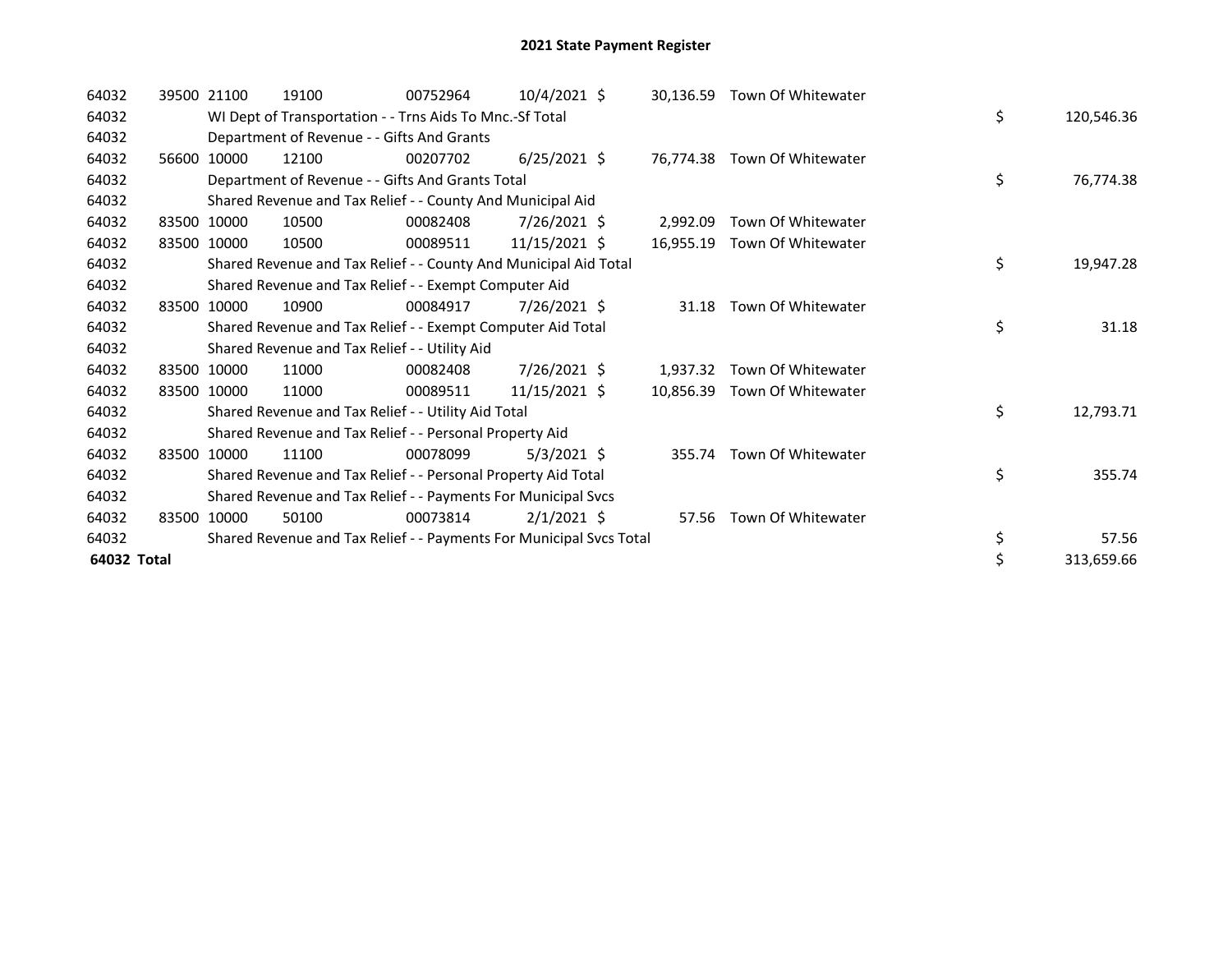| 64115 |             |             | Dept of Safety & Prof Services - - Fire Dues Distribution             |          |                |  |                                  |    |            |
|-------|-------------|-------------|-----------------------------------------------------------------------|----------|----------------|--|----------------------------------|----|------------|
| 64115 |             | 16500 10000 | 22500                                                                 | 00042015 | 7/16/2021 \$   |  | 16,094.82 Village Of Bloomfield  |    |            |
| 64115 |             |             | Dept of Safety & Prof Services - - Fire Dues Distribution Total       |          |                |  |                                  | \$ | 16,094.82  |
| 64115 |             |             | Dept of Natural Resources - - Aids In Lieu Of Taxes - Gener           |          |                |  |                                  |    |            |
| 64115 |             | 37000 10000 | 50300                                                                 | 00461268 | $2/2/2021$ \$  |  | 214.96 Village Of Bloomfield     |    |            |
| 64115 |             | 37000 10000 | 50300                                                                 | 00476877 | $4/21/2021$ \$ |  | 1,261.14 Village Of Bloomfield   |    |            |
| 64115 |             |             | Dept of Natural Resources - - Aids In Lieu Of Taxes - Gener Total     |          |                |  |                                  | \$ | 1,476.10   |
| 64115 |             |             | Dept of Natural Resources - - Aids In Lieu Of Taxes - Sum S           |          |                |  |                                  |    |            |
| 64115 |             | 37000 21200 | 57900                                                                 | 00476876 | $4/21/2021$ \$ |  | 27.70 Village Of Bloomfield      |    |            |
| 64115 |             |             | Dept of Natural Resources - - Aids In Lieu Of Taxes - Sum S Total     |          |                |  |                                  | \$ | 27.70      |
| 64115 |             |             | Dept of Natural Resources - - Ea - Lake Protection                    |          |                |  |                                  |    |            |
| 64115 |             | 37000 21200 | 66300                                                                 | 00462060 | 2/10/2021 \$   |  | 692.61 Village Of Bloomfield     |    |            |
| 64115 |             |             | Dept of Natural Resources - - Ea - Lake Protection Total              |          |                |  |                                  | \$ | 692.61     |
| 64115 |             |             | Dept of Natural Resources - - Fin Asst For Responsible Units          |          |                |  |                                  |    |            |
| 64115 |             | 37000 27400 | 67000                                                                 | 00483315 | $5/21/2021$ \$ |  | 9,884.93 Village Of Bloomfield   |    |            |
| 64115 |             |             | Dept of Natural Resources - - Fin Asst For Responsible Units Total    |          |                |  |                                  | \$ | 9,884.93   |
| 64115 |             |             | Dept of Natural Resources - - Recycling Consolidation Grants          |          |                |  |                                  |    |            |
| 64115 |             | 37000 27400 | 67300                                                                 | 00483315 | $5/21/2021$ \$ |  | 1,233.75 Village Of Bloomfield   |    |            |
| 64115 |             |             | Dept of Natural Resources - - Recycling Consolidation Grants Total    |          |                |  |                                  | \$ | 1,233.75   |
| 64115 |             |             | WI Dept of Transportation - - Trns Aids To Mnc.-Sf                    |          |                |  |                                  |    |            |
| 64115 |             | 39500 21100 | 19100                                                                 | 00633311 | $1/4/2021$ \$  |  | 49,844.85 Village Of Bloomfield  |    |            |
| 64115 |             | 39500 21100 | 19100                                                                 | 00668918 | $4/5/2021$ \$  |  | 49,844.85 Village Of Bloomfield  |    |            |
| 64115 |             | 39500 21100 | 19100                                                                 | 00712406 | 7/6/2021 \$    |  | 49,844.85 Village Of Bloomfield  |    |            |
| 64115 |             | 39500 21100 | 19100                                                                 | 00752965 | 10/4/2021 \$   |  | 49,844.88 Village Of Bloomfield  |    |            |
| 64115 |             |             | WI Dept of Transportation - - Trns Aids To Mnc.-Sf Total              |          |                |  |                                  | \$ | 199,379.43 |
| 64115 |             |             | Department of Justice - - Officer training reimbursement              |          |                |  |                                  |    |            |
| 64115 |             | 45500 10000 | 21400                                                                 | 00104889 | 11/12/2021 \$  |  | 1,120.00 Village Of Bloomfield   |    |            |
| 64115 |             |             | Department of Justice - - Officer training reimbursement Total        |          |                |  |                                  | \$ | 1,120.00   |
| 64115 |             |             | Department of Revenue - - Gifts And Grants                            |          |                |  |                                  |    |            |
| 64115 |             | 56600 10000 | 12100                                                                 | 00207703 | $6/25/2021$ \$ |  | 248,378.48 Village Of Bloomfield |    |            |
| 64115 |             |             | Department of Revenue - - Gifts And Grants Total                      |          |                |  |                                  | \$ | 248,378.48 |
| 64115 |             |             | Shared Revenue and Tax Relief - - Expenditure Restraint Program       |          |                |  |                                  |    |            |
| 64115 |             | 83500 10000 | 10100                                                                 | 00082409 | 7/26/2021 \$   |  | 10,712.42 Village Of Bloomfield  |    |            |
| 64115 |             |             | Shared Revenue and Tax Relief - - Expenditure Restraint Program Total |          |                |  |                                  | \$ | 10,712.42  |
| 64115 |             |             | Shared Revenue and Tax Relief - - County And Municipal Aid            |          |                |  |                                  |    |            |
| 64115 |             | 83500 10000 | 10500                                                                 | 00082409 | 7/26/2021 \$   |  | 6,238.48 Village Of Bloomfield   |    |            |
| 64115 | 83500 10000 |             | 10500                                                                 | 00089512 | 11/15/2021 \$  |  | 35,351.53 Village Of Bloomfield  |    |            |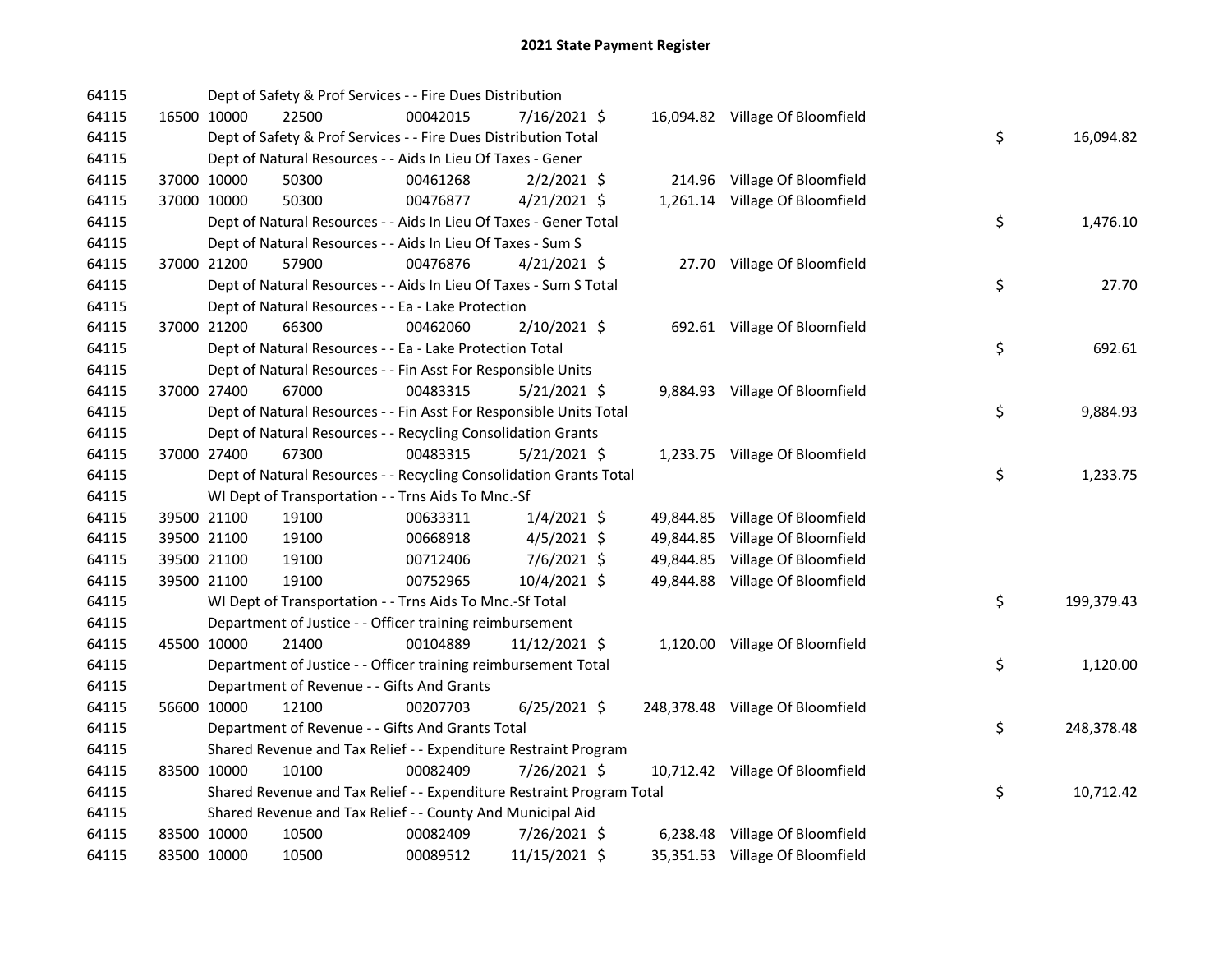| 64115       |             | Shared Revenue and Tax Relief - - County And Municipal Aid Total | 41,590.01                                                           |               |          |                       |            |
|-------------|-------------|------------------------------------------------------------------|---------------------------------------------------------------------|---------------|----------|-----------------------|------------|
| 64115       |             |                                                                  | Shared Revenue and Tax Relief - - Exempt Computer Aid               |               |          |                       |            |
| 64115       | 83500 10000 | 10900                                                            | 00084918                                                            | 7/26/2021 \$  | 991.45   | Village Of Bloomfield |            |
| 64115       |             |                                                                  | Shared Revenue and Tax Relief - - Exempt Computer Aid Total         |               |          |                       | 991.45     |
| 64115       |             |                                                                  | Shared Revenue and Tax Relief - - Personal Property Aid             |               |          |                       |            |
| 64115       | 83500 10000 | 11100                                                            | 00078100                                                            | $5/3/2021$ \$ | 4.170.01 | Village Of Bloomfield |            |
| 64115       |             |                                                                  | Shared Revenue and Tax Relief - - Personal Property Aid Total       |               |          |                       | 4,170.01   |
| 64115       |             |                                                                  | Shared Revenue and Tax Relief - - Payments For Municipal Svcs       |               |          |                       |            |
| 64115       | 83500 10000 | 50100                                                            | 00073815                                                            | $2/1/2021$ \$ | 205.66   | Village Of Bloomfield |            |
| 64115       |             |                                                                  | Shared Revenue and Tax Relief - - Payments For Municipal Svcs Total |               |          |                       | 205.66     |
| 64115 Total |             |                                                                  |                                                                     |               |          |                       | 535,957.37 |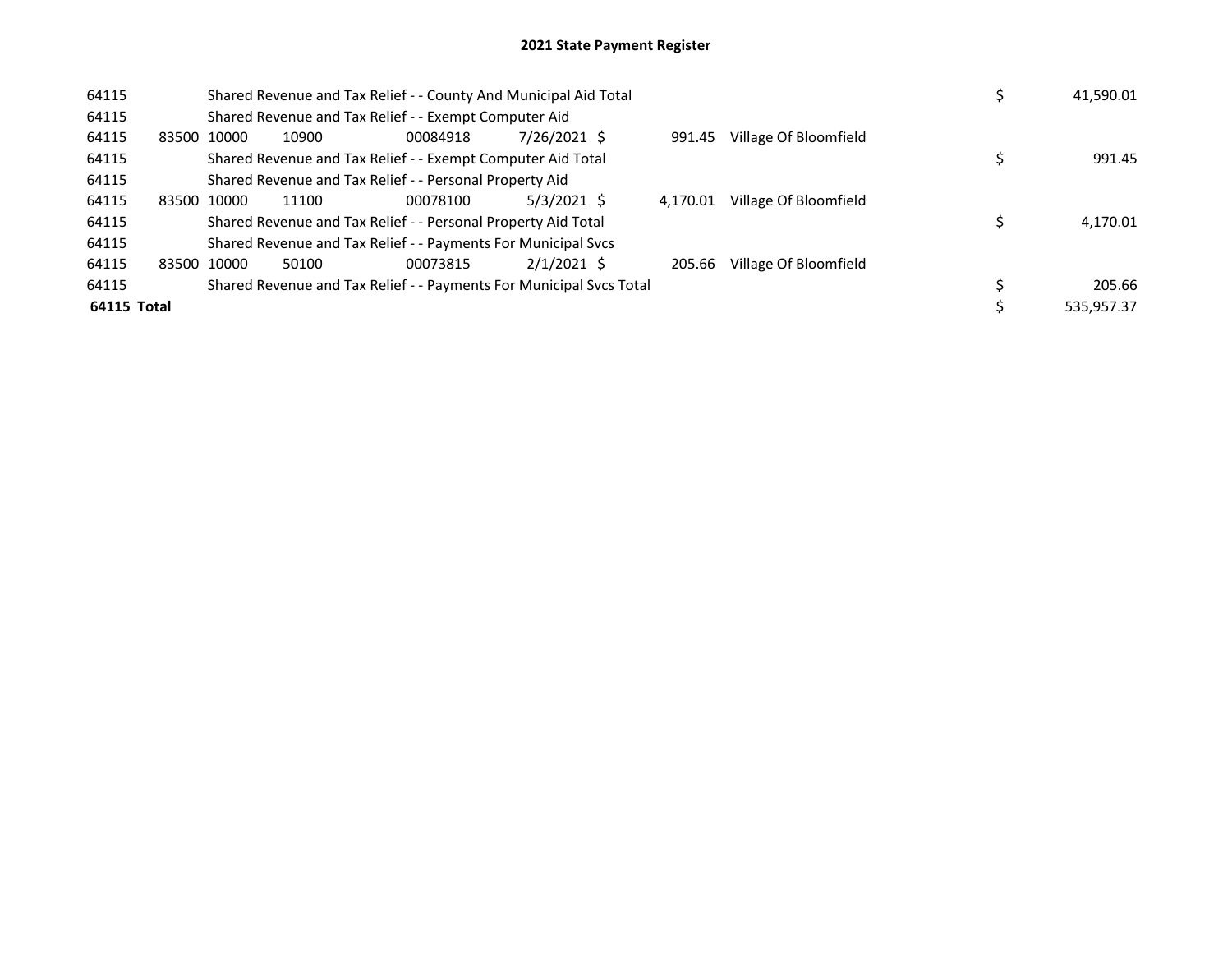| 64116 |             | Dept of Safety & Prof Services - - Fire Dues Distribution               |          |                |        |                             |    |            |
|-------|-------------|-------------------------------------------------------------------------|----------|----------------|--------|-----------------------------|----|------------|
| 64116 | 16500 10000 | 22500                                                                   | 00041843 | 7/15/2021 \$   |        | 5,694.13 Village Of Darien  |    |            |
| 64116 |             | Dept of Safety & Prof Services - - Fire Dues Distribution Total         |          |                |        |                             | \$ | 5,694.13   |
| 64116 |             | Environmental Improvement Prog - - Clean Water Fund Program Finan       |          |                |        |                             |    |            |
| 64116 | 32000 57300 | 16300                                                                   | 00000336 | 2/18/2021 \$   |        | 6,918.77 Village Of Darien  |    |            |
| 64116 |             | Environmental Improvement Prog - - Clean Water Fund Program Finan Total |          |                |        |                             | \$ | 6,918.77   |
| 64116 |             | Dept of Natural Resources - - Fin Asst For Responsible Units            |          |                |        |                             |    |            |
| 64116 | 37000 27400 | 67000                                                                   | 00483306 | $5/21/2021$ \$ |        | 6,020.67 Village Of Darien  |    |            |
| 64116 |             | Dept of Natural Resources - - Fin Asst For Responsible Units Total      |          |                |        |                             | \$ | 6,020.67   |
| 64116 |             | WI Dept of Transportation - - Trns Aids To Mnc.-Sf                      |          |                |        |                             |    |            |
| 64116 | 39500 21100 | 19100                                                                   | 00633312 | $1/4/2021$ \$  |        | 29,068.42 Village Of Darien |    |            |
| 64116 | 39500 21100 | 19100                                                                   | 00668919 | $4/5/2021$ \$  |        | 29,068.42 Village Of Darien |    |            |
| 64116 | 39500 21100 | 19100                                                                   | 00712407 | $7/6/2021$ \$  |        | 29,068.42 Village Of Darien |    |            |
| 64116 | 39500 21100 | 19100                                                                   | 00752966 | 10/4/2021 \$   |        | 29,068.42 Village Of Darien |    |            |
| 64116 |             | WI Dept of Transportation - - Trns Aids To Mnc.-Sf Total                |          |                |        |                             | \$ | 116,273.68 |
| 64116 |             | WI Dept of Transportation - - Loc Rd Imp Prg St Fd                      |          |                |        |                             |    |            |
| 64116 | 39500 21100 | 27800                                                                   | 00717897 | $7/7/2021$ \$  |        | 23,673.00 Village Of Darien |    |            |
| 64116 |             | WI Dept of Transportation - - Loc Rd Imp Prg St Fd Total                |          |                |        |                             | \$ | 23,673.00  |
| 64116 |             | Elections Commission - - General Program Ops, GPR                       |          |                |        |                             |    |            |
| 64116 | 51000 10000 | 10100                                                                   | 00005168 | $1/8/2021$ \$  |        | 314.60 Village Of Darien    |    |            |
| 64116 |             | Elections Commission - - General Program Ops, GPR Total                 |          |                |        |                             | \$ | 314.60     |
| 64116 |             | Department of Revenue - - Gifts And Grants                              |          |                |        |                             |    |            |
| 64116 | 56600 10000 | 12100                                                                   | 00207704 | 6/25/2021 \$   |        | 83,211.50 Village Of Darien |    |            |
| 64116 |             | Department of Revenue - - Gifts And Grants Total                        |          |                |        |                             | \$ | 83,211.50  |
| 64116 |             | Department of Revenue - - Misc Revenue Holding Clearing                 |          |                |        |                             |    |            |
| 64116 | 56600 10000 | 99500                                                                   | 00192987 | $3/1/2021$ \$  |        | 4,584.86 Village Of Darien  |    |            |
| 64116 | 56600 10000 | 99500                                                                   | 00196685 | 3/29/2021 \$   | 725.00 | Village Of Darien           |    |            |
| 64116 | 56600 10000 | 99500                                                                   | 00197429 | $4/5/2021$ \$  | 318.00 | Village Of Darien           |    |            |
| 64116 | 56600 10000 | 99500                                                                   | 00199352 | $4/20/2021$ \$ | 714.60 | Village Of Darien           |    |            |
| 64116 | 56600 10000 | 99500                                                                   | 00201759 | $5/10/2021$ \$ |        | 349.00 Village Of Darien    |    |            |
| 64116 | 56600 10000 | 99500                                                                   | 00203158 | 5/24/2021 \$   |        | 272.00 Village Of Darien    |    |            |
| 64116 | 56600 10000 | 99500                                                                   | 00209162 | 7/8/2021 \$    | 470.80 | Village Of Darien           |    |            |
| 64116 | 56600 10000 | 99500                                                                   | 00211901 | $8/6/2021$ \$  | 98.80  | Village Of Darien           |    |            |
| 64116 | 56600 10000 | 99500                                                                   | 00214522 | 9/8/2021 \$    |        | 498.52 Village Of Darien    |    |            |
| 64116 | 56600 10000 | 99500                                                                   | 00216772 | 10/7/2021 \$   |        | 605.13 Village Of Darien    |    |            |
| 64116 | 56600 10000 | 99500                                                                   | 00219360 | $11/5/2021$ \$ |        | 955.92 Village Of Darien    |    |            |
| 64116 | 56600 10000 | 99500                                                                   | 00221513 | 12/7/2021 \$   |        | 184.82 Village Of Darien    |    |            |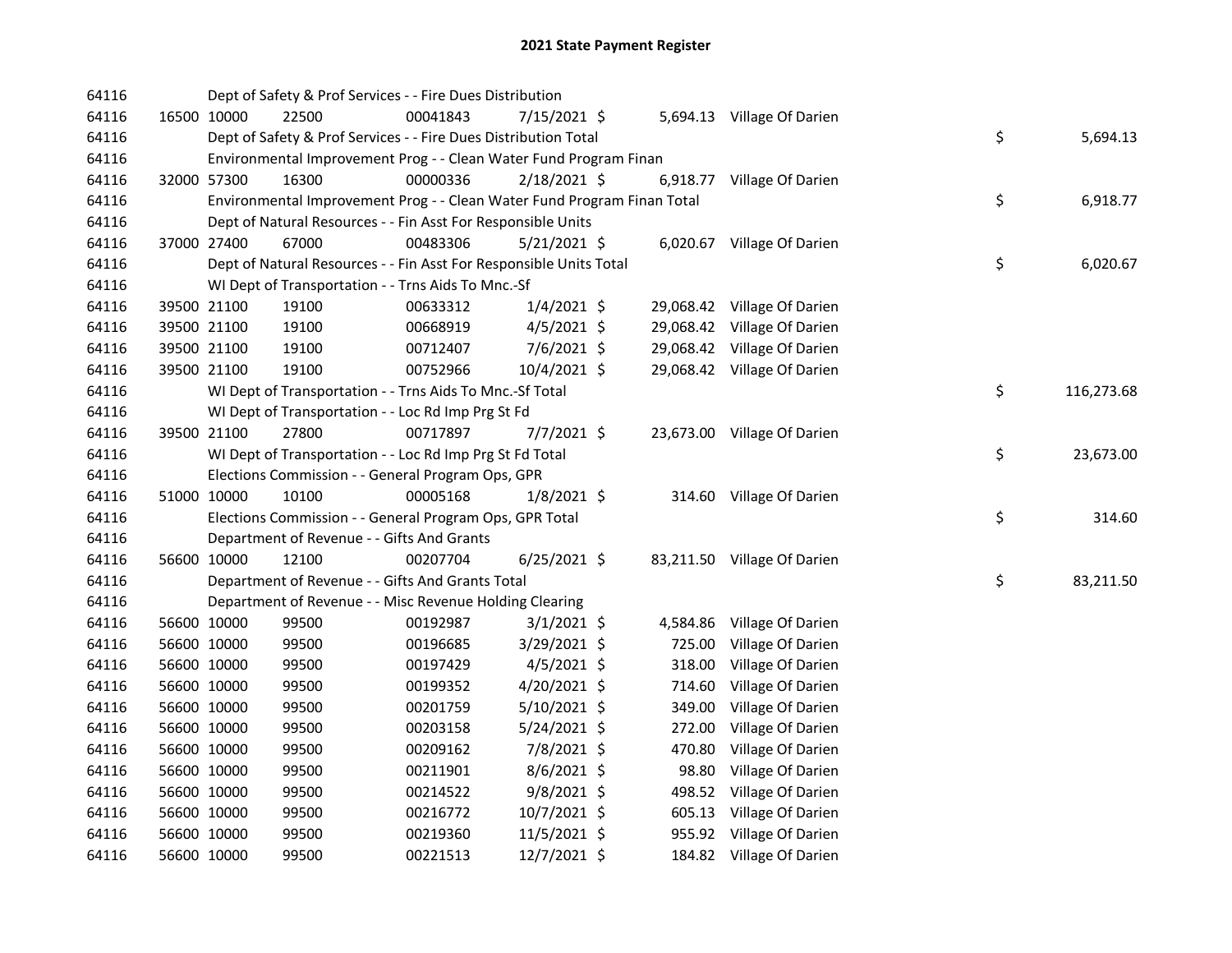| 64116       |       | Department of Revenue - - Misc Revenue Holding Clearing Total<br>Shared Revenue and Tax Relief - - Expenditure Restraint Program |                                                                       |          |               |  |                  |                   |  | \$<br>9,777.45  |
|-------------|-------|----------------------------------------------------------------------------------------------------------------------------------|-----------------------------------------------------------------------|----------|---------------|--|------------------|-------------------|--|-----------------|
| 64116       |       |                                                                                                                                  |                                                                       |          |               |  |                  |                   |  |                 |
| 64116       |       | 83500 10000                                                                                                                      | 10100                                                                 | 00082410 | 7/26/2021 \$  |  | 63.808.26        | Village Of Darien |  |                 |
| 64116       |       |                                                                                                                                  | Shared Revenue and Tax Relief - - Expenditure Restraint Program Total |          |               |  |                  |                   |  | \$<br>63,808.26 |
| 64116       |       |                                                                                                                                  | Shared Revenue and Tax Relief - - County And Municipal Aid            |          |               |  |                  |                   |  |                 |
| 64116       |       | 83500 10000                                                                                                                      | 10500                                                                 | 00082410 | 7/26/2021 \$  |  | 30.899.70        | Village Of Darien |  |                 |
| 64116       |       | 83500 10000                                                                                                                      | 10500                                                                 | 00089513 | 11/15/2021 \$ |  | 175,098.27       | Village Of Darien |  |                 |
| 64116       |       |                                                                                                                                  | Shared Revenue and Tax Relief - - County And Municipal Aid Total      |          |               |  | \$<br>205,997.97 |                   |  |                 |
| 64116       |       |                                                                                                                                  | Shared Revenue and Tax Relief - - Exempt Computer Aid                 |          |               |  |                  |                   |  |                 |
| 64116       |       | 83500 10000                                                                                                                      | 10900                                                                 | 00084919 | 7/26/2021 \$  |  | 5,743.97         | Village Of Darien |  |                 |
| 64116       |       |                                                                                                                                  | Shared Revenue and Tax Relief - - Exempt Computer Aid Total           |          |               |  |                  |                   |  | \$<br>5,743.97  |
| 64116       |       |                                                                                                                                  | Shared Revenue and Tax Relief - - Personal Property Aid               |          |               |  |                  |                   |  |                 |
| 64116       | 83500 | 10000                                                                                                                            | 11100                                                                 | 00078101 | $5/3/2021$ \$ |  | 38,015.78        | Village Of Darien |  |                 |
| 64116       |       |                                                                                                                                  | Shared Revenue and Tax Relief - - Personal Property Aid Total         |          | 38,015.78     |  |                  |                   |  |                 |
| 64116 Total |       |                                                                                                                                  |                                                                       |          |               |  |                  |                   |  | 565.449.78      |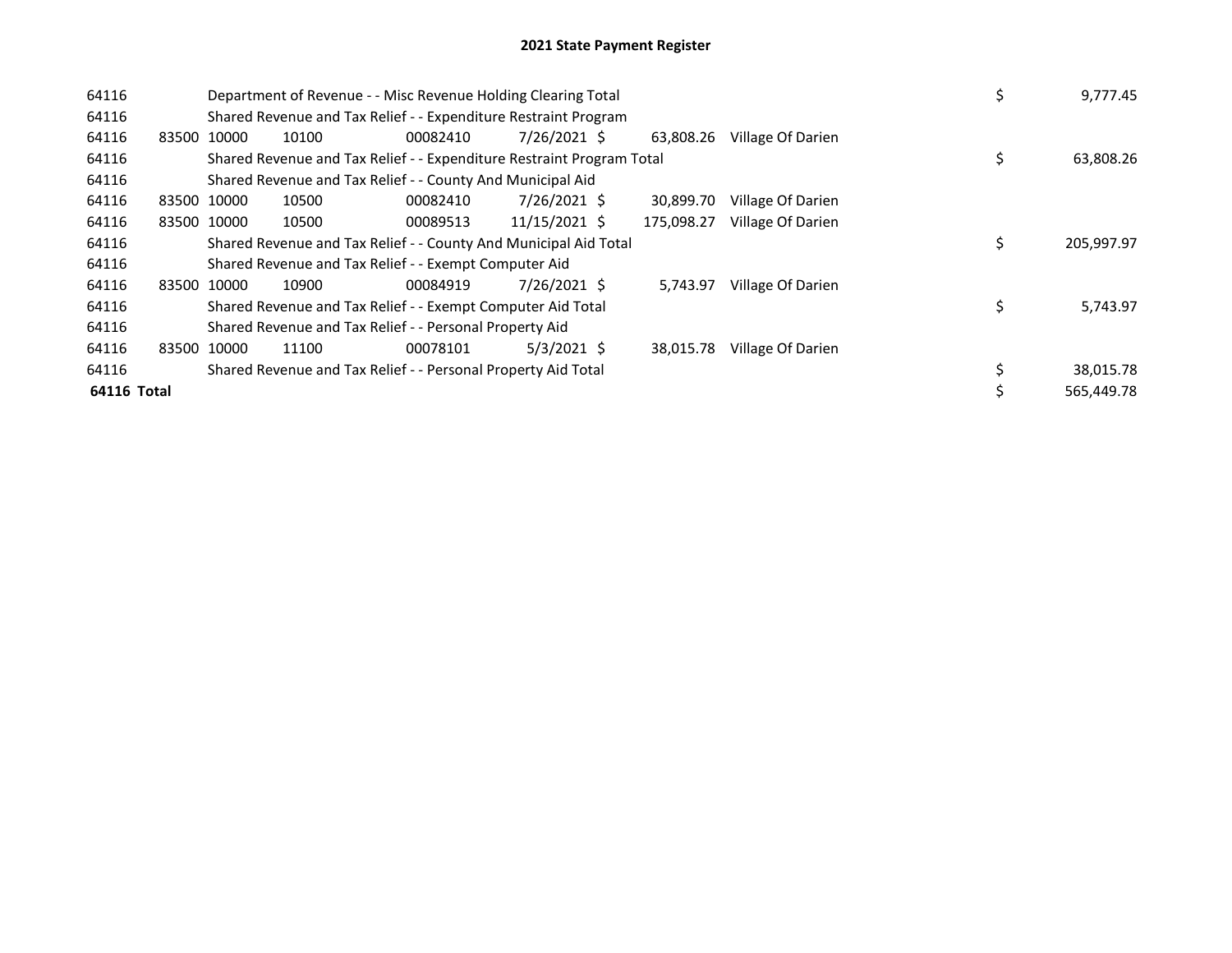| 64121 |             |             | Dept of Safety & Prof Services - - Fire Dues Distribution          |          |                |  |                                 |    |            |
|-------|-------------|-------------|--------------------------------------------------------------------|----------|----------------|--|---------------------------------|----|------------|
| 64121 |             | 16500 10000 | 22500                                                              | 00041847 | 7/15/2021 \$   |  | 17,570.90 Village Of East Troy  |    |            |
| 64121 |             |             | Dept of Safety & Prof Services - - Fire Dues Distribution Total    |          |                |  |                                 | \$ | 17,570.90  |
| 64121 |             |             | Dept of Natural Resources - - Aids In Lieu Of Taxes - Gener        |          |                |  |                                 |    |            |
| 64121 |             | 37000 10000 | 50300                                                              | 00461234 | $2/1/2021$ \$  |  | 1,596.83 Village Of East Troy   |    |            |
| 64121 |             |             | Dept of Natural Resources - - Aids In Lieu Of Taxes - Gener Total  |          |                |  |                                 | \$ | 1,596.83   |
| 64121 |             |             | Dept of Natural Resources - - Fin Asst For Responsible Units       |          |                |  |                                 |    |            |
| 64121 |             | 37000 27400 | 67000                                                              | 00483115 | $5/21/2021$ \$ |  | 6,941.56 Village Of East Troy   |    |            |
| 64121 |             |             | Dept of Natural Resources - - Fin Asst For Responsible Units Total |          |                |  |                                 | \$ | 6,941.56   |
| 64121 |             |             | WI Dept of Transportation - - Trns Aids To Mnc.-Sf                 |          |                |  |                                 |    |            |
| 64121 |             | 39500 21100 | 19100                                                              | 00633313 | $1/4/2021$ \$  |  | 45,930.08 Village Of East Troy  |    |            |
| 64121 |             | 39500 21100 | 19100                                                              | 00668920 | $4/5/2021$ \$  |  | 45,930.08 Village Of East Troy  |    |            |
| 64121 |             | 39500 21100 | 19100                                                              | 00712408 | $7/6/2021$ \$  |  | 45,930.08 Village Of East Troy  |    |            |
| 64121 |             | 39500 21100 | 19100                                                              | 00752967 | 10/4/2021 \$   |  | 45,930.08 Village Of East Troy  |    |            |
| 64121 |             |             | WI Dept of Transportation - - Trns Aids To Mnc.-Sf Total           |          |                |  |                                 | \$ | 183,720.32 |
| 64121 |             |             | WI Dept of Transportation - - Aero Assistance Sfd                  |          |                |  |                                 |    |            |
| 64121 |             | 39500 21100 | 26400                                                              | 00748185 | 9/20/2021 \$   |  | 14,115.15 Village Of East Troy  |    |            |
| 64121 |             |             | WI Dept of Transportation - - Aero Assistance Sfd Total            |          |                |  |                                 | \$ | 14,115.15  |
| 64121 |             |             | WI Dept of Transportation - - Aero Assistance Lfd                  |          |                |  |                                 |    |            |
| 64121 |             | 39500 21100 | 27400                                                              | 00748185 | 9/20/2021 \$   |  | 3,528.78 Village Of East Troy   |    |            |
| 64121 |             |             | WI Dept of Transportation - - Aero Assistance Lfd Total            |          |                |  |                                 | \$ | 3,528.78   |
| 64121 |             |             | WI Dept of Transportation - - Loc Rd Imp Prg St Fd                 |          |                |  |                                 |    |            |
| 64121 |             | 39500 21100 | 27800                                                              | 00637792 | $1/11/2021$ \$ |  | 45,864.37 Village Of East Troy  |    |            |
| 64121 |             |             | WI Dept of Transportation - - Loc Rd Imp Prg St Fd Total           |          |                |  |                                 | \$ | 45,864.37  |
| 64121 |             |             | Department of Justice - - Officer training reimbursement           |          |                |  |                                 |    |            |
| 64121 |             | 45500 10000 | 21400                                                              | 00105013 | 11/15/2021 \$  |  | 1,440.00 Village Of East Troy   |    |            |
| 64121 |             |             | Department of Justice - - Officer training reimbursement Total     |          |                |  |                                 | \$ | 1,440.00   |
| 64121 |             |             | Department of Revenue - - Gifts And Grants                         |          |                |  |                                 |    |            |
| 64121 |             | 56600 10000 | 12100                                                              | 00207705 | $6/25/2021$ \$ |  | 225,717.74 Village Of East Troy |    |            |
| 64121 |             |             | Department of Revenue - - Gifts And Grants Total                   |          |                |  |                                 | \$ | 225,717.74 |
| 64121 |             |             | Department of Revenue - - Misc Revenue Holding Clearing            |          |                |  |                                 |    |            |
| 64121 |             | 56600 10000 | 99500                                                              | 00189033 | $1/8/2021$ \$  |  | 1,764.24 Village Of East Troy   |    |            |
| 64121 |             | 56600 10000 | 99500                                                              | 00191101 | $2/5/2021$ \$  |  | 216.83 Village Of East Troy     |    |            |
| 64121 |             | 56600 10000 | 99500                                                              | 00193734 | $3/5/2021$ \$  |  | 2,383.24 Village Of East Troy   |    |            |
| 64121 |             | 56600 10000 | 99500                                                              | 00198018 | $4/7/2021$ \$  |  | 4,812.20 Village Of East Troy   |    |            |
| 64121 |             | 56600 10000 | 99500                                                              | 00201366 | $5/7/2021$ \$  |  | 2,691.68 Village Of East Troy   |    |            |
| 64121 | 56600 10000 |             | 99500                                                              | 00204594 | $6/7/2021$ \$  |  | 2,804.89 Village Of East Troy   |    |            |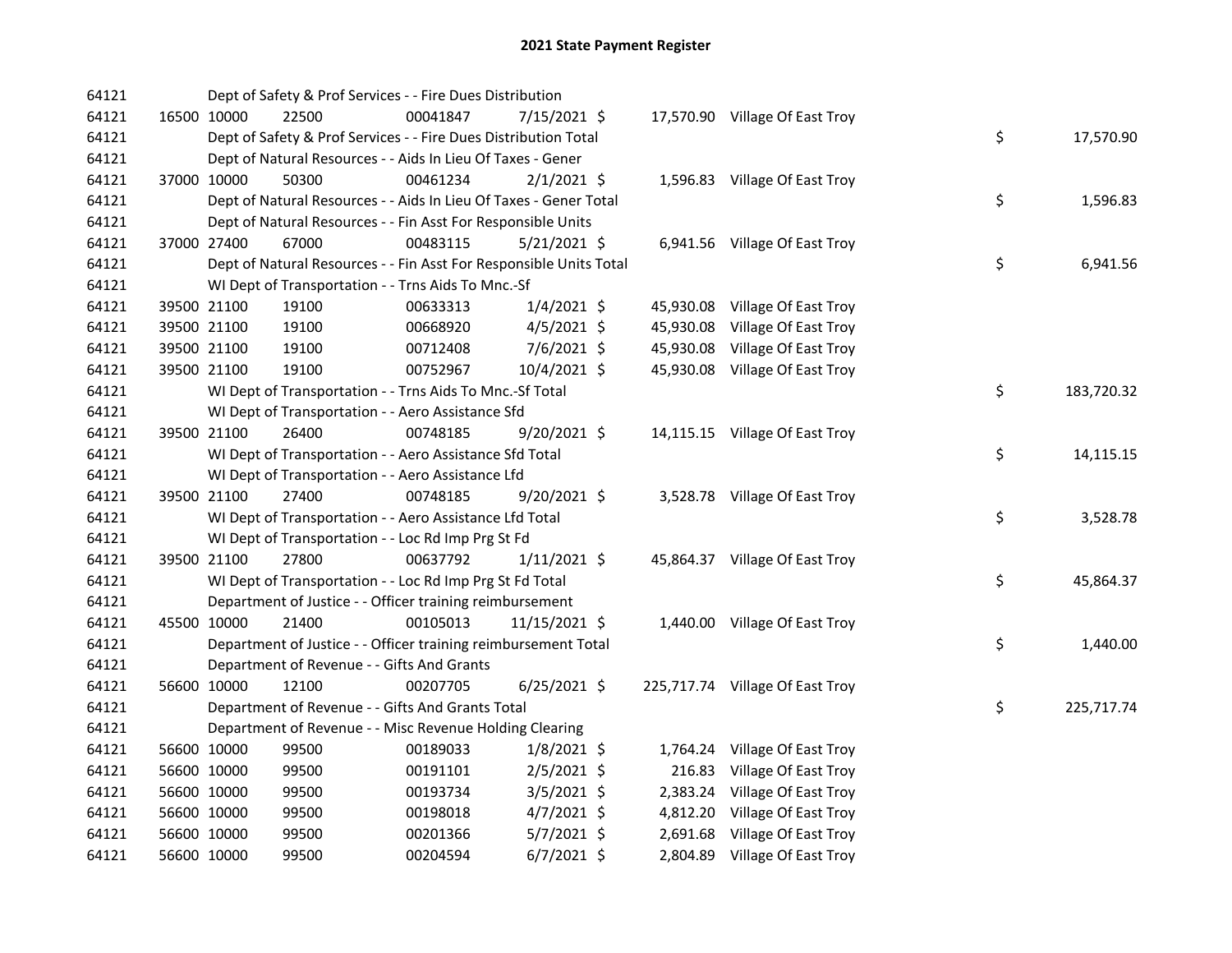| 64121       | 56600 10000 | 99500                                                                         | 00204847 | $6/7/2021$ \$  |          | 39.00 Village Of East Troy      |    |            |
|-------------|-------------|-------------------------------------------------------------------------------|----------|----------------|----------|---------------------------------|----|------------|
| 64121       | 56600 10000 | 99500                                                                         | 00209161 | 7/8/2021 \$    | 2,985.96 | Village Of East Troy            |    |            |
| 64121       | 56600 10000 | 99500                                                                         | 00211900 | $8/6/2021$ \$  |          | 2,034.55 Village Of East Troy   |    |            |
| 64121       | 56600 10000 | 99500                                                                         | 00214521 | $9/8/2021$ \$  |          | 2,021.80 Village Of East Troy   |    |            |
| 64121       | 56600 10000 | 99500                                                                         | 00216771 | 10/7/2021 \$   | 1,008.96 | Village Of East Troy            |    |            |
| 64121       | 56600 10000 | 99500                                                                         | 00219359 | 11/5/2021 \$   | 1,020.54 | Village Of East Troy            |    |            |
| 64121       | 56600 10000 | 99500                                                                         | 00221512 | 12/7/2021 \$   |          | 748.35 Village Of East Troy     |    |            |
| 64121       |             | Department of Revenue - - Misc Revenue Holding Clearing Total                 |          |                |          |                                 | \$ | 24,532.24  |
| 64121       |             | Shared Revenue and Tax Relief - - Expenditure Restraint Program               |          |                |          |                                 |    |            |
| 64121       | 83500 10000 | 10100                                                                         | 00082411 | 7/26/2021 \$   |          | 42,200.28 Village Of East Troy  |    |            |
| 64121       |             | Shared Revenue and Tax Relief - - Expenditure Restraint Program Total         |          |                |          |                                 | \$ | 42,200.28  |
| 64121       |             | Shared Revenue and Tax Relief - - County And Municipal Aid                    |          |                |          |                                 |    |            |
| 64121       | 83500 10000 | 10500                                                                         | 00082411 | 7/26/2021 \$   |          | 46,642.21 Village Of East Troy  |    |            |
| 64121       | 83500 10000 | 10500                                                                         | 00089514 | 11/15/2021 \$  |          | 264,305.83 Village Of East Troy |    |            |
| 64121       |             | Shared Revenue and Tax Relief - - County And Municipal Aid Total              |          |                |          |                                 | \$ | 310,948.04 |
| 64121       |             | Shared Revenue and Tax Relief - - Exempt Computer Aid                         |          |                |          |                                 |    |            |
| 64121       | 83500 10000 | 10900                                                                         | 00084920 | 7/26/2021 \$   |          | 4,087.40 Village Of East Troy   |    |            |
| 64121       | 83500 10000 | 10900                                                                         | 00085958 | 7/26/2021 \$   |          | 1,730.12 Village Of East Troy   |    |            |
| 64121       |             | Shared Revenue and Tax Relief - - Exempt Computer Aid Total                   |          |                |          |                                 | \$ | 5,817.52   |
| 64121       |             | Shared Revenue and Tax Relief - - Utility Aid                                 |          |                |          |                                 |    |            |
| 64121       | 83500 10000 | 11000                                                                         | 00082411 | 7/26/2021 \$   |          | 938.34 Village Of East Troy     |    |            |
| 64121       | 83500 10000 | 11000                                                                         | 00089514 | 11/15/2021 \$  |          | 5,437.32 Village Of East Troy   |    |            |
| 64121       |             | Shared Revenue and Tax Relief - - Utility Aid Total                           |          |                |          |                                 | \$ | 6,375.66   |
| 64121       |             | Shared Revenue and Tax Relief - - Personal Property Aid                       |          |                |          |                                 |    |            |
| 64121       | 83500 10000 | 11100                                                                         | 00078102 | $5/3/2021$ \$  |          | 6,514.68 Village Of East Troy   |    |            |
| 64121       | 83500 10000 | 11100                                                                         | 00079040 | $5/3/2021$ \$  |          | 14,297.00 Village Of East Troy  |    |            |
| 64121       |             | Shared Revenue and Tax Relief - - Personal Property Aid Total                 |          |                |          |                                 | \$ | 20,811.68  |
| 64121       |             | Shared Revenue and Tax Relief - - State Aid; Video Service Provider Fee       |          |                |          |                                 |    |            |
| 64121       | 83500 10000 | 11200                                                                         | 00083206 | 7/26/2021 \$   |          | 10,436.70 Village Of East Troy  |    |            |
| 64121       |             | Shared Revenue and Tax Relief - - State Aid; Video Service Provider Fee Total |          |                |          |                                 | \$ | 10,436.70  |
| 64121       |             | Shared Revenue and Tax Relief - - Lottery & Gaming Credit                     |          |                |          |                                 |    |            |
| 64121       | 83500 52100 | 36300                                                                         | 00074461 | $3/22/2021$ \$ |          | 9,717.72 Village Of East Troy   |    |            |
| 64121       |             | Shared Revenue and Tax Relief - - Lottery & Gaming Credit Total               |          |                |          |                                 | \$ | 9,717.72   |
| 64121 Total |             |                                                                               |          |                |          |                                 | \$ | 931,335.49 |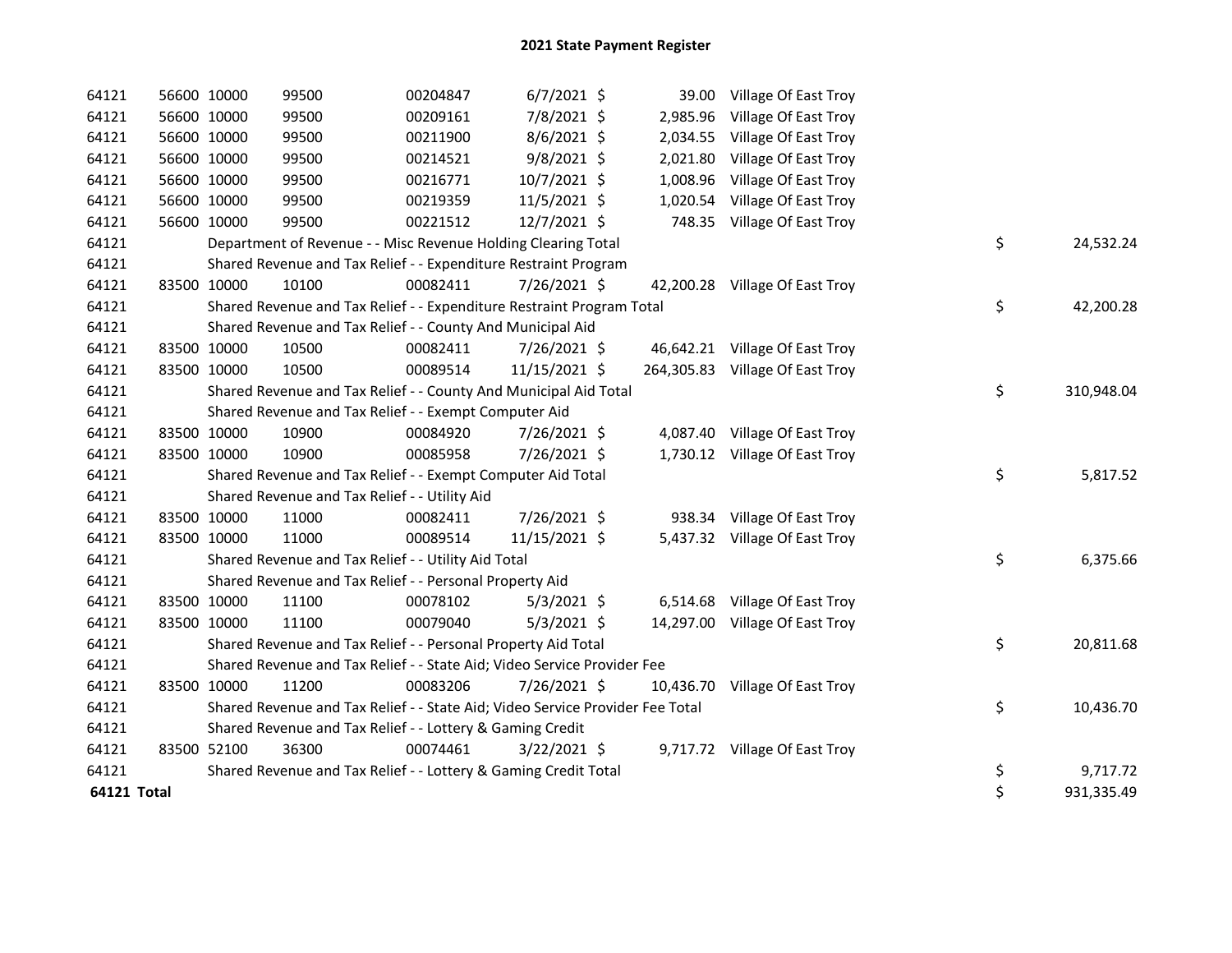| 64126 |             | Dept of Safety & Prof Services - - Fire Dues Distribution          |          |                |            |                               |    |            |
|-------|-------------|--------------------------------------------------------------------|----------|----------------|------------|-------------------------------|----|------------|
| 64126 | 16500 10000 | 22500                                                              | 00041849 | 7/16/2021 \$   |            | 42,090.61 Village Of Fontana  |    |            |
| 64126 |             | Dept of Safety & Prof Services - - Fire Dues Distribution Total    |          |                |            |                               | \$ | 42,090.61  |
| 64126 |             | Dept of Natural Resources - - Fin Asst For Responsible Units       |          |                |            |                               |    |            |
| 64126 | 37000 27400 | 67000                                                              | 00483619 | 5/21/2021 \$   |            | 16,914.45 Village Of Fontana  |    |            |
| 64126 |             | Dept of Natural Resources - - Fin Asst For Responsible Units Total |          |                |            |                               | \$ | 16,914.45  |
| 64126 |             | WI Dept of Transportation - - Trns Aids To Mnc.-Sf                 |          |                |            |                               |    |            |
| 64126 | 39500 21100 | 19100                                                              | 00633314 | $1/4/2021$ \$  |            | 124,155.85 Village Of Fontana |    |            |
| 64126 | 39500 21100 | 19100                                                              | 00668921 | $4/5/2021$ \$  | 124,155.85 | Village Of Fontana            |    |            |
| 64126 | 39500 21100 | 19100                                                              | 00712409 | $7/6/2021$ \$  | 124,155.85 | Village Of Fontana            |    |            |
| 64126 | 39500 21100 | 19100                                                              | 00752968 | 10/4/2021 \$   |            | 124,155.88 Village Of Fontana |    |            |
| 64126 |             | WI Dept of Transportation - - Trns Aids To Mnc.-Sf Total           |          |                |            |                               | \$ | 496,623.43 |
| 64126 |             | Department of Justice - - Officer training reimbursement           |          |                |            |                               |    |            |
| 64126 | 45500 10000 | 21400                                                              | 00105264 | 11/16/2021 \$  |            | 1,120.00 Village Of Fontana   |    |            |
| 64126 |             | Department of Justice - - Officer training reimbursement Total     |          |                |            |                               | \$ | 1,120.00   |
| 64126 |             | Department of Justice - - Federal Aid; Victim Comp                 |          |                |            |                               |    |            |
| 64126 | 45500 10000 | 54100                                                              | 00102757 | $9/15/2021$ \$ |            | 1,519.65 Village Of Fontana   |    |            |
| 64126 |             | Department of Justice - - Federal Aid; Victim Comp Total           |          |                |            |                               | \$ | 1,519.65   |
| 64126 |             | Department of Revenue - - Gifts And Grants                         |          |                |            |                               |    |            |
| 64126 | 56600 10000 | 12100                                                              | 00207706 | $6/25/2021$ \$ |            | 91,113.98 Village Of Fontana  |    |            |
| 64126 |             | Department of Revenue - - Gifts And Grants Total                   |          |                |            |                               | \$ | 91,113.98  |
| 64126 |             | Department of Revenue - - Misc Revenue Holding Clearing            |          |                |            |                               |    |            |
| 64126 | 56600 10000 | 99500                                                              | 00192980 | $3/1/2021$ \$  | 970.95     | Village Of Fontana            |    |            |
| 64126 | 56600 10000 | 99500                                                              | 00195207 | 3/15/2021 \$   | 733.00     | Village Of Fontana            |    |            |
| 64126 | 56600 10000 | 99500                                                              | 00196005 | 3/22/2021 \$   | 514.00     | Village Of Fontana            |    |            |
| 64126 | 56600 10000 | 99500                                                              | 00203837 | $6/1/2021$ \$  | 248.00     | Village Of Fontana            |    |            |
| 64126 | 56600 10000 | 99500                                                              | 00214039 | $9/7/2021$ \$  | 294.00     | Village Of Fontana            |    |            |
| 64126 |             | Department of Revenue - - Misc Revenue Holding Clearing Total      |          |                |            |                               | \$ | 2,759.95   |
| 64126 |             | Shared Revenue and Tax Relief - - County And Municipal Aid         |          |                |            |                               |    |            |
| 64126 | 83500 10000 | 10500                                                              | 00082412 | 7/26/2021 \$   |            | 3,230.28 Village Of Fontana   |    |            |
| 64126 | 83500 10000 | 10500                                                              | 00089515 | 11/15/2021 \$  |            | 18,304.94 Village Of Fontana  |    |            |
| 64126 |             | Shared Revenue and Tax Relief - - County And Municipal Aid Total   |          |                |            |                               | \$ | 21,535.22  |
| 64126 |             | Shared Revenue and Tax Relief - - Exempt Computer Aid              |          |                |            |                               |    |            |
| 64126 | 83500 10000 | 10900                                                              | 00084921 | 7/26/2021 \$   |            | 200.58 Village Of Fontana     |    |            |
| 64126 | 83500 10000 | 10900                                                              | 00085959 | 7/26/2021 \$   |            | 1,134.02 Village Of Fontana   |    |            |
| 64126 |             | Shared Revenue and Tax Relief - - Exempt Computer Aid Total        |          |                |            |                               | \$ | 1,334.60   |
| 64126 |             | Shared Revenue and Tax Relief - - Personal Property Aid            |          |                |            |                               |    |            |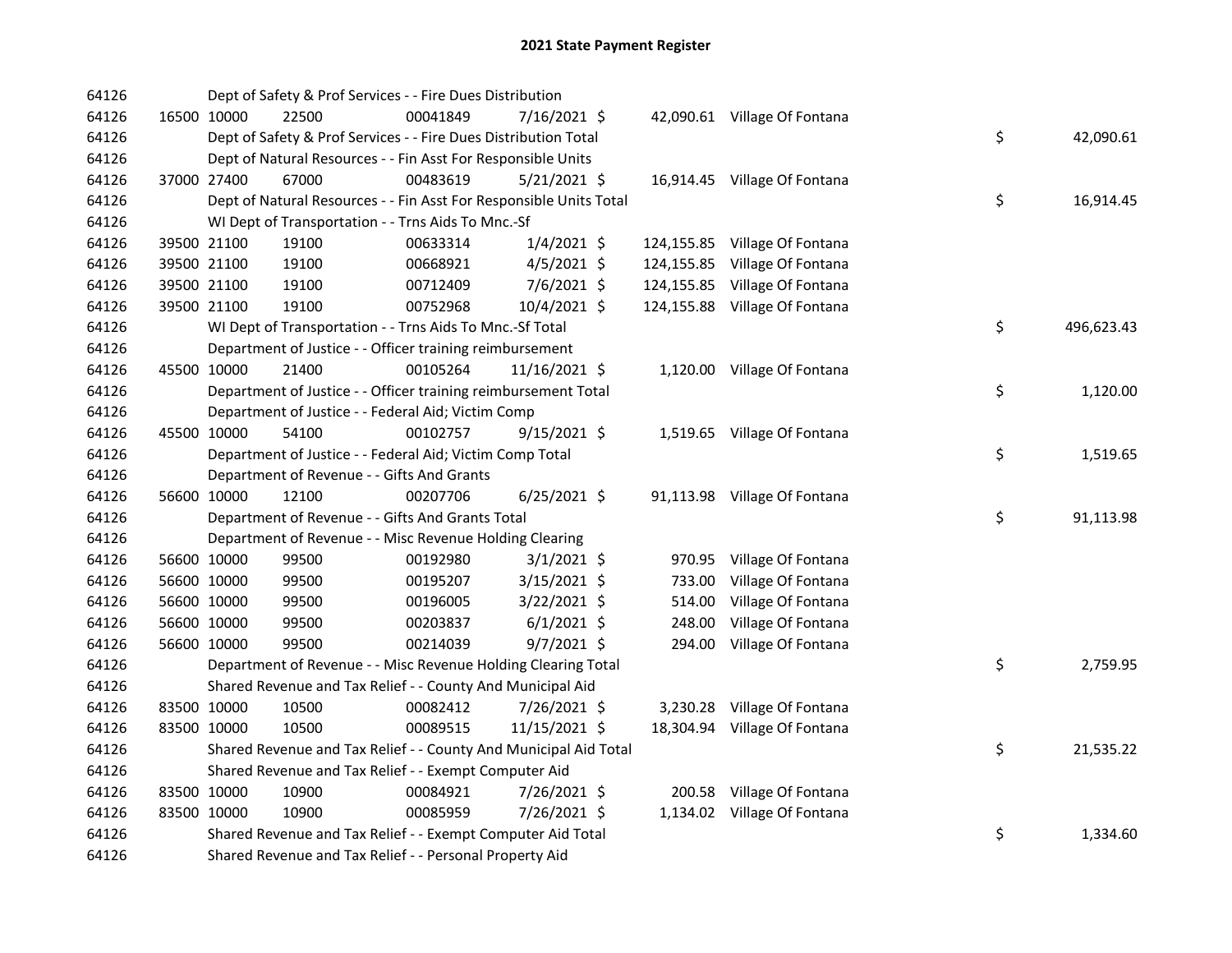| 64126       | 83500 10000 | 11100                                                                         | 00079041 | 5/3/2021 \$  | 20,009.96 | Village Of Fontana |            |
|-------------|-------------|-------------------------------------------------------------------------------|----------|--------------|-----------|--------------------|------------|
| 64126       |             | Shared Revenue and Tax Relief - - Personal Property Aid Total                 |          |              |           |                    | 20,009.96  |
| 64126       |             | Shared Revenue and Tax Relief - - State Aid; Video Service Provider Fee       |          |              |           |                    |            |
| 64126       | 83500 10000 | 11200                                                                         | 00083207 | 7/26/2021 \$ | 18.511.30 | Village Of Fontana |            |
| 64126       |             | Shared Revenue and Tax Relief - - State Aid; Video Service Provider Fee Total |          |              |           |                    | 18.511.30  |
| 64126 Total |             |                                                                               |          |              |           |                    | 713,533.15 |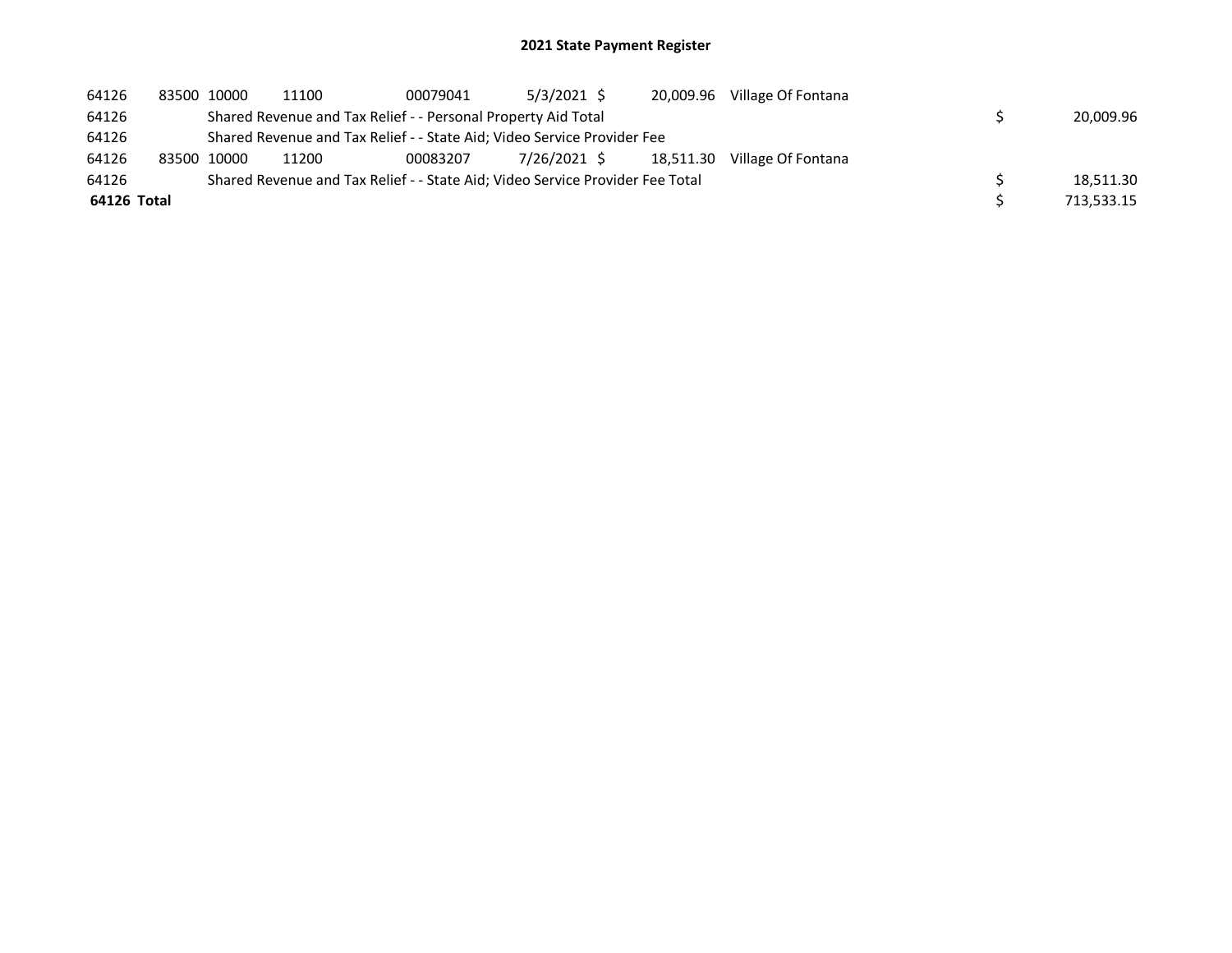| 64131              |             | Dept of Safety & Prof Services - - Fire Dues Distribution                     |          |                |  |                                  |    |            |
|--------------------|-------------|-------------------------------------------------------------------------------|----------|----------------|--|----------------------------------|----|------------|
| 64131              | 16500 10000 | 22500                                                                         | 00041851 | $7/16/2021$ \$ |  | 9,633.58 VILLAGE OF GENOA CITY   |    |            |
| 64131              |             | Dept of Safety & Prof Services - - Fire Dues Distribution Total               |          |                |  |                                  | \$ | 9,633.58   |
| 64131              |             | Dept of Natural Resources - - Fin Asst For Responsible Units                  |          |                |  |                                  |    |            |
| 64131              | 37000 27400 | 67000                                                                         | 00483546 | $5/21/2021$ \$ |  | 5,697.32 VILLAGE OF GENOA CITY   |    |            |
| 64131              |             | Dept of Natural Resources - - Fin Asst For Responsible Units Total            |          |                |  |                                  | \$ | 5,697.32   |
| 64131              |             | WI Dept of Transportation - - Trns Aids To Mnc.-Sf                            |          |                |  |                                  |    |            |
| 64131              | 39500 21100 | 19100                                                                         | 00633315 | $1/4/2021$ \$  |  | 51,536.34 VILLAGE OF GENOA CITY  |    |            |
| 64131              | 39500 21100 | 19100                                                                         | 00668922 | $4/5/2021$ \$  |  | 51,536.34 VILLAGE OF GENOA CITY  |    |            |
| 64131              | 39500 21100 | 19100                                                                         | 00712410 | 7/6/2021 \$    |  | 51,536.34 VILLAGE OF GENOA CITY  |    |            |
| 64131              | 39500 21100 | 19100                                                                         | 00752969 | $10/4/2021$ \$ |  | 51,536.36 VILLAGE OF GENOA CITY  |    |            |
| 64131              |             | WI Dept of Transportation - - Trns Aids To Mnc.-Sf Total                      |          |                |  |                                  | \$ | 206,145.38 |
| 64131              |             | Department of Revenue - - Gifts And Grants                                    |          |                |  |                                  |    |            |
| 64131              | 56600 10000 | 12100                                                                         | 00207707 | $6/25/2021$ \$ |  | 156,217.82 VILLAGE OF GENOA CITY |    |            |
| 64131              |             | Department of Revenue - - Gifts And Grants Total                              |          |                |  |                                  | \$ | 156,217.82 |
| 64131              |             | Shared Revenue and Tax Relief - - County And Municipal Aid                    |          |                |  |                                  |    |            |
| 64131              | 83500 10000 | 10500                                                                         | 00082413 | 7/26/2021 \$   |  | 10,586.12 VILLAGE OF GENOA CITY  |    |            |
| 64131              | 83500 10000 | 10500                                                                         | 00089516 | 11/15/2021 \$  |  | 59,987.98 VILLAGE OF GENOA CITY  |    |            |
| 64131              |             | Shared Revenue and Tax Relief - - County And Municipal Aid Total              |          |                |  |                                  | \$ | 70,574.10  |
| 64131              |             | Shared Revenue and Tax Relief - - Exempt Computer Aid                         |          |                |  |                                  |    |            |
| 64131              | 83500 10000 | 10900                                                                         | 00084922 | 7/26/2021 \$   |  | 999.76 VILLAGE OF GENOA CITY     |    |            |
| 64131              |             | Shared Revenue and Tax Relief - - Exempt Computer Aid Total                   |          |                |  |                                  | \$ | 999.76     |
| 64131              |             | Shared Revenue and Tax Relief - - Personal Property Aid                       |          |                |  |                                  |    |            |
| 64131              | 83500 10000 | 11100                                                                         | 00078103 | $5/3/2021$ \$  |  | 8,976.16 VILLAGE OF GENOA CITY   |    |            |
| 64131              |             | Shared Revenue and Tax Relief - - Personal Property Aid Total                 |          |                |  |                                  | \$ | 8,976.16   |
| 64131              |             | Shared Revenue and Tax Relief - - State Aid; Video Service Provider Fee       |          |                |  |                                  |    |            |
| 64131              | 83500 10000 | 11200                                                                         | 00083208 | 7/26/2021 \$   |  | 7,807.45 VILLAGE OF GENOA CITY   |    |            |
| 64131              |             | Shared Revenue and Tax Relief - - State Aid; Video Service Provider Fee Total |          |                |  |                                  | \$ | 7,807.45   |
| <b>64131 Total</b> |             |                                                                               |          |                |  |                                  | \$ | 466,051.57 |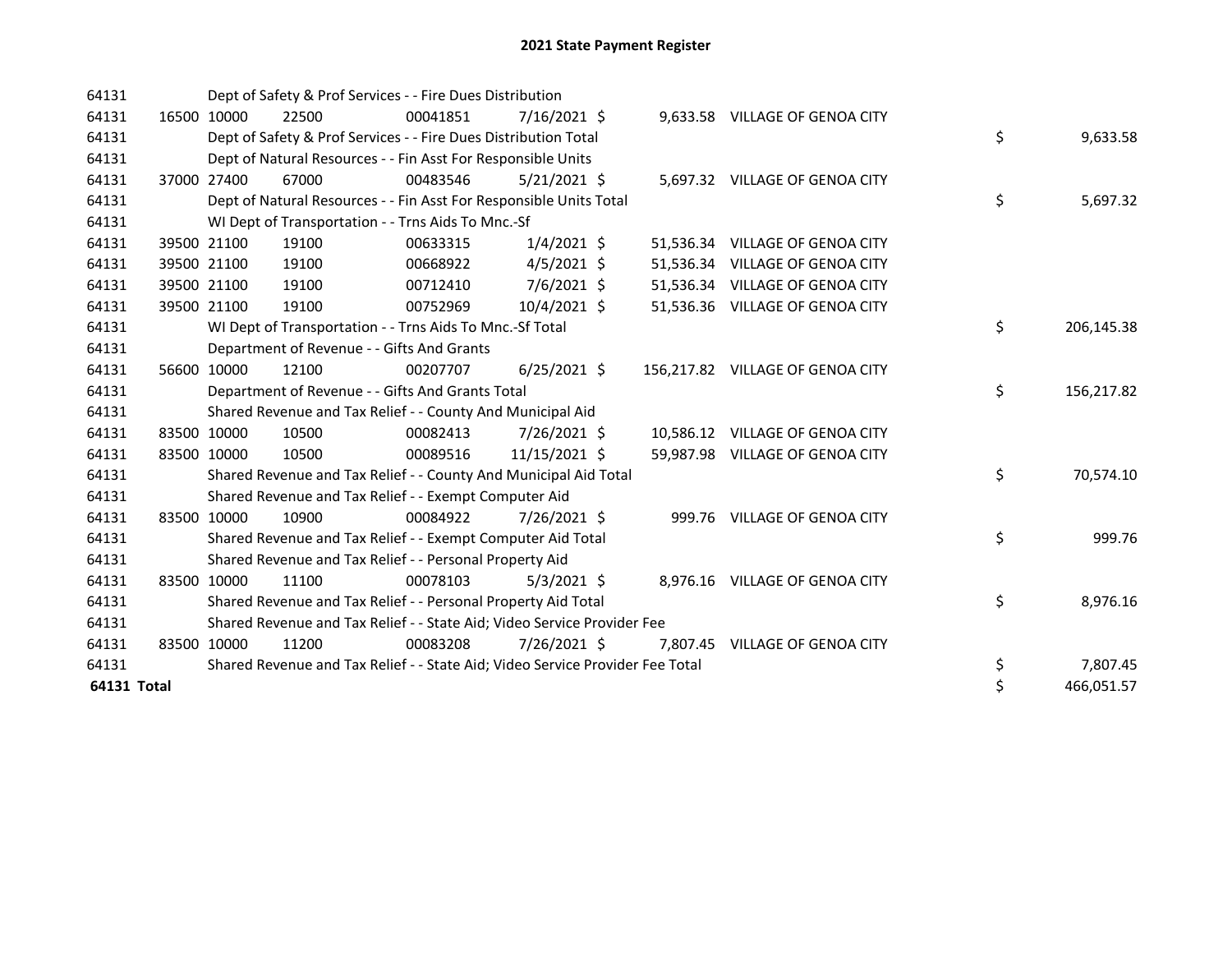| 64153 |             | Dept of Natural Resources - - Gen Program Ops-State Funds          |          |                |          |                                 |    |            |
|-------|-------------|--------------------------------------------------------------------|----------|----------------|----------|---------------------------------|----|------------|
| 64153 | 37000 21200 | 16100                                                              | 00455735 | $1/13/2021$ \$ |          | 150.66 Village Of Mukwonago     |    |            |
| 64153 | 37000 21200 | 16100                                                              | 00472458 | $4/13/2021$ \$ |          | 100.59 Village Of Mukwonago     |    |            |
| 64153 | 37000 21200 | 16100                                                              | 00496161 | 7/8/2021 \$    |          | 122.43 Village Of Mukwonago     |    |            |
| 64153 | 37000 21200 | 16100                                                              | 00512867 | 10/8/2021 \$   |          | 144.27 Village Of Mukwonago     |    |            |
| 64153 |             | Dept of Natural Resources - - Gen Program Ops-State Funds Total    |          |                |          |                                 | \$ | 517.95     |
| 64153 |             | Dept of Natural Resources - - Resaids - Fire Suppress Grant        |          |                |          |                                 |    |            |
| 64153 | 37000 21200 | 54500                                                              | 00464355 | $2/26/2021$ \$ |          | 5,325.00 Village Of Mukwonago   |    |            |
| 64153 |             | Dept of Natural Resources - - Resaids - Fire Suppress Grant Total  |          |                |          |                                 | \$ | 5,325.00   |
| 64153 |             | Dept of Natural Resources - - Resaids - Urban Forestry Grant       |          |                |          |                                 |    |            |
| 64153 | 37000 21200 | 58700                                                              | 00526617 | 12/29/2021 \$  |          | 4,906.10 Village Of Mukwonago   |    |            |
| 64153 |             | Dept of Natural Resources - - Resaids - Urban Forestry Grant Total |          |                |          |                                 | \$ | 4,906.10   |
| 64153 |             | Dept of Natural Resources - - Land Acquisition                     |          |                |          |                                 |    |            |
| 64153 | 37000 36300 | <b>TA100</b>                                                       | 00468682 | 3/16/2021 \$   |          | 45,277.58 Village Of Mukwonago  |    |            |
| 64153 |             | Dept of Natural Resources - - Land Acquisition Total               |          |                |          |                                 | \$ | 45,277.58  |
| 64153 |             | Dept of Natural Resources - - Urban Nonpoint Source Cost-Sha       |          |                |          |                                 |    |            |
| 64153 | 37000 36300 | <b>TH100</b>                                                       | 00492309 | 7/14/2021 \$   |          | 150,000.00 Village Of Mukwonago |    |            |
| 64153 |             | Dept of Natural Resources - - Urban Nonpoint Source Cost-Sha Total |          |                |          |                                 | \$ | 150,000.00 |
| 64153 |             | WI Dept of Transportation - - Hwy Sfty Loc Aid Ffd                 |          |                |          |                                 |    |            |
| 64153 | 39500 21100 | 18500                                                              | 00654335 | $2/17/2021$ \$ | 617.80   | Village Of Mukwonago            |    |            |
| 64153 | 39500 21100 | 18500                                                              | 00667166 | $3/22/2021$ \$ | 1,452.09 | Village Of Mukwonago            |    |            |
| 64153 | 39500 21100 | 18500                                                              | 00694778 | $5/18/2021$ \$ | 598.66   | Village Of Mukwonago            |    |            |
| 64153 | 39500 21100 | 18500                                                              | 00694783 | 5/18/2021 \$   | 920.16   | Village Of Mukwonago            |    |            |
| 64153 | 39500 21100 | 18500                                                              | 00715748 | $7/1/2021$ \$  |          | 3,204.56 Village Of Mukwonago   |    |            |
| 64153 | 39500 21100 | 18500                                                              | 00741011 | $9/1/2021$ \$  |          | 1,171.36 Village Of Mukwonago   |    |            |
| 64153 | 39500 21100 | 18500                                                              | 00741012 | $9/1/2021$ \$  | 2,854.08 | Village Of Mukwonago            |    |            |
| 64153 | 39500 21100 | 18500                                                              | 00764453 | 10/21/2021 \$  |          | 206.92 Village Of Mukwonago     |    |            |
| 64153 |             | WI Dept of Transportation - - Hwy Sfty Loc Aid Ffd Total           |          |                |          |                                 | \$ | 11,025.63  |
| 64153 |             | Department of Justice - - Officer training reimbursement           |          |                |          |                                 |    |            |
| 64153 | 45500 10000 | 21400                                                              | 00105659 | 11/19/2021 \$  |          | 2,560.00 Village Of Mukwonago   |    |            |
| 64153 |             | Department of Justice - - Officer training reimbursement Total     |          |                |          |                                 | \$ | 2,560.00   |
| 64153 |             | Department of Military Affairs - - Next Generation 911             |          |                |          |                                 |    |            |
| 64153 | 46500 23900 | 36800                                                              | 00086508 | $1/6/2021$ \$  |          | 525.00 Village Of Mukwonago     |    |            |
| 64153 |             | Department of Military Affairs - - Next Generation 911 Total       |          |                |          |                                 | \$ | 525.00     |
| 64153 |             | Department of Revenue - - Misc Revenue Holding Clearing            |          |                |          |                                 |    |            |
| 64153 | 56600 10000 | 99500                                                              | 00192067 | $2/22/2021$ \$ |          | 75.00 Village Of Mukwonago      |    |            |
| 64153 | 56600 10000 | 99500                                                              | 00193035 | $3/1/2021$ \$  |          | 175.00 Village Of Mukwonago     |    |            |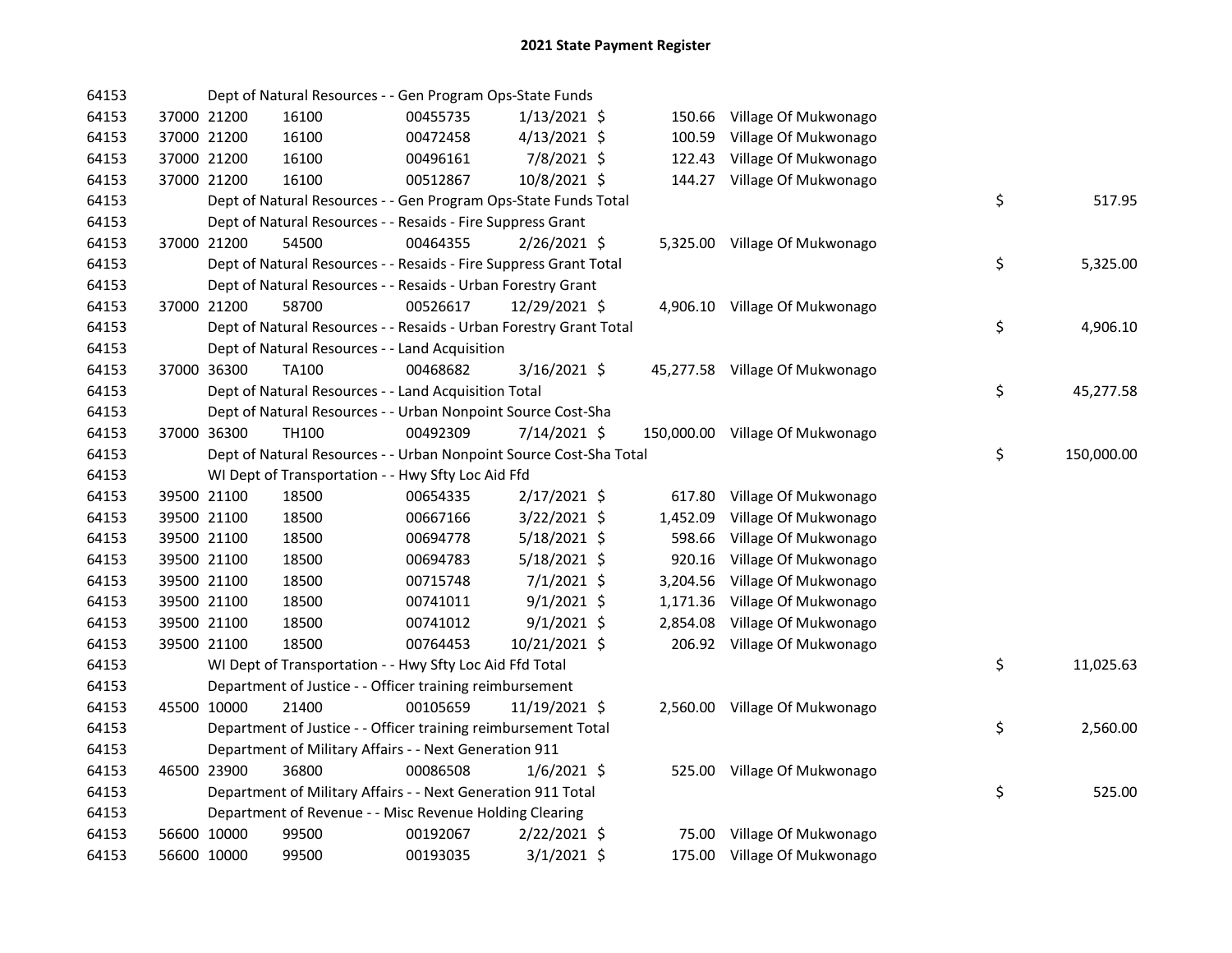| 64153 | 56600 10000 | 99500 | 00193036 | 3/1/2021 \$    | 9,833.88 | Village Of Mukwonago |
|-------|-------------|-------|----------|----------------|----------|----------------------|
| 64153 | 56600 10000 | 99500 | 00194383 | 3/8/2021 \$    | 125.00   | Village Of Mukwonago |
| 64153 | 56600 10000 | 99500 | 00194384 | 3/8/2021 \$    | 3,093.30 | Village Of Mukwonago |
| 64153 | 56600 10000 | 99500 | 00195249 | 3/15/2021 \$   | 65.00    | Village Of Mukwonago |
| 64153 | 56600 10000 | 99500 | 00195250 | 3/15/2021 \$   | 2,242.14 | Village Of Mukwonago |
| 64153 | 56600 10000 | 99500 | 00196037 | 3/22/2021 \$   | 3,692.92 | Village Of Mukwonago |
| 64153 | 56600 10000 | 99500 | 00196712 | 3/29/2021 \$   | 25.00    | Village Of Mukwonago |
| 64153 | 56600 10000 | 99500 | 00196713 | 3/29/2021 \$   | 3,135.60 | Village Of Mukwonago |
| 64153 | 56600 10000 | 99500 | 00197453 | 4/5/2021 \$    | 175.00   | Village Of Mukwonago |
| 64153 | 56600 10000 | 99500 | 00197454 | $4/5/2021$ \$  | 642.76   | Village Of Mukwonago |
| 64153 | 56600 10000 | 99500 | 00198635 | $4/12/2021$ \$ | 75.00    | Village Of Mukwonago |
| 64153 | 56600 10000 | 99500 | 00198636 | 4/12/2021 \$   | 823.02   | Village Of Mukwonago |
| 64153 | 56600 10000 | 99500 | 00199381 | 4/20/2021 \$   | 1,407.26 | Village Of Mukwonago |
| 64153 | 56600 10000 | 99500 | 00200023 | 4/26/2021 \$   | 2,205.27 | Village Of Mukwonago |
| 64153 | 56600 10000 | 99500 | 00200600 | 5/3/2021 \$    | 75.00    | Village Of Mukwonago |
| 64153 | 56600 10000 | 99500 | 00200601 | 5/3/2021 \$    | 825.96   | Village Of Mukwonago |
| 64153 | 56600 10000 | 99500 | 00201783 | 5/10/2021 \$   | 948.20   | Village Of Mukwonago |
| 64153 | 56600 10000 | 99500 | 00202437 | 5/17/2021 \$   | 794.40   | Village Of Mukwonago |
| 64153 | 56600 10000 | 99500 | 00203193 | 5/24/2021 \$   | 105.00   | Village Of Mukwonago |
| 64153 | 56600 10000 | 99500 | 00203194 | 5/24/2021 \$   | 1,613.87 | Village Of Mukwonago |
| 64153 | 56600 10000 | 99500 | 00203864 | $6/1/2021$ \$  | 105.00   | Village Of Mukwonago |
| 64153 | 56600 10000 | 99500 | 00203865 | $6/1/2021$ \$  | 1,165.70 | Village Of Mukwonago |
| 64153 | 56600 10000 | 99500 | 00205479 | $6/14/2021$ \$ | 50.00    | Village Of Mukwonago |
| 64153 | 56600 10000 | 99500 | 00205480 | $6/14/2021$ \$ | 620.00   | Village Of Mukwonago |
| 64153 | 56600 10000 | 99500 | 00205968 | $6/21/2021$ \$ | 100.00   | Village Of Mukwonago |
| 64153 | 56600 10000 | 99500 | 00205969 | $6/21/2021$ \$ | 98.80    | Village Of Mukwonago |
| 64153 | 56600 10000 | 99500 | 00208183 | $6/28/2021$ \$ | 25.00    | Village Of Mukwonago |
| 64153 | 56600 10000 | 99500 | 00208184 | 6/28/2021 \$   | 149.20   | Village Of Mukwonago |
| 64153 | 56600 10000 | 99500 | 00208605 | 7/6/2021 \$    | 222.80   | Village Of Mukwonago |
| 64153 | 56600 10000 | 99500 | 00210271 | 7/19/2021 \$   | 361.15   | Village Of Mukwonago |
| 64153 | 56600 10000 | 99500 | 00212248 | 8/9/2021 \$    | 25.00    | Village Of Mukwonago |
| 64153 | 56600 10000 | 99500 | 00212249 | 8/9/2021 \$    | 188.00   | Village Of Mukwonago |
| 64153 | 56600 10000 | 99500 | 00212729 | 8/16/2021 \$   | 298.40   | Village Of Mukwonago |
| 64153 | 56600 10000 | 99500 | 00213601 | 8/30/2021 \$   | 25.00    | Village Of Mukwonago |
| 64153 | 56600 10000 | 99500 | 00214046 | $9/7/2021$ \$  | 73.60    | Village Of Mukwonago |
| 64153 | 56600 10000 | 99500 | 00215719 | 9/27/2021 \$   | 45.96    | Village Of Mukwonago |
| 64153 | 56600 10000 | 99500 | 00220797 | 11/30/2021 \$  | 86.20    | Village Of Mukwonago |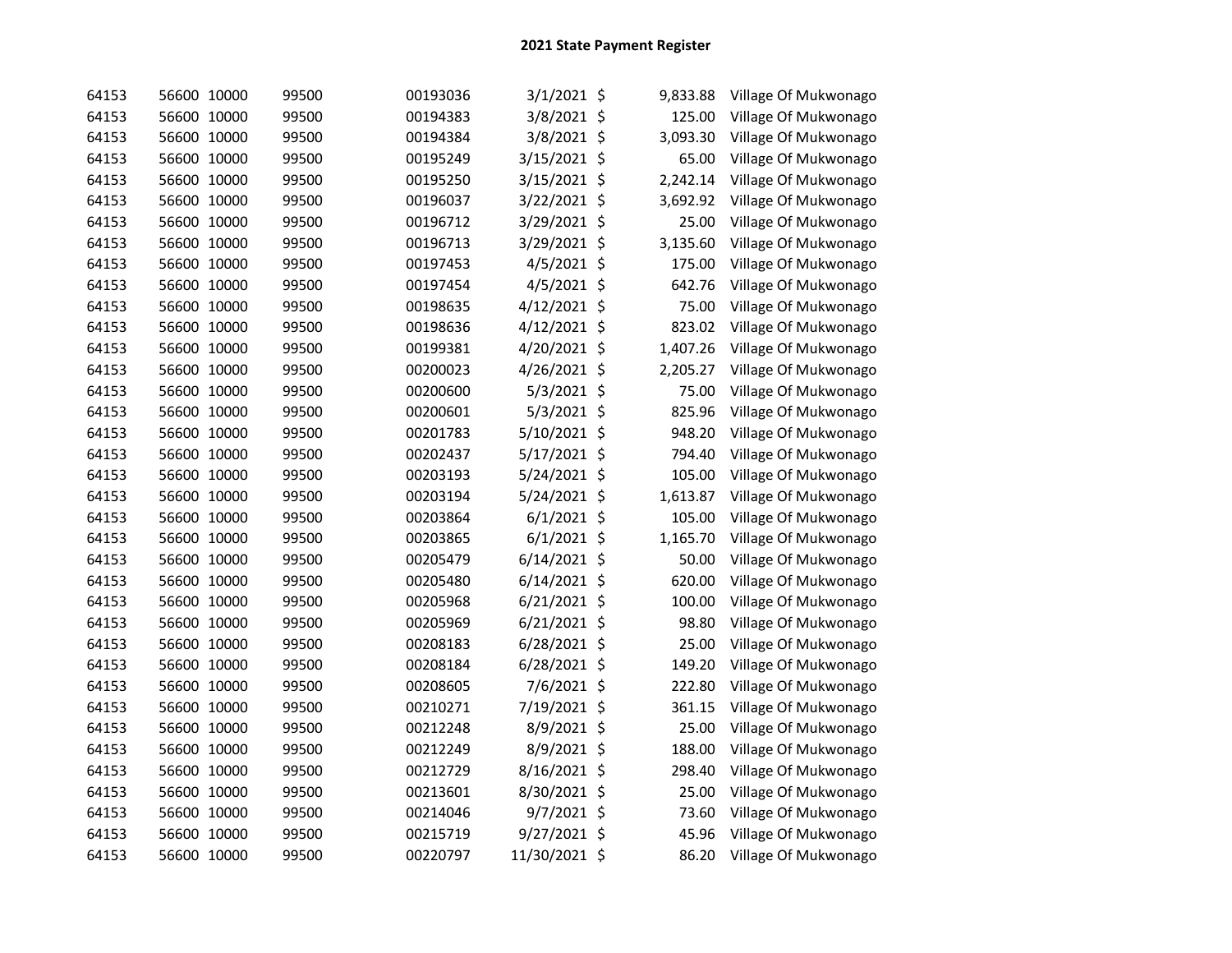| 64153       |       |             | Department of Revenue - - Misc Revenue Holding Clearing Total         |          |                |           |                      | \$ | 35,793.39  |
|-------------|-------|-------------|-----------------------------------------------------------------------|----------|----------------|-----------|----------------------|----|------------|
| 64153       |       |             | Shared Revenue and Tax Relief - - Exempt Computer Aid                 |          |                |           |                      |    |            |
| 64153       | 83500 | 10000       | 10900                                                                 | 00084923 | 7/26/2021 \$   | 59.24     | Village Of Mukwonago |    |            |
| 64153       |       |             | Shared Revenue and Tax Relief - - Exempt Computer Aid Total           |          |                |           |                      | \$ | 59.24      |
| 64153       |       |             | Shared Revenue and Tax Relief - - Personal Property Aid               |          |                |           |                      |    |            |
| 64153       | 83500 | 10000       | 11100                                                                 | 00078104 | $5/3/2021$ \$  | 60.31     | Village Of Mukwonago |    |            |
| 64153       |       |             | Shared Revenue and Tax Relief - - Personal Property Aid Total         |          |                |           |                      |    | 60.31      |
| 64153       |       |             | Shared Revenue and Tax Relief - - School Lvy Tx/First Dollar Cr       |          |                |           |                      |    |            |
| 64153       | 83500 | 10000       | 30200                                                                 | 00082754 | 7/26/2021 \$   | 38.699.86 | Village Of Mukwonago |    |            |
| 64153       |       | 83500 10000 | 30200                                                                 | 00086149 | 7/26/2021 \$   | 4.494.41  | Village Of Mukwonago |    |            |
| 64153       |       |             | Shared Revenue and Tax Relief - - School Lvy Tx/First Dollar Cr Total |          |                |           |                      | Ś  | 43,194.27  |
| 64153       |       |             | Shared Revenue and Tax Relief - - Lottery & Gaming Credit             |          |                |           |                      |    |            |
| 64153       | 83500 | 52100       | 36300                                                                 | 00074632 | $3/22/2021$ \$ | 7,587.00  | Village Of Mukwonago |    |            |
| 64153       |       |             | Shared Revenue and Tax Relief - - Lottery & Gaming Credit Total       |          |                |           |                      | \$ | 7,587.00   |
| 64153 Total |       |             |                                                                       |          |                |           |                      |    | 306.831.47 |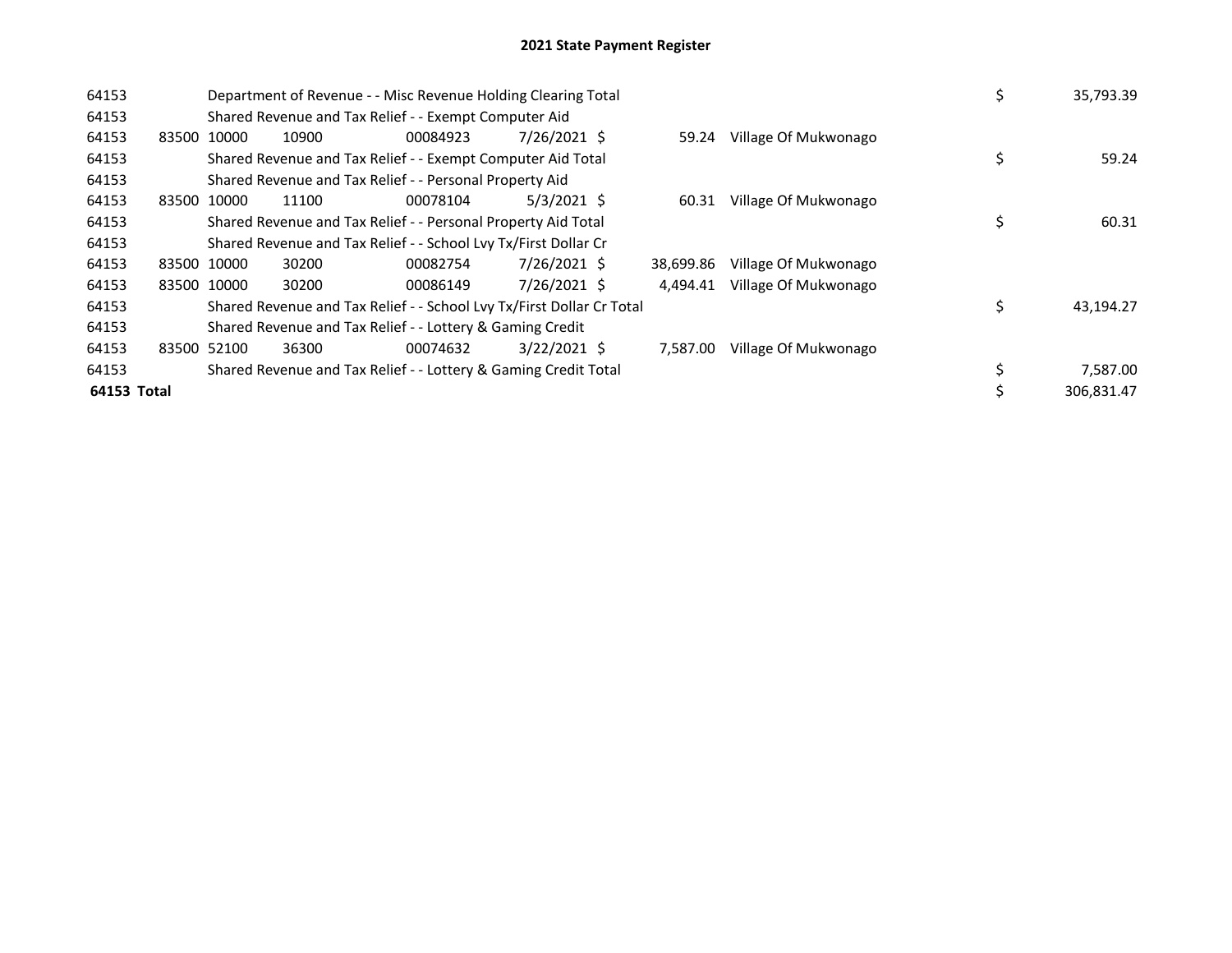| 64181 |             | Dept of Safety & Prof Services - - Fire Dues Distribution                       |           |                |           |                             |    |           |
|-------|-------------|---------------------------------------------------------------------------------|-----------|----------------|-----------|-----------------------------|----|-----------|
| 64181 | 16500 10000 | 22500                                                                           | 00041859  | 7/16/2021 \$   |           | 3,177.51 Village Of Sharon  |    |           |
| 64181 |             | Dept of Safety & Prof Services - - Fire Dues Distribution Total                 |           |                |           |                             | \$ | 3,177.51  |
| 64181 |             | Dept of Natural Resources - - Fin Asst For Responsible Units                    |           |                |           |                             |    |           |
| 64181 | 37000 27400 | 67000                                                                           | 00483086  | $5/21/2021$ \$ |           | 4,785.15 Village Of Sharon  |    |           |
| 64181 |             | Dept of Natural Resources - - Fin Asst For Responsible Units Total              |           |                |           |                             | \$ | 4,785.15  |
| 64181 |             | WI Dept of Transportation - - Trns Aids To Mnc.-Sf                              |           |                |           |                             |    |           |
| 64181 | 39500 21100 | 19100                                                                           | 00633316  | $1/4/2021$ \$  |           | 19,890.20 Village Of Sharon |    |           |
| 64181 | 39500 21100 | 19100                                                                           | 00668923  | 4/5/2021 \$    | 19,890.20 | Village Of Sharon           |    |           |
| 64181 | 39500 21100 | 19100                                                                           | 00712411  | 7/6/2021 \$    | 19,890.20 | Village Of Sharon           |    |           |
| 64181 | 39500 21100 | 19100                                                                           | 00752970  | 10/4/2021 \$   | 19,890.20 | Village Of Sharon           |    |           |
| 64181 |             | WI Dept of Transportation - - Trns Aids To Mnc.-Sf Total                        |           |                |           |                             | \$ | 79,560.80 |
| 64181 |             | Department of Health Services - - Prepaid Medical Transport Reimbursement       |           |                |           |                             |    |           |
| 64181 | 43500 10000 | 16300                                                                           | AMBULANCE | 11/15/2021 \$  |           | 2,000.00 Village Of Sharon  |    |           |
| 64181 |             | Department of Health Services - - Prepaid Medical Transport Reimbursement Total |           |                |           |                             | \$ | 2,000.00  |
| 64181 |             | Department of Justice - - Officer training reimbursement                        |           |                |           |                             |    |           |
| 64181 | 45500 10000 | 21400                                                                           | 00105767  | 11/23/2021 \$  |           | 960.00 Village Of Sharon    |    |           |
| 64181 |             | Department of Justice - - Officer training reimbursement Total                  |           |                |           |                             | \$ | 960.00    |
| 64181 |             | Department of Revenue - - Gifts And Grants                                      |           |                |           |                             |    |           |
| 64181 | 56600 10000 | 12100                                                                           | 00207708  | $6/25/2021$ \$ |           | 81,484.47 Village Of Sharon |    |           |
| 64181 |             | Department of Revenue - - Gifts And Grants Total                                |           |                |           |                             | \$ | 81,484.47 |
| 64181 |             | Department of Revenue - - Misc Revenue Holding Clearing                         |           |                |           |                             |    |           |
| 64181 | 56600 10000 | 99500                                                                           | 00192978  | $3/1/2021$ \$  | 114.00    | Village Of Sharon           |    |           |
| 64181 | 56600 10000 | 99500                                                                           | 00192985  | $3/1/2021$ \$  | 3,095.00  | Village Of Sharon           |    |           |
| 64181 | 56600 10000 | 99500                                                                           | 00195205  | 3/15/2021 \$   | 1,025.19  | Village Of Sharon           |    |           |
| 64181 | 56600 10000 | 99500                                                                           | 00196678  | 3/29/2021 \$   | 86.20     | Village Of Sharon           |    |           |
| 64181 | 56600 10000 | 99500                                                                           | 00196683  | 3/29/2021 \$   | 774.00    | Village Of Sharon           |    |           |
| 64181 | 56600 10000 | 99500                                                                           | 00197425  | $4/5/2021$ \$  | 21.00     | Village Of Sharon           |    |           |
| 64181 | 56600 10000 | 99500                                                                           | 00197428  | $4/5/2021$ \$  | 305.00    | Village Of Sharon           |    |           |
| 64181 | 56600 10000 | 99500                                                                           | 00199995  | 4/26/2021 \$   | 10.00     | Village Of Sharon           |    |           |
| 64181 | 56600 10000 | 99500                                                                           | 00200577  | $5/3/2021$ \$  | 88.80     | Village Of Sharon           |    |           |
| 64181 |             | Department of Revenue - - Misc Revenue Holding Clearing Total                   |           |                |           |                             | \$ | 5,519.19  |
| 64181 |             | Shared Revenue and Tax Relief - - Expenditure Restraint Program                 |           |                |           |                             |    |           |
| 64181 | 83500 10000 | 10100                                                                           | 00082414  | 7/26/2021 \$   |           | 28,369.80 Village Of Sharon |    |           |
| 64181 |             | Shared Revenue and Tax Relief - - Expenditure Restraint Program Total           |           |                |           |                             | \$ | 28,369.80 |
| 64181 |             | Shared Revenue and Tax Relief - - County And Municipal Aid                      |           |                |           |                             |    |           |
| 64181 | 83500 10000 | 10500                                                                           | 00082414  | 7/26/2021 \$   |           | 35,309.76 Village Of Sharon |    |           |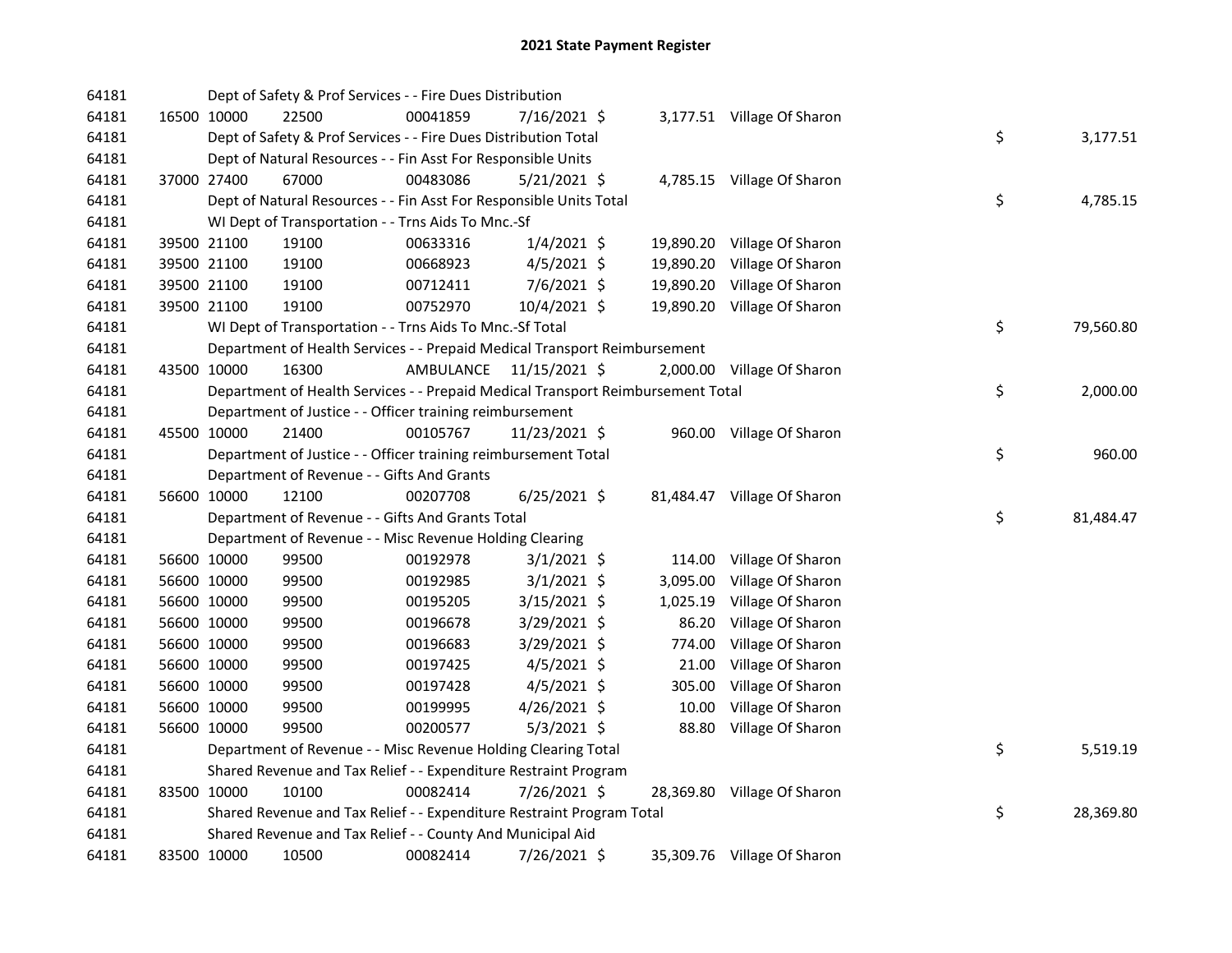| 64181       |       | 83500 10000 | 10500                                                                         | 00089517 | 11/15/2021 \$  | 198,088.66 | Village Of Sharon |    |            |
|-------------|-------|-------------|-------------------------------------------------------------------------------|----------|----------------|------------|-------------------|----|------------|
| 64181       |       |             | Shared Revenue and Tax Relief - - County And Municipal Aid Total              |          |                |            |                   | \$ | 233,398.42 |
| 64181       |       |             | Shared Revenue and Tax Relief - - Exempt Computer Aid                         |          |                |            |                   |    |            |
| 64181       | 83500 | 10000       | 10900                                                                         | 00084924 | 7/26/2021 \$   | 629.79     | Village Of Sharon |    |            |
| 64181       |       |             | Shared Revenue and Tax Relief - - Exempt Computer Aid Total                   |          |                |            |                   | \$ | 629.79     |
| 64181       |       |             | Shared Revenue and Tax Relief - - Personal Property Aid                       |          |                |            |                   |    |            |
| 64181       | 83500 | 10000       | 11100                                                                         | 00078105 | 5/3/2021 \$    | 374.61     | Village Of Sharon |    |            |
| 64181       |       |             | Shared Revenue and Tax Relief - - Personal Property Aid Total                 |          |                |            |                   | \$ | 374.61     |
| 64181       |       |             | Shared Revenue and Tax Relief - - State Aid; Video Service Provider Fee       |          |                |            |                   |    |            |
| 64181       |       | 83500 10000 | 11200                                                                         | 00083209 | 7/26/2021 \$   | 2.896.50   | Village Of Sharon |    |            |
| 64181       |       |             | Shared Revenue and Tax Relief - - State Aid; Video Service Provider Fee Total |          |                |            |                   | Ś  | 2,896.50   |
| 64181       |       |             | Shared Revenue and Tax Relief - - Lottery & Gaming Credit                     |          |                |            |                   |    |            |
| 64181       | 83500 | 52100       | 36300                                                                         | 00074462 | $3/22/2021$ \$ | 3,419.52   | Village Of Sharon |    |            |
| 64181       |       |             | Shared Revenue and Tax Relief - - Lottery & Gaming Credit Total               |          |                |            |                   |    | 3,419.52   |
| 64181 Total |       |             |                                                                               |          |                |            |                   |    | 446.575.76 |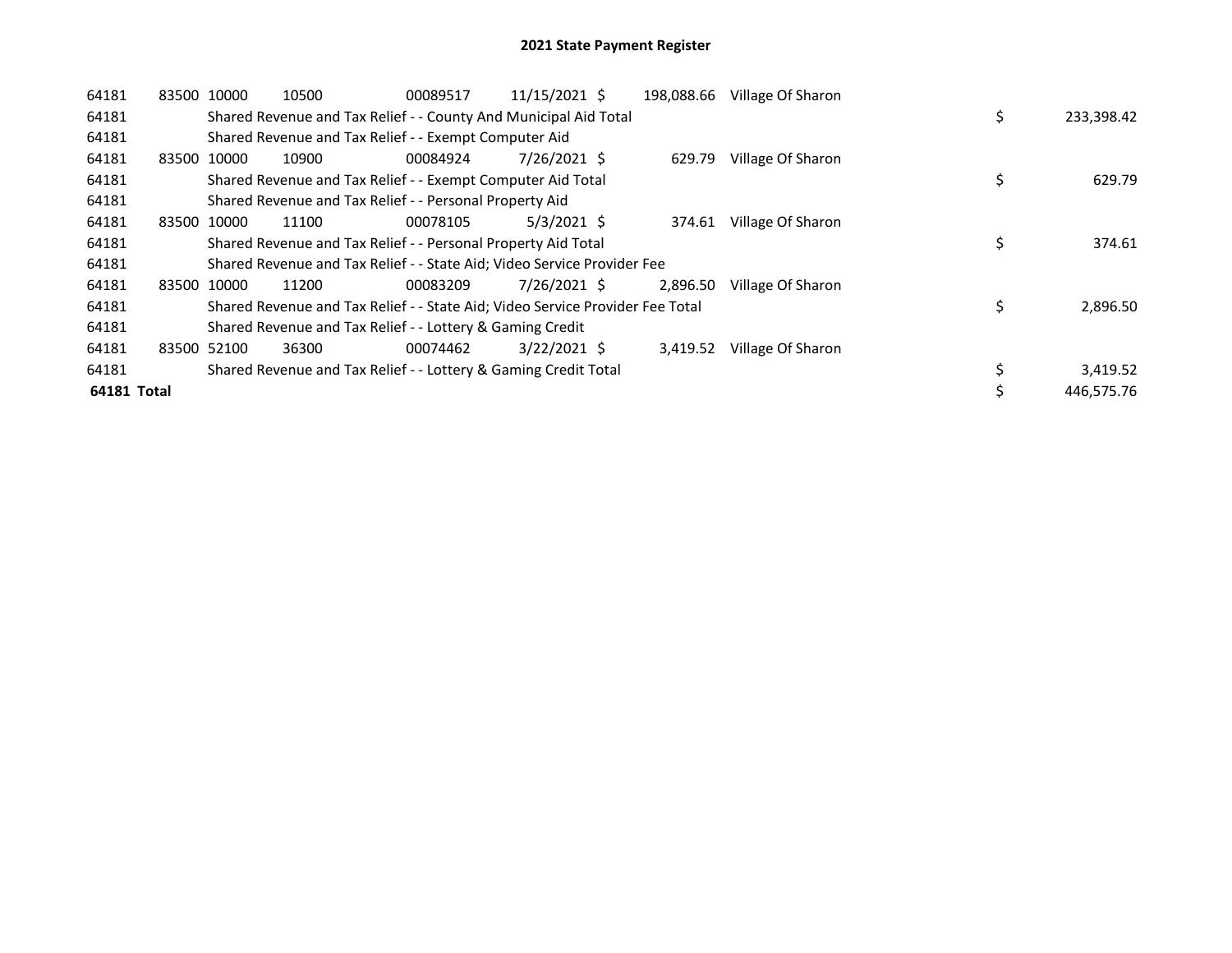| 64191 |             | Dept of Safety & Prof Services - - Fire Dues Distribution          |          |                |           |                                |    |            |
|-------|-------------|--------------------------------------------------------------------|----------|----------------|-----------|--------------------------------|----|------------|
| 64191 | 16500 10000 | 22500                                                              | 00041864 | 7/16/2021 \$   |           | 9,926.43 Village Of Walworth   |    |            |
| 64191 |             | Dept of Safety & Prof Services - - Fire Dues Distribution Total    |          |                |           |                                | \$ | 9,926.43   |
| 64191 |             | Dept of Natural Resources - - Fin Asst For Responsible Units       |          |                |           |                                |    |            |
| 64191 | 37000 27400 | 67000                                                              | 00483764 | $5/21/2021$ \$ |           | 8,552.72 Village Of Walworth   |    |            |
| 64191 |             | Dept of Natural Resources - - Fin Asst For Responsible Units Total |          |                |           |                                | \$ | 8,552.72   |
| 64191 |             | WI Dept of Transportation - - Trns Aids To Mnc.-Sf                 |          |                |           |                                |    |            |
| 64191 | 39500 21100 | 19100                                                              | 00633317 | $1/4/2021$ \$  |           | 28,178.33 Village Of Walworth  |    |            |
| 64191 | 39500 21100 | 19100                                                              | 00668924 | $4/5/2021$ \$  | 28,178.33 | Village Of Walworth            |    |            |
| 64191 | 39500 21100 | 19100                                                              | 00712412 | $7/6/2021$ \$  | 28,178.33 | Village Of Walworth            |    |            |
| 64191 | 39500 21100 | 19100                                                              | 00752971 | 10/4/2021 \$   |           | 28,178.34 Village Of Walworth  |    |            |
| 64191 |             | WI Dept of Transportation - - Trns Aids To Mnc.-Sf Total           |          |                |           |                                | \$ | 112,713.33 |
| 64191 |             | Department of Justice - - Officer training reimbursement           |          |                |           |                                |    |            |
| 64191 | 45500 10000 | 21400                                                              | 00106070 | 11/30/2021 \$  |           | 1,280.00 Village Of Walworth   |    |            |
| 64191 |             | Department of Justice - - Officer training reimbursement Total     |          |                |           |                                | \$ | 1,280.00   |
| 64191 |             | Department of Revenue - - Gifts And Grants                         |          |                |           |                                |    |            |
| 64191 | 56600 10000 | 12100                                                              | 00207709 | $6/25/2021$ \$ |           | 147,949.00 Village Of Walworth |    |            |
| 64191 |             | Department of Revenue - - Gifts And Grants Total                   |          |                |           |                                | \$ | 147,949.00 |
| 64191 |             | Department of Revenue - - Misc Revenue Holding Clearing            |          |                |           |                                |    |            |
| 64191 | 56600 10000 | 99500                                                              | 00191108 | $2/5/2021$ \$  | 460.59    | Village Of Walworth            |    |            |
| 64191 | 56600 10000 | 99500                                                              | 00193741 | $3/5/2021$ \$  | 1,779.32  | Village Of Walworth            |    |            |
| 64191 | 56600 10000 | 99500                                                              | 00198025 | $4/7/2021$ \$  | 1,288.28  | Village Of Walworth            |    |            |
| 64191 | 56600 10000 | 99500                                                              | 00201373 | 5/7/2021 \$    | 485.76    | Village Of Walworth            |    |            |
| 64191 | 56600 10000 | 99500                                                              | 00204601 | $6/7/2021$ \$  | 657.30    | Village Of Walworth            |    |            |
| 64191 | 56600 10000 | 99500                                                              | 00209169 | 7/8/2021 \$    | 544.60    | Village Of Walworth            |    |            |
| 64191 | 56600 10000 | 99500                                                              | 00211908 | 8/6/2021 \$    | 59.83     | Village Of Walworth            |    |            |
| 64191 | 56600 10000 | 99500                                                              | 00214529 | 9/8/2021 \$    | 1,074.62  | Village Of Walworth            |    |            |
| 64191 | 56600 10000 | 99500                                                              | 00216779 | 10/7/2021 \$   | 282.79    | Village Of Walworth            |    |            |
| 64191 | 56600 10000 | 99500                                                              | 00219367 | 11/5/2021 \$   | 433.28    | Village Of Walworth            |    |            |
| 64191 | 56600 10000 | 99500                                                              | 00221520 | 12/7/2021 \$   | 36.00     | Village Of Walworth            |    |            |
| 64191 |             | Department of Revenue - - Misc Revenue Holding Clearing Total      |          |                |           |                                | \$ | 7,102.37   |
| 64191 |             | Shared Revenue and Tax Relief - - County And Municipal Aid         |          |                |           |                                |    |            |
| 64191 | 83500 10000 | 10500                                                              | 00082415 | 7/26/2021 \$   |           | 6,599.66 Village Of Walworth   |    |            |
| 64191 | 83500 10000 | 10500                                                              | 00089518 | 11/15/2021 \$  |           | 37,398.08 Village Of Walworth  |    |            |
| 64191 |             | Shared Revenue and Tax Relief - - County And Municipal Aid Total   |          |                |           |                                | \$ | 43,997.74  |
| 64191 |             | Shared Revenue and Tax Relief - - Exempt Computer Aid              |          |                |           |                                |    |            |
| 64191 | 83500 10000 | 10900                                                              | 00084925 | 7/26/2021 \$   |           | 7,383.91 Village Of Walworth   |    |            |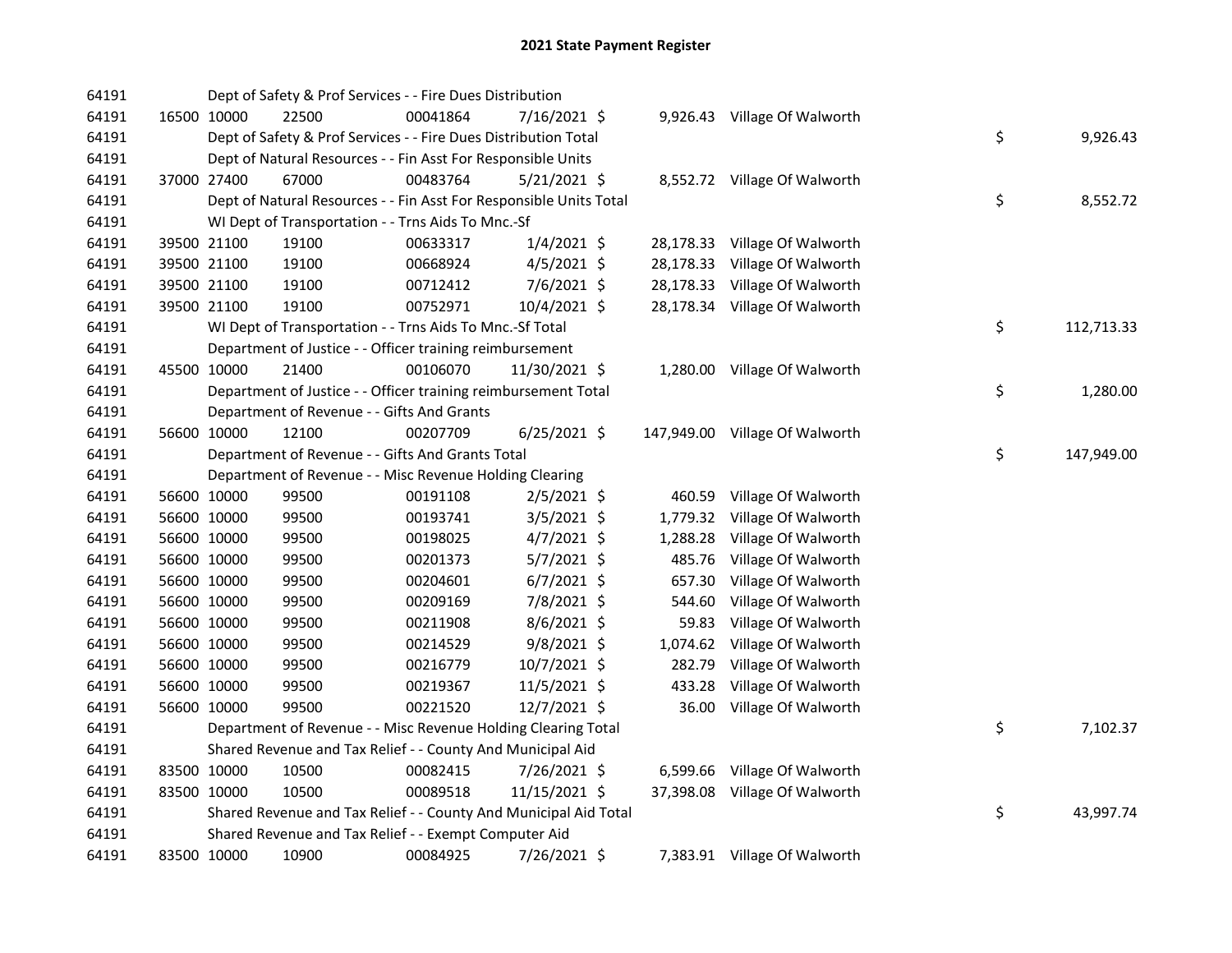| 64191       | 83500 10000 | 10900 | 00085960                                                                      | 7/26/2021 \$  | 13.089.12 | Village Of Walworth |    |            |
|-------------|-------------|-------|-------------------------------------------------------------------------------|---------------|-----------|---------------------|----|------------|
| 64191       |             |       | Shared Revenue and Tax Relief - - Exempt Computer Aid Total                   |               |           |                     | \$ | 20,473.03  |
| 64191       |             |       | Shared Revenue and Tax Relief - - Utility Aid                                 |               |           |                     |    |            |
| 64191       | 83500 10000 | 11000 | 00082415                                                                      | 7/26/2021 \$  | 4.481.22  | Village Of Walworth |    |            |
| 64191       | 83500 10000 | 11000 | 00089518                                                                      | 11/15/2021 \$ | 25.640.26 | Village Of Walworth |    |            |
| 64191       |             |       | Shared Revenue and Tax Relief - - Utility Aid Total                           |               |           |                     | \$ | 30,121.48  |
| 64191       |             |       | Shared Revenue and Tax Relief - - Personal Property Aid                       |               |           |                     |    |            |
| 64191       | 83500 10000 | 11100 | 00078106                                                                      | $5/3/2021$ \$ | 6.752.02  | Village Of Walworth |    |            |
| 64191       | 83500 10000 | 11100 | 00079042                                                                      | $5/3/2021$ \$ | 3.488.84  | Village Of Walworth |    |            |
| 64191       |             |       | Shared Revenue and Tax Relief - - Personal Property Aid Total                 |               |           |                     | \$ | 10,240.86  |
| 64191       |             |       | Shared Revenue and Tax Relief - - State Aid; Video Service Provider Fee       |               |           |                     |    |            |
| 64191       | 83500 10000 | 11200 | 00083210                                                                      | 7/26/2021 \$  | 6.892.83  | Village Of Walworth |    |            |
| 64191       |             |       | Shared Revenue and Tax Relief - - State Aid; Video Service Provider Fee Total |               |           |                     |    | 6,892.83   |
| 64191 Total |             |       |                                                                               |               |           |                     |    | 399.249.79 |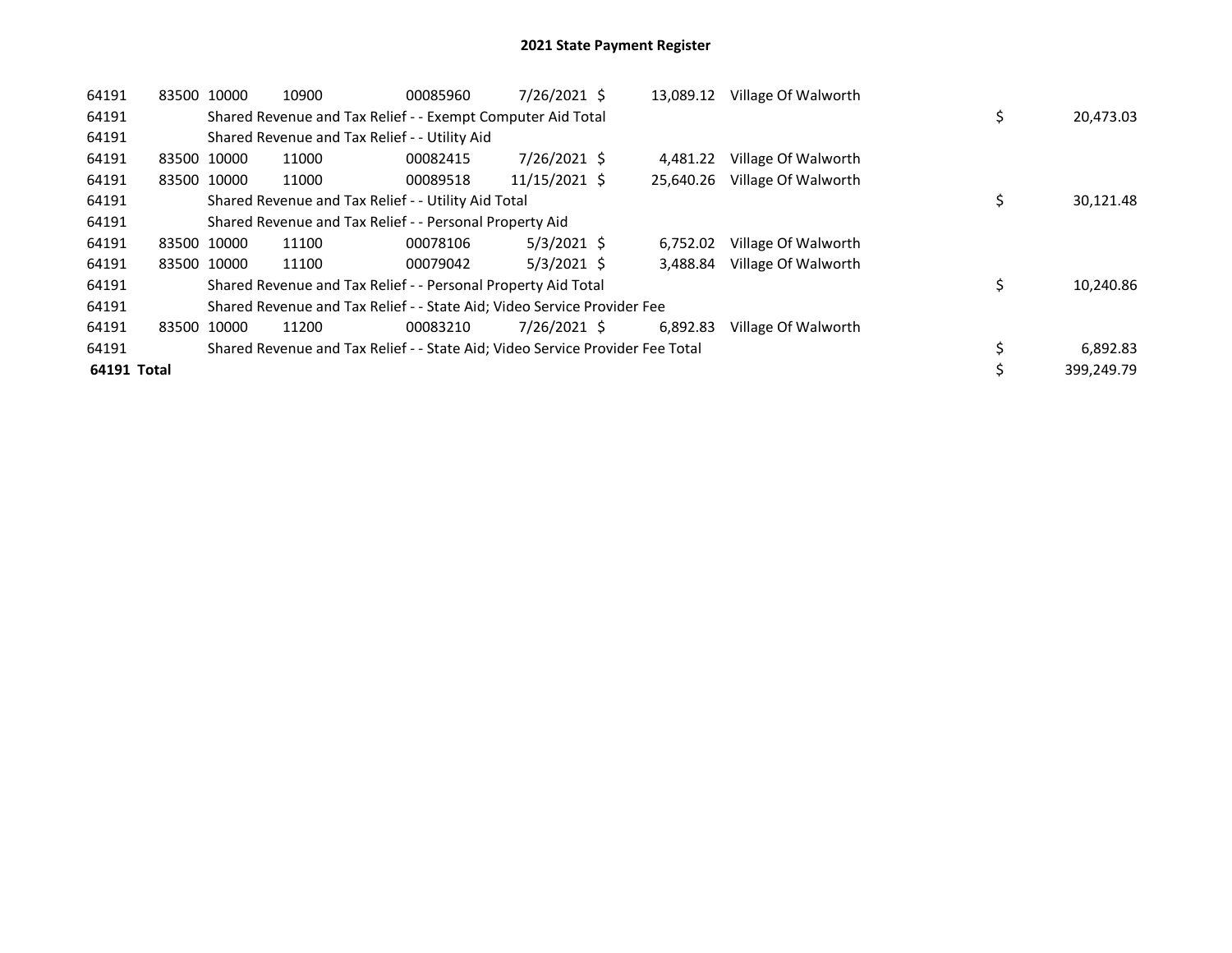| 64192 |             | Dept of Safety & Prof Services - - Fire Dues Distribution          |          |                |       |                                    |    |            |
|-------|-------------|--------------------------------------------------------------------|----------|----------------|-------|------------------------------------|----|------------|
| 64192 | 16500 10000 | 22500                                                              | 00041867 | 7/16/2021 \$   |       | 26,526.92 Village Of Williams Bay  |    |            |
| 64192 |             | Dept of Safety & Prof Services - - Fire Dues Distribution Total    |          |                |       |                                    | \$ | 26,526.92  |
| 64192 |             | Dept of Natural Resources - - Fin Asst For Responsible Units       |          |                |       |                                    |    |            |
| 64192 | 37000 27400 | 67000                                                              | 00483945 | $5/21/2021$ \$ |       | 8,173.11 Village Of Williams Bay   |    |            |
| 64192 |             | Dept of Natural Resources - - Fin Asst For Responsible Units Total |          |                |       |                                    | \$ | 8,173.11   |
| 64192 |             | WI Dept of Transportation - - Trns Aids To Mnc.-Sf                 |          |                |       |                                    |    |            |
| 64192 | 39500 21100 | 19100                                                              | 00633318 | $1/4/2021$ \$  |       | 46,873.33 Village Of Williams Bay  |    |            |
| 64192 | 39500 21100 | 19100                                                              | 00668925 | $4/5/2021$ \$  |       | 46,873.33 Village Of Williams Bay  |    |            |
| 64192 | 39500 21100 | 19100                                                              | 00712413 | 7/6/2021 \$    |       | 46,873.33 Village Of Williams Bay  |    |            |
| 64192 | 39500 21100 | 19100                                                              | 00752972 | 10/4/2021 \$   |       | 46,873.36 Village Of Williams Bay  |    |            |
| 64192 |             | WI Dept of Transportation - - Trns Aids To Mnc.-Sf Total           |          |                |       |                                    | \$ | 187,493.35 |
| 64192 |             | Department of Justice - - Law Enforcement Train, Local             |          |                |       |                                    |    |            |
| 64192 | 45500 10000 | 23100                                                              | 00105979 | 11/26/2021 \$  |       | 800.00 Village Of Williams Bay     |    |            |
| 64192 |             | Department of Justice - - Law Enforcement Train, Local Total       |          |                |       |                                    | \$ | 800.00     |
| 64192 |             | Department of Revenue - - Gifts And Grants                         |          |                |       |                                    |    |            |
| 64192 | 56600 10000 | 12100                                                              | 00207710 | $6/25/2021$ \$ |       | 138,110.16 Village Of Williams Bay |    |            |
| 64192 |             | Department of Revenue - - Gifts And Grants Total                   |          |                |       |                                    | \$ | 138,110.16 |
| 64192 |             | Department of Revenue - - Misc Revenue Holding Clearing            |          |                |       |                                    |    |            |
| 64192 | 56600 10000 | 99500                                                              | 00192981 | $3/1/2021$ \$  | 25.00 | Village Of Williams Bay            |    |            |
| 64192 | 56600 10000 | 99500                                                              | 00195208 | $3/15/2021$ \$ | 50.00 | Village Of Williams Bay            |    |            |
| 64192 | 56600 10000 | 99500                                                              | 00197426 | $4/5/2021$ \$  | 50.00 | Village Of Williams Bay            |    |            |
| 64192 | 56600 10000 | 99500                                                              | 00198605 | $4/12/2021$ \$ |       | 50.00 Village Of Williams Bay      |    |            |
| 64192 |             | Department of Revenue - - Misc Revenue Holding Clearing Total      |          |                |       |                                    | \$ | 175.00     |
| 64192 |             | Shared Revenue and Tax Relief - - County And Municipal Aid         |          |                |       |                                    |    |            |
| 64192 | 83500 10000 | 10500                                                              | 00082416 | 7/26/2021 \$   |       | 4,496.81 Village Of Williams Bay   |    |            |
| 64192 | 83500 10000 | 10500                                                              | 00089519 | 11/15/2021 \$  |       | 25,481.89 Village Of Williams Bay  |    |            |
| 64192 |             | Shared Revenue and Tax Relief - - County And Municipal Aid Total   |          |                |       |                                    | \$ | 29,978.70  |
| 64192 |             | Shared Revenue and Tax Relief - - Exempt Computer Aid              |          |                |       |                                    |    |            |
| 64192 | 83500 10000 | 10900                                                              | 00084926 | 7/26/2021 \$   |       | 469.74 Village Of Williams Bay     |    |            |
| 64192 |             | Shared Revenue and Tax Relief - - Exempt Computer Aid Total        |          |                |       |                                    | \$ | 469.74     |
| 64192 |             | Shared Revenue and Tax Relief - - Utility Aid                      |          |                |       |                                    |    |            |
| 64192 | 83500 10000 | 11000                                                              | 00082416 | 7/26/2021 \$   |       | 5,711.27 Village Of Williams Bay   |    |            |
| 64192 | 83500 10000 | 11000                                                              | 00089519 | 11/15/2021 \$  |       | 30,452.74 Village Of Williams Bay  |    |            |
| 64192 |             | Shared Revenue and Tax Relief - - Utility Aid Total                |          |                |       |                                    | \$ | 36,164.01  |
| 64192 |             | Shared Revenue and Tax Relief - - Personal Property Aid            |          |                |       |                                    |    |            |
| 64192 | 83500 10000 | 11100                                                              | 00078107 | $5/3/2021$ \$  |       | 2,691.28 Village Of Williams Bay   |    |            |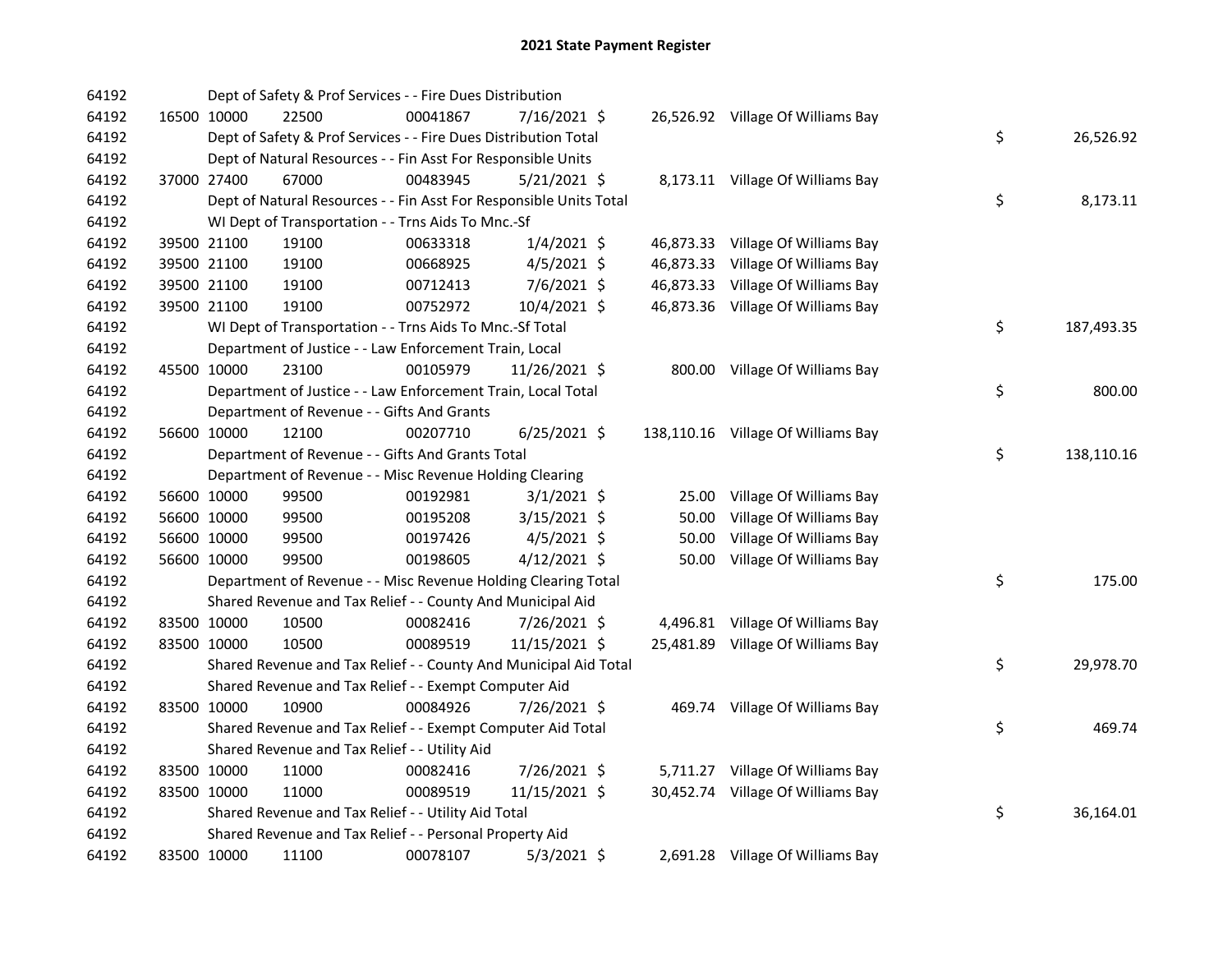| 64192       |             |       | Shared Revenue and Tax Relief - - Personal Property Aid Total                 |  |                                                  | 2,691.28   |
|-------------|-------------|-------|-------------------------------------------------------------------------------|--|--------------------------------------------------|------------|
| 64192       |             |       | Shared Revenue and Tax Relief - - State Aid; Video Service Provider Fee       |  |                                                  |            |
| 64192       | 83500 10000 | 11200 | 00083211                                                                      |  | $7/26/2021$ \$ 13,773.45 Village Of Williams Bay |            |
| 64192       |             |       | Shared Revenue and Tax Relief - - State Aid; Video Service Provider Fee Total |  |                                                  | 13.773.45  |
| 64192 Total |             |       |                                                                               |  |                                                  | 444.355.72 |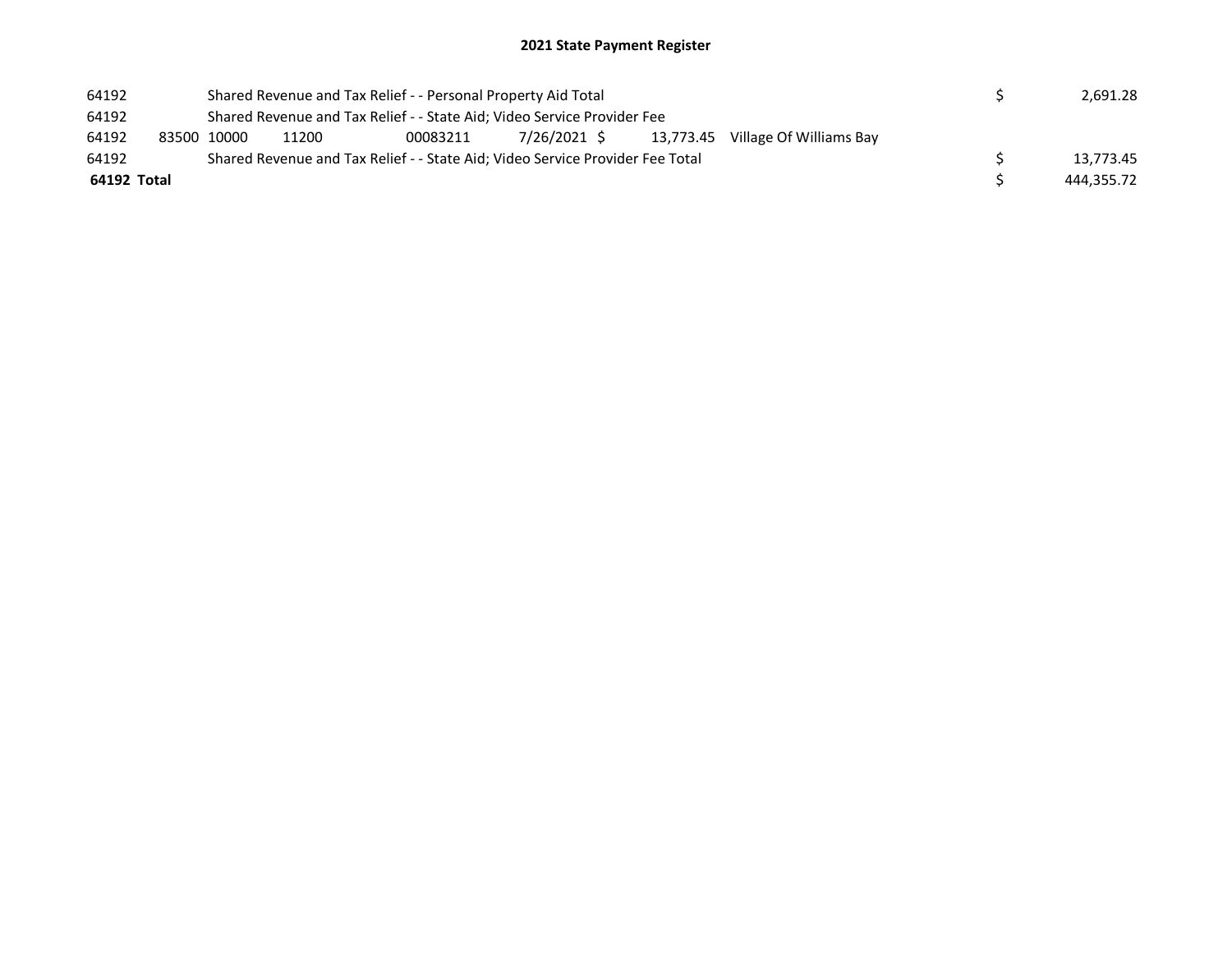| 64206       |             | Shared Revenue and Tax Relief - - Personal Property Aid       |          |            |                          |       |
|-------------|-------------|---------------------------------------------------------------|----------|------------|--------------------------|-------|
| 64206       | 83500 10000 | 11100                                                         | 00078108 | 5/3/2021 S | 95.24 CITY OF BURLINGTON |       |
| 64206       |             | Shared Revenue and Tax Relief - - Personal Property Aid Total |          |            |                          | 95.24 |
| 64206 Total |             |                                                               |          |            |                          | 95.24 |
|             |             |                                                               |          |            |                          |       |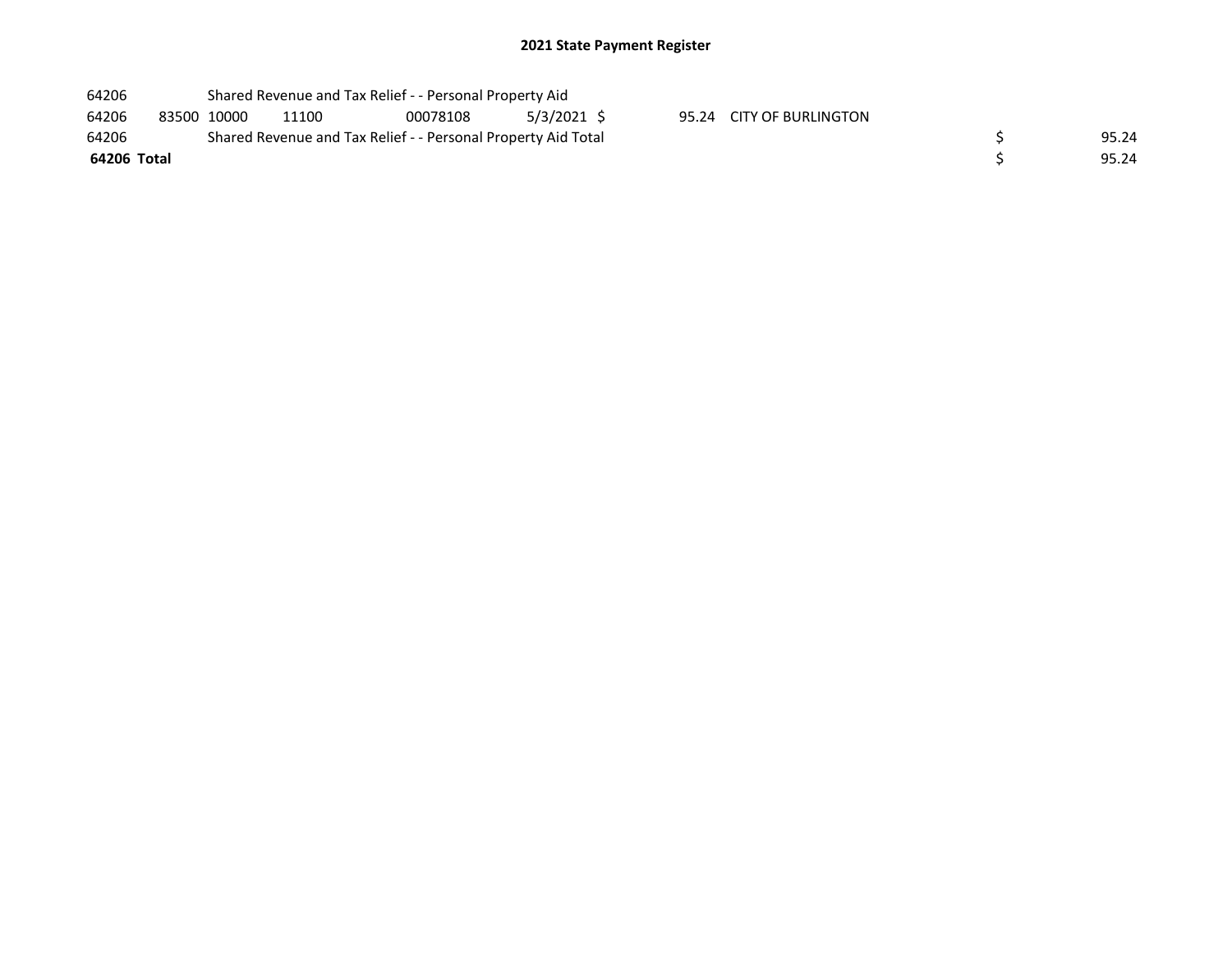| 64216 |             | Dept of Safety & Prof Services - - General Program Operations       |          |                |            |                            |    |            |
|-------|-------------|---------------------------------------------------------------------|----------|----------------|------------|----------------------------|----|------------|
| 64216 | 16500 10000 | 12100                                                               | 00039098 | 4/29/2021 \$   |            | 1.75 City Of Delavan       |    |            |
| 64216 |             | Dept of Safety & Prof Services - - General Program Operations Total |          |                |            |                            | \$ | 1.75       |
| 64216 |             | Dept of Safety & Prof Services - - Fire Dues Distribution           |          |                |            |                            |    |            |
| 64216 | 16500 10000 | 22500                                                               | 00041844 | 7/16/2021 \$   | 30,183.34  | City Of Delavan            |    |            |
| 64216 |             | Dept of Safety & Prof Services - - Fire Dues Distribution Total     |          |                |            |                            | \$ | 30,183.34  |
| 64216 |             | Dept of Natural Resources - - Fin Asst For Responsible Units        |          |                |            |                            |    |            |
| 64216 | 37000 27400 | 67000                                                               | 00483829 | 5/21/2021 \$   | 25,890.37  | City Of Delavan            |    |            |
| 64216 |             | Dept of Natural Resources - - Fin Asst For Responsible Units Total  |          |                |            |                            | \$ | 25,890.37  |
| 64216 |             | WI Dept of Transportation - - Conn Hwy Aids St Fds                  |          |                |            |                            |    |            |
| 64216 | 39500 21100 | 16200                                                               | 00633618 | $1/4/2021$ \$  | 17,074.08  | City Of Delavan            |    |            |
| 64216 | 39500 21100 | 16200                                                               | 00669225 | $4/5/2021$ \$  | 17,074.08  | City Of Delavan            |    |            |
| 64216 | 39500 21100 | 16200                                                               | 00712713 | 7/6/2021 \$    | 17,074.08  | City Of Delavan            |    |            |
| 64216 | 39500 21100 | 16200                                                               | 00753272 | 10/4/2021 \$   | 17,074.09  | City Of Delavan            |    |            |
| 64216 |             | WI Dept of Transportation - - Conn Hwy Aids St Fds Total            |          |                |            |                            | \$ | 68,296.33  |
| 64216 |             | WI Dept of Transportation - - Trns Aids To Mnc.-Sf                  |          |                |            |                            |    |            |
| 64216 | 39500 21100 | 19100                                                               | 00633319 | $1/4/2021$ \$  | 155,707.31 | City Of Delavan            |    |            |
| 64216 | 39500 21100 | 19100                                                               | 00668926 | $4/5/2021$ \$  | 155,707.31 | City Of Delavan            |    |            |
| 64216 | 39500 21100 | 19100                                                               | 00712414 | $7/6/2021$ \$  | 155,707.31 | City Of Delavan            |    |            |
| 64216 | 39500 21100 | 19100                                                               | 00752973 | 10/4/2021 \$   | 155,707.32 | City Of Delavan            |    |            |
| 64216 |             | WI Dept of Transportation - - Trns Aids To Mnc.-Sf Total            |          |                |            |                            | \$ | 622,829.25 |
| 64216 |             | Department of Justice - - Officer training reimbursement            |          |                |            |                            |    |            |
| 64216 | 45500 10000 | 21400                                                               | 00105253 | 11/16/2021 \$  |            | 4,480.00 City Of Delavan   |    |            |
| 64216 |             | Department of Justice - - Officer training reimbursement Total      |          |                |            |                            | \$ | 4,480.00   |
| 64216 |             | Department of Revenue - - Gifts And Grants                          |          |                |            |                            |    |            |
| 64216 | 56600 10000 | 12100                                                               | 00207711 | $6/25/2021$ \$ |            | 432,490.47 City Of Delavan |    |            |
| 64216 |             | Department of Revenue - - Gifts And Grants Total                    |          |                |            |                            | \$ | 432,490.47 |
| 64216 |             | Department of Revenue - - Misc Revenue Holding Clearing             |          |                |            |                            |    |            |
| 64216 | 56600 10000 | 99500                                                               | 00189042 | $1/8/2021$ \$  | 1,812.23   | City Of Delavan            |    |            |
| 64216 | 56600 10000 | 99500                                                               | 00191111 | $2/5/2021$ \$  | 1,477.43   | City Of Delavan            |    |            |
| 64216 | 56600 10000 | 99500                                                               | 00192983 | $3/1/2021$ \$  | 275.00     | City Of Delavan            |    |            |
| 64216 | 56600 10000 | 99500                                                               | 00193744 | $3/5/2021$ \$  | 15,372.22  | City Of Delavan            |    |            |
| 64216 | 56600 10000 | 99500                                                               | 00195209 | 3/15/2021 \$   | 310.03     | City Of Delavan            |    |            |
| 64216 | 56600 10000 | 99500                                                               | 00196007 | 3/22/2021 \$   | 251.00     | City Of Delavan            |    |            |
| 64216 | 56600 10000 | 99500                                                               | 00196681 | 3/29/2021 \$   | 170.00     | City Of Delavan            |    |            |
| 64216 | 56600 10000 | 99500                                                               | 00196686 | 3/29/2021 \$   | 1,148.00   | City Of Delavan            |    |            |
| 64216 | 56600 10000 | 99500                                                               | 00198028 | $4/7/2021$ \$  | 9,423.32   | City Of Delavan            |    |            |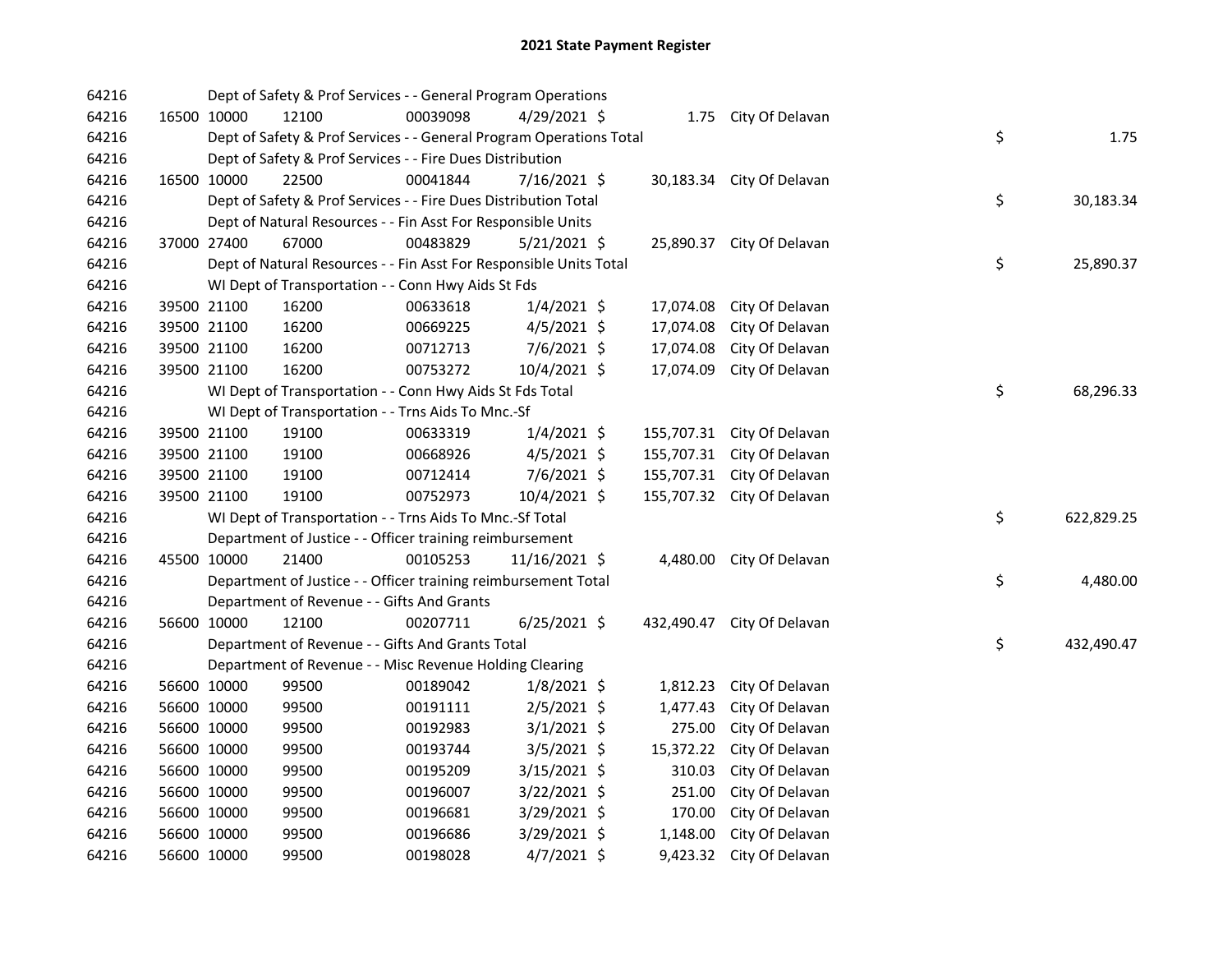| 64216 | 56600 10000 | 99500                                                                   | 00199353 | 4/20/2021 \$   | 108.00    | City Of Delavan            |    |            |
|-------|-------------|-------------------------------------------------------------------------|----------|----------------|-----------|----------------------------|----|------------|
| 64216 | 56600 10000 | 99500                                                                   | 00200579 | 5/3/2021 \$    | 448.40    | City Of Delavan            |    |            |
| 64216 | 56600 10000 | 99500                                                                   | 00201376 | $5/7/2021$ \$  | 5,177.44  | City Of Delavan            |    |            |
| 64216 | 56600 10000 | 99500                                                                   | 00202414 | 5/17/2021 \$   | 275.00    | City Of Delavan            |    |            |
| 64216 | 56600 10000 | 99500                                                                   | 00203154 | $5/24/2021$ \$ | 55.00     | City Of Delavan            |    |            |
| 64216 | 56600 10000 | 99500                                                                   | 00204604 | $6/7/2021$ \$  | 7,104.72  | City Of Delavan            |    |            |
| 64216 | 56600 10000 | 99500                                                                   | 00205462 | $6/14/2021$ \$ | 440.00    | City Of Delavan            |    |            |
| 64216 | 56600 10000 | 99500                                                                   | 00208166 | $6/28/2021$ \$ | 165.00    | City Of Delavan            |    |            |
| 64216 | 56600 10000 | 99500                                                                   | 00209172 | 7/8/2021 \$    | 1,769.12  | City Of Delavan            |    |            |
| 64216 | 56600 10000 | 99500                                                                   | 00210256 | 7/19/2021 \$   | 415.00    | City Of Delavan            |    |            |
| 64216 | 56600 10000 | 99500                                                                   | 00211911 | $8/6/2021$ \$  | 1,364.42  | City Of Delavan            |    |            |
| 64216 | 56600 10000 | 99500                                                                   | 00214532 | $9/8/2021$ \$  | 5,096.91  | City Of Delavan            |    |            |
| 64216 | 56600 10000 | 99500                                                                   | 00216782 | 10/7/2021 \$   | 2,485.70  | City Of Delavan            |    |            |
| 64216 | 56600 10000 | 99500                                                                   | 00219370 | 11/5/2021 \$   | 2,065.69  | City Of Delavan            |    |            |
| 64216 | 56600 10000 | 99500                                                                   | 00221523 | 12/7/2021 \$   |           | 1,644.01 City Of Delavan   |    |            |
| 64216 |             | Department of Revenue - - Misc Revenue Holding Clearing Total           |          |                |           |                            | \$ | 58,853.64  |
| 64216 |             | Shared Revenue and Tax Relief - - Expenditure Restraint Program         |          |                |           |                            |    |            |
| 64216 | 83500 10000 | 10100                                                                   | 00082417 | 7/26/2021 \$   |           | 195,515.54 City Of Delavan |    |            |
| 64216 |             | Shared Revenue and Tax Relief - - Expenditure Restraint Program Total   |          |                |           |                            | \$ | 195,515.54 |
| 64216 |             | Shared Revenue and Tax Relief - - County And Municipal Aid              |          |                |           |                            |    |            |
| 64216 | 83500 10000 | 10500                                                                   | 00082417 | 7/26/2021 \$   | 51,738.50 | City Of Delavan            |    |            |
| 64216 | 83500 10000 | 10500                                                                   | 00089520 | 11/15/2021 \$  |           | 293,184.85 City Of Delavan |    |            |
| 64216 |             | Shared Revenue and Tax Relief - - County And Municipal Aid Total        |          |                |           |                            | \$ | 344,923.35 |
| 64216 |             | Shared Revenue and Tax Relief - - Exempt Computer Aid                   |          |                |           |                            |    |            |
| 64216 | 83500 10000 | 10900                                                                   | 00084927 | 7/26/2021 \$   | 55,258.26 | City Of Delavan            |    |            |
| 64216 | 83500 10000 | 10900                                                                   | 00085961 | 7/26/2021 \$   | 5,805.04  | City Of Delavan            |    |            |
| 64216 |             | Shared Revenue and Tax Relief - - Exempt Computer Aid Total             |          |                |           |                            | \$ | 61,063.30  |
| 64216 |             | Shared Revenue and Tax Relief - - Utility Aid                           |          |                |           |                            |    |            |
| 64216 | 83500 10000 | 11000                                                                   | 00082417 | 7/26/2021 \$   | 877.94    | City Of Delavan            |    |            |
| 64216 | 83500 10000 | 11000                                                                   | 00089520 | 11/15/2021 \$  |           | 5,537.19 City Of Delavan   |    |            |
| 64216 |             | Shared Revenue and Tax Relief - - Utility Aid Total                     |          |                |           |                            | \$ | 6,415.13   |
| 64216 |             | Shared Revenue and Tax Relief - - Personal Property Aid                 |          |                |           |                            |    |            |
| 64216 | 83500 10000 | 11100                                                                   | 00078109 | $5/3/2021$ \$  |           | 26,013.99 City Of Delavan  |    |            |
| 64216 | 83500 10000 | 11100                                                                   | 00079043 | $5/3/2021$ \$  |           | 42,683.60 City Of Delavan  |    |            |
| 64216 |             | Shared Revenue and Tax Relief - - Personal Property Aid Total           |          |                |           |                            | \$ | 68,697.59  |
| 64216 |             | Shared Revenue and Tax Relief - - State Aid; Video Service Provider Fee |          |                |           |                            |    |            |
| 64216 | 83500 10000 | 11200                                                                   | 00083212 | 7/26/2021 \$   |           | 17,070.45 City Of Delavan  |    |            |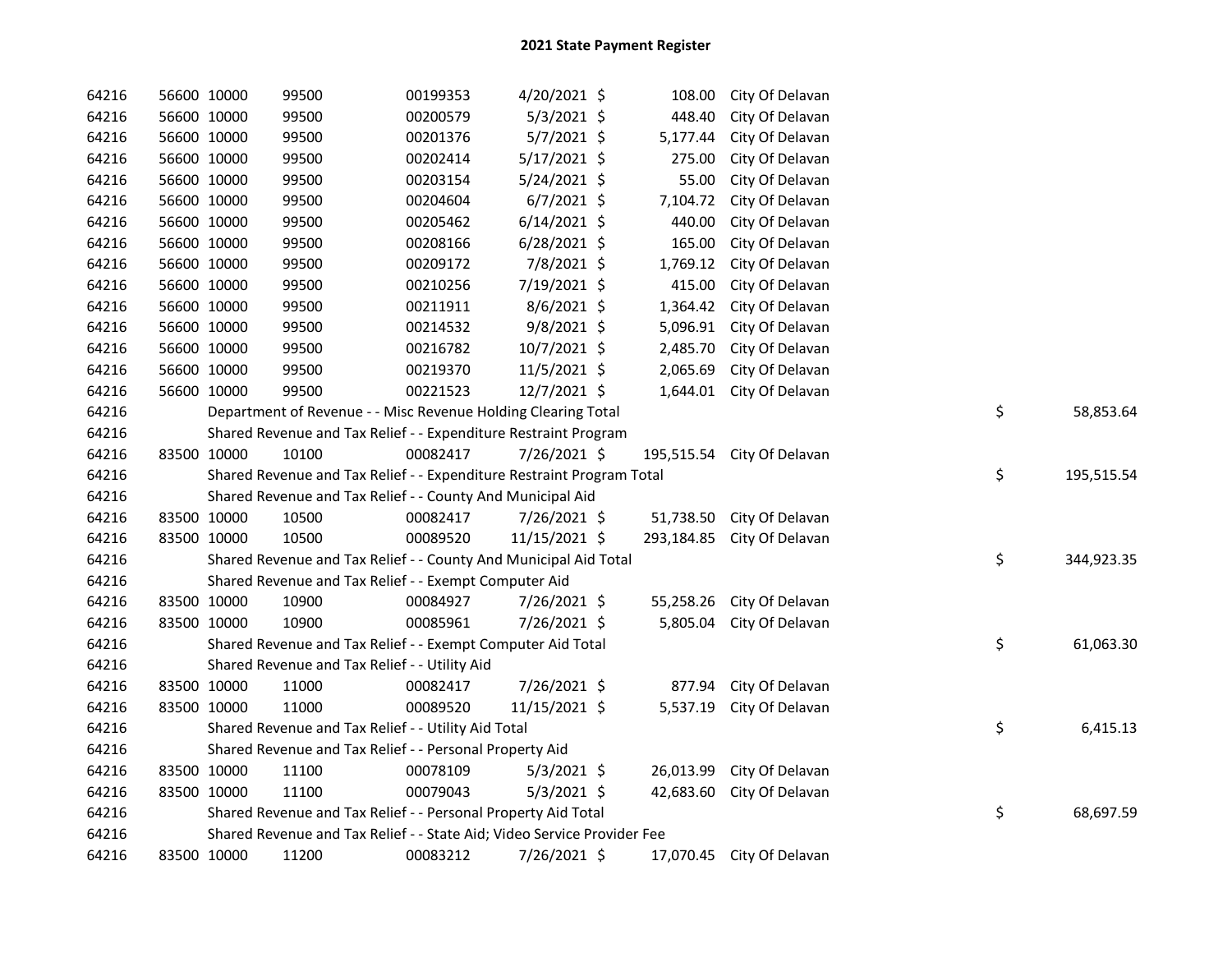| 64216 |             |  | Shared Revenue and Tax Relief - - State Aid; Video Service Provider Fee Total |          |            |  |                           |              | 17,070.45 |
|-------|-------------|--|-------------------------------------------------------------------------------|----------|------------|--|---------------------------|--------------|-----------|
| 64216 |             |  | Shared Revenue and Tax Relief - - Payments For Municipal Svcs                 |          |            |  |                           |              |           |
| 64216 | 83500 10000 |  | 50100                                                                         | 00073816 | 2/1/2021 S |  | 57.939.86 City Of Delavan |              |           |
| 64216 |             |  | Shared Revenue and Tax Relief - - Payments For Municipal Sycs Total           |          |            |  |                           |              | 57.939.86 |
|       | 64216 Total |  |                                                                               |          |            |  |                           | 1,994,650.37 |           |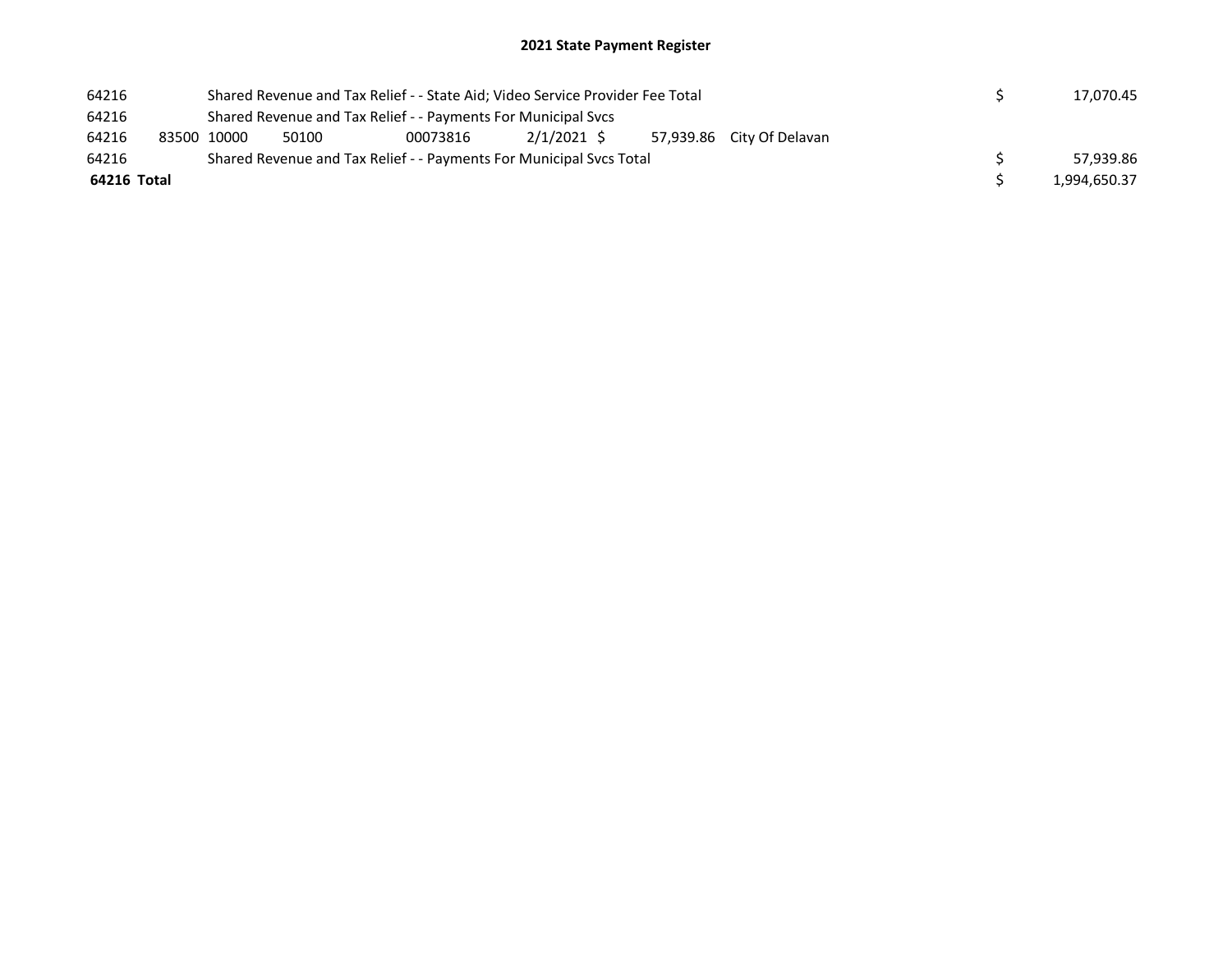| 64221 |             |             | Dept of Safety & Prof Services - - Fire Dues Distribution          |          |                |            |                           |    |            |
|-------|-------------|-------------|--------------------------------------------------------------------|----------|----------------|------------|---------------------------|----|------------|
| 64221 | 16500 10000 |             | 22500                                                              | 00041848 | 7/15/2021 \$   |            | 39,755.35 City Of Elkhorn |    |            |
| 64221 |             |             | Dept of Safety & Prof Services - - Fire Dues Distribution Total    |          |                |            |                           | \$ | 39,755.35  |
| 64221 |             |             | Dept of Natural Resources - - Air Management -- Stationary S       |          |                |            |                           |    |            |
| 64221 |             | 37000 10000 | 43700                                                              | 00455474 | $1/11/2021$ \$ | 43.79      | City Of Elkhorn           |    |            |
| 64221 | 37000 10000 |             | 43700                                                              | 00462745 | 2/12/2021 \$   | 59.01      | City Of Elkhorn           |    |            |
| 64221 |             | 37000 10000 | 43700                                                              | 00467288 | $3/12/2021$ \$ | 57.97      | City Of Elkhorn           |    |            |
| 64221 |             | 37000 10000 | 43700                                                              | 00473736 | $4/15/2021$ \$ | 65.43      | City Of Elkhorn           |    |            |
| 64221 |             | 37000 10000 | 43700                                                              | 00480868 | 5/13/2021 \$   | 54.95      | City Of Elkhorn           |    |            |
| 64221 |             | 37000 10000 | 43700                                                              | 00487258 | $6/10/2021$ \$ | 34.74      | City Of Elkhorn           |    |            |
| 64221 |             | 37000 10000 | 43700                                                              | 00497293 | 7/14/2021 \$   | 43.29      | City Of Elkhorn           |    |            |
| 64221 |             | 37000 10000 | 43700                                                              | 00503759 | 8/17/2021 \$   | 43.33      | City Of Elkhorn           |    |            |
| 64221 |             | 37000 10000 | 43700                                                              | 00509250 | $9/16/2021$ \$ | 46.00      | City Of Elkhorn           |    |            |
| 64221 |             | 37000 10000 | 43700                                                              | 00512580 | 10/6/2021 \$   | 43.71      | City Of Elkhorn           |    |            |
| 64221 |             | 37000 10000 | 43700                                                              | 00517635 | 11/4/2021 \$   | 42.31      | City Of Elkhorn           |    |            |
| 64221 |             | 37000 10000 | 43700                                                              | 00523789 | 12/9/2021 \$   | 48.14      | City Of Elkhorn           |    |            |
| 64221 |             |             | Dept of Natural Resources - - Air Management -- Stationary S Total |          |                |            |                           | \$ | 582.67     |
| 64221 |             |             | Dept of Natural Resources - - Fin Asst For Responsible Units       |          |                |            |                           |    |            |
| 64221 |             | 37000 27400 | 67000                                                              | 00483236 | 5/21/2021 \$   |            | 13,872.02 City Of Elkhorn |    |            |
| 64221 |             |             | Dept of Natural Resources - - Fin Asst For Responsible Units Total |          |                |            |                           | \$ | 13,872.02  |
| 64221 |             |             | WI Dept of Transportation - - Conn Hwy Aids St Fds                 |          |                |            |                           |    |            |
| 64221 |             | 39500 21100 | 16200                                                              | 00633619 | $1/4/2021$ \$  | 29,899.63  | City Of Elkhorn           |    |            |
| 64221 |             | 39500 21100 | 16200                                                              | 00669226 | $4/5/2021$ \$  | 29,899.63  | City Of Elkhorn           |    |            |
| 64221 |             | 39500 21100 | 16200                                                              | 00712714 | 7/6/2021 \$    | 29,899.63  | City Of Elkhorn           |    |            |
| 64221 |             | 39500 21100 | 16200                                                              | 00753273 | 10/4/2021 \$   | 29,899.66  | City Of Elkhorn           |    |            |
| 64221 |             |             | WI Dept of Transportation - - Conn Hwy Aids St Fds Total           |          |                |            |                           | \$ | 119,598.55 |
| 64221 |             |             | WI Dept of Transportation - - Trns Aids To Mnc.-Sf                 |          |                |            |                           |    |            |
| 64221 |             | 39500 21100 | 19100                                                              | 00633320 | $1/4/2021$ \$  | 154,265.50 | City Of Elkhorn           |    |            |
| 64221 |             | 39500 21100 | 19100                                                              | 00668927 | $4/5/2021$ \$  | 154,265.50 | City Of Elkhorn           |    |            |
| 64221 | 39500 21100 |             | 19100                                                              | 00712415 | $7/6/2021$ \$  | 154,265.50 | City Of Elkhorn           |    |            |
| 64221 |             | 39500 21100 | 19100                                                              | 00752974 | 10/4/2021 \$   | 154,265.52 | City Of Elkhorn           |    |            |
| 64221 |             |             | WI Dept of Transportation - - Trns Aids To Mnc.-Sf Total           |          |                |            |                           | \$ | 617,062.02 |
| 64221 |             |             | WI Dept of Transportation - - Loc Rd Imp Prg St Fd                 |          |                |            |                           |    |            |
| 64221 |             | 39500 21100 | 27800                                                              | 00765019 | 10/22/2021 \$  |            | 26,172.40 City Of Elkhorn |    |            |
| 64221 |             |             | WI Dept of Transportation - - Loc Rd Imp Prg St Fd Total           |          |                |            |                           | \$ | 26,172.40  |
| 64221 |             |             | WI Dept of Transportation - - Hwy Mgmt & Opers Sf                  |          |                |            |                           |    |            |
| 64221 |             | 39500 21100 | 36500                                                              | 00637103 | $1/7/2021$ \$  |            | 177.05 City Of Elkhorn    |    |            |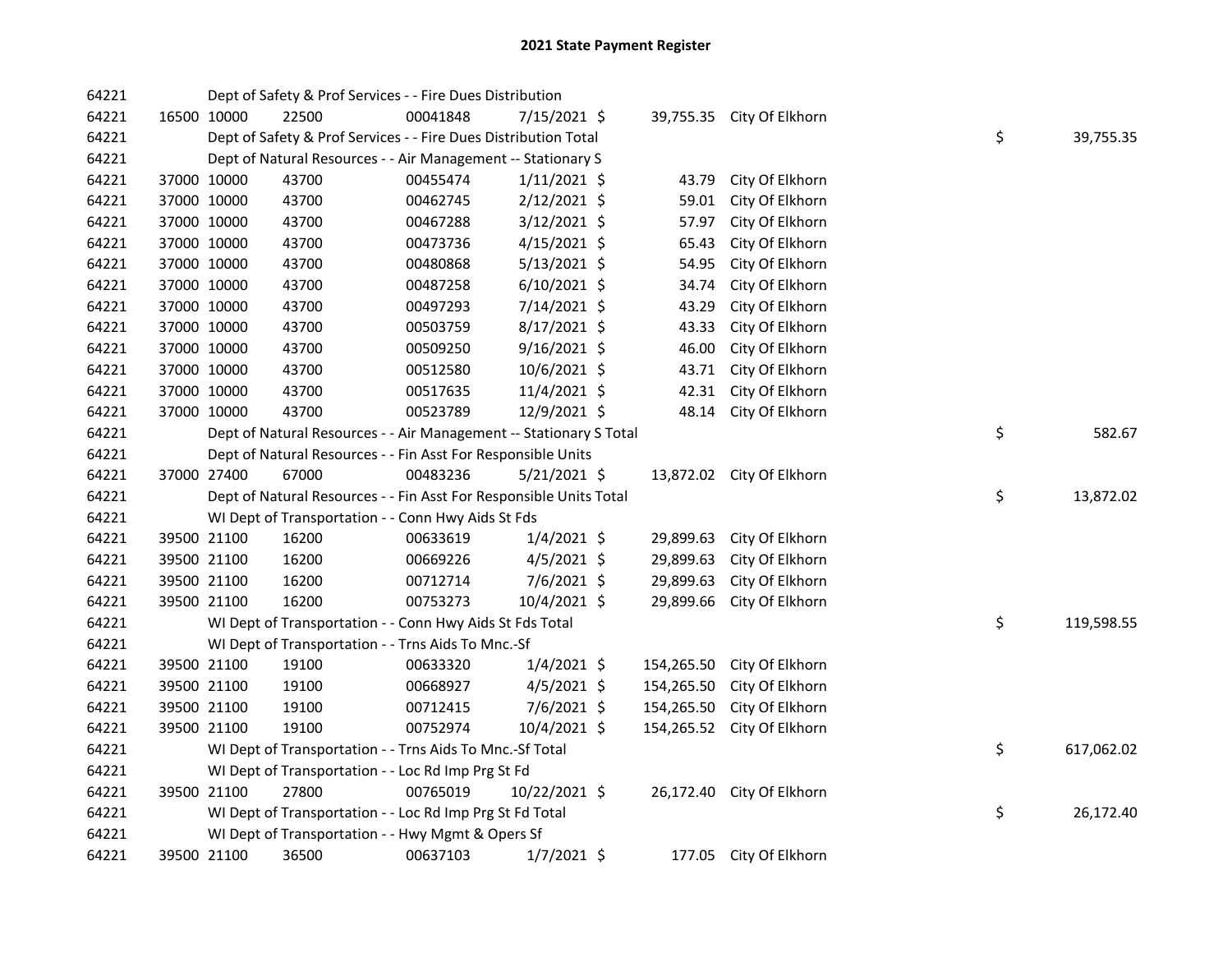| 64221 | 39500 21100 | 36500                                                             | 00651506 | 2/9/2021 \$    | 179.61   | City Of Elkhorn |    |           |
|-------|-------------|-------------------------------------------------------------------|----------|----------------|----------|-----------------|----|-----------|
| 64221 | 39500 21100 | 36500                                                             | 00661297 | 3/4/2021 \$    | 150.87   | City Of Elkhorn |    |           |
| 64221 | 39500 21100 | 36500                                                             | 00675111 | 4/6/2021 \$    | 143.71   | City Of Elkhorn |    |           |
| 64221 | 39500 21100 | 36500                                                             | 00689243 | 5/5/2021 \$    | 164.65   | City Of Elkhorn |    |           |
| 64221 | 39500 21100 | 36500                                                             | 00702372 | $6/3/2021$ \$  | 115.81   | City Of Elkhorn |    |           |
| 64221 | 39500 21100 | 36500                                                             | 00718023 | $7/7/2021$ \$  | 128.68   | City Of Elkhorn |    |           |
| 64221 | 39500 21100 | 36500                                                             | 00730149 | $8/4/2021$ \$  | 122.14   | City Of Elkhorn |    |           |
| 64221 | 39500 21100 | 36500                                                             | 00743811 | $9/7/2021$ \$  | 152.96   | City Of Elkhorn |    |           |
| 64221 | 39500 21100 | 36500                                                             | 00758248 | 10/6/2021 \$   | 143.21   | City Of Elkhorn |    |           |
| 64221 | 39500 21100 | 36500                                                             | 00769960 | $11/3/2021$ \$ | 150.62   | City Of Elkhorn |    |           |
| 64221 | 39500 21100 | 36500                                                             | 00781021 | $12/6/2021$ \$ | 187.40   | City Of Elkhorn |    |           |
| 64221 |             | WI Dept of Transportation - - Hwy Mgmt & Opers Sf Total           |          |                |          |                 | \$ | 1,816.71  |
| 64221 |             | WI Dept of Transportation - - Dept Mgt & Oper St Fd               |          |                |          |                 |    |           |
| 64221 | 39500 21100 | 46100                                                             | 00637103 | $1/7/2021$ \$  | 1,744.72 | City Of Elkhorn |    |           |
| 64221 | 39500 21100 | 46100                                                             | 00651506 | 2/9/2021 \$    | 705.43   | City Of Elkhorn |    |           |
| 64221 | 39500 21100 | 46100                                                             | 00661297 | 3/4/2021 \$    | 608.26   | City Of Elkhorn |    |           |
| 64221 | 39500 21100 | 46100                                                             | 00675111 | $4/6/2021$ \$  | 834.52   | City Of Elkhorn |    |           |
| 64221 | 39500 21100 | 46100                                                             | 00689243 | $5/5/2021$ \$  | 800.61   | City Of Elkhorn |    |           |
| 64221 | 39500 21100 | 46100                                                             | 00702372 | $6/3/2021$ \$  | 658.72   | City Of Elkhorn |    |           |
| 64221 | 39500 21100 | 46100                                                             | 00718023 | $7/7/2021$ \$  | 787.14   | City Of Elkhorn |    |           |
| 64221 | 39500 21100 | 46100                                                             | 00730149 | $8/4/2021$ \$  | 1,303.86 | City Of Elkhorn |    |           |
| 64221 | 39500 21100 | 46100                                                             | 00743811 | $9/7/2021$ \$  | 1,147.18 | City Of Elkhorn |    |           |
| 64221 | 39500 21100 | 46100                                                             | 00758248 | 10/6/2021 \$   | 1,403.70 | City Of Elkhorn |    |           |
| 64221 | 39500 21100 | 46100                                                             | 00769960 | 11/3/2021 \$   | 864.97   | City Of Elkhorn |    |           |
| 64221 | 39500 21100 | 46100                                                             | 00781021 | 12/6/2021 \$   | 807.26   | City Of Elkhorn |    |           |
| 64221 |             | WI Dept of Transportation - - Dept Mgt & Oper St Fd Total         |          |                |          |                 | \$ | 11,666.37 |
| 64221 |             | Department of Justice - - Officer training reimbursement          |          |                |          |                 |    |           |
| 64221 | 45500 10000 | 21400                                                             | 00105022 | 11/12/2021 \$  | 2,080.00 | City Of Elkhorn |    |           |
| 64221 |             | Department of Justice - - Officer training reimbursement Total    |          |                |          |                 | \$ | 2,080.00  |
| 64221 |             | Department of Justice - - Law Enforcement Train, Local            |          |                |          |                 |    |           |
| 64221 | 45500 10000 | 23100                                                             | 00095042 | $2/22/2021$ \$ | 2,251.08 | City Of Elkhorn |    |           |
| 64221 |             | Department of Justice - - Law Enforcement Train, Local Total      |          |                |          |                 | \$ | 2,251.08  |
| 64221 |             | Department of Military Affairs - - Energy Costs, Energy-Related A |          |                |          |                 |    |           |
| 64221 | 46500 10000 | 10600                                                             | 00087694 | $1/14/2021$ \$ | 657.02   | City Of Elkhorn |    |           |
| 64221 | 46500 10000 | 10600                                                             | 00089585 | 2/8/2021 \$    | 751.53   | City Of Elkhorn |    |           |
| 64221 | 46500 10000 | 10600                                                             | 00091190 | $3/16/2021$ \$ | 659.80   | City Of Elkhorn |    |           |
| 64221 | 46500 10000 | 10600                                                             | 00092627 | $4/15/2021$ \$ | 687.04   | City Of Elkhorn |    |           |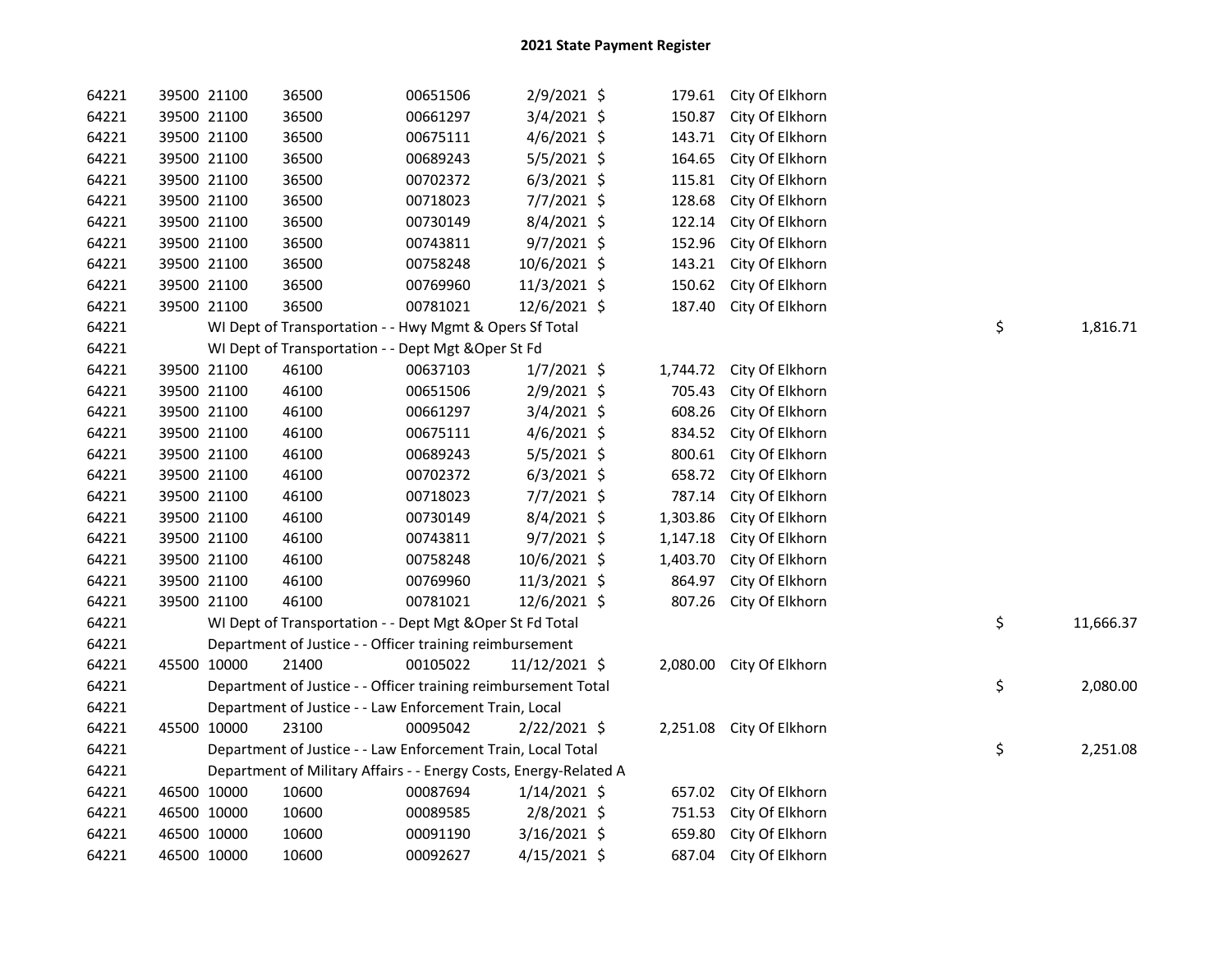| 64221 |             | 46500 10000 | 10600                                                                   | 00094003 | 5/13/2021 \$   |           | 1,113.01 City Of Elkhorn   |    |            |
|-------|-------------|-------------|-------------------------------------------------------------------------|----------|----------------|-----------|----------------------------|----|------------|
| 64221 |             | 46500 10000 | 10600                                                                   | 00095259 | $6/9/2021$ \$  | 635.80    | City Of Elkhorn            |    |            |
| 64221 |             | 46500 10000 | 10600                                                                   | 00097040 | 7/9/2021 \$    | 337.48    | City Of Elkhorn            |    |            |
| 64221 |             | 46500 10000 | 10600                                                                   | 00098604 | 8/12/2021 \$   | 699.40    | City Of Elkhorn            |    |            |
| 64221 |             | 46500 10000 | 10600                                                                   | 00099815 | 9/9/2021 \$    | 862.14    | City Of Elkhorn            |    |            |
| 64221 |             | 46500 10000 | 10600                                                                   | 00101294 | 10/13/2021 \$  | 708.08    | City Of Elkhorn            |    |            |
| 64221 |             | 46500 10000 | 10600                                                                   | 00102550 | 11/10/2021 \$  |           | 659.41 City Of Elkhorn     |    |            |
| 64221 |             | 46500 10000 | 10600                                                                   | 00103610 | 12/6/2021 \$   |           | 741.55 City Of Elkhorn     |    |            |
| 64221 |             |             | Department of Military Affairs - - Energy Costs, Energy-Related A Total |          |                |           |                            | \$ | 8,512.26   |
| 64221 |             |             | Department of Revenue - - Gifts And Grants                              |          |                |           |                            |    |            |
| 64221 |             | 56600 10000 | 12100                                                                   | 00207712 | $6/25/2021$ \$ |           | 524,337.13 City Of Elkhorn |    |            |
| 64221 |             |             | Department of Revenue - - Gifts And Grants Total                        |          |                |           |                            | \$ | 524,337.13 |
| 64221 |             |             | Department of Revenue - - Misc Revenue Holding Clearing                 |          |                |           |                            |    |            |
| 64221 |             | 56600 10000 | 99500                                                                   | 00189034 | $1/8/2021$ \$  |           | 1,401.50 City Of Elkhorn   |    |            |
| 64221 |             | 56600 10000 | 99500                                                                   | 00189038 | $1/8/2021$ \$  | 100.00    | City Of Elkhorn            |    |            |
| 64221 |             | 56600 10000 | 99500                                                                   | 00191102 | $2/5/2021$ \$  |           | 799.02 City Of Elkhorn     |    |            |
| 64221 |             | 56600 10000 | 99500                                                                   | 00191106 | 2/5/2021 \$    | 100.00    | City Of Elkhorn            |    |            |
| 64221 |             | 56600 10000 | 99500                                                                   | 00192984 | $3/1/2021$ \$  | 10,803.05 | City Of Elkhorn            |    |            |
| 64221 |             | 56600 10000 | 99500                                                                   | 00193735 | $3/5/2021$ \$  | 7,634.26  | City Of Elkhorn            |    |            |
| 64221 |             | 56600 10000 | 99500                                                                   | 00193739 | 3/5/2021 \$    | 434.92    | City Of Elkhorn            |    |            |
| 64221 |             | 56600 10000 | 99500                                                                   | 00194347 | 3/8/2021 \$    | 1,351.65  | City Of Elkhorn            |    |            |
| 64221 |             | 56600 10000 | 99500                                                                   | 00195202 | 3/15/2021 \$   | 53.00     | City Of Elkhorn            |    |            |
| 64221 |             | 56600 10000 | 99500                                                                   | 00195210 | 3/15/2021 \$   | 5,063.75  | City Of Elkhorn            |    |            |
| 64221 |             | 56600 10000 | 99500                                                                   | 00196006 | 3/22/2021 \$   | 1,614.22  | City Of Elkhorn            |    |            |
| 64221 |             | 56600 10000 | 99500                                                                   | 00196682 | 3/29/2021 \$   | 1,146.52  | City Of Elkhorn            |    |            |
| 64221 |             | 56600 10000 | 99500                                                                   | 00197427 | $4/5/2021$ \$  | 2,803.04  | City Of Elkhorn            |    |            |
| 64221 |             | 56600 10000 | 99500                                                                   | 00198019 | $4/7/2021$ \$  | 7,901.19  | City Of Elkhorn            |    |            |
| 64221 |             | 56600 10000 | 99500                                                                   | 00198023 | $4/7/2021$ \$  | 198.12    | City Of Elkhorn            |    |            |
| 64221 |             | 56600 10000 | 99500                                                                   | 00198606 | $4/12/2021$ \$ | 200.00    | City Of Elkhorn            |    |            |
| 64221 |             | 56600 10000 | 99500                                                                   | 00199350 | $4/20/2021$ \$ | 365.00    | City Of Elkhorn            |    |            |
| 64221 |             | 56600 10000 | 99500                                                                   | 00199994 | 4/26/2021 \$   | 1,361.00  | City Of Elkhorn            |    |            |
| 64221 |             | 56600 10000 | 99500                                                                   | 00200578 | $5/3/2021$ \$  | 343.00    | City Of Elkhorn            |    |            |
| 64221 | 56600 10000 |             | 99500                                                                   | 00201367 | $5/7/2021$ \$  | 2,735.73  | City Of Elkhorn            |    |            |
| 64221 | 56600 10000 |             | 99500                                                                   | 00201371 | $5/7/2021$ \$  | 100.00    | City Of Elkhorn            |    |            |
| 64221 |             | 56600 10000 | 99500                                                                   | 00201758 | $5/10/2021$ \$ | 126.00    | City Of Elkhorn            |    |            |
| 64221 |             | 56600 10000 | 99500                                                                   | 00202415 | $5/17/2021$ \$ | 500.00    | City Of Elkhorn            |    |            |
| 64221 |             | 56600 10000 | 99500                                                                   | 00203152 | 5/24/2021 \$   | 41.88     | City Of Elkhorn            |    |            |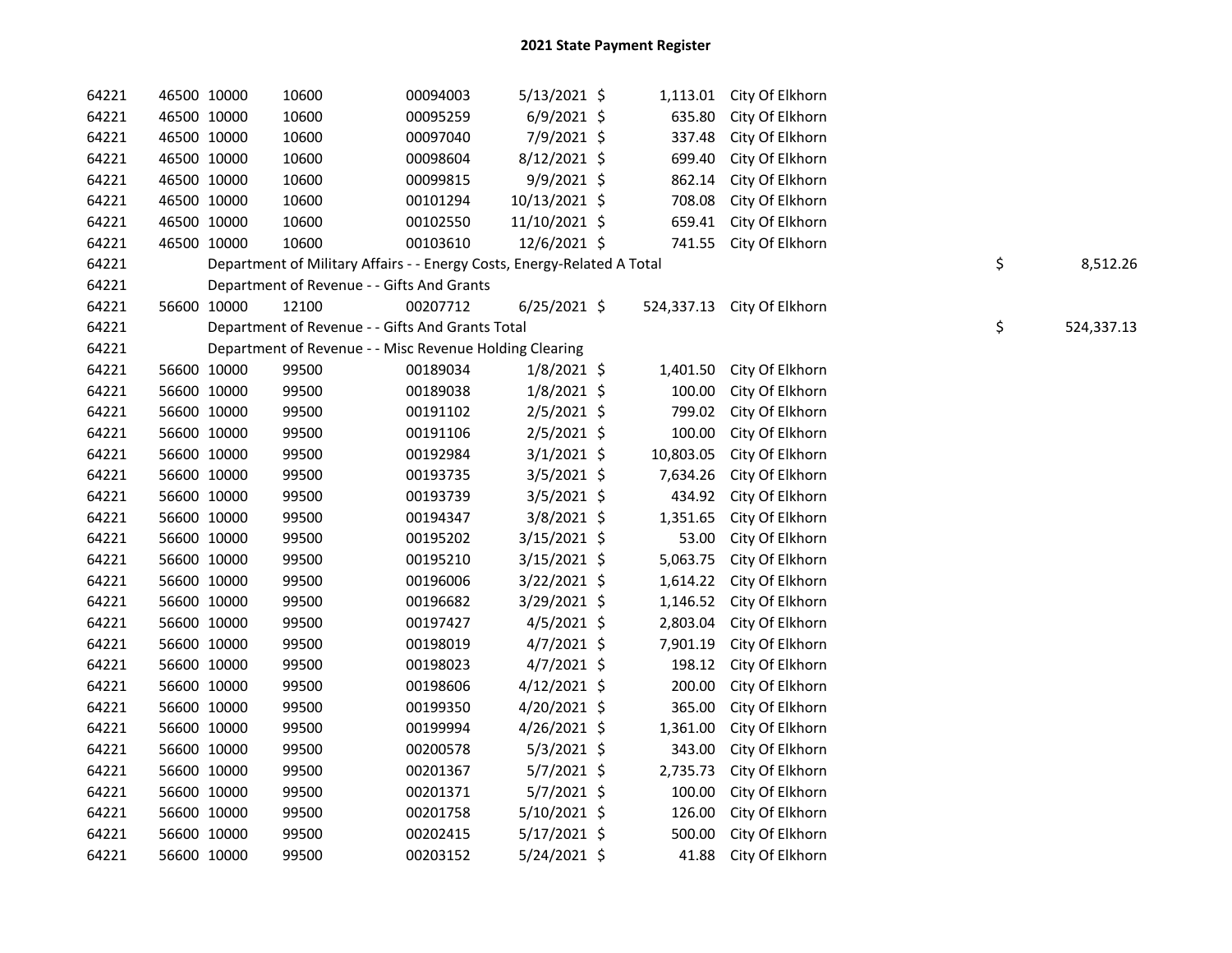| 64221 | 56600 10000 | 99500 | 00203155                                                              | 5/24/2021 \$   | 3,122.80 | City Of Elkhorn            |    |            |
|-------|-------------|-------|-----------------------------------------------------------------------|----------------|----------|----------------------------|----|------------|
| 64221 | 56600 10000 | 99500 | 00203838                                                              | $6/1/2021$ \$  | 2,332.80 | City Of Elkhorn            |    |            |
| 64221 | 56600 10000 | 99500 | 00204595                                                              | $6/7/2021$ \$  | 6,151.45 | City Of Elkhorn            |    |            |
| 64221 | 56600 10000 | 99500 | 00204599                                                              | $6/7/2021$ \$  | 100.00   | City Of Elkhorn            |    |            |
| 64221 | 56600 10000 | 99500 | 00204850                                                              | $6/7/2021$ \$  | 716.00   | City Of Elkhorn            |    |            |
| 64221 | 56600 10000 | 99500 | 00205950                                                              | $6/21/2021$ \$ | 25.69    | City Of Elkhorn            |    |            |
| 64221 | 56600 10000 | 99500 | 00205951                                                              | $6/21/2021$ \$ | 334.00   | City Of Elkhorn            |    |            |
| 64221 | 56600 10000 | 99500 | 00208167                                                              | $6/28/2021$ \$ | 488.00   | City Of Elkhorn            |    |            |
| 64221 | 56600 10000 | 99500 | 00208593                                                              | 7/6/2021 \$    | 72.76    | City Of Elkhorn            |    |            |
| 64221 | 56600 10000 | 99500 | 00209163                                                              | 7/8/2021 \$    | 2,782.81 | City Of Elkhorn            |    |            |
| 64221 | 56600 10000 | 99500 | 00209167                                                              | 7/8/2021 \$    | 289.04   | City Of Elkhorn            |    |            |
| 64221 | 56600 10000 | 99500 | 00210255                                                              | 7/19/2021 \$   | 321.79   | City Of Elkhorn            |    |            |
| 64221 | 56600 10000 | 99500 | 00211902                                                              | 8/6/2021 \$    | 1,169.60 | City Of Elkhorn            |    |            |
| 64221 | 56600 10000 | 99500 | 00211906                                                              | 8/6/2021 \$    | 179.78   | City Of Elkhorn            |    |            |
| 64221 | 56600 10000 | 99500 | 00212231                                                              | 8/9/2021 \$    | 374.00   | City Of Elkhorn            |    |            |
| 64221 | 56600 10000 | 99500 | 00212718                                                              | 8/16/2021 \$   | 365.96   | City Of Elkhorn            |    |            |
| 64221 | 56600 10000 | 99500 | 00213597                                                              | 8/30/2021 \$   | 139.20   | City Of Elkhorn            |    |            |
| 64221 | 56600 10000 | 99500 | 00214523                                                              | 9/8/2021 \$    | 4,385.49 | City Of Elkhorn            |    |            |
| 64221 | 56600 10000 | 99500 | 00214527                                                              | 9/8/2021 \$    | 614.98   | City Of Elkhorn            |    |            |
| 64221 | 56600 10000 | 99500 | 00214825                                                              | $9/13/2021$ \$ | 443.50   | City Of Elkhorn            |    |            |
| 64221 | 56600 10000 | 99500 | 00216773                                                              | 10/7/2021 \$   | 2,035.36 | City Of Elkhorn            |    |            |
| 64221 | 56600 10000 | 99500 | 00216777                                                              | 10/7/2021 \$   | 2,931.28 | City Of Elkhorn            |    |            |
| 64221 | 56600 10000 | 99500 | 00217084                                                              | 10/12/2021 \$  | 124.80   | City Of Elkhorn            |    |            |
| 64221 | 56600 10000 | 99500 | 00219361                                                              | 11/5/2021 \$   | 1,101.83 | City Of Elkhorn            |    |            |
| 64221 | 56600 10000 | 99500 | 00219365                                                              | 11/5/2021 \$   | 141.76   | City Of Elkhorn            |    |            |
| 64221 | 56600 10000 | 99500 | 00221514                                                              | 12/7/2021 \$   | 1,028.15 | City Of Elkhorn            |    |            |
| 64221 | 56600 10000 | 99500 | 00221518                                                              | 12/7/2021 \$   | 100.00   | City Of Elkhorn            |    |            |
| 64221 |             |       | Department of Revenue - - Misc Revenue Holding Clearing Total         |                |          |                            | \$ | 79,049.68  |
| 64221 |             |       | Shared Revenue and Tax Relief - - Expenditure Restraint Program       |                |          |                            |    |            |
| 64221 | 83500 10000 | 10100 | 00082418                                                              | 7/26/2021 \$   |          | 105,827.19 City Of Elkhorn |    |            |
| 64221 |             |       | Shared Revenue and Tax Relief - - Expenditure Restraint Program Total |                |          |                            | \$ | 105,827.19 |
| 64221 |             |       | Shared Revenue and Tax Relief - - County And Municipal Aid            |                |          |                            |    |            |
| 64221 | 83500 10000 | 10500 | 00082418                                                              | 7/26/2021 \$   |          | 49,491.68 City Of Elkhorn  |    |            |
| 64221 | 83500 10000 | 10500 | 00089521                                                              | 11/15/2021 \$  |          | 280,452.85 City Of Elkhorn |    |            |
| 64221 |             |       | Shared Revenue and Tax Relief - - County And Municipal Aid Total      |                |          |                            | \$ | 329,944.53 |
| 64221 |             |       | Shared Revenue and Tax Relief - - Exempt Computer Aid                 |                |          |                            |    |            |
| 64221 | 83500 10000 | 10900 | 00084928                                                              | 7/26/2021 \$   |          | 27,112.70 City Of Elkhorn  |    |            |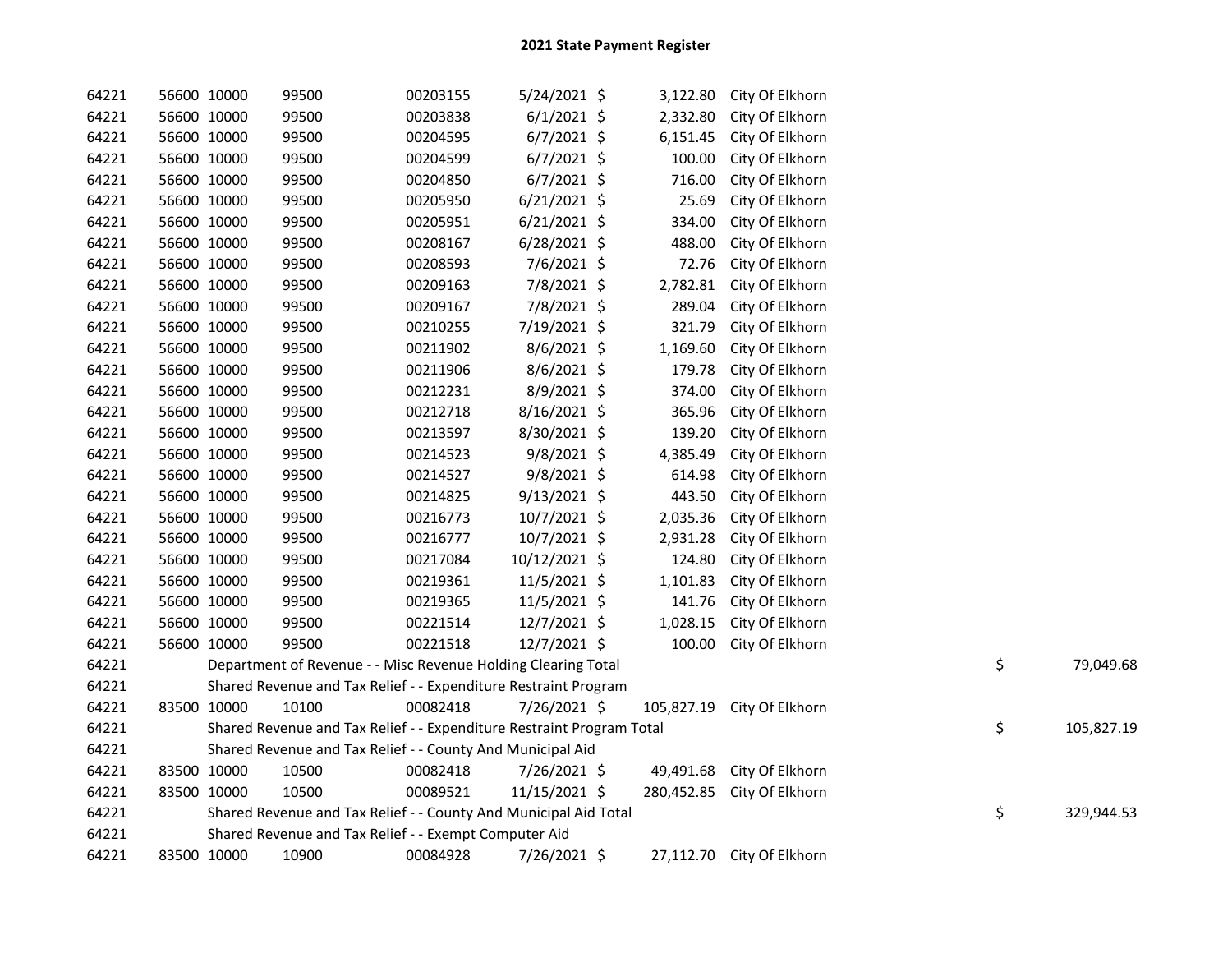| 64221       |             | Shared Revenue and Tax Relief - - Exempt Computer Aid Total                   |          |                |           |                 | \$ | 27,112.70    |
|-------------|-------------|-------------------------------------------------------------------------------|----------|----------------|-----------|-----------------|----|--------------|
| 64221       |             | Shared Revenue and Tax Relief - - Utility Aid                                 |          |                |           |                 |    |              |
| 64221       | 83500 10000 | 11000                                                                         | 00082418 | 7/26/2021 \$   | 2,672.61  | City Of Elkhorn |    |              |
| 64221       | 83500 10000 | 11000                                                                         | 00089521 | 11/15/2021 \$  | 16,877.59 | City Of Elkhorn |    |              |
| 64221       |             | Shared Revenue and Tax Relief - - Utility Aid Total                           |          |                |           |                 | \$ | 19,550.20    |
| 64221       |             | Shared Revenue and Tax Relief - - Personal Property Aid                       |          |                |           |                 |    |              |
| 64221       | 83500 10000 | 11100                                                                         | 00078110 | $5/3/2021$ \$  | 34,678.07 | City Of Elkhorn |    |              |
| 64221       |             | Shared Revenue and Tax Relief - - Personal Property Aid Total                 |          |                |           |                 | \$ | 34,678.07    |
| 64221       |             | Shared Revenue and Tax Relief - - State Aid; Video Service Provider Fee       |          |                |           |                 |    |              |
| 64221       | 83500 10000 | 11200                                                                         | 00083213 | 7/26/2021 \$   | 18,120.27 | City Of Elkhorn |    |              |
| 64221       |             | Shared Revenue and Tax Relief - - State Aid; Video Service Provider Fee Total |          |                |           |                 | \$ | 18,120.27    |
| 64221       |             | Shared Revenue and Tax Relief - - Payments For Municipal Svcs                 |          |                |           |                 |    |              |
| 64221       | 83500 10000 | 50100                                                                         | 00073817 | $2/1/2021$ \$  | 2,170.80  | City Of Elkhorn |    |              |
| 64221       |             | Shared Revenue and Tax Relief - - Payments For Municipal Svcs Total           |          |                |           |                 | \$ | 2,170.80     |
| 64221       |             | Shared Revenue and Tax Relief - - Lottery & Gaming Credit                     |          |                |           |                 |    |              |
| 64221       | 83500 52100 | 36300                                                                         | 00074463 | $3/22/2021$ \$ | 5,807.43  | City Of Elkhorn |    |              |
| 64221       |             | Shared Revenue and Tax Relief - - Lottery & Gaming Credit Total               |          |                |           |                 |    | 5,807.43     |
| 64221 Total |             |                                                                               |          |                |           |                 |    | 1,989,967.43 |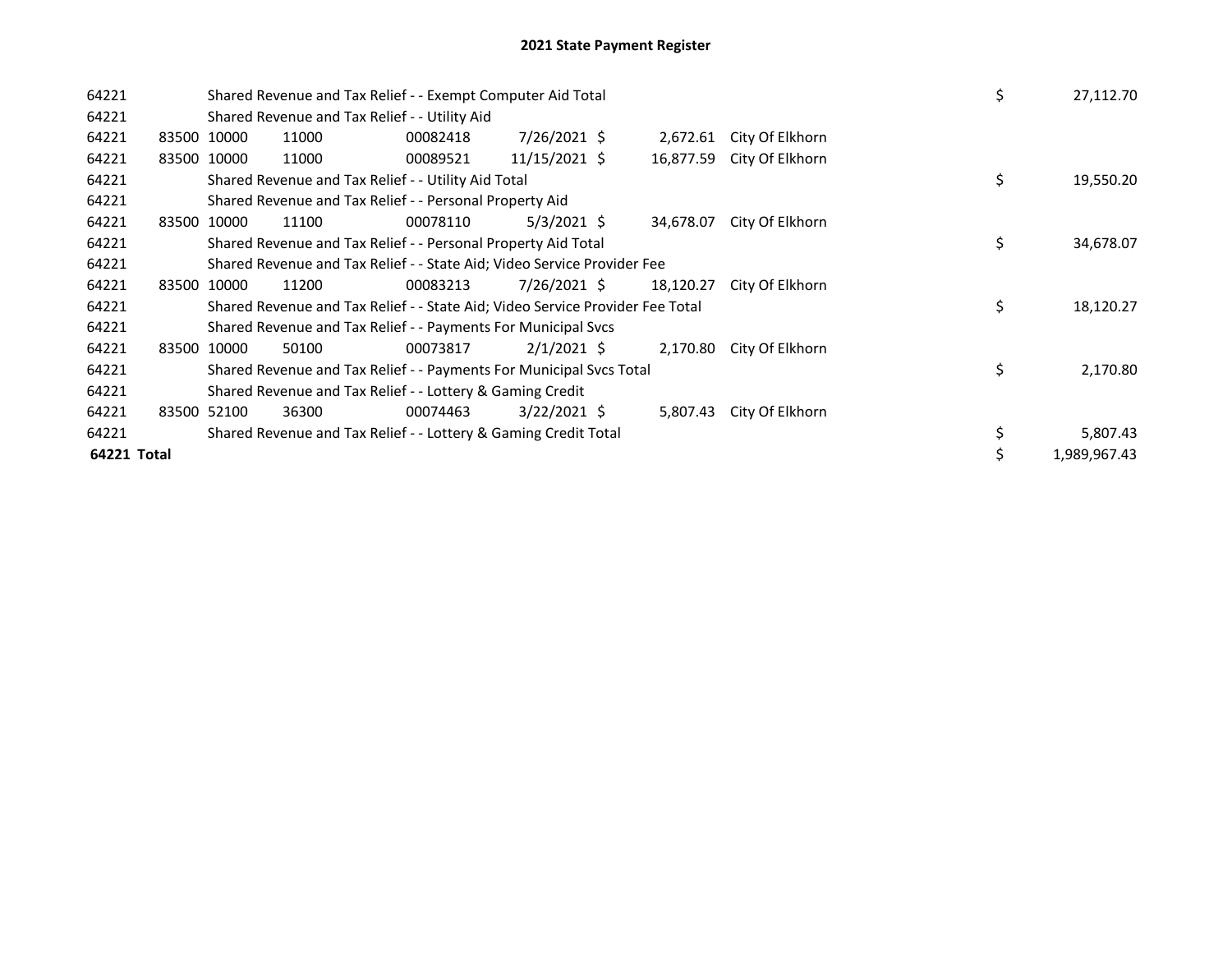| 64246 |             | Dept of Safety & Prof Services - - Fire Dues Distribution              |          |                |            |                                 |    |            |
|-------|-------------|------------------------------------------------------------------------|----------|----------------|------------|---------------------------------|----|------------|
| 64246 | 16500 10000 | 22500                                                                  | 00041854 | 7/15/2021 \$   |            | 56,075.66 Lake Geneva, City of  |    |            |
| 64246 |             | Dept of Safety & Prof Services - - Fire Dues Distribution Total        |          |                |            |                                 | \$ | 56,075.66  |
| 64246 |             | Dept of Natural Resources - - Aids In Lieu Of Taxes - Sum S            |          |                |            |                                 |    |            |
| 64246 | 37000 21200 | 57900                                                                  | 00476050 | $4/21/2021$ \$ |            | 236.48 Lake Geneva, City of     |    |            |
| 64246 |             | Dept of Natural Resources - - Aids In Lieu Of Taxes - Sum S Total      |          |                |            |                                 | \$ | 236.48     |
| 64246 |             | Dept of Natural Resources - - Fin Asst For Responsible Units           |          |                |            |                                 |    |            |
| 64246 | 37000 27400 | 67000                                                                  | 00482998 | $5/21/2021$ \$ |            | 23,888.50 Lake Geneva, City of  |    |            |
| 64246 |             | Dept of Natural Resources - - Fin Asst For Responsible Units Total     |          |                |            |                                 | \$ | 23,888.50  |
| 64246 |             | WI Dept of Transportation - - Conn Hwy Aids St Fds                     |          |                |            |                                 |    |            |
| 64246 | 39500 21100 | 16200                                                                  | 00633620 | $1/4/2021$ \$  |            | 12,382.15 Lake Geneva, City of  |    |            |
| 64246 | 39500 21100 | 16200                                                                  | 00669227 | $4/5/2021$ \$  | 12,382.15  | Lake Geneva, City of            |    |            |
| 64246 | 39500 21100 | 16200                                                                  | 00712715 | $7/6/2021$ \$  | 12,382.15  | Lake Geneva, City of            |    |            |
| 64246 | 39500 21100 | 16200                                                                  | 00753274 | 10/4/2021 \$   |            | 12,382.16 Lake Geneva, City of  |    |            |
| 64246 |             | WI Dept of Transportation - - Conn Hwy Aids St Fds Total               |          |                |            |                                 | \$ | 49,528.61  |
| 64246 |             | WI Dept of Transportation - - Trns Aids To Mnc.-Sf                     |          |                |            |                                 |    |            |
| 64246 | 39500 21100 | 19100                                                                  | 00633321 | $1/4/2021$ \$  |            | 172,195.76 Lake Geneva, City of |    |            |
| 64246 | 39500 21100 | 19100                                                                  | 00668928 | $4/5/2021$ \$  | 172,195.76 | Lake Geneva, City of            |    |            |
| 64246 | 39500 21100 | 19100                                                                  | 00712416 | 7/6/2021 \$    | 172,195.76 | Lake Geneva, City of            |    |            |
| 64246 | 39500 21100 | 19100                                                                  | 00752975 | 10/4/2021 \$   |            | 172,195.79 Lake Geneva, City of |    |            |
| 64246 |             | WI Dept of Transportation - - Trns Aids To Mnc.-Sf Total               |          |                |            |                                 | \$ | 688,783.07 |
| 64246 |             | Department of Health Services - - Emergency Dispatcher Cardiopul       |          |                |            |                                 |    |            |
| 64246 | 43500 10000 | 18500                                                                  | 00438161 | 7/30/2021 \$   |            | 405.00 Lake Geneva, City of     |    |            |
| 64246 |             | Department of Health Services - - Emergency Dispatcher Cardiopul Total |          |                |            |                                 | \$ | 405.00     |
| 64246 |             | Department of Health Services - - Interagency And Intra-Agency P       |          |                |            |                                 |    |            |
| 64246 | 43500 10000 | 86700                                                                  | 00407111 | $2/5/2021$ \$  |            | 1,225.00 Lake Geneva, City of   |    |            |
| 64246 |             | Department of Health Services - - Interagency And Intra-Agency P Total |          |                |            |                                 | \$ | 1,225.00   |
| 64246 |             | Department of Justice - - Officer training reimbursement               |          |                |            |                                 |    |            |
| 64246 | 45500 10000 | 21400                                                                  | 00105415 | 11/17/2021 \$  |            | 3,840.00 Lake Geneva, City of   |    |            |
| 64246 |             | Department of Justice - - Officer training reimbursement Total         |          |                |            |                                 | \$ | 3,840.00   |
| 64246 |             | Department of Justice - - Law Enforcement Train, Local                 |          |                |            |                                 |    |            |
| 64246 | 45500 10000 | 23100                                                                  | 00100409 | $8/2/2021$ \$  |            | 2,201.16 Lake Geneva, City of   |    |            |
| 64246 | 45500 10000 | 23100                                                                  | 00102949 | $9/27/2021$ \$ |            | 2,481.96 Lake Geneva, City of   |    |            |
| 64246 |             | Department of Justice - - Law Enforcement Train, Local Total           |          |                |            |                                 | \$ | 4,683.12   |
| 64246 |             | Department of Justice - - Federal Aid, Local Assistance                |          |                |            |                                 |    |            |
| 64246 | 45500 10000 | 25100                                                                  | 00099397 | $7/1/2021$ \$  | 9,280.00   | Lake Geneva, City of            |    |            |
| 64246 |             | Department of Justice - - Federal Aid, Local Assistance Total          |          |                |            |                                 | \$ | 9,280.00   |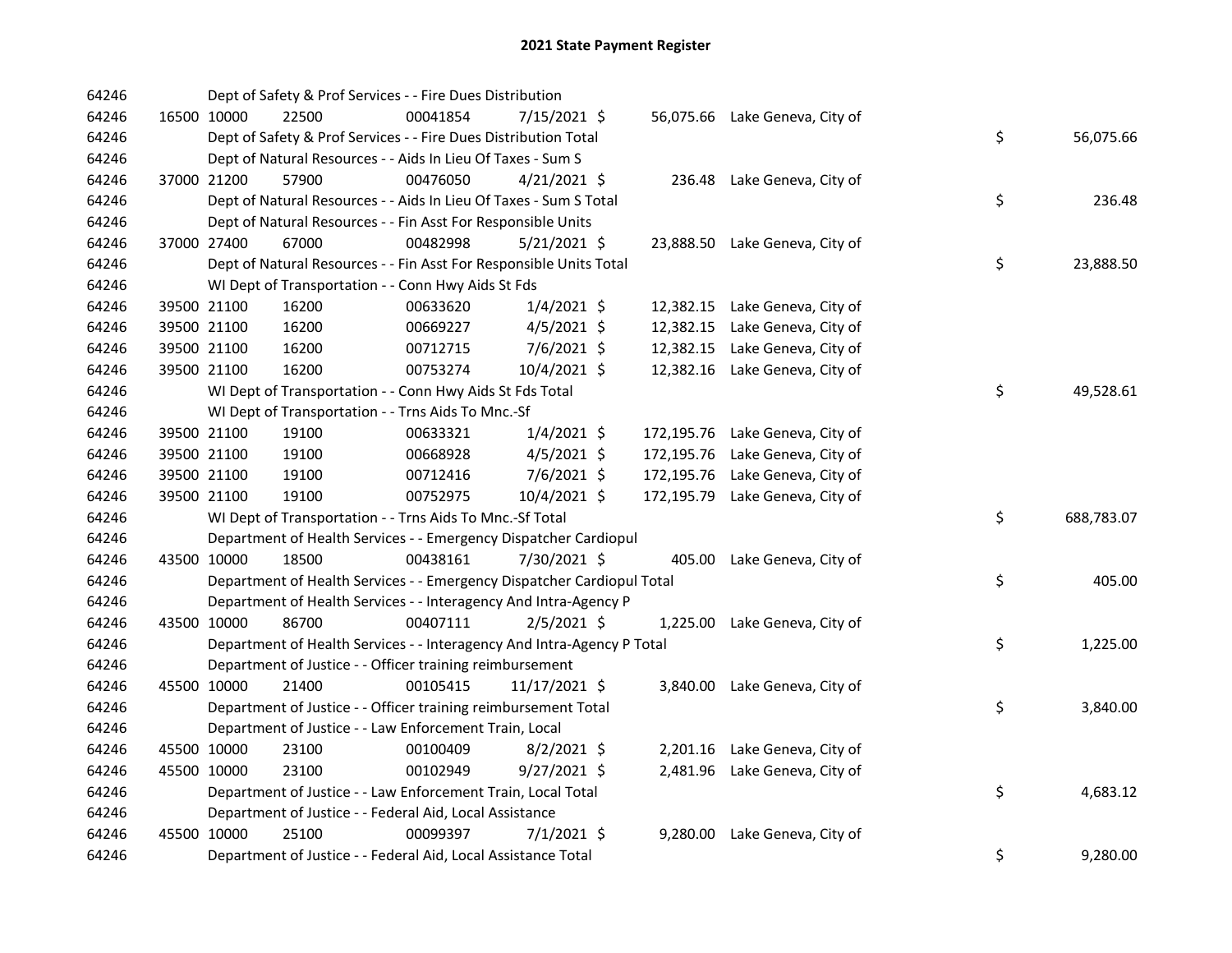| 64246 |             |             | Department of Revenue - - Gifts And Grants              |          |                |           |                                 |    |            |
|-------|-------------|-------------|---------------------------------------------------------|----------|----------------|-----------|---------------------------------|----|------------|
| 64246 |             | 56600 10000 | 12100                                                   | 00207713 | $6/25/2021$ \$ |           | 424,169.32 Lake Geneva, City of |    |            |
| 64246 |             |             | Department of Revenue - - Gifts And Grants Total        |          |                |           |                                 | \$ | 424,169.32 |
| 64246 |             |             | Department of Revenue - - Misc Revenue Holding Clearing |          |                |           |                                 |    |            |
| 64246 |             | 56600 10000 | 99500                                                   | 00189039 | $1/8/2021$ \$  | 2,912.95  | Lake Geneva, City of            |    |            |
| 64246 |             | 56600 10000 | 99500                                                   | 00190487 | $2/1/2021$ \$  | 31.50     | Lake Geneva, City of            |    |            |
| 64246 |             | 56600 10000 | 99500                                                   | 00191107 | $2/5/2021$ \$  | 1,364.47  | Lake Geneva, City of            |    |            |
| 64246 |             | 56600 10000 | 99500                                                   | 00192056 | $2/22/2021$ \$ | 425.79    | Lake Geneva, City of            |    |            |
| 64246 |             | 56600 10000 | 99500                                                   | 00192975 | $3/1/2021$ \$  | 13,818.37 | Lake Geneva, City of            |    |            |
| 64246 |             | 56600 10000 | 99500                                                   | 00192979 | $3/1/2021$ \$  | 38.93     | Lake Geneva, City of            |    |            |
| 64246 |             | 56600 10000 | 99500                                                   | 00193740 | $3/5/2021$ \$  | 8,130.63  | Lake Geneva, City of            |    |            |
| 64246 |             | 56600 10000 | 99500                                                   | 00194345 | 3/8/2021 \$    | 2,908.87  | Lake Geneva, City of            |    |            |
| 64246 |             | 56600 10000 | 99500                                                   | 00195203 | 3/15/2021 \$   | 2,315.44  | Lake Geneva, City of            |    |            |
| 64246 |             | 56600 10000 | 99500                                                   | 00195206 | 3/15/2021 \$   | 65.00     | Lake Geneva, City of            |    |            |
| 64246 |             | 56600 10000 | 99500                                                   | 00196004 | $3/22/2021$ \$ | 3,888.23  | Lake Geneva, City of            |    |            |
| 64246 |             | 56600 10000 | 99500                                                   | 00196676 | 3/29/2021 \$   | 1,796.71  | Lake Geneva, City of            |    |            |
| 64246 |             | 56600 10000 | 99500                                                   | 00196679 | 3/29/2021 \$   | 92.00     | Lake Geneva, City of            |    |            |
| 64246 |             | 56600 10000 | 99500                                                   | 00197423 | 4/5/2021 \$    | 1,934.50  | Lake Geneva, City of            |    |            |
| 64246 |             | 56600 10000 | 99500                                                   | 00198024 | $4/7/2021$ \$  | 14,371.40 | Lake Geneva, City of            |    |            |
| 64246 |             | 56600 10000 | 99500                                                   | 00198603 | 4/12/2021 \$   | 1,960.22  | Lake Geneva, City of            |    |            |
| 64246 |             | 56600 10000 | 99500                                                   | 00199348 | 4/20/2021 \$   | 1,001.60  | Lake Geneva, City of            |    |            |
| 64246 |             | 56600 10000 | 99500                                                   | 00199992 | 4/26/2021 \$   | 2,859.00  | Lake Geneva, City of            |    |            |
| 64246 |             | 56600 10000 | 99500                                                   | 00200575 | $5/3/2021$ \$  | 1,564.50  | Lake Geneva, City of            |    |            |
| 64246 |             | 56600 10000 | 99500                                                   | 00201372 | $5/7/2021$ \$  | 5,557.19  | Lake Geneva, City of            |    |            |
| 64246 |             | 56600 10000 | 99500                                                   | 00201756 | 5/10/2021 \$   | 308.00    | Lake Geneva, City of            |    |            |
| 64246 |             | 56600 10000 | 99500                                                   | 00202411 | $5/17/2021$ \$ | 2,991.57  | Lake Geneva, City of            |    |            |
| 64246 |             | 56600 10000 | 99500                                                   | 00202413 | 5/17/2021 \$   | 50.00     | Lake Geneva, City of            |    |            |
| 64246 |             | 56600 10000 | 99500                                                   | 00203150 | 5/24/2021 \$   | 3,077.81  | Lake Geneva, City of            |    |            |
| 64246 |             | 56600 10000 | 99500                                                   | 00203834 | $6/1/2021$ \$  | 883.00    | Lake Geneva, City of            |    |            |
| 64246 |             | 56600 10000 | 99500                                                   | 00203836 | $6/1/2021$ \$  | 39.10     | Lake Geneva, City of            |    |            |
| 64246 |             | 56600 10000 | 99500                                                   | 00204600 | $6/7/2021$ \$  | 7,050.08  | Lake Geneva, City of            |    |            |
| 64246 |             | 56600 10000 | 99500                                                   | 00204848 | $6/7/2021$ \$  | 492.00    | Lake Geneva, City of            |    |            |
| 64246 |             | 56600 10000 | 99500                                                   | 00205460 | $6/14/2021$ \$ | 2,270.43  | Lake Geneva, City of            |    |            |
| 64246 |             | 56600 10000 | 99500                                                   | 00205949 | $6/21/2021$ \$ | 376.50    | Lake Geneva, City of            |    |            |
| 64246 |             | 56600 10000 | 99500                                                   | 00208163 | $6/28/2021$ \$ | 141.50    | Lake Geneva, City of            |    |            |
| 64246 |             | 56600 10000 | 99500                                                   | 00208165 | $6/28/2021$ \$ | 25.00     | Lake Geneva, City of            |    |            |
| 64246 | 56600 10000 |             | 99500                                                   | 00208592 | 7/6/2021 \$    | 101.50    | Lake Geneva, City of            |    |            |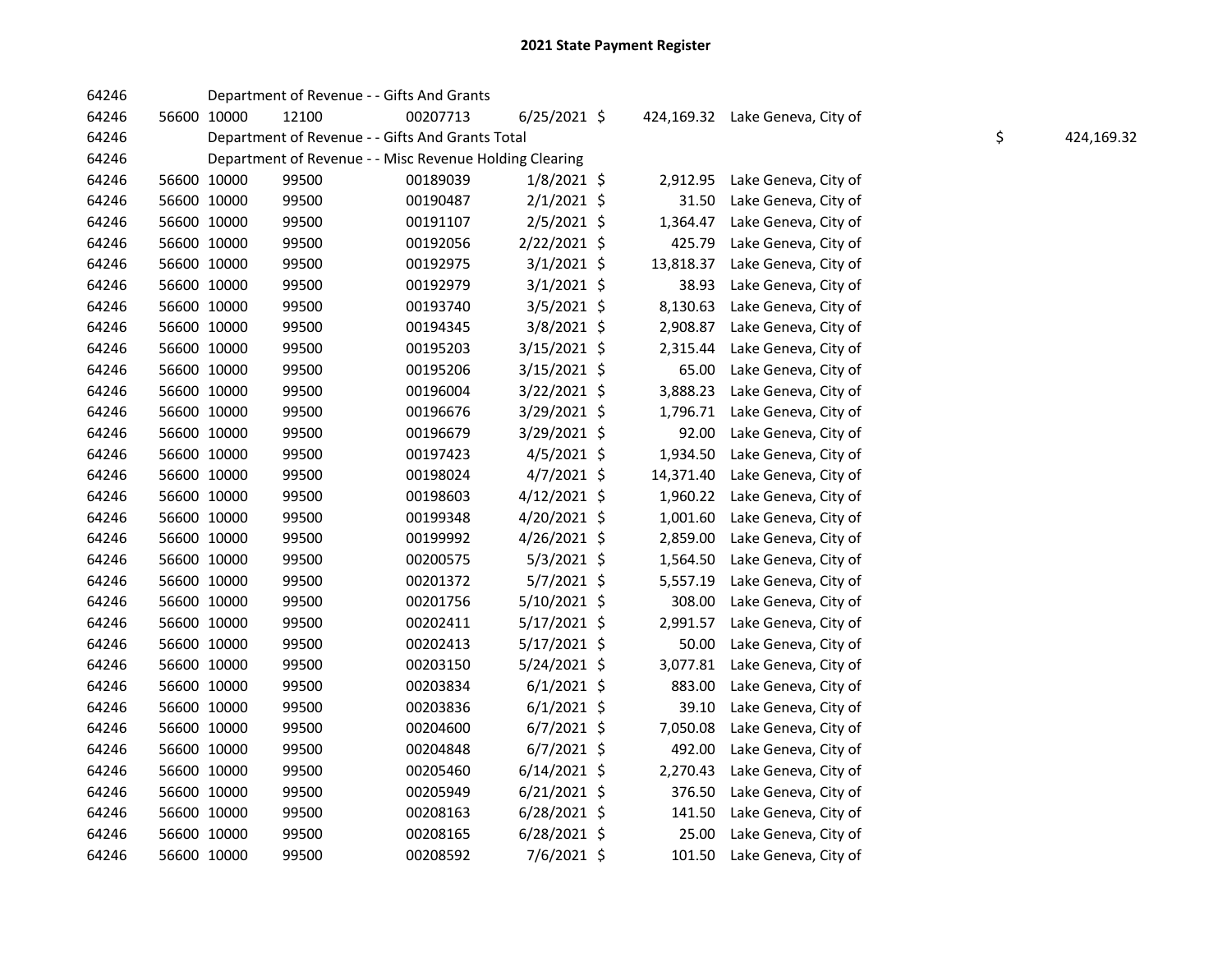| 64246 |             | 56600 10000 | 99500                                                                 | 00209168 | 7/8/2021 \$    |           | 6,981.05 Lake Geneva, City of  |    |            |
|-------|-------------|-------------|-----------------------------------------------------------------------|----------|----------------|-----------|--------------------------------|----|------------|
| 64246 |             | 56600 10000 | 99500                                                                 | 00209459 | 7/12/2021 \$   | 150.00    | Lake Geneva, City of           |    |            |
| 64246 |             | 56600 10000 | 99500                                                                 | 00210254 | 7/19/2021 \$   | 247.50    | Lake Geneva, City of           |    |            |
| 64246 |             | 56600 10000 | 99500                                                                 | 00210868 | 7/26/2021 \$   | 181.50    | Lake Geneva, City of           |    |            |
| 64246 |             | 56600 10000 | 99500                                                                 | 00210870 | 7/26/2021 \$   | 25.00     | Lake Geneva, City of           |    |            |
| 64246 | 56600 10000 |             | 99500                                                                 | 00211907 | $8/6/2021$ \$  | 3,410.27  | Lake Geneva, City of           |    |            |
| 64246 |             | 56600 10000 | 99500                                                                 | 00212229 | 8/9/2021 \$    | 908.68    | Lake Geneva, City of           |    |            |
| 64246 |             | 56600 10000 | 99500                                                                 | 00212717 | 8/16/2021 \$   | 473.00    | Lake Geneva, City of           |    |            |
| 64246 |             | 56600 10000 | 99500                                                                 | 00213172 | 8/23/2021 \$   | 50.00     | Lake Geneva, City of           |    |            |
| 64246 |             | 56600 10000 | 99500                                                                 | 00213596 | 8/30/2021 \$   | 50.00     | Lake Geneva, City of           |    |            |
| 64246 |             | 56600 10000 | 99500                                                                 | 00214038 | $9/7/2021$ \$  | 50.00     | Lake Geneva, City of           |    |            |
| 64246 |             | 56600 10000 | 99500                                                                 | 00214528 | 9/8/2021 \$    | 5,227.57  | Lake Geneva, City of           |    |            |
| 64246 |             | 56600 10000 | 99500                                                                 | 00215356 | 9/20/2021 \$   | 96.50     | Lake Geneva, City of           |    |            |
| 64246 |             | 56600 10000 | 99500                                                                 | 00215716 | $9/27/2021$ \$ | 648.00    | Lake Geneva, City of           |    |            |
| 64246 |             | 56600 10000 | 99500                                                                 | 00216778 | 10/7/2021 \$   | 3,980.17  | Lake Geneva, City of           |    |            |
| 64246 |             | 56600 10000 | 99500                                                                 | 00217526 | 10/18/2021 \$  | 482.00    | Lake Geneva, City of           |    |            |
| 64246 |             | 56600 10000 | 99500                                                                 | 00217527 | 10/18/2021 \$  | 25.00     | Lake Geneva, City of           |    |            |
| 64246 |             | 56600 10000 | 99500                                                                 | 00218163 | 10/25/2021 \$  | 312.00    | Lake Geneva, City of           |    |            |
| 64246 |             | 56600 10000 | 99500                                                                 | 00218635 | $11/1/2021$ \$ | 133.00    | Lake Geneva, City of           |    |            |
| 64246 |             | 56600 10000 | 99500                                                                 | 00219366 | 11/5/2021 \$   | 1,710.76  | Lake Geneva, City of           |    |            |
| 64246 |             | 56600 10000 | 99500                                                                 | 00219571 | 11/8/2021 \$   | 51.50     | Lake Geneva, City of           |    |            |
| 64246 |             | 56600 10000 | 99500                                                                 | 00220018 | 11/16/2021 \$  | 283.38    | Lake Geneva, City of           |    |            |
| 64246 |             | 56600 10000 | 99500                                                                 | 00221519 | 12/7/2021 \$   |           | 4,709.37 Lake Geneva, City of  |    |            |
| 64246 |             |             | Department of Revenue - - Misc Revenue Holding Clearing Total         |          |                |           |                                | \$ | 115,030.04 |
| 64246 |             |             | Shared Revenue and Tax Relief - - Expenditure Restraint Program       |          |                |           |                                |    |            |
| 64246 |             | 83500 10000 | 10100                                                                 | 00082419 | 7/26/2021 \$   | 13,983.39 | Lake Geneva, City of           |    |            |
| 64246 |             |             | Shared Revenue and Tax Relief - - Expenditure Restraint Program Total |          |                |           |                                | \$ | 13,983.39  |
| 64246 |             |             | Shared Revenue and Tax Relief - - County And Municipal Aid            |          |                |           |                                |    |            |
| 64246 |             | 83500 10000 | 10500                                                                 | 00082419 | 7/26/2021 \$   |           | 14,370.47 Lake Geneva, City of |    |            |
| 64246 |             | 83500 10000 | 10500                                                                 | 00089522 | 11/15/2021 \$  |           | 81,432.64 Lake Geneva, City of |    |            |
| 64246 |             |             | Shared Revenue and Tax Relief - - County And Municipal Aid Total      |          |                |           |                                | \$ | 95,803.11  |
| 64246 |             |             | Shared Revenue and Tax Relief - - Exempt Computer Aid                 |          |                |           |                                |    |            |
| 64246 |             | 83500 10000 | 10900                                                                 | 00084929 | 7/26/2021 \$   |           | 19,204.41 Lake Geneva, City of |    |            |
| 64246 |             |             | Shared Revenue and Tax Relief - - Exempt Computer Aid Total           |          |                |           |                                | \$ | 19,204.41  |
| 64246 |             |             | Shared Revenue and Tax Relief - - Utility Aid                         |          |                |           |                                |    |            |
| 64246 |             | 83500 10000 | 11000                                                                 | 00082419 | 7/26/2021 \$   |           | 1,980.31 Lake Geneva, City of  |    |            |
| 64246 | 83500 10000 |             | 11000                                                                 | 00089522 | 11/15/2021 \$  |           | 11,432.85 Lake Geneva, City of |    |            |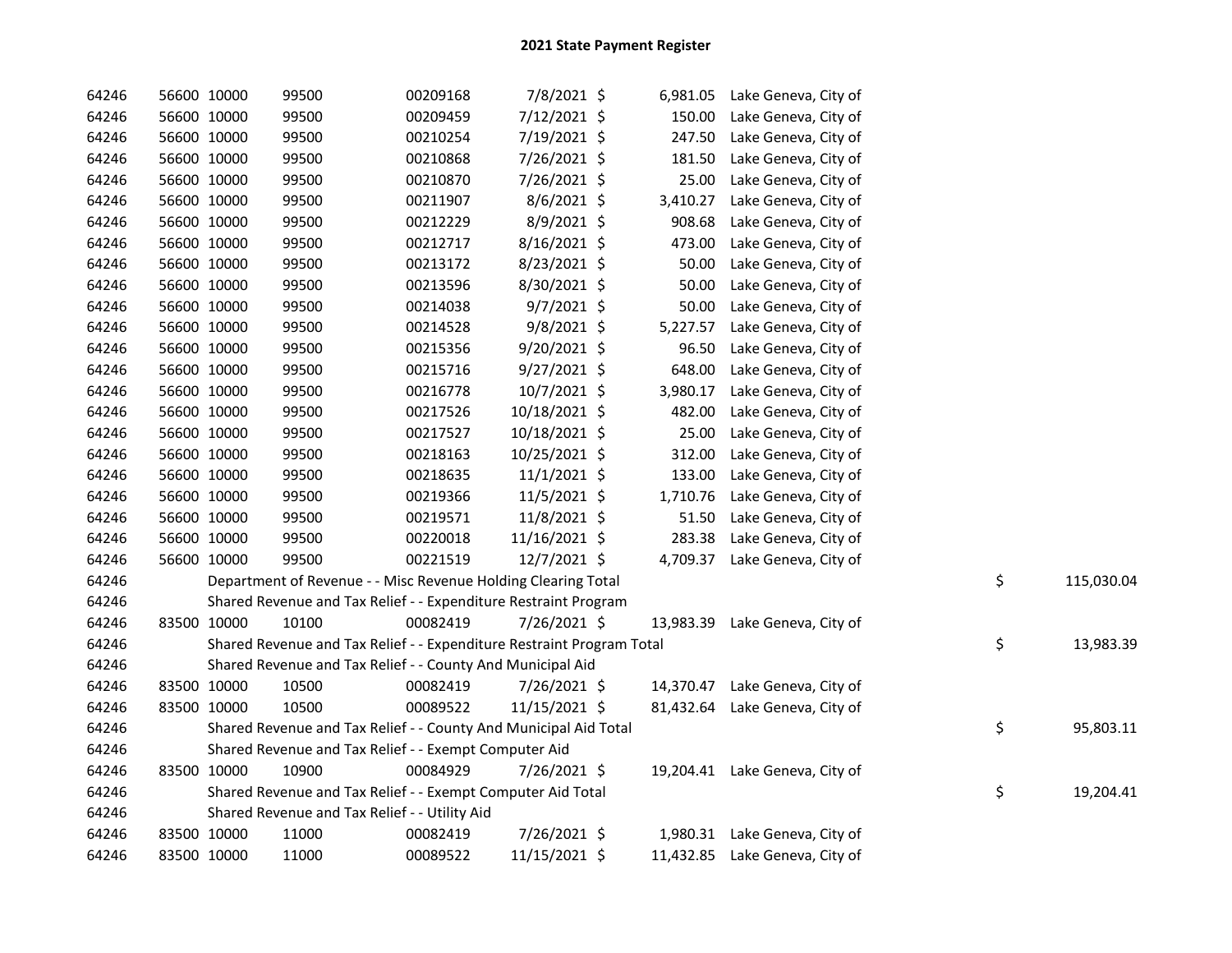| 64246       |             |       | Shared Revenue and Tax Relief - - Utility Aid Total                           |               |           |                      | 13,413.16    |
|-------------|-------------|-------|-------------------------------------------------------------------------------|---------------|-----------|----------------------|--------------|
| 64246       |             |       | Shared Revenue and Tax Relief - - Personal Property Aid                       |               |           |                      |              |
| 64246       | 83500 10000 | 11100 | 00078111                                                                      | $5/3/2021$ \$ | 24.259.81 | Lake Geneva, City of |              |
| 64246       |             |       | Shared Revenue and Tax Relief - - Personal Property Aid Total                 |               |           |                      | 24,259.81    |
| 64246       |             |       | Shared Revenue and Tax Relief - - State Aid; Video Service Provider Fee       |               |           |                      |              |
| 64246       | 83500 10000 | 11200 | 00083214                                                                      | 7/26/2021 \$  | 26.741.28 | Lake Geneva, City of |              |
| 64246       |             |       | Shared Revenue and Tax Relief - - State Aid; Video Service Provider Fee Total |               |           |                      | 26,741.28    |
| 64246       |             |       | Shared Revenue and Tax Relief - - Payments For Municipal Svcs                 |               |           |                      |              |
| 64246       | 83500 10000 | 50100 | 00073818                                                                      | $2/1/2021$ \$ | 3.533.07  | Lake Geneva, City of |              |
| 64246       |             |       | Shared Revenue and Tax Relief - - Payments For Municipal Svcs Total           |               |           |                      | 3,533.07     |
| 64246 Total |             |       |                                                                               |               |           |                      | 1,574,083.03 |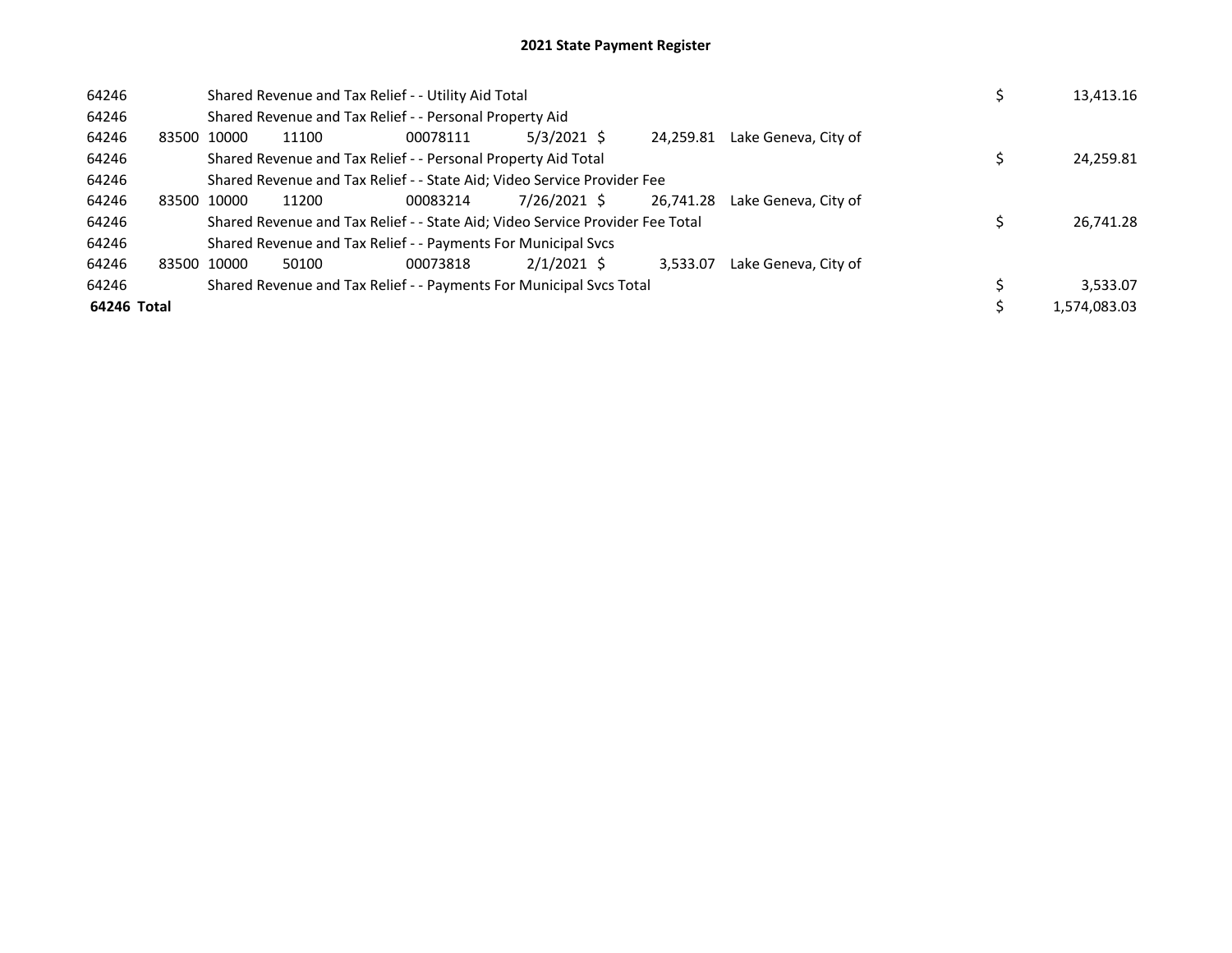| 64291 |             | Dept of Safety & Prof Services - - Fire Dues Distribution                       |           |                |            |                              |    |            |
|-------|-------------|---------------------------------------------------------------------------------|-----------|----------------|------------|------------------------------|----|------------|
| 64291 | 16500 10000 | 22500                                                                           | 00041865  | 7/16/2021 \$   |            | 29,711.23 City of Whitewater |    |            |
| 64291 |             | Dept of Safety & Prof Services - - Fire Dues Distribution Total                 |           |                |            |                              | \$ | 29,711.23  |
| 64291 |             | Dept of Natural Resources - - Fin Asst For Responsible Units                    |           |                |            |                              |    |            |
| 64291 | 37000 27400 | 67000                                                                           | 00483338  | $5/21/2021$ \$ | 31,846.05  | City of Whitewater           |    |            |
| 64291 |             | Dept of Natural Resources - - Fin Asst For Responsible Units Total              |           |                |            |                              | \$ | 31,846.05  |
| 64291 |             | WI Dept of Transportation - - Conn Hwy Aids St Fds                              |           |                |            |                              |    |            |
| 64291 | 39500 21100 | 16200                                                                           | 00633621  | $1/4/2021$ \$  | 7,072.83   | City of Whitewater           |    |            |
| 64291 | 39500 21100 | 16200                                                                           | 00669228  | $4/5/2021$ \$  | 7,072.83   | City of Whitewater           |    |            |
| 64291 | 39500 21100 | 16200                                                                           | 00712716  | $7/6/2021$ \$  | 7,072.83   | City of Whitewater           |    |            |
| 64291 | 39500 21100 | 16200                                                                           | 00753275  | 10/4/2021 \$   | 7,072.83   | City of Whitewater           |    |            |
| 64291 |             | WI Dept of Transportation - - Conn Hwy Aids St Fds Total                        |           |                |            |                              | \$ | 28,291.32  |
| 64291 |             | WI Dept of Transportation - - Tc, Trns Oper Aid Sf                              |           |                |            |                              |    |            |
| 64291 | 39500 21100 | 17700                                                                           | 00710169  | $6/23/2021$ \$ | 21,307.00  | City of Whitewater           |    |            |
| 64291 | 39500 21100 | 17700                                                                           | 00754745  | 9/30/2021 \$   | 63,918.00  | City of Whitewater           |    |            |
| 64291 |             | WI Dept of Transportation - - Tc, Trns Oper Aid Sf Total                        |           |                |            |                              | \$ | 85,225.00  |
| 64291 |             | WI Dept of Transportation - - Trnst/Trns-Rel Aid F                              |           |                |            |                              |    |            |
| 64291 | 39500 21100 | 18200                                                                           | 00683730  | $4/23/2021$ \$ | 36,625.14  | City of Whitewater           |    |            |
| 64291 | 39500 21100 | 18200                                                                           | 00747075  | 9/16/2021 \$   | 30,733.65  | City of Whitewater           |    |            |
| 64291 |             | WI Dept of Transportation - - Trnst/Trns-Rel Aid F Total                        |           |                |            |                              | \$ | 67,358.79  |
| 64291 |             | WI Dept of Transportation - - Trns Aids To Mnc.-Sf                              |           |                |            |                              |    |            |
| 64291 | 39500 21100 | 19100                                                                           | 00633322  | $1/4/2021$ \$  | 149,280.67 | City of Whitewater           |    |            |
| 64291 | 39500 21100 | 19100                                                                           | 00668929  | $4/5/2021$ \$  | 149,280.67 | City of Whitewater           |    |            |
| 64291 | 39500 21100 | 19100                                                                           | 00712417  | 7/6/2021 \$    | 149,280.67 | City of Whitewater           |    |            |
| 64291 | 39500 21100 | 19100                                                                           | 00752976  | 10/4/2021 \$   | 149,280.69 | City of Whitewater           |    |            |
| 64291 |             | WI Dept of Transportation - - Trns Aids To Mnc.-Sf Total                        |           |                |            |                              | \$ | 597,122.70 |
| 64291 |             | Department of Health Services - - Prepaid Medical Transport Reimbursement       |           |                |            |                              |    |            |
| 64291 | 43500 10000 | 16300                                                                           | AMBULANCE | 11/15/2021 \$  |            | 24,320.45 City of Whitewater |    |            |
| 64291 |             | Department of Health Services - - Prepaid Medical Transport Reimbursement Total |           |                |            |                              | \$ | 24,320.45  |
| 64291 |             | Department of Justice - - Awards For Victims Of Crimes                          |           |                |            |                              |    |            |
| 64291 | 45500 10000 | 50200                                                                           | 00095243  | 2/26/2021 \$   |            | 269.20 City of Whitewater    |    |            |
| 64291 |             | Department of Justice - - Awards For Victims Of Crimes Total                    |           |                |            |                              | \$ | 269.20     |
| 64291 |             | Department of Justice - - Federal Aid; Victim Comp                              |           |                |            |                              |    |            |
| 64291 | 45500 10000 | 54100                                                                           | 00105213  | 11/12/2021 \$  |            | 1,171.80 City of Whitewater  |    |            |
| 64291 |             | Department of Justice - - Federal Aid; Victim Comp Total                        |           |                |            |                              | \$ | 1,171.80   |
| 64291 |             | Elections Commission - - General Program Ops, GPR                               |           |                |            |                              |    |            |
| 64291 | 51000 10000 | 10100                                                                           | 00005076  | $1/8/2021$ \$  |            | 121.75 City of Whitewater    |    |            |